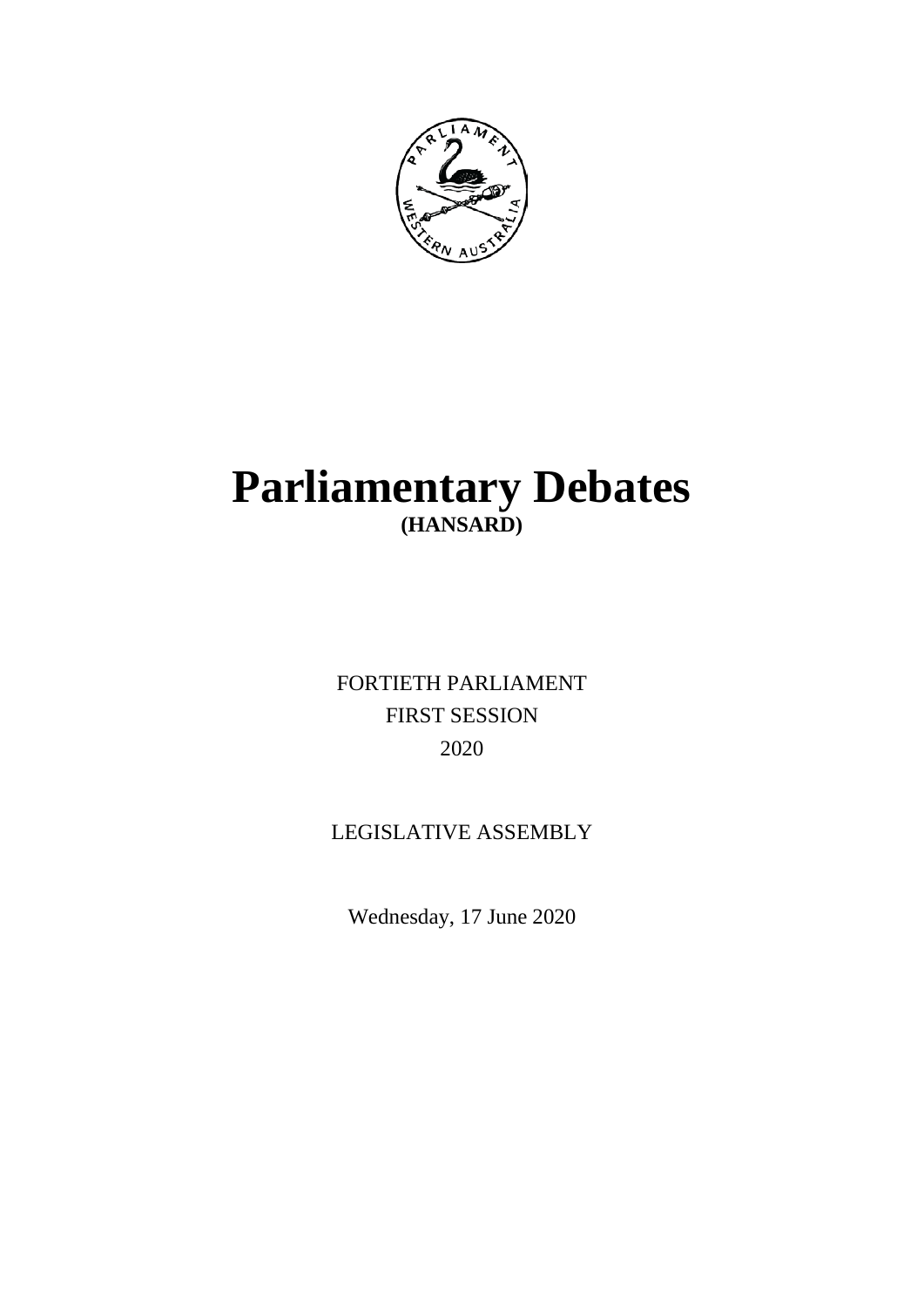# Legislative Assembly

Wednesday, 17 June 2020

 $\overline{a}$ **THE SPEAKER (Mr P.B. Watson)** took the chair at 12 noon, acknowledged country and read prayers.

# **STIRLING HIGHWAY — NOISE WALL**

*Petition*

**MS S.F. McGURK (Fremantle — Minister for Child Protection)** [12.02 pm]: I have a petition that has been checked by the Clerk and complies with the standing orders. It has 39 signatures and reads as follows —

# **To the Honourable the Speaker and Members of the Legislative Assembly of the Parliament of Western Australia assembled.**

# **Noise Wall Petition to the Western Side of Stirling Highway**

# **We the undersigned of Duke Street East Fremantle, say**

That extending along the eastern side of Duke Street, from the Marmion Street intersection to the Brush Apartments, petition for a noise wall along the western side of Stirling High to reduce the traffic noise generated along this section of Stirling Highway. The works could be carried out concurrently with the works for the High Street upgrade, whilst the contractor is on site and the establishment and availability of resources available and in place.

Some Facts to support the petition

- Western Side of Stirling Highway from High Street to Canning highway is identical to Logger locations B, C and D, (GHD Report 2018 page 16). Noise levels exceed the acceptable maximum. 55 Dba daytime criterion.
- Truck traffic now often extends beyond 10pm and from 4am.
- Travel speeds frequently exceed 60kph
- Traffic noise and frequency now significantly exceeds 2018 levels.
- Noise levels exceed 77dBA. Values as high as 101Dba recorded.
- **Paragraph 4 of GHD Report 7.1 Modelling Results is misleading.**
- Significant verge width available for all of the works.

**Now we ask the Legislative Assembly that a 5 metre Noise Wall be researched, designed and installed to the Western Side of Stirling Highway extending from the Marmion Street intersection to the Brush apartments, with the work being carried out as part of the current High Street upgrade scope.**

# **We also petition for a response and timetable proposed.**

[See petition 180.]

# **JOINT STANDING COMMITTEE ON THE COMMISSIONER FOR CHILDREN AND YOUNG PEOPLE**

*Inquiry into the Monitoring and Enforcing of Child Safe Standards — Extension of Reporting Date — Statement by Speaker*

**THE SPEAKER (Mr P.B. Watson)** [12.05 pm]: Members, I have received advice that the Joint Standing Committee on the Commissioner for Children and Young People has resolved to extend the reporting date of its inquiry into the monitoring and enforcing of child safe standards to 13 August 2020.

# **COMMUNITY MENTAL HEALTH, ALCOHOL AND OTHER DRUG COUNCIL**

*Statement by Minister for Mental Health*

**MR R.H. COOK (Kwinana — Minister for Mental Health)** [12.05 pm]: I rise to inform the house about the Community Mental Health, Alcohol and Other Drug Council that has been established to ensure that lived experience is central to policy development and service delivery, and to strengthen system-wide partnerships. The council is part of a new governance structure and will include representation from community services peak bodies, major strategic advisory groups and the WA Primary Health Alliance, as well as consumers, carers and families. The council will contribute to reform by providing high-level leadership on issues including more person-centred care across services, catering for co-occurring issues and integration of the system. The new council will complement the work of the Mental Health Executive Committee, which I announced in March, bringing together leaders from across the public hospital system. Both the council and the committee will be chaired by the Mental Health Commissioner. Expressions of interest are currently open for the positions of consumer representative and carer/family representative.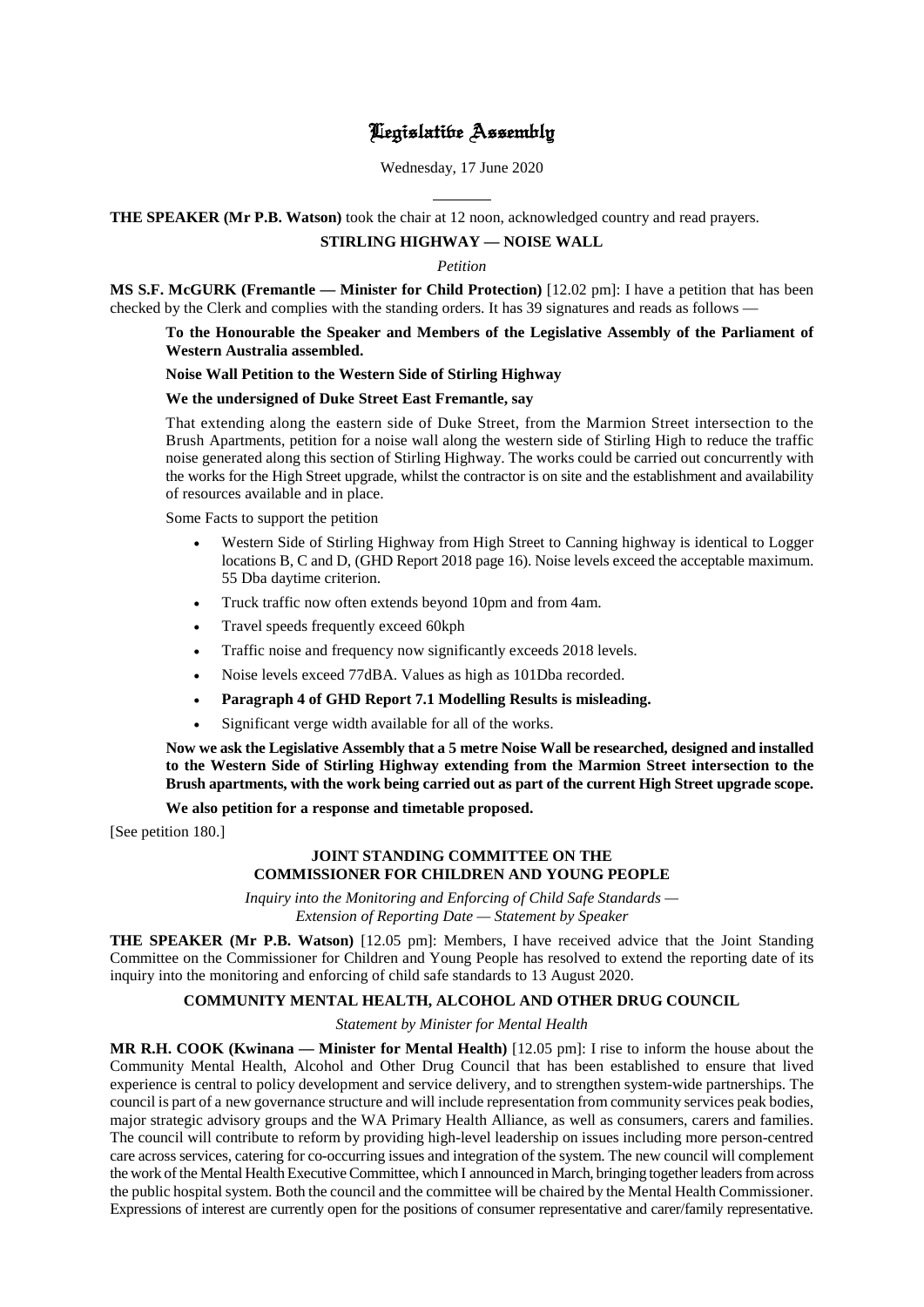The successful applicants to these two positions will sit on both the Community Mental Health, Alcohol and other Drug Council and the Mental Health Executive Committee.

The council and the committee will be supported by the new Chief Medical Officer, Mental Health. The Mental Health Commission is currently in the process of filling that position. The McGowan government recognises the importance of community mental health, alcohol and other drug services. Last week, we announced \$56 million for the sector. This includes, in a first for Western Australia, \$25 million for a new 20-bed adult community care unit, which will provide high-level support and rehabilitation services in a home-like environment for adults with mental health issues. Another \$25 million has been invested to develop a 16-bed youth mental health and alcohol and other drug homelessness service in the metropolitan area. This service will provide stable transitional supported accommodation for young people aged 16 to 24 years. Additionally, I announced last week a further \$6 million COVID-19 recovery funding package to help support people who are accessing community mental health, alcohol and other drug services during the pandemic. This funding package will assist services adjust to the new environment and maintain infection control standards.

# **WORLD BLOOD DONOR DAY**

*Statement by Minister for Health*

**MR R.H. COOK (Kwinana — Minister for Health)** [12.08 pm]: World Blood Donor Day was on 14 June 2020. It was a day to celebrate the countless lifesaving gifts of blood made by voluntary donors throughout the world. This day provides us with the opportunity to thank our blood donors and raise awareness of the need for new and regular blood donors in Australia and across the world. Last year in Australia, over half a million blood donors generously gave their time, energy and blood to provide 1.5 million separate donations through the Australian Red Cross Lifeblood service.  To meet the needs of our fellow citizens, Australia requires 29 000 donations per week. This demonstrates not only the incredible need for blood donation, but also highlights the amazing commitment of Australians and Western Australians in supporting patient and hospital care through donating their blood.

**The SPEAKER**: Attorney General, acknowledge the Chair when you come in.

**Mr R.H. COOK**: This year, Australian donors have continued to support blood donation despite the challenges and restrictions associated with the COVID-19 pandemic. In an Australian first, Lifeblood has also begun collecting convalescent plasma from donors who have recovered from COVID-19 for clinical trials examining the treatment of patients severely affected by this virus.

One of the aims of World Blood Donor Day is to encourage and inspire more people to donate. It takes only one hour to donate blood, yet a donation may well serve to save someone's life. If people are thinking about donating blood, please visit www.donateblood.com.au to find out how easy it is to donate.

# **CORRECTIVE SERVICES — HEPATITIS C TREATMENT**

*Statement by Minister for Corrective Services*

**MR F.M. LOGAN (Cockburn — Minister for Corrective Services)** [12.10 pm]: I rise to inform the house of the Department of Justice's continuing role in contributing to the global and national elimination targets for hepatitis C and in continuing to overcome inequities and health outcomes experienced by the prison population. The advent of the new direct acting antiviral—DAA—treatments is the most significant advance in the clinical management of hepatitis C in decades and has brought with it an unprecedented opportunity to change the course of the epidemic.

The concern about access to hepatitis C treatment in prison was first raised with me in 2017 by organisations such as HepatitisWA, which sought to ensure that prisoners had access to the direct acting antiviral treatments that had been placed on the pharmaceutical benefits scheme in 2016. Risk factors for contracting hepatitis C in prisons include receptive needle and syringe sharing, unsterile tattooing and body piercing, and other blood-to-blood contact.

I am pleased to advise the house that all prisons in Western Australia continue to have systems in place for the scripting and treatment of chronic hepatitis C for prisoners. Care pathways have been developed based on local design, utilising partnerships between the Department of Justice and Department of Health service providers South, North and East Metropolitan Health Services, WA Country Health Service and local physicians. Prior to this initiative, prisoners could access treatment only via referral to the Royal Perth Hospital hepatology clinic, which had a nine-month waiting list.

As at June 2020, the hepatitis C prevalence rate in the WA prison sector is 9.49 per cent. There has been a drop in prevalence of 7.7 per cent since June 2016. In 2018, 89 patients were scripted for hepatitis C treatment. In 2019, this number increased to 210 prescriptions for treatment. Currently, 54 per cent of prisoners with active hepatitis C are receiving treatment or awaiting cure results, whilst the remainder are preparing for treatment. Although challenges remain in initiating people on hepatitis C treatment due to a range of factors, including the transient nature of the population, indeterminate periods of imprisonment and voluntary uptake, I am pleased to see such positive results from this initiative. On 17 February 2020, South Metropolitan Health Service endorsed the extension of the memorandum of understanding with the department for one year.

I wish to congratulate the health services and the Department of Justice for their work and their continued effort to eradicate hepatitis C in prisons, and I thank the Department of Health for its work on this initiative.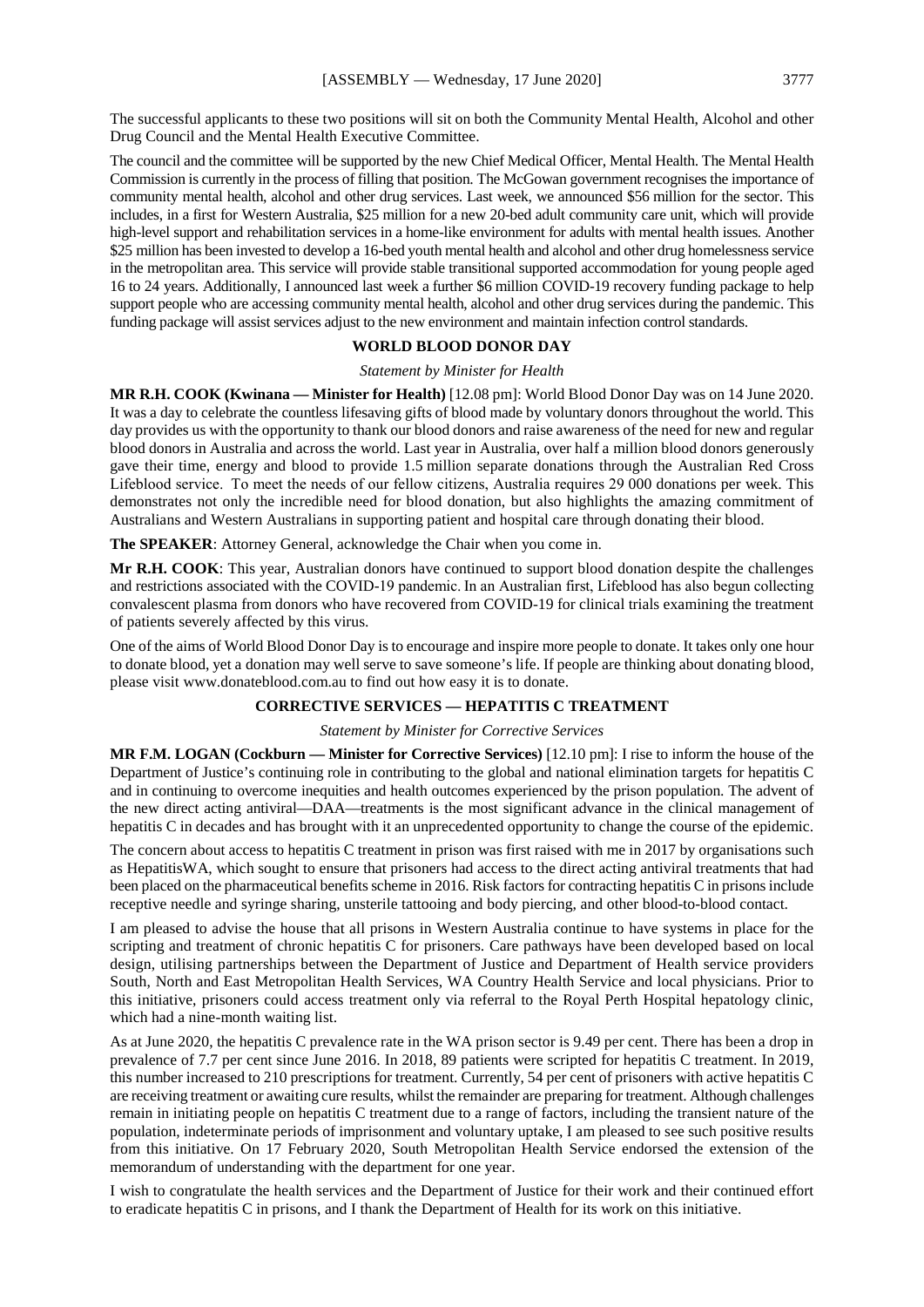# **"AGEING IN MULTICULTURAL WESTERN AUSTRALIA: A LONGITUDINAL STUDY OF DIVERSITY TRENDS, CHALLENGES AND POLICY IMPERATIVES"**

*Statement by Minister for Citizenship and Multicultural Interests*

**MR P. PAPALIA (Warnbro — Minister for Citizenship and Multicultural Interests)** [12.13 pm]: I would like to inform the house that the McGowan government through the Office of Multicultural Interests has released a report that gives new insight into demographic, social and economic data for older Western Australians from culturally and linguistically diverse backgrounds. The report, titled "Ageing in Multicultural Western Australia: A Longitudinal Study of Diversity Trends, Challenges and Policy Imperatives", reviews and analyses this data and identifies the major trends and issues over a 10-year period. The report also looks at policy essentials in the context of these developments and recommends changes to relevant policies. This report will assist all levels of state government to plan and develop culturally appropriate policies and programs for older Western Australians from culturally diverse backgrounds to help us ensure that services meet their needs.

The report pinpoints rapid changes in the demographic and cultural composition of older people in Western Australia, as well as the many socioeconomic factors that impact their everyday lives. Importantly, this includes their health and wellbeing needs, aged-care services and social connectivity. The report also highlights that older Western Australians from CALD backgrounds often suffer disadvantages that may not be experienced or are experienced to a much lesser degree by other older members of the community. This vulnerability is a result of low English proficiency, low or no education, low employment and income, and a high need for assistance in core activities. The report draws attention to the fact that all these challenges increase as people age, and are especially marked for women.

The report is based mainly on census data and extensive consultation with the community, and is the result of collaboration between the Office of Multicultural Interests and the University of Western Australia. "Ageing in Multicultural Western Australia" is available on the Office of Multicultural Interests' website, and I encourage public sector agencies, policymakers and service providers to refer to this report to ensure that policy and programs appropriately address the needs of older Western Australians.

# **MUTUAL RECOGNITION (WESTERN AUSTRALIA) BILL 2020**

#### *Introduction and First Reading*

Bill introduced, on motion by **Mr M. McGowan (Premier)**, and read a first time.

Explanatory memorandum presented by the Premier.

*Second Reading*

#### **MR M. McGOWAN (Rockingham — Premier)** [12.16 pm]: I move —

That the bill be now read a second time.

The purpose of this bill is to continue Western Australia's participation in the national mutual recognition scheme by adopting the commonwealth Mutual Recognition Act 1992 under section 51(xxxvii) of the Australian Constitution for another 10 years. In 1992, Western Australia signed an intergovernmental agreement with the commonwealth, other states and the territories, which established the framework for the national mutual recognition scheme. Western Australia has participated in the scheme since 1995 and does this by adopting the commonwealth Mutual Recognition Act 1992 for specific periods of time. The current act, the Mutual Recognition (Western Australia) Act 2010, will expire on 28 February 2021, and this bill will continue Western Australia's adoption of the commonwealth act until 28 February 2031.

The national mutual recognition scheme reduces regulatory barriers to the interstate flow of goods and labour between Australian jurisdictions. The scheme is based on two principles, which are subject to exceptions. Firstly, for goods, the general principle is that goods produced in one jurisdiction may be sold lawfully into a second jurisdiction without meeting further regulatory requirements. Secondly, for occupations, the general principle is that a person registered to practise an occupation in one state or territory can practise an equivalent occupation in any other state or territory.

Western Australia also participates in the trans-Tasman mutual recognition scheme and adopted the commonwealth Trans-Tasman Mutual Recognition Act 1997 in 2007. In January 2015, the Productivity Commission conducted a review of the national and trans-Tasman mutual recognition schemes and released its final report in September 2015. The Productivity Commission found that the national and trans-Tasman mutual recognition schemes are generally working well. The schemes make it easier to do business across borders and give consumers a wider and more competitive range of goods and services.

Mutual recognition schemes provide many benefits for states and territories. They provide benefits to workers by allowing them to work in other jurisdictions; they provide benefits to businesses by improving access to skilled labour and reducing compliance costs; and they provide benefits to consumers by increasing competition in markets.

The bill will adopt the commonwealth Mutual Recognition Act 1992 as originally enacted and any amendments made to it before it receives royal assent.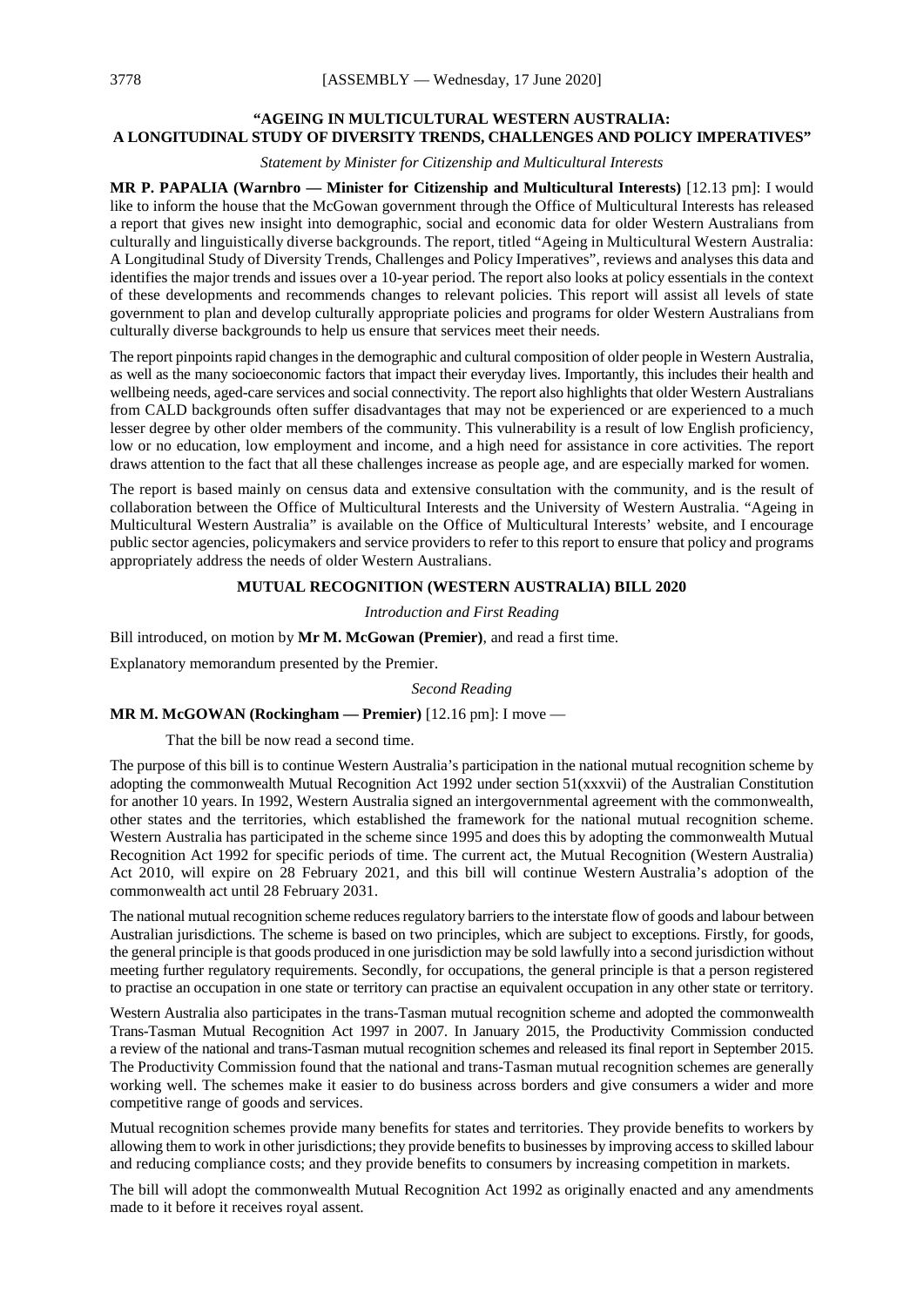In keeping with past practice, this bill includes a termination date of 28 February 2031, unless the Governor determines an earlier date. Changes to the schedules to the commonwealth act can be made by regulation, and this bill includes a provision that requires the tabling of those commonwealth regulations in this Parliament. The commonwealth Mutual Recognition Act 1992 is not attached as a note to the bill, which is consistent with the approach recommended by the Legislative Council's Standing Committee on Uniform Legislation and Statutes Review for the Trans-Tasman Mutual Recognition (Western Australia) Act 2007. Western Australia derives many benefits from being part of the national mutual recognition scheme, and therefore it is the government's view that it should continue participating for another 10 years. I commend the bill to the house.

Debate adjourned, on motion by **Mr A. Krsticevic**.

# **ROAD TRAFFIC AMENDMENT (IMMOBILISATION, TOWING AND DETENTION OF VEHICLES) BILL 2020**

#### *Introduction and First Reading*

Bill introduced, on motion by **Ms R. Saffioti (Minister for Transport)**, and read a first time.

Explanatory memorandum presented by the minister.

#### *Second Reading*

#### **MS R. SAFFIOTI (West Swan — Minister for Transport)** [12.20 pm]: I move —

That the bill be now read a second time.

The Road Traffic Amendment (Immobilisation, Towing and Detention of Vehicles) Bill 2020 will prohibit wheel clamping and other means of vehicle immobilisation as a tool for private parking enforcement and regulate the removal and detention, or towing, of parked vehicles.

In February this year, I announced these measures, in conjunction with the Premier and the Mayor of the City of Stirling at the Scarborough Beach foreshore. For quite some time, Scarborough has been a hotspot for questionable private parking regulation practices. In the development of this bill, we have heard from local business owners, explaining how predatory practices have driven away customers completely. We have heard from local shoppers who have been penalised for extremely minor infractions such as parking in front of one shop and then being penalised for visiting another shop within the same complex. We have also heard from the wider community, which is overwhelmingly calling for this draconian and unethical practice to be outlawed. The practice of wheel clamping can be extortionate and predatory, as we have seen in many examples across Western Australia. At a time when we are actively trying to encourage people to shop at local businesses more than ever, it is vital that we remove practices that scare them away.

This bill is not about removing the rights of private property owners; it is about putting in place a just and proportionate framework for dealing with illegally parked vehicles. The new legislation will protect the rights of landowners and small businesses, and allow infringements to continue to be issued as normal. As a matter of last resort, vehicle removal procedures could occur, but conditions will be in place and costs will be capped. The Parliamentary Counsel's Office advised that the best approach to banning vehicle immobilisation was to amend the Road Traffic Act 1974. This bill amends the Road Traffic Act to allow the Minister for Transport, assisted by the Department of Transport, to become responsible for the administration of the prohibition of vehicle immobilisation and the regulation of vehicle removal and detention.

The Road Traffic Amendment (Immobilisation, Towing and Detention of Vehicles) Bill 2020 draws from existing legislation from Queensland. Queensland has prohibited vehicle immobilisation since 1997 and has a thoroughly regulated towing industry. Vehicle immobilisation is already explicitly prohibited in the Northern Territory, New South Wales, Victoria and Queensland. Although there is no explicit ban in Tasmania or the Australian Capital Territory, other legal mechanisms limit the use of vehicle immobilisation devices. This bill will bring Western Australia in line with other states by banning the use of vehicle immobilisation as a way of controlling parking. This bill will ban vehicle immobilisation across Western Australia. The new legislation means that the use of all vehicle immobilisers, such as wheel clamps, will be banned as a way of controlling parking. The bill also covers new technologies such as barnacles that immobilise vehicles by attaching to the windscreen. The bill covers all the ways in which vehicles can be immobilised, which is why I refer to vehicle immobilisation in general rather than wheel clamping specifically.

This government committed to banning wheel clamping as a means of controlling parking. The media continues to report wheel clamping cases that have led to a rise in community concern that vehicles are being clamped improperly and in a way that coerces payment. One of the issues raised by the community is that wheel clampers sit and wait for an opportunity to clamp parked vehicles in a predatory and intimidating fashion. This bill will ban that practice. However, it should be noted that even after the ban is implemented, some forms of vehicle immobilisation will be permitted. Members of the public will be able to use wheel clamps on their own vehicles. For example, if they want to clamp their caravan or trailer to keep it secure, that will continue to be legal. Also, state-appointed enforcement officers will continue to be able to immobilise vehicles when authorised to do so in the course of their duties.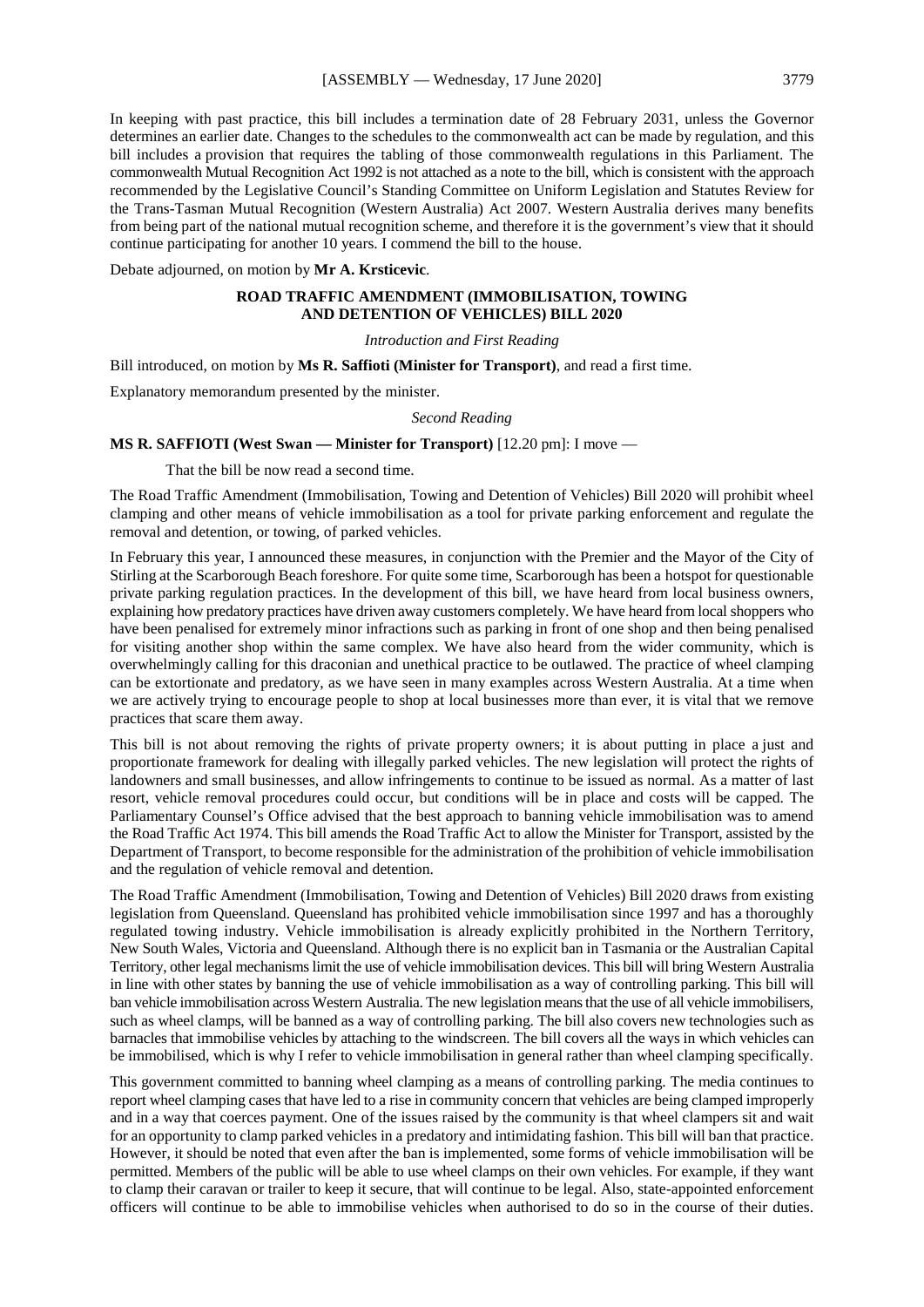Currently, this practice is undertaken by sheriffs, police officers and some agents of courts acting under written authorisation. But the objectionable practice of preying on people parking in private parking areas will be ended. The Western Australian community has made its voice heard on this issue. This government has listened, and we are acting to stamp out the unfair practice of vehicle immobilisation.

There is a second and very important aspect to this bill. Experiences in other states suggest that when vehicle immobilisation is banned as a means of controlling parking, some parking owners turn to having vehicles removed from their lands. For this reason, this government intends to regulate vehicle removal as a way of controlling parking. We do not want members of the public to find that their vehicles have been towed away instead of clamped, with the result that they must pay more to retrieve their vehicles than the cost of vehicle immobilisation. This bill therefore regulates the ways in which vehicles that are parked without authorisation can be towed from private parking areas.

Currently, there is no regulation of private parking towing. Under this bill, the parking owner can choose to enter into a towing arrangement with a towing service provider. These arrangements will be recorded in a form approved by the CEO of Transport. If a problem with parking at the site cannot be controlled by the use of education, signage or ticketing, the parking owner can call a towing service provider to remove the vehicle. This would particularly be the case if the vehicle was parked in a dangerous way—for example, if it was blocking a fire exit. Although the intention is to allow vehicle removal and detention only as a last resort, it must be acknowledged that the costs of towing and the release of vehicles will be greater than the costs of wheel clamping. Such instances will be minimised through regulations that specify signage, capped charges, requirements to attempt to locate the vehicle driver or owner, and other measures to disincentivise predatory behaviour. For instance, prominent signage about the penalties and consequences of breaching parking conditions will be required at the site.

A tow truck driver must make an effort to find the driver of the parked vehicle. If the driver returns before their vehicle is fully loaded, and they agree to move their vehicle, their vehicle can be returned without charge. However, if they do not return until after the vehicle is loaded or if they refuse to move the vehicle, it will be taken to a storage yard. The regulations will provide a fixed fee—proposed to be \$200 and indexed to the cost of living—to be paid by the driver to the towing service provider for the return of the vehicle. This fee will be set in line with the fees used in Queensland for private property towing; it is also in line with modelling commissioned by the Department of Mines, Industry Regulation and Safety. This is not an overly generous fee and, again, the intention is that the removal of vehicles will be a parking management measure of last resort.

The bill will be supported by regulations to regulate the rare cases of vehicle removal and detention, including requirements for signage, fees, geographical exclusions and administration. It is planned that removal and detention will not be authorised until the regulations are in force. Depending on time scales and the competing priorities of a full legislative agenda, there may be a small delay between the implementation of the prohibition of the immobilisation and the regulation of removal and detention.

The scope of these regulations will mostly affect small parking areas, such as shopping strip centres with small businesses. It is not considered reasonable or necessary to impact on the operations of local governments and large shopping centres, given that community concerns have related to limited problems at smaller facilities. These reforms will also exclude parking facilities with physical infrastructure such as entry and exit barriers, as drivers can reasonably expect consequences for non-payment at those types of facilities.

Department of Transport wardens will undertake the enforcement of parking provisions and will also have the authority to appoint wardens in local government areas who can also ensure that vehicle removal and detention is enacted in line with the bill and the regulations. The bill sets out the enforcement powers needed to undertake this work, with the intention that Department of Transport wardens will undertake the enforcement. This expansion of powers means that the powers to enforce the regulation of private parking towing are in line with existing departmental powers to enforce mass, dimension or loading requirements of heavy vehicles, including tow trucks.

These changes will not impact on most work undertaken by the tow truck industry. The regulations will apply only to vehicle removal and detention as a means of private parking control. This will not affect all other forms of towing, such as picking up vehicles involved in crashes or breakdowns. Most of the work undertaken by tow trucks is roadside pick-ups, and that will not be affected by this bill. Some forms of vehicle removal will also continue to be legal and necessary. Tow trucks will continue to pick up and move cars that obstruct or cause a hazard on public roads. For instance, cars parked in clear zones or special event clearways, transit lanes and bus lanes or on a freeway can be moved. Local governments will be able to remove cars that have been left abandoned on the streets without numberplates. Sheriffs, police or other state-appointed enforcement officers exercising their functions will be able to authorise the towing of cars, and courts can order the removal of cars.

But the overarching framework of this bill is the regulation of parking management, including regulating the towing of vehicles from private parking areas. This is important because the intention is to improve the regulation of parking. Parking operators report that a small proportion of drivers require some form of deterrent from abusing parking arrangements. This bill will ban vehicle immobilisation as a way of controlling parking. Vehicle removal from private parking areas and vehicle detention will be regulated. The government's position is that the best enforcement option is for parking operators to enter into a local parking arrangement with the relevant local government. This will allow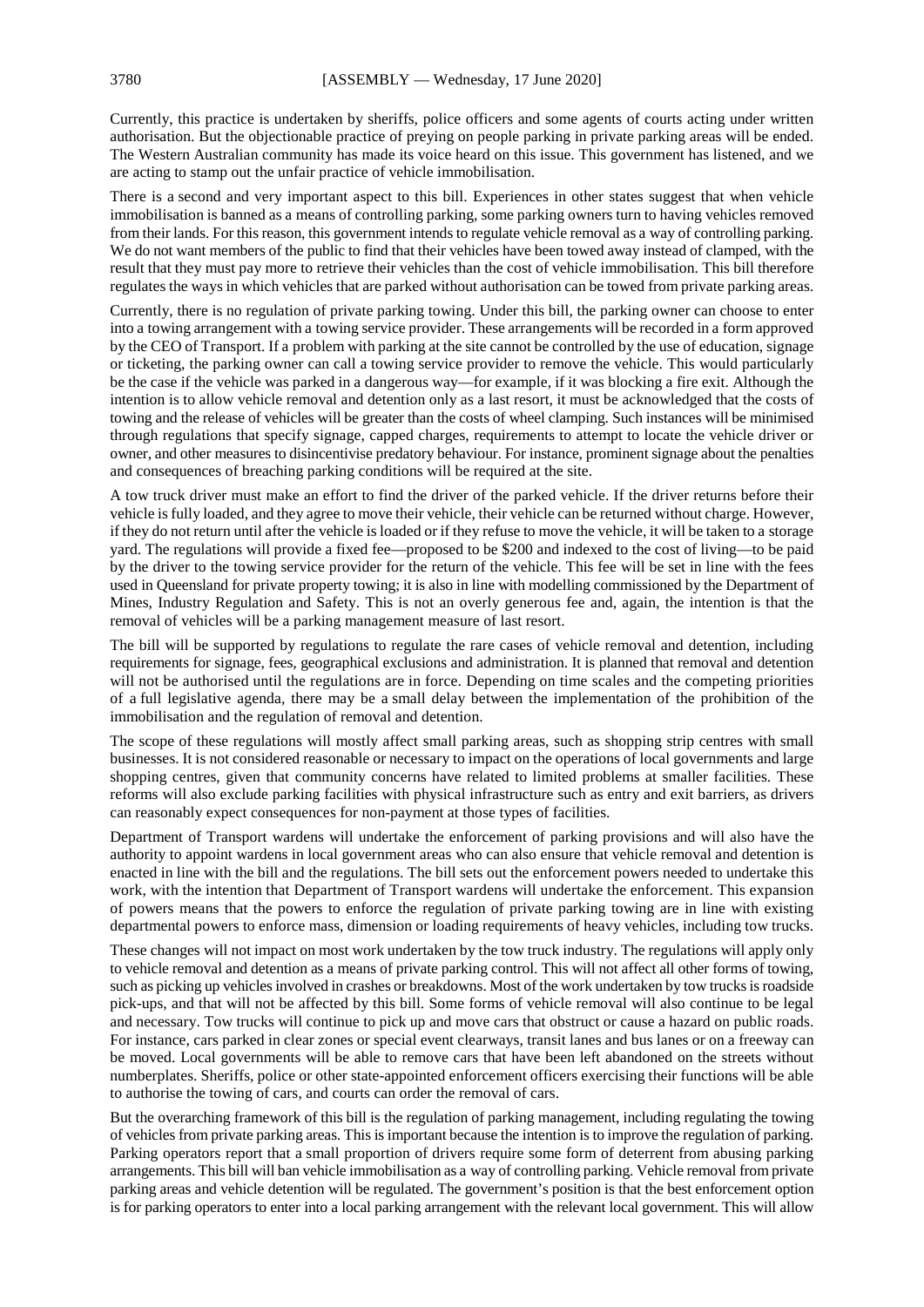local government parking wardens to issue infringements, and those who park without authorisation can be fined. Under such arrangements, local government wardens can patrol private parking areas and issue fines, just as they can on local government properties. Unfortunately, not all local governments have adopted the model local parking law, and the Department of Transport is encouraging local governments to adopt this policy to provide consistency.

The new legislation will protect the rights of landowners and small businesses by encouraging parking fines through local parking agreements. It protects the rights of drivers by banning vehicle immobilisation. As a matter of last resort, vehicle removal could occur, but costs will be capped in accordance with the associated regulations.

I commend the bill to the house.

Debate adjourned, on motion by **Mr A. Krsticevic**.

#### **CRIMINAL LAW (UNLAWFUL CONSORTING) BILL 2020**

*Second Reading*

Resumed from 20 February.

**MR P.A. KATSAMBANIS (Hillarys)** [12.32 pm]: I am the lead speaker for the Liberal Party on this legislation. Right from the outset, I indicate that the Liberal Party will be supporting this legislation, save and except for one small provision contained in clause  $9(2)(a)(viii)$ , which I will explain as I proceed in my discussion on this bill.

At the heart of it, this bill aims to disrupt convicted offenders from their organised criminal activities by stopping them from associating with each other so that they cannot carry out ideas, schemes and the like. We know, unfortunately, that organised criminal gangs operate in our state and across our nation, and really across the world. Some have links that go beyond state and national borders and are increasingly becoming multinational criminal groups, as well as the more locally based groups that we have come to know. Many of those groups style themselves as outlaw motorcycle gangs, even though many of their adherents or members, if we want to use that term loosely, and in particular their hierarchy, may never have owned a motorcycle or may not even ride a motorcycle. Colloquially, a lot of those criminal groups have been known as outlaw motorcycle gangs. Organised criminal activity is not restricted in any way to those sorts of motorcycle gangs; they are just one subset of the totality of organised crime.

I do not think there would be anyone in this Parliament or any law-abiding member of our society who would not want to restrict and, hopefully, one day eliminate organised criminal activity in all its forms. Criminal activity seeps into almost every part of everyday life, from drug dealing to standover tactics, more organised attempts at fraud and, increasingly, electronic crime as well. That is when some of the multinational nature of the offending comes into play. We all want to stop that. We want to stop the illicit drug trade on our streets, in our suburbs, across our state and across the world. We want to stop fraud. We want to stop the smuggling of human beings—the human trafficking, including child trafficking, that goes on. We want to stop money laundering. We want to stop standover tactics from being used. The community expects us as legislators to pass legislation that gives our police force and our legal system the ability to better deal with these highly organised, well-funded, often very well-advised people who are up to no good, and they are up to no good in a highly organised way. At the heart of the questions is: why are the vast majority of them doing it? They are doing it for the massive profits that they can make. It is a lazy way of making big money, but at the expense of law-abiding citizens. We are all in unity on this issue; we all want to make it work.

Our laws have been around for a while, but they really have not caught up. The Attorney General has spoken about the Western Australia Police Force not effectively using consorting legislation that has existed since 2004. There was an attempt by the previous government with the Criminal Organisations Control Bill 2012, which I think was introduced into this place in 2011 and became law in 2012, to better articulate the law in that regard. What happens every time any state government, or any federal government for that matter, passes this sort of legislation? Very quickly, organised criminals with extremely deep pockets take these sorts of laws to the High Court and claim that they violate human rights. They claim that they violate the implied freedom of communication on political and government matters that has been read into our Constitution. They utilise to their advantage the constitutional protections that are properly in place to protect law-abiding citizens. Laws of other states that have been subjected to debate in the High Court have been struck down. I think the fear around the introduction of the Criminal Organisations Control Act in Western Australia in 2012 was that it, too, would be subject to a High Court challenge if it were used, and that it might not survive a High Court challenge.

This Attorney General and this government have looked at what has happened in other states and at the legislation that perhaps has been a bit more robust and able to survive High Court challenges. They have used that as a guide to inform the drafting of this bill. The jurisdiction that seems to have had the best success in surviving a High Court challenge is New South Wales. Its consorting legislation was considered in the High Court case of Tajjour v New South Wales. I hope I have done justice to the pronunciation. The High Court found that New South Wales' provisions on consorting were not invalid. It found that they did not contravene the freedom of communication about government political matters that was implied into our Constitution by the High Court, and it found that it did not offend that implied freedom because it was reasonably appropriate and adapted to serve the legitimate purpose of the prevention of crime in a manner compatible with the maintenance of the constitutionally prescribed system of representative government. The High Court said, "New South Wales, you've got these laws into a state that can meet the tests that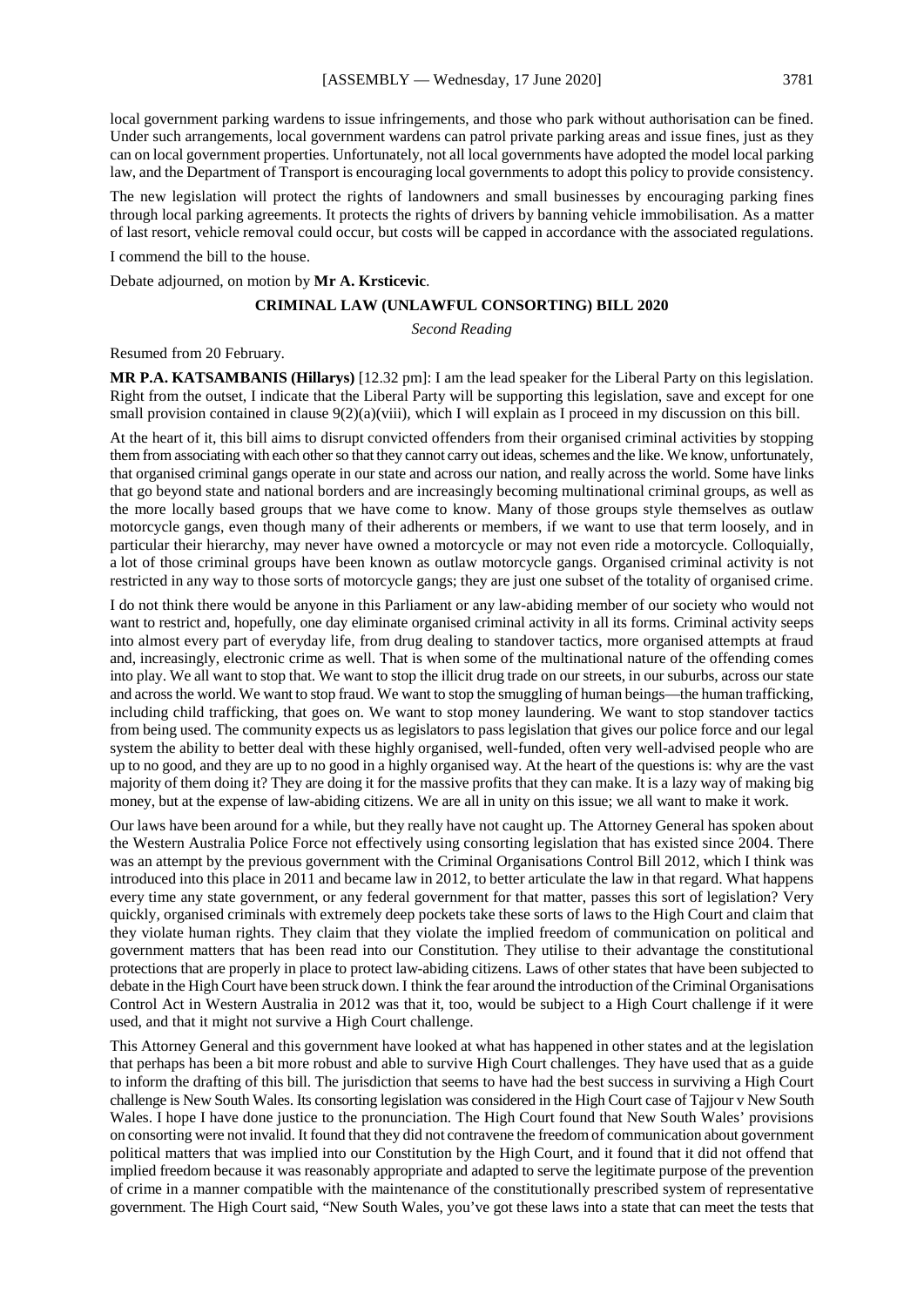we apply to see whether they offend natural human rights and the implied constitutional freedom of communication on political matters that are implied or inferred into our Constitution." This government has taken those laws and tried to adapt them for the purposes of Western Australia. Just as the Attorney General expressed during discussion on the Criminal Organisation Control Bill in February 2012, when he was the shadow Attorney General, we as an opposition wish these laws every success. We do not want to barrack against them. We wish them every success because, again, this is not a partisan political matter. We want to get criminals off our streets. We want to stop organised criminals from consorting with each other to get up to no good. We could use some other colourful phrases that the Attorney General is really good at coming up with. We want to hinder their activities. In an ideal world, we want to stop their activities completely, and consorting laws are a powerful tool in the arsenal that our law enforcement agencies could utilise to stop organised criminals from getting together for the purposes of concocting and executing criminal schemes.

This bill creates a system that is essentially in two tiers. Firstly, it relies on unlawful consorting notices that would be issued to these people. Secondly, it relies on the offence of unlawful consorting if these people breach the notice that they have been issued. There are three essential prerequisites in issuing an unlawful consorting notice. Firstly, the person who is issued with a notice needs to be at least 18 years of age. They need to be a convicted offender who has consorted, is consorting or is likely to consort with another convicted offender. It relies on one convicted offender dealing with another convicted offender. The prescribed officer who issues the notice—I will get on to who can be a prescribed officer in a minute—needs to consider that it is appropriate to issue the notice in order to disrupt or restrict the capacity of the convicted offenders to engage in conduct constituting an indictable offence. It is a pretty high hurdle for a prescribed officer to meet. They need to consider that it is appropriate to issue the notice so that they can disrupt or restrict the capacity of the convicted offenders to engage in conduct constituting a serious indictable offence. The types of offenders who would fall into this scheme are a little broader than the existing law. It would cover people who have committed the following: an indictable offence in Western Australia; a child sex offence; an indictable offence against commonwealth law; an offence against the commonwealth that, if committed in Western Australia, would constitute a child sex offence; and, if it has happened in another state, territory or country, the offence that was committed in Western Australia would constitute an indictable offence or a child sex offence. I think that shows that we are dealing with very serious criminals who have the capacity, the ability and the desire to move between jurisdictions. We are covering off the fact that they may have committed the offences in another jurisdiction. The prescribed officer who can issue the notice is given some significant discretion and also has to weigh up some heavy considerations that I discussed a minute ago. As a result, that officer cannot be a constable or even a sergeant; it needs to be someone who is a commander, more senior than a commander or someone who is acting in the role of a commander. To issue a notice, the minimum role of a "prescribed officer" is a commander.

#### **Mr J.R. Quigley**: It is because it is an impediment on freedom.

**Mr P.A. KATSAMBANIS**: The Attorney General says it is because it is an impediment on freedom. I think that is one of the reasons. Let us be honest; we need to defend these laws in the High Court. These laws will be litigated in the High Court. I would imagine that they will be litigated in the High Court relatively soon after they are given royal assent. Yes, we need to show that not anyone can issue the notice; it is a very restricted group of people. I also think the criteria that a prescribed officer needs to weigh up when considering the issuing of the notice is just as important in ensuring that someone of seniority within the police force is someone who is able to make that judgement.

Then there are some service requirements. The notice needs to be prescribed as soon as practicable, and it can be prescribed either orally or in writing. That is important because sometimes these people are well worded and well versed, and they can avoid service if it is in writing. The capacity to deliver the notice orally is an important matter. If the notice is served orally in the first instance, it needs to be confirmed in writing and served via a prescribed service method within 72 hours. That is outlined in clause 13 of the bill. I have had a look at that and I think it works. I do not know that it will cause any constitutional problem. The High Court might want to turn its mind to other issues. Service is important, because the notice only takes effect when it is served. It remains in force for a period of three years. It should also be pointed out that in the construction of this legislation, the notice can prohibit someone from consorting with one individual or more than one individual. It could be a list of one or a list of many. I will seek clarification from the Attorney General; I do not think it can be a class of people. It cannot be members of the South Fremantle Football Club; it has to be people who are actually named in the notice, not that I am casting any aspersions on that club whatsoever—that is just the first thing that came to my mind as far as a class of membership. I did not want to refer to outlaw motorcycle gangs in that regard. The notice is in place for three years. Once someone is served with that notice, they are under some onerous obligations and they are subject to being prosecuted for the new crime of unlawful consorting. That offence is committed when, on two or more occasions within that three-year life of the notice, the convicted offender who is the subject of the notice consorts with a convicted offender with whom they are not to consort—that is, someone listed on the notice that they are given as being someone with whom they cannot consort. If they do it on two or more occasions, they can be prosecuted for the crime of unlawful consorting. Under the legislation, the crime carries a maximum penalty of five years' imprisonment and, for a summary conviction, a maximum of two years' imprisonment. It is a pretty serious penalty. Of course, if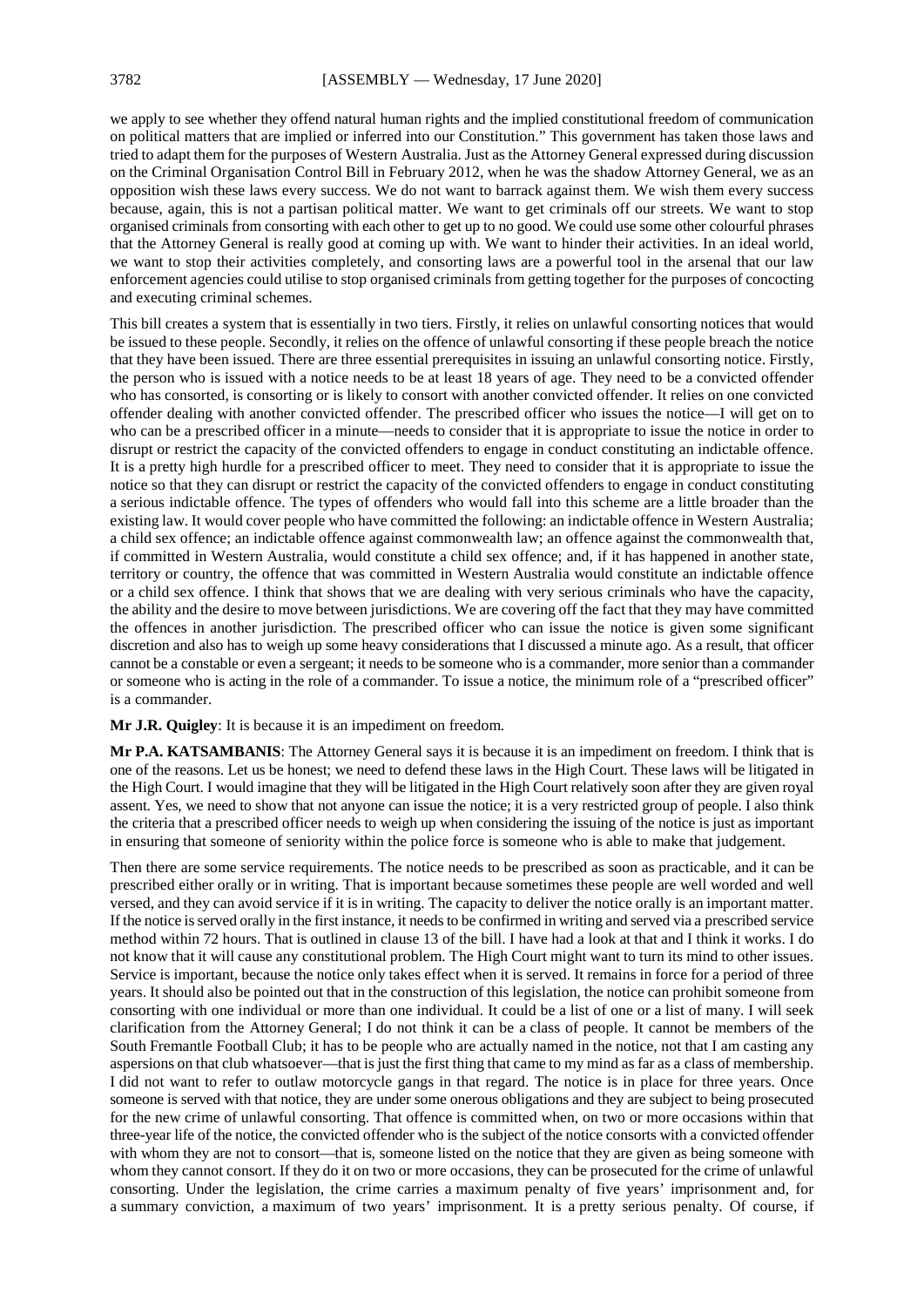someone were subject to it and they had deep pockets and were so minded, they would want to make sure that they litigated it to avoid the punishment, if they possibly could. Again, it is important for us to look at this to make sure that it is all properly calibrated.

The offence can happen when people consort face to face, such as two scallywags standing on the corner outside the pub having a chat to each other. However, it can also include consorting by electronic or any other form of communication. I think that recognises the reality that today people do not need to get together to consort and concoct or even execute a scheme. They can be in different places. They can be in different countries or different states. They can communicate electronically. They can do it by email or SMS. They can do it in many ways. I am not sure whether our friends in the outlaw motorcycle gangs have taken to having Zoom meetings during the COVID-19 crisis, but I would imagine that, like the rest of us, they certainly are aware of the electronic means by which they can communicate.

# **The ACTING SPEAKER (Ms M.M. Quirk)**: Member, I think they probably use Google Hangouts!

**Mr P.A. KATSAMBANIS**: Google Hangouts—okay! I take that interjection from the Chair. It is a very technical term.

Quite rightly, the Attorney General has indicated that he has included a series of defences to the charge of unlawful consorting. That is important because, again, this has to stand up to scrutiny in the High Court that we are not denying them their human rights in a circumstance in which it was inappropriate and it was not properly calibrated or, as the High Court said in Tajjour, it was not reasonably appropriate and adapted to suit the legitimate end of the prevention of crime. We need to give people defences, and they are outlined in clause 9 of the bill.

The Attorney General has also stressed that some of the defences that he has incorporated take into account the review of the New South Wales act that was conducted by the New South Wales Ombudsman in 2016, which suggested improving the legislation by particularly considering how it may be applied discriminately against Aboriginal and Torres Strait Islander people, people experiencing homelessness, children or any other vulnerable members of the community. Obviously, this law cannot be applied against children, because, as I outlined earlier and is outlined in the legislation, the minimum age for someone who can be served with an unlawful consorting notice is 18 years. That is an important safeguard.

The defences are in separate subclauses. Clause 9(1) provides that it is a defence if the consorting was between persons who are family members. That is a starting point, but that is not the only criterion for family members. There is another test, so there is an "and". It must be between persons who are family members and it must be reasonable in the circumstances. There needs to be a determination of reasonableness. We understand that in many families, unfortunately, criminality is common. They may be members of families. They could be siblings, a husband and wife, or cohabiting partners who are convicted criminals, and they would meet the criteria. We need to take into account family relationships. Those people who are family members and are consorting with each other need to prove that their consorting was reasonable in the circumstances. I have absolutely no doubt that that provision of "reasonable in the circumstances" will end up being heavily litigated. I think the judges in our courts are well versed and experienced in this. They will set some boundaries around what is reasonable or unreasonable in the circumstances. As an example, family members or partners who are separated but are still legal partners may need to get together to determine family law matters or to provide the other partner with access to the children of their partnership, so we can see why that sort of defence would be needed.

Clause 9(2) lists nine separate types of activity that would be covered if two convicted criminals were consorting. I should stress that with each of these, it still has to be necessary in the circumstances. That is a higher test than reasonableness, and I acknowledge that. I will spell out what they are, but I will not read them all word for word. The activities include engaging in a lawful occupation, trade or profession; attending an educational institution to take part in a higher education course or an approved VET course; receiving a health service or social welfare service; obtaining a service mentioned in subparagraph (iii), which is a health service or social welfare service, for a person who is dependent upon the person charged for care and support; and the provision of legal advice, although in those circumstances, the question that arises is: if a person attends a legal office for the purpose of getting legal advice and they are consorting with someone who has been convicted of an indictable offence, is that person the one providing the legal advice?

**Mr J.R. Quigley**: It could be two people charged in the waiting room together.

**Mr P.A. KATSAMBANIS**: It could well be two people charged, yes. It could be in the course of the provision of legal advice. They could be sitting in a waiting room waiting for the poor busy junior Legal Aid lawyer or the duty lawyer at the Magistrates Court. I can see that. It could also occur in the course of lawful custody. Of course, in some circumstances, unfortunately, we cannot separate these bad people in lawful custody. They are there; they are in lawful custody. That is why they are there; they are being detained. They could also be complying with a written law, an order made by a court or tribunal, or any other order, direction or requirement made under a written law. That will ensure that we are not binding our courts from making an order. There may well be circumstances in which courts need to issue a compliance order, so we do not want to fetter our courts in that way. I will skip over the eighth activity and go to the ninth, which is if the person charged is an Indigenous person fulfilling a cultural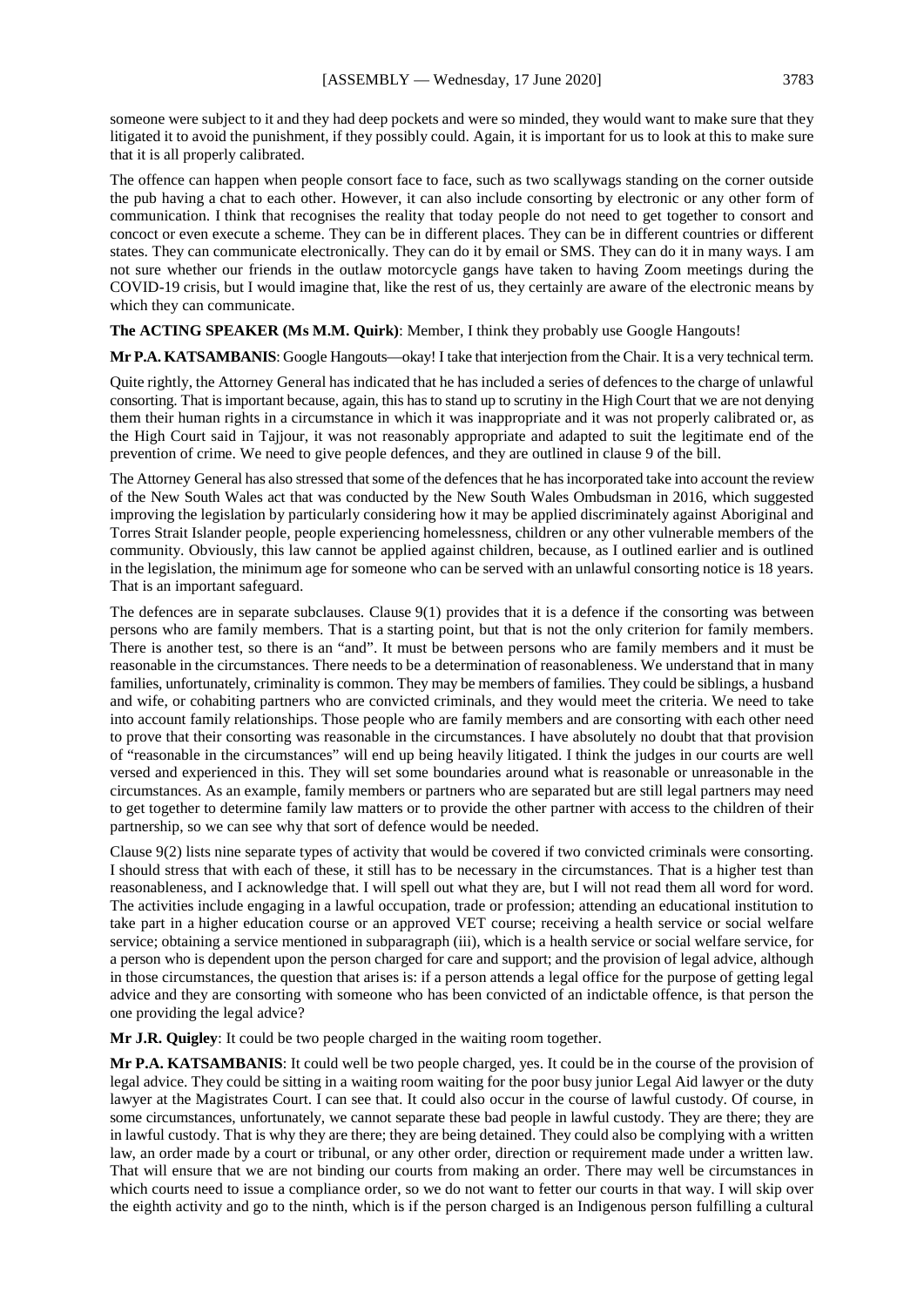practice or obligation of the customary laws or traditions of the Indigenous person's community. That goes back to the recommendations of the New South Wales Ombudsman. I know that it is crafted to make sure that it is broad enough, but perhaps during consideration in detail we might tease out some of those circumstances with the Attorney General or he might do it in his summing up. It is not a catch-all. It is not, "I'm in an Indigenous community; I need to consult with these people." It needs to be necessary in circumstances when "fulfilling a cultural practice or obligation of the customary laws or traditions of the Indigenous person's community". That might be attendance at a funeral or something of that nature. Perhaps to guide the courts in the future the Attorney General can spell out the nature of what that that might be. However, I think it is an important protection. Indigenous people who are fulfilling cultural practices or obligations should not be subject to this law if it is necessary in the circumstances.

The one exception, the one defence, that has raised the ire of community members, which I have spoken to, is the eighth subparagraph. I will read out clause  $9(2)(a)(viii)$  in full —

activities undertaken by members of an organisation of employees registered under the *Industrial Relations Act 1979* Part II Division 4, or the *Fair Work (Registered Organisations) Act 2009* (Commonwealth), for the purposes of the business of the organisation;

Essentially, this is a carve-out for union activity. It is spelt out in the second reading speech: two outlaw motorcycle gang members can get together for the purposes of union activity. It is interesting that it is union activity and union activity only. Both the Industrial Relations Act and the Fair Work (Registered Organisations) Act regulate organisations of employees and organisations of employers. If people are getting together for the purposes of union activity, it is okay to consort with criminals. If people are getting together for the purposes of an employer association, that is not okay. That in itself is clearly discriminatory. It is picking one class out of the Industrial Relations Act and the Fair Work (Registered Organisations) Act and giving them a special carve-out but not picking out the other. I could stand here for the next half hour and talk about the Labor Party and trade unions, but this is more important than just that, and I will get to that in a minute.

This is a carve-out for members of that particular type of activity—trade union activity. There is no carve-out for members of a football club, or a netball club, or an elderly citizens club from getting together for the business of that organisation.

**Mr A. Krsticevic**: Not-for-profit sector.

**Mr P.A. KATSAMBANIS**: There is no carve-out for anyone in the not-for-profit sector or for charity work. There is not a carve-out for a Lions club or a Rotary club, but there is a carve-out for a trade union. A trade unionist can use this as a defence. I accept that, yes, they will have to prove it is necessary in the circumstances, but a member of an employer organisation or a member of any other not-for-profits will not have that same defence. That raises the question: why? Apart from the umbilical cord that ties the Labor Party to the trade union movement, we could say that it is unfair and discriminatory, but we could just shrug our shoulders and say, "That's what a Labor government would do." If that were the only reason why, perhaps we could just simply shrug our shoulders and say, "That's what a Labor government would do"—give their union mates a special carve-out.

But when we go back to the history between the link between some trade unions and organised criminals, we realise that this will be an open front door for some organised criminals to take advantage of this bill and to continue to conduct their unlawful activities. We need to go no further than the Royal Commission into Trade Union Governance and Corruption, which found, quite clearly, that there had been a significant interrelationship between some trade unions, particularly in the construction sector, and outlaw motorcycle gangs. *The Australian* on 8 January 2016 reported what Commissioner Dyson Heydon said —

Last week Commissioner Dyson Heydon said thugs and bullies were involved in unions around Australia and misconduct had taken place in every jurisdiction, except the Northern Territory.

He referred more than 40 union figures and organisations to authorities …

They included a Victorian member of Parliament and former Health Services Union secretary, Kathy Jackson. The evidence that the royal commission heard was damning of the links between organised crime and, particularly, the Construction, Forestry, Maritime, Mining and Energy Union. According to a report on ABC news on 18 September 2014, Victorian Assistant Police Commissioner Stephen Fontana told the Royal Commission into Trade Union Governance and Corruption —

… police have begun several investigations into allegations of violence, intimidation and debt collection carried out by outlaw bikie gang members for the union.

Outlaw bikie members were conducting violence, intimidation and debt collection for the union. Go back to our legislation: "for the purposes of the business of the organisation". The CFMEU was hiring bikies to run their debt collection for the business of the organisation. This is what Mr Fontana, a senior police officer, an assistant police commissioner, submitted to the royal commission —

"That group is heavily involved in debt collection and they just go there and stand over people and bypass normal civil process,"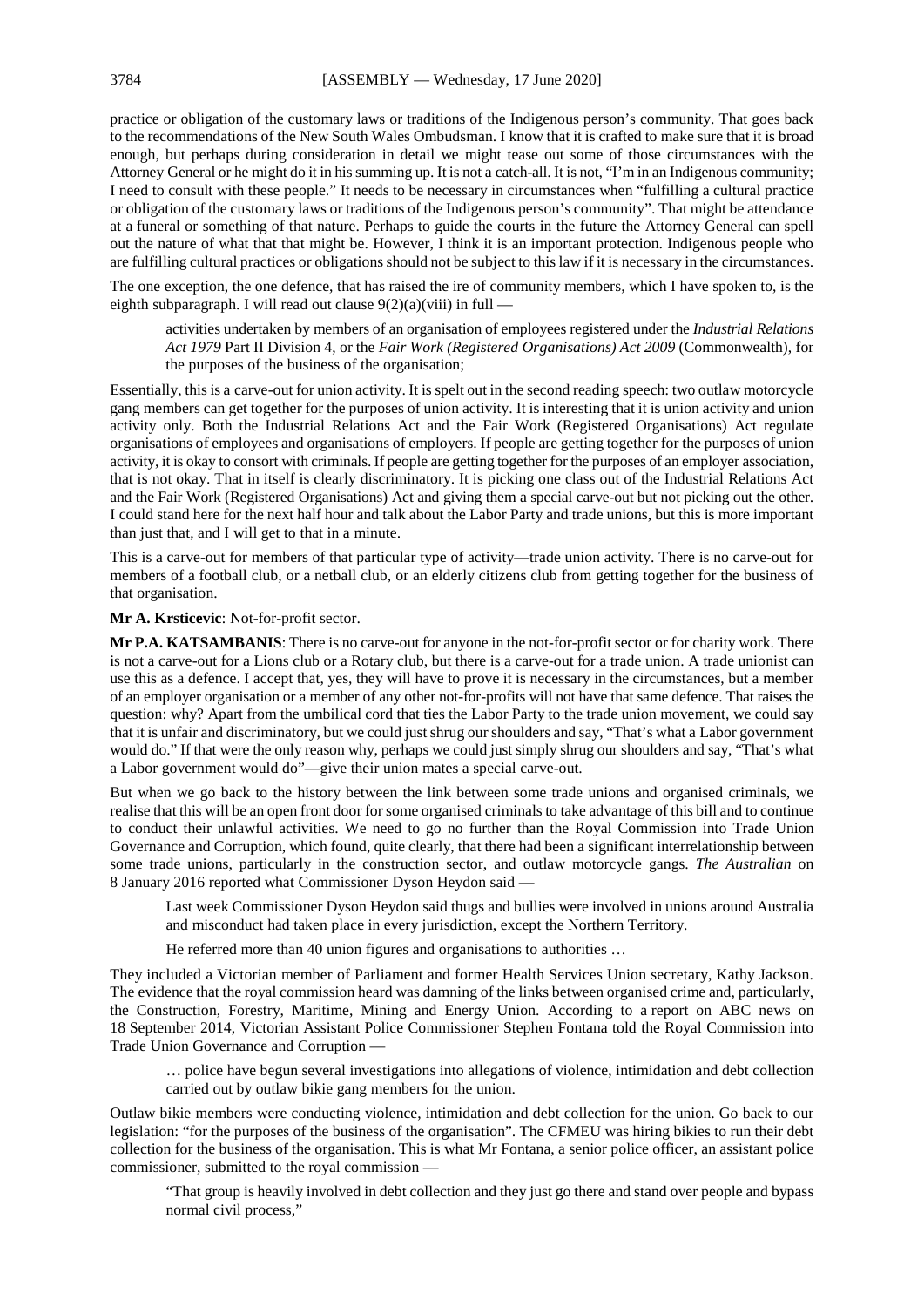They bypass the courts and the legal system. The article continues —

He said police had been unable to make any arrests because alleged victims had withdrawn their statements in fear of their own safety.

…

Assistant Commissioner Fontana told the hearing in Melbourne that bikies and corrupt union officials knew they could get away with their crimes because the industry was not regulated.

"People have been called to places where they've been assaulted, threatened and a whole range of other things have taken place," …

Without better protection laws for whistleblowers, following through with arrests would put people at risk, Assistant Commissioner Fontana told the hearing.

We have direct evidence to a royal commission of the inextricable links between bikie gangs and the CFMEU. It went further. Victoria Police put in a submission to the inquiry in 2015. Again, on 8 January 2018, the ABC news reported

In its 2015 submission to the Royal Commission into Trade Union Governance and Corruption, the force identified a "culture of fear" in the construction industry.

Victoria Police has asked for additional powers to tackle the use of bikies as "debt collectors" by unions, and has called for the construction industry watchdog to be reinstated.

Thankfully it has been. The article quotes the submission to the royal commission —

"There is a climate of fear amongst people who are either the victims of trade unions' unlawful activity, or who uncover unlawful activities within their unions, making them unwilling to speak to any authorities for fear of retribution," the submission said.

Victoria Police has identified Outlaw Motor Cycle Gang (OMCG) members being used by union officials as "hired muscle" for debt collection, with "standover" tactics used to intimidate victims.

The submission said a number of known bikie gangs, including the Rebels, Comacheros and Banditos, had been identified as being actively involved in trade union activities like strikes of picket lines, or debt collecting.

It said some of the activities amounted to "debt collecting in the broadest sense and is really more akin to blackmail, since it involves demanding money with menaces".

It goes on —

… submission also detailed a number of cases of alleged standover tactics …

They included at least one incident in which two bikie gang members, and others, attended the home of a person who owed money to a building subcontractor.

"All the attendees wore tops with the insignia of the OMCG of which these two people were members," …

The royal commission received other evidence that this is happening in every state except the Northern Territory, so that includes Western Australia. When a royal commission uncovers a direct link between outlaw motorcycle gangs and construction unions, how in good conscience can we give a specific defence to those people because they were conducting union activity for the purposes of the business of the organisation? How in good conscience can we justify that to the public of Western Australia when we do not give that same carve-out for employer groups, sporting clubs, community groups or not-for-profits? I am not arguing that we should give that carve-out; I am highlighting the very special treatment being given by this government that always talks tough on crime, even though I can list its litany of failures in delivering, and this is another one. This government is tough on crime and tough on outlaw motorcycle gangs, except when they collect debts or use standover tactics for the trade union movement. That does not pass the pub test or any test of decency. This is one more example of a government risking the safety of the general public to protect its mates in the trade union movement. I acknowledge that this does not apply to every trade union; it is a minority of trade union members and types of trade unions that do this.

We are trying to break the link between organised criminals and their nefarious activities, but giving them this sort of carve-out, particularly to groups like the Construction, Forestry, Maritime, Mining and Energy Union, highlights that this government is not serious about tackling all types of organised crime. It highlights that this government is hamstrung in going to the heart of the problem inside some trade unions. I know that all sorts of fun and games are going on in the Labor Party with factional alignments and realignments, walkouts such as the one we saw last year at the Labor Party state conference, and the attempt to take some unions into one group and then the other group and hoping that they can come back and, in some cases, hoping that they do not come back. I recognise that all sorts of factional shenanigans are going on, and I also recognise, as I said, that the vast majority of trade unionists and their leaders would be aghast at having OMCG members within their trade union. I recognise that, and good on those people who are trying to keep them out—or perhaps they should not bring those OMCG members in in the first place. More power to those union members; I support them 100 per cent.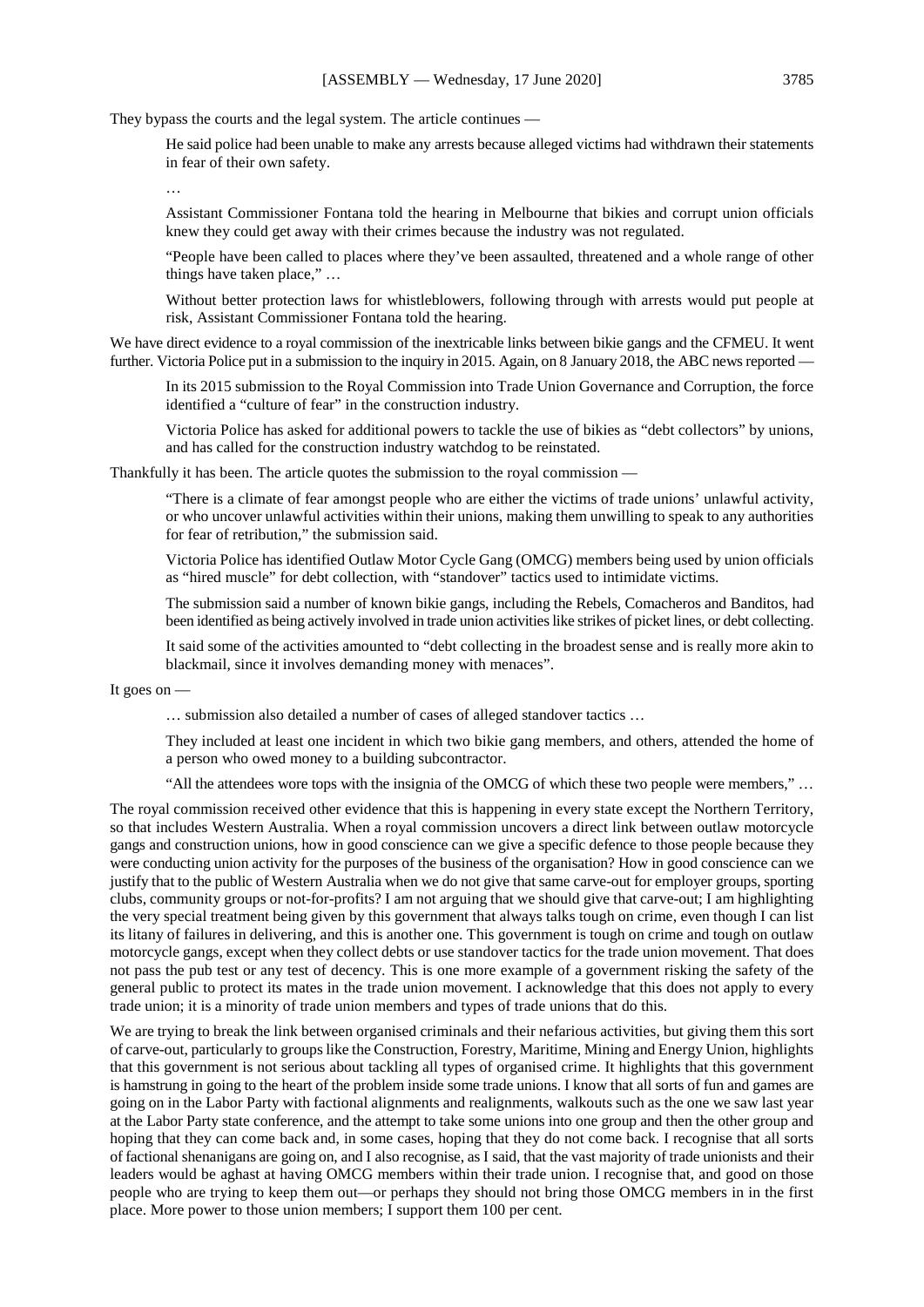Some trade unions or subgroups within trade unions think it is okay to hire outlaw motorcycle gangs to rough people up, threaten them and blackmail them, as the Victoria Police submission to the Royal Commission into Trade Union Governance and Corruption outlined. This is not me or some group of ideological warriors from the Liberal Party making this stuff up. A police force has submitted this information to a royal commission and asked for action. A few years later, this government is walking away from that and leaving an open door for OMCGs to walk into trade unions and, in some cases, control them. I know of good trade unionists, many of whom are in this chamber, who do not want that to happen, so do not allow it—block this provision and stop it from happening. I have an amendment on the notice paper that I will move during consideration in detail to remove this clause. This clause harms the government's argument rather than strengthening it, because the government is creating a specific carve-out from consorting laws for the thugs, criminals and bullies who have infiltrated trade unions. They are not helping the trade union movement; they are hindering it. Why would a government, who is there to represent the legitimate interests of workers, want to be associated with outlaw motorcycle gangs? I think that most government members would not want that, so this is their opportunity to make a change. I do not know how this clause got into the Criminal Law (Unlawful Consorting) Bill 2020, but here is an opportunity for the government to take it out and close one more window of opportunity for an activity that the police tell us is actually happening—it is not ideological or theoretical.

Royal Commissioner Hon Dyson Heydon said that he had found evidence that it was happening in every single state or territory except the Northern Territory. Do not let it happen! If this government is going to be tough on crime, it should be tough on all crime. If it is going to be tough on these sorts of criminals and stop them from consorting with each other, then stop them! Do not give them an open door to walk through and do not let the legitimate trade unions be taken over by thugs, bullies and serious criminals—people who have committed indictable offences and child sex offences. Do not let them in. I look at this clause and I shake my head. Even if the government is totally wedded to the trade union movement, why would it give it a carve-out for this activity? Government members will get the opportunity to stop this. In many ways it will be an opportunity to protect a trade union movement that is left exposed by this sort of provision and at the mercy of these thugs who want to infiltrate and take over. If the unions need a debt collector, there are plenty of legitimate people out there—do not hire OMCG members.

Let me talk about the construction union in particular. I do not have to tell people in the Labor movement about the problems they currently have with the hierarchy of the CFMEU at a national level and Mr Setka, his influence in the union and the inability of the Labor movement to wedge him out of the position that he has taken up. I am sure he is embarrassing to all Labor Party members. I am sure Mr Setka is a total and utter embarrassment to the Minister for Prevention of Family and Domestic Violence, the Attorney General, the Premier and everyone involved in the Labor movement. The federal Labor leader has said how much of an embarrassment he is, but he is still there.

# **Mr J.R. Quigley**: Who?

**Mr P.A. KATSAMBANIS**: Mr John Setka. He is still in the union.

#### **Mr J.R. Quigley** interjected.

**Mr P.A. KATSAMBANIS**: They managed to get Mr Somyurek out, but they have not got Mr Setka out. The government should show that it is not beholden to these people. If we say that it is okay for criminals to consort if they hang out in the union, we are delegitimising the trade union movement. They cannot do that at a footy club because we will issue them with a notice—thank goodness. They cannot try to infiltrate a service organisation or a not-for-profit group because they will be issued with a notice, and if they do it again, we will charge them with a criminal offence subject to five years' imprisonment. We are treating this very, very seriously—except when they are in a trade union! I think I have made my point on that. The Liberal Party will not tolerate that. We are not anti–trade union. I am certainly not anti–trade union. We are anti-criminal. We do not care whether it is the footy club or the trade union movement, or the Liberal Party, for that matter, if that were to happen. We should root that out.

In addition to the defences that are provided in the bill, the bill provides some safeguards. One safeguard is oversight by the Ombudsman. Part 3 of the bill gives the Ombudsman particular powers to scrutinise the actions that are taken by the police. The Ombudsman will be empowered to inspect police records, and obtain any relevant information. The Ombudsman will also be empowered—curiously—to recommend to the Commissioner of Police that an unlawful notice should be revoked. I am interested to explore that. That is an extraordinary power to give to the Ombudsman, although the Ombudsman does have reporting obligations to the Parliament, which is good. I therefore ask the Attorney General to address two questions in his summing up: firstly, why is this power necessary and how would it be exercised; and, secondly, would this power be extended to the amendment of a notice? The Ombudsman could say to the Commissioner of Police that a notice should be revoked. Could the Ombudsman also say to the Commissioner of Police that a notice should be amended? Perhaps the Attorney General would address those questions.

The Ombudsman is tasked, by this legislation, to provide an annual report to the Parliament documenting the outcome of his monitoring activities, and including any impact of the scheme on a particular group, if such an impact has come to his attention. The Attorney General could clarify this, but I imagine that the Ombudsman could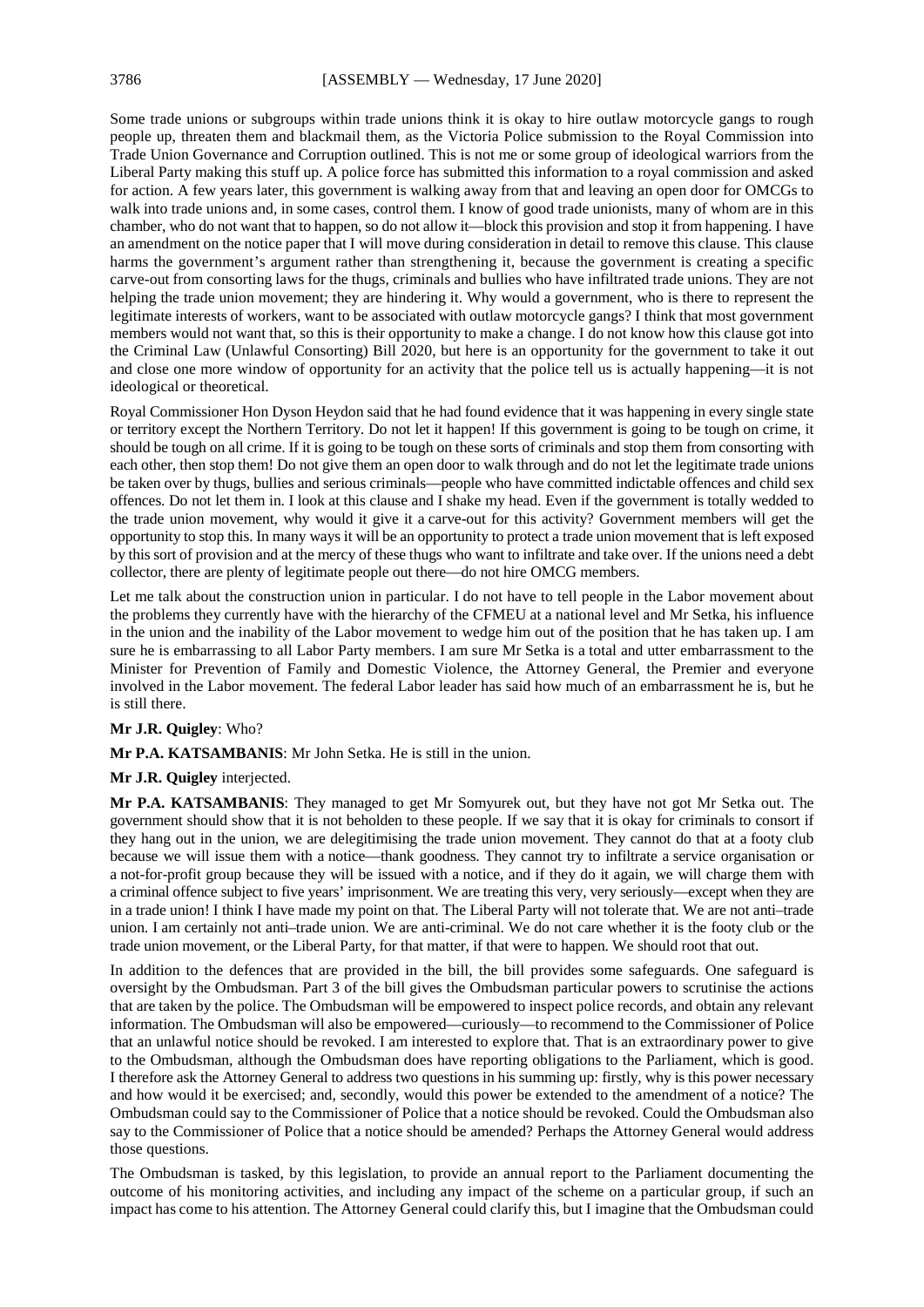report that as a result of issuing a series of notices, or even some criminal charges, there has been an impact on a bikie gang, or, conversely, that a particular social group in society has unfortunately been targeted wrongly, either because of the way the bill is constructed or because of the way police have enforced their powers under the legislation. We look forward to seeing those Ombudsman reports.

One of the overriding issues in this bill is that it will provide the Ombudsman with a heap of new powers. I do not think that a bunch of people are currently sitting around in the Ombudsman's office doing nothing. In fact, I think they are working very hard. I have made this point in other cases in which oversight bodies have been given additional powers: what additional resources will be made available to the Ombudsman's office to enable it to properly exercise the duties and powers that it will be given under part 3 of this bill? I would expect an answer that goes beyond, "We have spoken to the Ombudsman, and if his office needs some resources in the future, we will give that to them." I do not think that is good enough. We are setting up a scheme under which supervision or oversight by the Ombudsman will be a critical component of legitimising this legislation in the eyes of the High Court of Australia. I do not think I need to tell the Attorney General that without the inclusion of part 3, the High Court would pay no attention to any submission by the government of Western Australia suggesting that it was okay to pass this legislation and to give the police these additional powers. I do not think the High Court would wear that for more than about 30 seconds. Part 3 of the bill is a critical component to ensure that this legislation is given appropriate third party oversight, with a report to Parliament, and therefore will stand up to constitutional scrutiny in the High Court and be found to be lawful. Therefore, the Ombudsman's office must be properly resourced to perform its role and duty to scrutinise the powers that will be conferred on police. It is also not good enough for the government to say, "We do not think this will be used much, so the Ombudsman will not have too much to do."

The Attorney General has thundered in this place that the government is going to use this legislation to smash the bikie gangs. Therefore, implicit in the Attorney General's argument is that this legislation will be a tool that the police will wield on a regular basis—and so they should. We know that bikie gangs exist. We saw a report on 6 February about the good work our police have done. Sorry; I am looking at the wrong reference. It is very difficult to speak from here when I am used to speaking from my chair over there. There have been many reports recently about police activity to break up motorcycle gangs, raid their clubhouses and stop their nefarious activities. Our police are doing a wonderful job with the limited resources that they have. However, these mobs are out there, consorting with each other, and getting up to no good. We want this legislation to work, and it will be used. Therefore, the Ombudsman will need to be resourced to oversight its use. Heaven forbid that we had a High Court appeal couched in terms that the legislation ought to be struck down because the Ombudsman is not oversighting it and reporting to Parliament; therefore, it does not meet the test of maintaining the constitutionally prescribed system of representative government. That is what representative government is about, is it not? It is about reporting to Parliament.

#### **Mr Z.R.F. Kirkup**: Yes, from time to time.

**Mr P.A. KATSAMBANIS**: I must concur with the member for Dawesville's interjection. He said "from time to time". It is from time to time under this government.

As I have said, an important consideration is the resources that will be given to the Ombudsman's office to enable it to perform its oversight duty.

I also want to raise my concern about a pattern that I see emerging in this state in the sentencing of outlaw motorcycle gang members. If those members are charged with criminal offences, they are often sentenced to a non-custodial term, or if they have breached the conditions of post-sentence supervision orders or bail, or other conditions imposed upon them, they are often not returned to prison. In the last few years, there have been a number of such cases. We see the regular appearance of Mr Troy Mercanti at court for breaching a supervision order, and we see him walking into court and then walking out of court. In November 2018, we saw the report of a horrific incident in which a bunch of Rebels bikies brutally assaulted Jack Talauega in Subiaco. One of those bikies, Peter Michael D'Abreu, was not sentenced to a term of imprisonment but walked out of court with a suspended jail term. Earlier this week, on 15 June, we saw a report in *The West Australian* about Mongols bikie Clovis Chikonga, who had been caught red-handed flushing a stash of drugs down the toilet, prompting the police to seize the water in the bowl so that they could test it for cocaine. He was handed a suspended jail term. We see many, many examples of this. This case of Mr Chikonga gave rise to the commitment that the then Labor Party opposition gave to mandatory minimum sentencing for drug dealers, which it broke when in government in another example of it talking tough on crime and not delivering. I am not criticising any individual sentence or judicial officer, but the pattern of sentencing gives rise to legitimate concerns by the public that even if criminals are issued with notices under this regime, yet they continue to offend and they are prosecuted for their consorting, when they go to court they will walk in the front door in the morning and walk back out and smile at the cameras in the afternoon, which would completely and utterly defeat the purpose of this legislation. If a bikie, the organised criminal, is taken to court for breaching section 8 of what will be this act, is charged with unlawful consorting with convicted offenders and walks out the front door of the court with a slap on the wrist, he will think there are no teeth in this legislation.

I have covered a wide range of issues today. I believe we will cover a few more in consideration in detail. The Attorney General gave me some amendments this morning, which I will try to work through. There is an amendment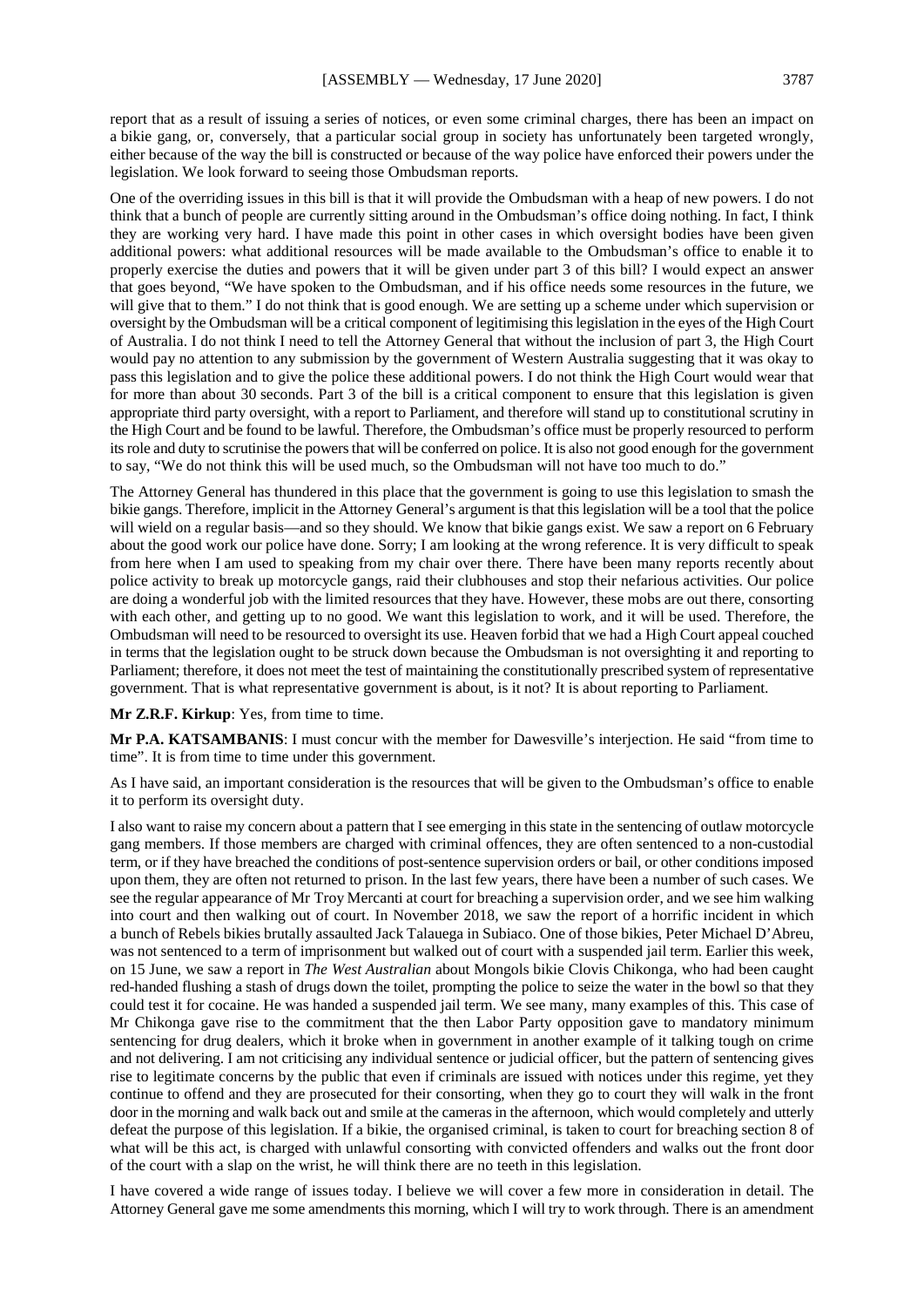from the Liberal Party that I believe will make this legislation stronger and better. It will fix up an anomaly of a carve-out for trade union activity, which is mind-boggling. Apart from that, we wish this legislation success, because we are a party that genuinely believes that we need to stand up for law-abiding citizens, and when there is unlawful activity in our community, we stamp it out as soon as possible.

**MR I.C. BLAYNEY (Geraldton)** [1.32 pm]: Firstly, it is the intention of the Nationals WA to support this Criminal Law (Unlawful Consorting) Bill 2020. By way of background, criminal groups are becoming more organised, hierarchical and well funded. The Australian Criminal Intelligence Commission states that criminal syndicates in Australia are diverse and flexible, with high-threat organised criminal groups sharing a range of common characteristics—in particular, transnational connections, activity spread across several markets and the intermingling of legitimate and criminal enterprises. This makes them increasingly difficult to police, and this bill intends to disrupt networking between such criminal enterprises, thus ensuring it becomes more difficult for criminals to commit organised crime.

The bill draws upon the consorting legislation introduced in New South Wales. This legislation was thoroughly examined by the New South Wales Ombudsman in 2016, who found that the law impacted negatively upon Aboriginal and Torres Strait Islander people, people experiencing homelessness and other vulnerable people in society. The new consorting legislation in New South Wales was introduced because provisions for consorting under the New South Wales Crimes Act 1900 were constitutionally challenged in the High Court in Tajjour v NSW [2014] HCA 35. The provisions were found to potentially breach the implied freedom of political communication.

In overview, the intention of the bill is to disrupt the communication and networking between convicted offenders who engage in organised criminal activity. The bill will provide the Western Australia Police Force with additional powers to enforce the unlawful consorting scheme. Defences to the charge of unlawful consorting protect vulnerable groups in society such as children, those experiencing homelessness, and Aboriginal and Torres Strait Islander people. This is laid out in clause 9, whereby the difference between "reasonable" in subclause (1) and "necessary" in subclause (2) recognises that a broader scope of dealings with family members is allowable, whereas consorting in other circumstances is restricted to only what is necessary in those circumstances. It is a defence if the person charged is an Indigenous person fulfilling a cultural practice or an obligation of the customary laws or traditions of the Indigenous person's community. The offence of unlawful consorting arises if an unlawful consorting notice has been served and during that notice a person consorts with the convicted person stated on the notice on two or more occasions. The maximum penalty is five years in prison and the summary conviction penalty is two years.

We had some discussion about this bill. We are interested in how police will be able to keep up with the advances in encryption technology over time, which I think is already an issue with a couple of the systems we use on our phones for communication within closed groups. We are interested in how convictions in other countries will be used here, if that is possible. The example that I used was someone coming to Australia who had been convicted of an offence in Robert Mugabe's Zimbabwe or in Syria under Mr al-Assad. Would the conviction that that person brought with them be used against them in this country?

Clause 11 relates to the content of the unlawful consorting notice. The clause provides that an unlawful consorting notice must specify the name of each convicted offender with whom the restricted person must not consort. We are interested in how that list will be kept up to date.

The bill does not mention how consorting will be policed, particularly in the disruption of electronic communications. How will electronic consorting be monitored and detected? As I said, encryption is already an issue. That technology is going ahead in leaps and bounds, so I see an issue there for the police in trying to keep up with the advances in encryption.

The intention of the bill is to disrupt communications between criminals. Criminals usually recruit for criminal organisations while they are in prison. Some regional prisons, such as Greenough Regional Prison in my electorate, have a range of criminals who have committed various levels of crime, as opposed to high-security prisons where they have all been convicted of serious crimes. This means that someone who has committed an indictable offence may have the opportunity to recruit someone who has committed a much less serious offence. When both of these offenders are released from prison, the individual who committed the less serious offence may not be listed on a consorting notice when in fact they should be. This may put the community at risk, and we are curious to know whether this was considered during the drafting of the bill. With that, I reiterate the National Party's support for this legislation.

**MR S.A. MILLMAN (Mount Lawley)** [1.37 pm]: Madam Acting Speaker —

**Mr Z.R.F. Kirkup**: Woo hoo!

**Mr S.A. MILLMAN**: I thank the member for Dawesville! I will try not to disappoint!

When we talk about organised crime, as we do with this Criminal Law (Unlawful Consorting) Bill 2020, we sometimes focus on the criminals and we lose sight of the human impact of their crimes. Today, I want to focus on one particular crime to which this act, once amended, will apply—slavery. Some people call it trafficking, others bonded servitude, but it is slavery plain and simple. In doing so, I want to focus on one particular aspect of slavery in Australia, and that is sexual slavery. As the world's attention focuses on issues of race and exploitation,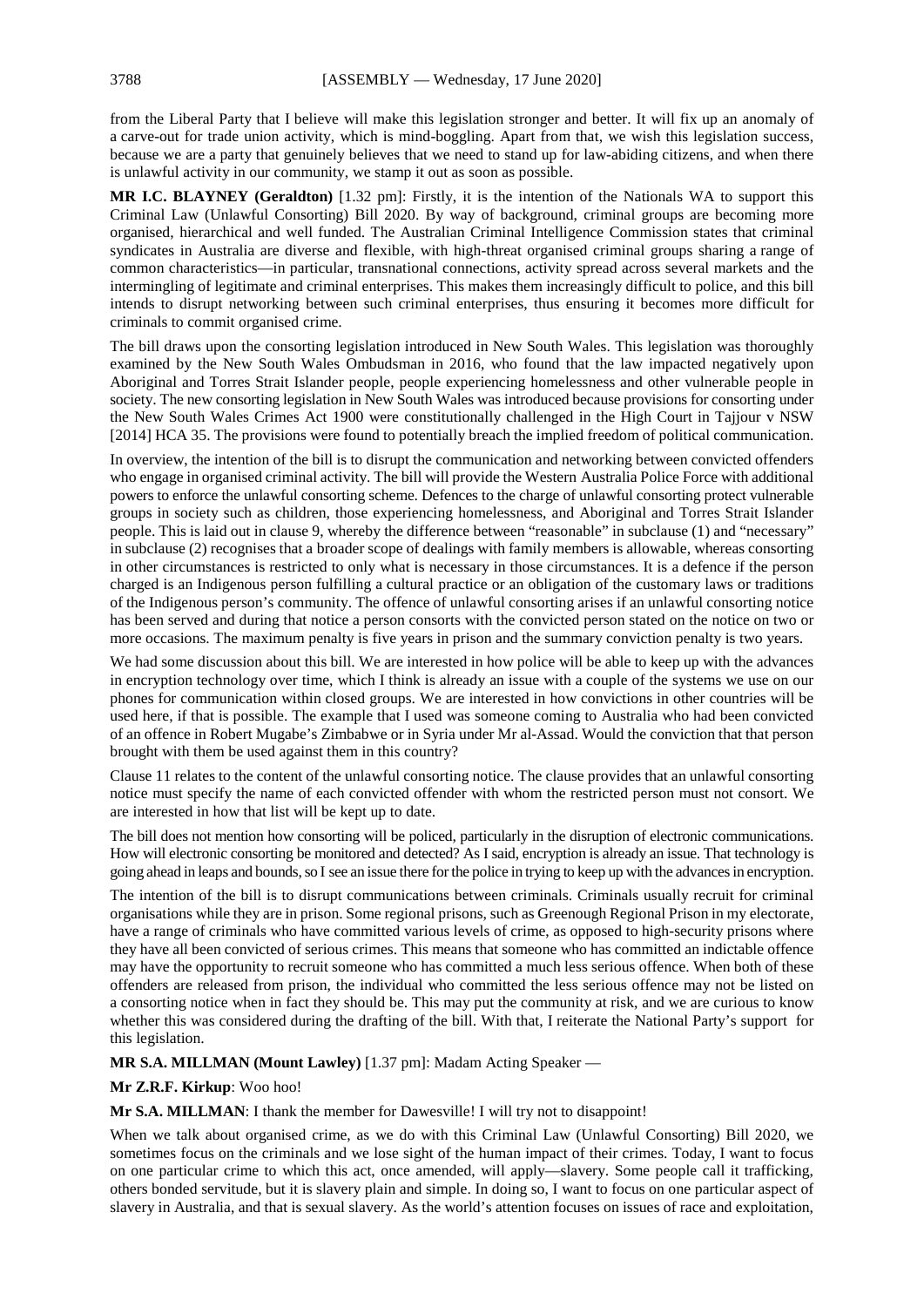it is worth remembering that contemporary slavery is a lucrative industry for organised criminal networks in our region. The Australian Federal Police have all too many examples of prosecutions brought against Australian brothels for detaining and abusing women and girls, because it is a crime that almost universally affects women and girls. Women and girls are brought to this country largely, but not exclusively, from the region of South-East Asia under false pretences, and they are subject to horrendous abuse. Poverty makes these women and girls vulnerable to exploitation. Dislocation from their homes and families exacerbates that vulnerability. Imprisonment by their slave masters makes this vulnerability almost total. This is not just some edgy storyline for an engrossing crime fiction novel; it is a shameful undercurrent in our society. It is incumbent on all of us who have the power to make life difficult for organised criminals to use whatever lawful means are at our disposal to do so.

I want to highlight a couple of recent stories—one that speaks to the extent of the problem and another that highlights the sort of devastating personal stories that abound. The first article I will refer to is by Andrew Brown. It was published in *The Sydney Morning Herald* on 24 February 2019. Mr Brown tells us that just one in five cases of modern slavery is known to police. His article tells us that an estimated 1 300 to 1 900 people are slaves in Australia at the moment, but only 414 cases are known. I quote —

For every human trafficking and modern slavery victim that gets reported to police in Australia, there are four more that go undetected.

The findings were outlined in a new report released by the Australian Institute of Criminology, the first time the true extent of modern-day slavery in the country has been revealed.

Between the 2015–16 and 2016–17 financial years, the report estimates there were between 1300 and 1900 victims of slavery in Australia, such as those exploited into labour or sex and forced into marriage.

In the two-year period, just 414 of those victims were known.

"There are estimated to be four undetected victims for every detected victim in Australia, meaning that between 928 and 1493 victims remain undetected," the report said.

Although it is well, good and important for us to focus our attention on the perpetrators of these crimes, we must consider the impact on the victims of the crimes as well. Considering that between 928 and 1 493 victims of modern slavery in Australia are undetected gives us all the motivation we need to do more to tackle this issue.

The Attorney General quite rightly said in his second reading speech —

Organised crime entities are heavily involved in domestic and global illicit drug markets, —

We have seen evidence of the McGowan government tackling the scourge of meth —

as well as fraud, smuggling of goods and people, sexual exploitation of children, violence and intimidation, corruption, money laundering, firearm offences and cybercrime. The nature of those offences can be highly organised and sophisticated, with reliance on trusted networks and modern communication technologies to organise, plan and execute crimes.

Those crime entities operate under a veil of secrecy designed to avoid law enforcement attention and to ensure their criminal operations can continue. The very nature of an organised crime group requires considerable communication and networking. This bill targets that very reliance on communication and networking.

Communication and networking provides the mechanism by which these organised crime gangs can achieve their nefarious purposes of engaging in human trafficking and modern slavery. In that regard, I want to highlight to members two excellent resources from the Parliamentary Library. One is titled "Human Trafficking and Slavery" from the *Issues in Society* series. It is getting a bit dated now, but a number of excellent articles were produced by authorities in this field. One article is from World Vision Australia in 2012, titled "Trafficking for the Purpose of Sexual Exploitation". It outlines that combating human trafficking for the purpose of sexual exploitation requires grassroots, national and international efforts. Governments need to address the contributing factors to engage with and empower vulnerable communities. Factors on the supply side need to be addressed along with efforts to reduce demand and end the impunity of traffickers—those profiting from the exploitation of others.

I said I would mention the story of one of those people who profited from the exploitation of others. This is a terrible story, from an article by Joanna Menagh on 28 November 2017 on the ABC news website, titled "Malaysian woman jailed after trafficking friend for sex work in Perth brothel". This story demonstrates that this is not a matter far removed from our experience here in Western Australia. It is not a matter that occurs on the other side of the country or the world. These sorts of things are happening right here and right now, and need to be tackled. By taking out the knees of organised criminal networks, we will be striking a blow against human trafficking. I will tell members about this terrible story. I quote —

A former prostitute has been sentenced to more than three years' jail for the "sexual servitude" of a childhood friend who she lured from Malaysia to Perth to work in a brothel.

Lay Foon Khoo, 38, was found guilty by a District Court jury of arranging for the 26-year-old woman to fly to WA in December 2015.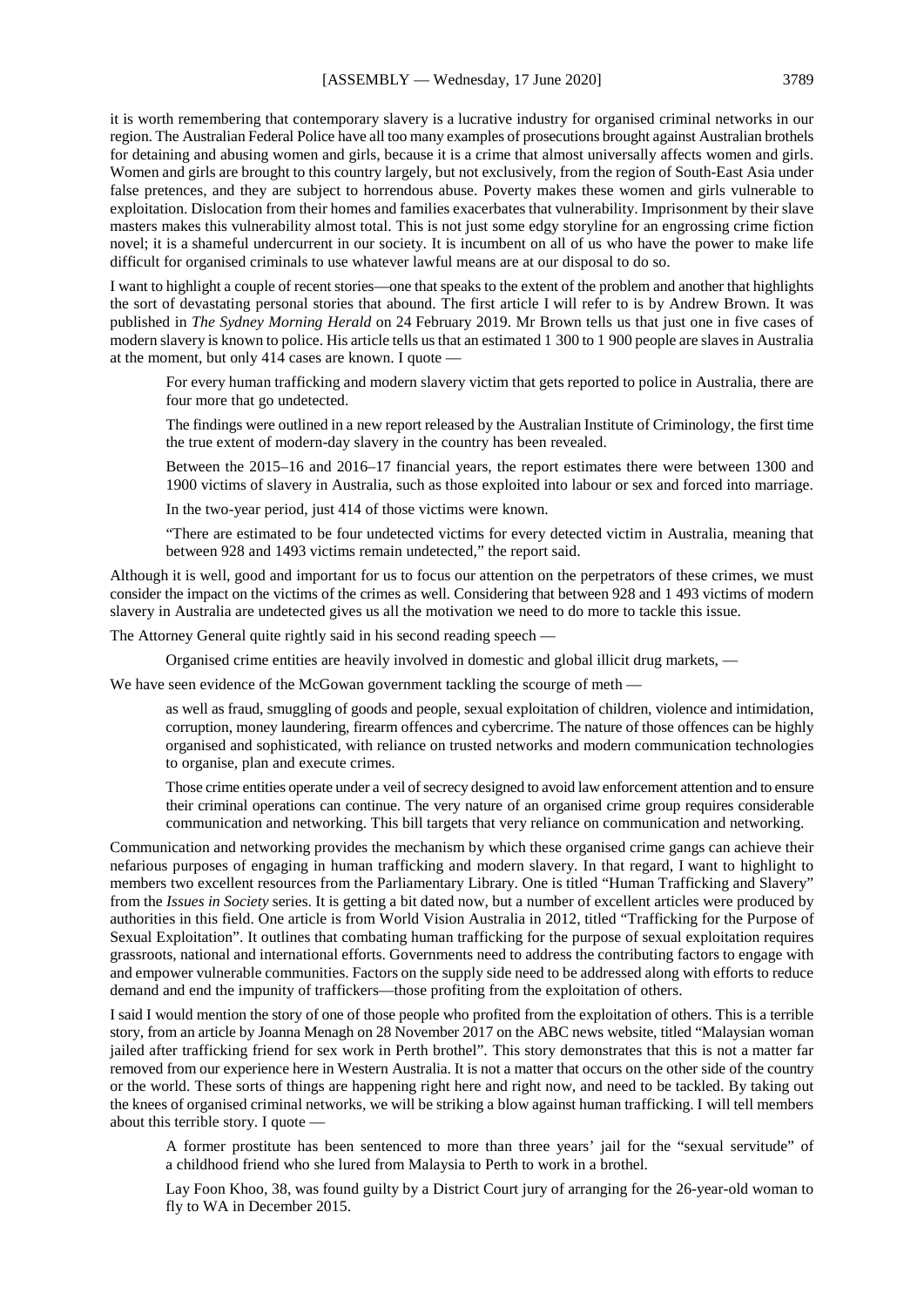The woman told Khoo's trial she believed she was coming to Australia for a 10-day holiday, however she said she was taken straight to Sarah's Massage Parlour in East Perth where "it was made clear" to her that she had to work as a prostitute to repay the cost of her travel.

Her passport was also taken and she was told she would not get it back until she had repaid all her debts.

The woman testified she worked at the brothel for the next seven days and, in that time, Khoo arranged for her get loans with exorbitant interest rates through "loan sharks" and also demanded she hand over her mobile phone to cover her costs.

The woman also paid \$900 for the cost of her airline ticket—double what Khoo had paid.

She decided to go to police on January 4 last year after talking to a friend in Malaysia.

…

Judge Julie Wager said the offences of slavery and people trafficking were "amongst the most abhorrent of all crimes" and were "major violations of human rights".

She said the victim was "engaged in sexual servitude from the night she arrived" and must have felt "helpless".

The court heard Khoo—who worked as prostitute after coming to WA in early 2015—was friends with the woman because they had grown up in the same Malaysian village.

Khoo had discussed the possibility of her working in the sex industry, but she said she was not interested.

Despite that, before the woman's arrival in Perth, Khoo had texted the boss at the brothel saying: "I have a friend arriving tomorrow. Will bring her to 124 …

I will stop reading the article there because it is very heavy material and it goes into detail. It speaks in incredible volume to exactly why it is incumbent upon us to take the steps to make life difficult for organised crime networks so they cannot continue to perpetuate this pernicious scourge on Western Australian society.

The second resource from the Parliamentary Library that I want to refer members to is *Trafficked*. I commend the author of this text, Kathleen Maltzahn. She is a leading activist on behalf of trafficked women. The book contains personal stories, to which I referred. They highlight in no uncertain terms exactly why any steps that we can take to tackle this scourge will be for the greater good of the community of Western Australia.

Modern slavery is not a new issue for the Parliament of Western Australia, or even the fortieth Parliament. Last year, my good friend Hon Matthew Swinbourn, member for East Metropolitan Region, introduced a motion without notice into the other place. The motion was —

That this house notes the existence of modern slavery in Western Australia, the pernicious form that it takes in practices like domestic servitude and forced labour and the need for both the state and federal governments to stamp it out where it occurs and to remain vigilant to ensure it does not ever become prevalent.

In his contribution, the honourable member went through the lengthy history of slavery in Western Australia. He talked about the repugnant Atlantic slave trade in the south of the United States of America in the eighteenth and nineteenth centuries, and commended the work of the Minderoo Foundation's Walk Free initiative. He said that the Minderoo Foundation's Walk Free initiative estimates that there are 40 million people living in various forms of modern slavery across the world, including traditional chattel slavery, forced labour, debt bondage and human trafficking. The sexual slavery that occurs in Western Australia takes some of the attributes and elements of debt bondage and human trafficking.

The honourable member spoke at great length about something that is dear to his heart, which is the exploitation of indentured labour in the construction industry. Hon Samantha Rowe, another good friend of mine and another of our excellent representatives from the East Metropolitan Region, spoke in support of the motion that was moved by Hon Matthew Swinbourn. She said that in 2012, the then United States President back in the good old days, Barack Obama, commented at the Clinton Global Initiative annual meeting that the fight against modern slavery is one of the great human rights causes of our time. Unfortunately, that is still the case today. She referenced statistics from the International Labour Organization website—these are the same statistics that Hon Matthew Swinbourn referred to—that at any given time in 2016, an estimated 40 million people are in modern slavery, including 25 million in forced labour and 15 million in forced marriage. It means there are 5.4 victims of modern slavery for every 1 000 people in the world. Of the 25 million people trapped in forced labour, 16 million are exploited in the private sector in areas such as domestic work, 4.8 million are in forced sexual exploitation and four million are in forced labour imposed by state authorities.

Returning to the point that I was making before about sexual slavery affecting women and children disproportionately, according to the International Labour Organization website —

> • **Women and girls are disproportionately affected** by forced labour, accounting for 99% of victims in the commercial sex industry, and 58% in other sectors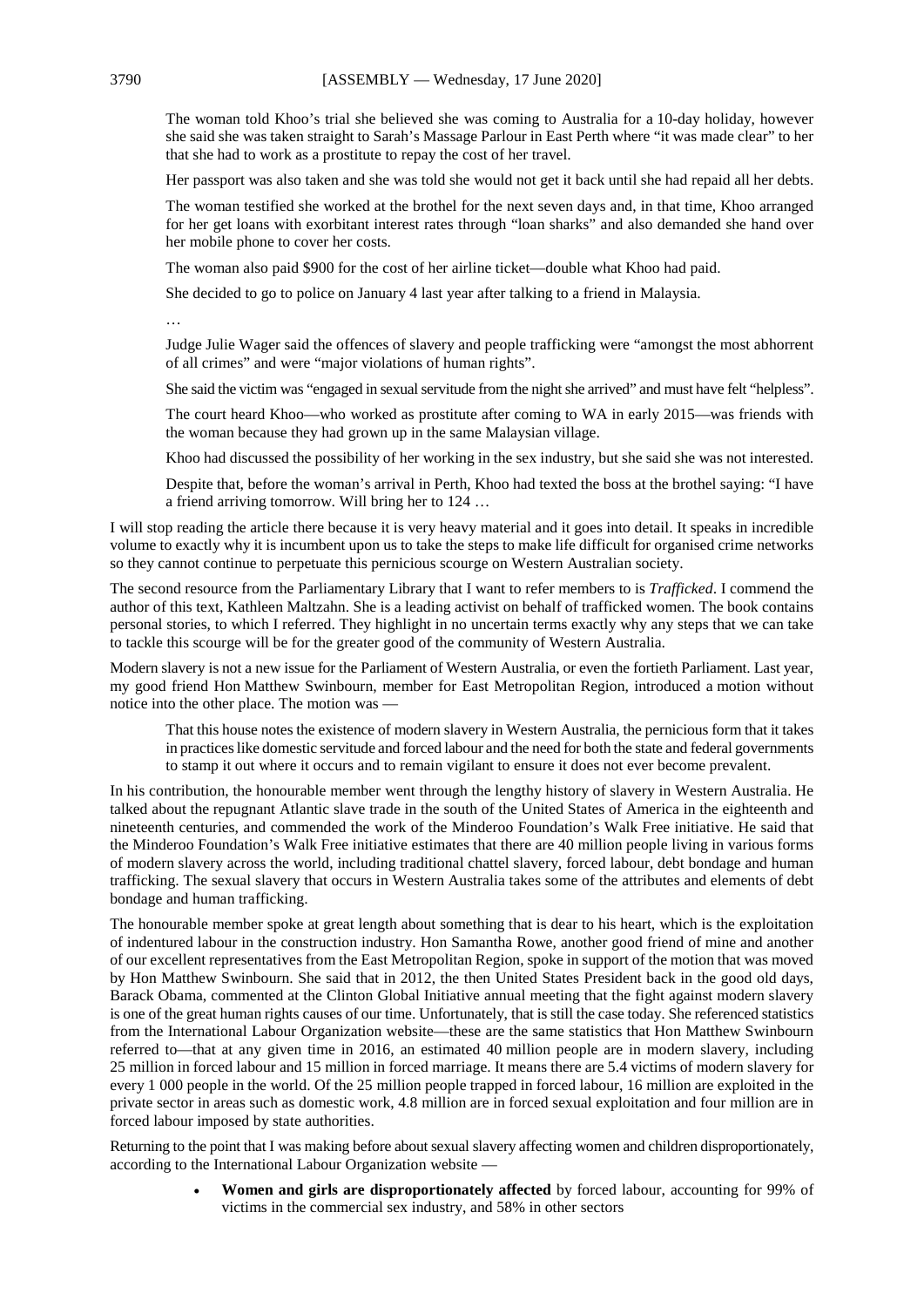I want to highlight for members two of the case studies that Hon Samantha Rowe referenced in her contribution to the motion that was moved by Hon Matthew Swinbourn. The first is about Maria, who is 24 and originally from the Philippines. The article states -

# *Why did Maria come to Australia?*

In the Philippines, Maria worked in a factory earning \$10 a week. She had split up with her husband and had to support her young son and her mother. A family friend said she could help Maria get work in Australia. This friend had relatives in Australia and said that they would give her a job in their shop and enrol her in English classes in her spare time. In return, Maria was to marry an Australian man and she would have to give him some money for the visa and airfares.

#### *What happened when Maria got to Australia?*

When Maria arrived, her Australian fianc took her passport. Maria had to work in the family shop seven days a week and wasn't enrolled in English classes as promised. Maria was only given \$20 every fortnight or so but was never paid a wage. Maria spent all her time at the shop or at her fiance's house cooking, cleaning and gardening.

Maria wasn't allowed to leave the house and felt like she had to do whatever they told her to do. If she didn't, Maria's finace threatened to hit her or made threats about hurting her family in the Philippines. Maria had no money, and was told that if she contacted her family or tried to go back to the Philippines, they would find her and hurt her. She didn't want her mother to worry. Maria didn't speak much English and she didn't know anyone else in Australia. She was trapped.

That is just one example. Another example is that of sex workers. This is an article from the Anti-Slavery Australia website, and it relates to Sun, who is a 22-year-old from South Korea —

Sun had started studying Chinese language at a University in Korea but dropped out because she wasn't able to afford to continue. Sun started doing sex work—the pay was reasonable and the hours flexible. However, sex work is illegal in Korea, so there was the constant threat of being arrested, fined or imprisoned.

Another sex worker introduced Sun to an 'agent' who promised to help her in finding safe and legal sex work in Australia with a place to live, good working conditions and a fair rate of pay. Sun thought this would be a great opportunity. Sun calculated that if she worked in Australia for 1 year she would be able to save up enough to pay for her studies and still have some left over. Sun also wanted to experience a different culture and learn some English. The agent said he would organise everything.

### *What happened when Sun got to Australia?*

When Sun got to Sydney, she was placed in a sex parlour where the owner told her she had to repay a \$25,000 debt for her flight and visa. Sun would not be paid any money until her debt was paid off. Sun worked 14 hours a day, 6 days a week. Sun was also pressured to work on her day off and to perform sexual services without a condom. Sun lived in an apartment adjoining the parlour and was not permitted to leave the premises unsupervised.

The boss threatened Sun with deportation if she complained too much, refused a customer or tried to go to the authorities for help.

These stories highlight the depth of human depravity that is on display in the activities of these outlaw criminal gangs. They highlight exactly why it is imperative for us to act decisively.

#### [Member's time extended.]

**Mr S.A. MILLMAN**: I am grateful for the extension. They highlight why I am speaking in support of this legislation and they highlight why it is important that this legislation receives the support of this chamber.

Since 2001, we have seen significant efforts by the Western Australian state government and other state governments, particularly New South Wales, and by the federal government to tackle the issue of modern slavery. I want to talk about a refugee who died at the Villawood Detention Centre in 2001, whose death served to highlight the issue. Puongtong Simaplee's death at the Villawood Detention Centre in 2001 put the issue of trafficking for prostitution in Australia on the national agenda for the first time. That was almost 20 years ago. Gradually, the full extent of the problem and the details of the web of criminals who trade in women was revealed. Within months, the federal government had introduced a \$20 million package of policing initiatives, promised to change the law, and offered support to trafficked women. Seven years later, more reforms were introduced. Then, in 2018, the commonwealth Parliament passed the modern slavery law. We still have the provisions within division 270 of the commonwealth Criminal Code Act that deal with slavery and sexual servitude crimes.

The issue is that although excellent efforts have been undertaken in other jurisdictions and this jurisdiction to tackle modern slavery, and there is work that can be done here to do the same, we need to not only send that message to the community, but also take away the ability of criminals to engage in this behaviour. In passing this unlawful consorting legislation to target criminals who engage in this behaviour, we will make life incredibly difficult for them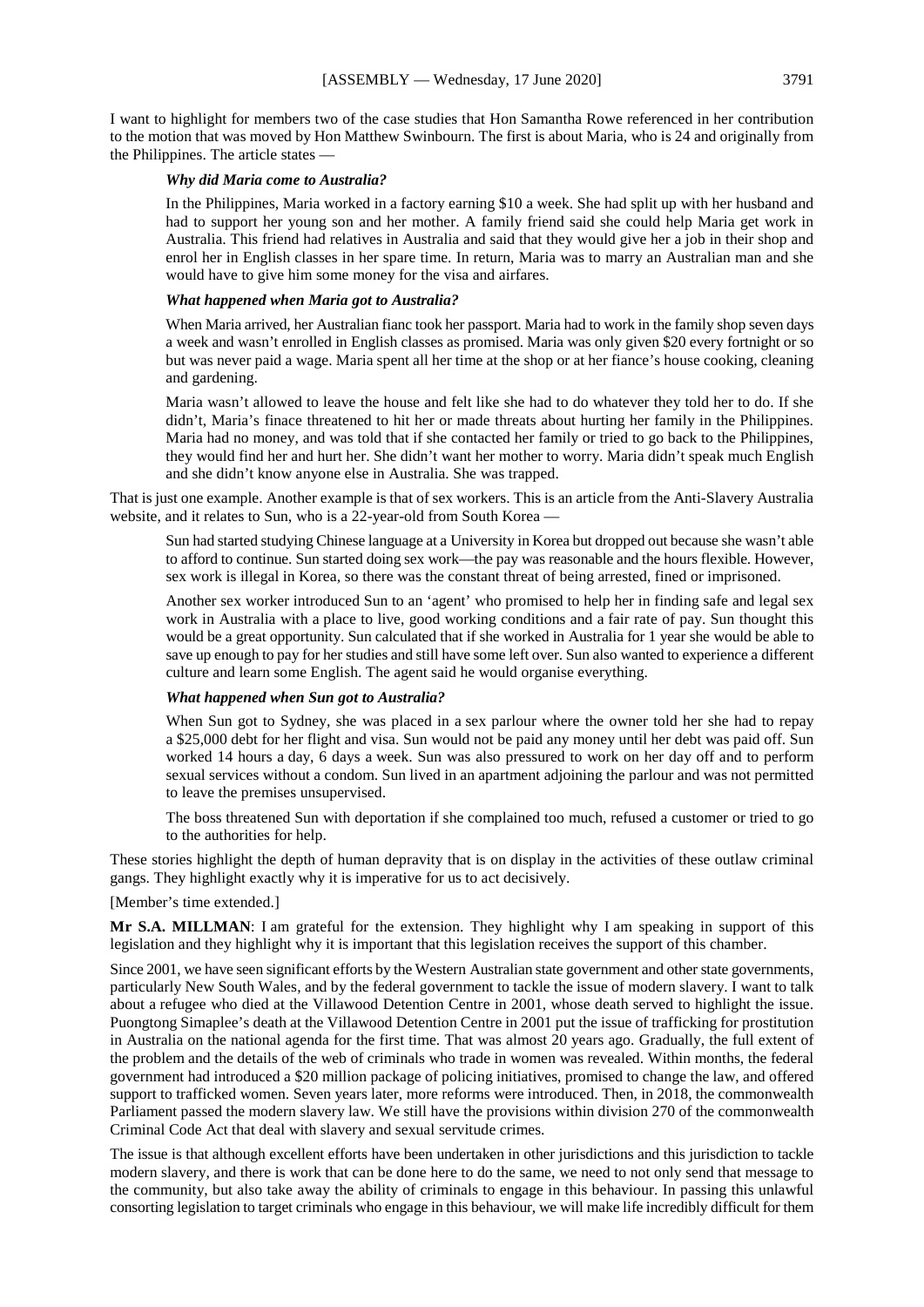to continue to achieve their aims and objectives. Every time we make those criminals struggle and every time we make life difficult for them, we are making life better for people like Puongtong Simaplee and Sun. We are making life better for people like Maria. We are making life better for all these victims.

I started my contribution by saying that oftentimes, when we come to debate criminal law amendments or crime legislation, we spend so much time focusing on the perpetrator. One of the great things about serving in the McGowan government is that this government has assiduously worked towards balancing the scales of justice to the victims as well. It is worth highlighting these stories so that the suffering of victims is put front and centre as we consider this legislation. If nothing else, it provides us with the incentive to do the right thing. It is always the right time to do the right thing. With this legislation, provided we do not get distracted with side issues, provided we remain focused and see it through and provided we carry this legislation, we will be contributing to doing the right thing. The evidence we have to continue that endeavour is the evidence that I presented today, and it is not evidence from far away, overseas or other jurisdictions. Tragically, it is evidence from Western Australia. It is evidence of stories from the Western Australian District Court. It is evidence of cases and convictions. It is evidence of what is happening in our very own community. When we make decisions about whether this legislation is worthwhile, we should not have regard to evidence from faraway places or far-off jurisdictions but we should have regard to what is happening in our own community. Fundamentally, we are here to make sure that we represent the interests of our constituents and, by doing so, the interests of the community of Western Australia. If we take that task to heart and we apply ourselves with vigour and dedication, we can only but serve the people of Western Australia who have sent us to this place. If we do it in a way that takes the knees out of these outlaw criminal gangs, that disrupts their operations, that makes it impossible for them to continue in this vein and makes it impossible for them to engage in this pernicious behaviour, the base disgraceful activity that ruins people's lives, how much better are we at our job and how much more worthwhile is our contribution to the community of Western Australia?

I am more than happy to once again support fantastic legislation that has been brought to this place by the Attorney General and I am more than happy to speak at great length about the consequences of that legislation and the positive benefit that it will have for our community. If I focus the attention of this chamber, even if it is just for one small contribution, on the effect of sexual servitude and sexual slavery in Western Australia and the dramatic effect that has on people's lives, I will have made what I hope to be a worthwhile contribution.

Debate adjourned, pursuant to standing orders.

# **QUESTIONS WITHOUT NOTICE**

# CORONAVIRUS — TOURISM INDUSTRY

# **420. Mr W.R. MARMION to the Premier:**

I refer to today's *The West Australian*, specifically the article referring to Simon, the owner of Inspiration Outdoors, who cannot survive on just intrastate tourism.

- (1) What does the Premier say to Simon and all the other small business owners who have been flattened by his interstate border closures?
- (2) On what date will the border restrictions be lifted so that Simon and others can plan for their future?

#### **Mr M. McGOWAN replied:**

(1)–(2) Obviously, the government and I are very sympathetic to those people who are suffering from all the measures that we put in place to combat the pandemic. We have an enormous amount of sympathy and understanding towards those businesspeople. We have done our best to get economic activity back in a COVID-safe way in Western Australia. It has not been an easy period.

Obviously, we have an interstate border in place to protect Western Australians. We have had border restrictions in place since late March. They were put in place to ensure that COVID in the eastern states was not able to spread into Western Australia. The measures that we have put in place over the last three or four months have been successful. We have not had a case of community infection in Western Australia since mid or early April this year. That has allowed us to better open up our economy. I want to make sure that people across Western Australia fully understand what the difference is here for the hospitality industry in particular, which employs tens of thousands of Western Australians, compared with the eastern states. In Western Australia, people who own or run a venue can have up to 300 patrons, with 100 people in a room, in their venue, subject to the two-square-metre rule. That is the rule across Western Australia. In New South Wales, people can have up to 50 people in their venue subject to the four-square-metre rule that is, one person per four square metres. In Western Australia, venues can have one person per two square metres. In Victoria, there can be up to 20 people in an enclosed space, subject to the four-square-metre rule. A cafe or restaurant in Victoria can have 20 people at the moment. A cafe or restaurant, pub or hotel in Western Australia can have up to 300 people, subject to 100 people per room.

#### **Ms L. Mettam** interjected.

**The SPEAKER**: Member for Vasse.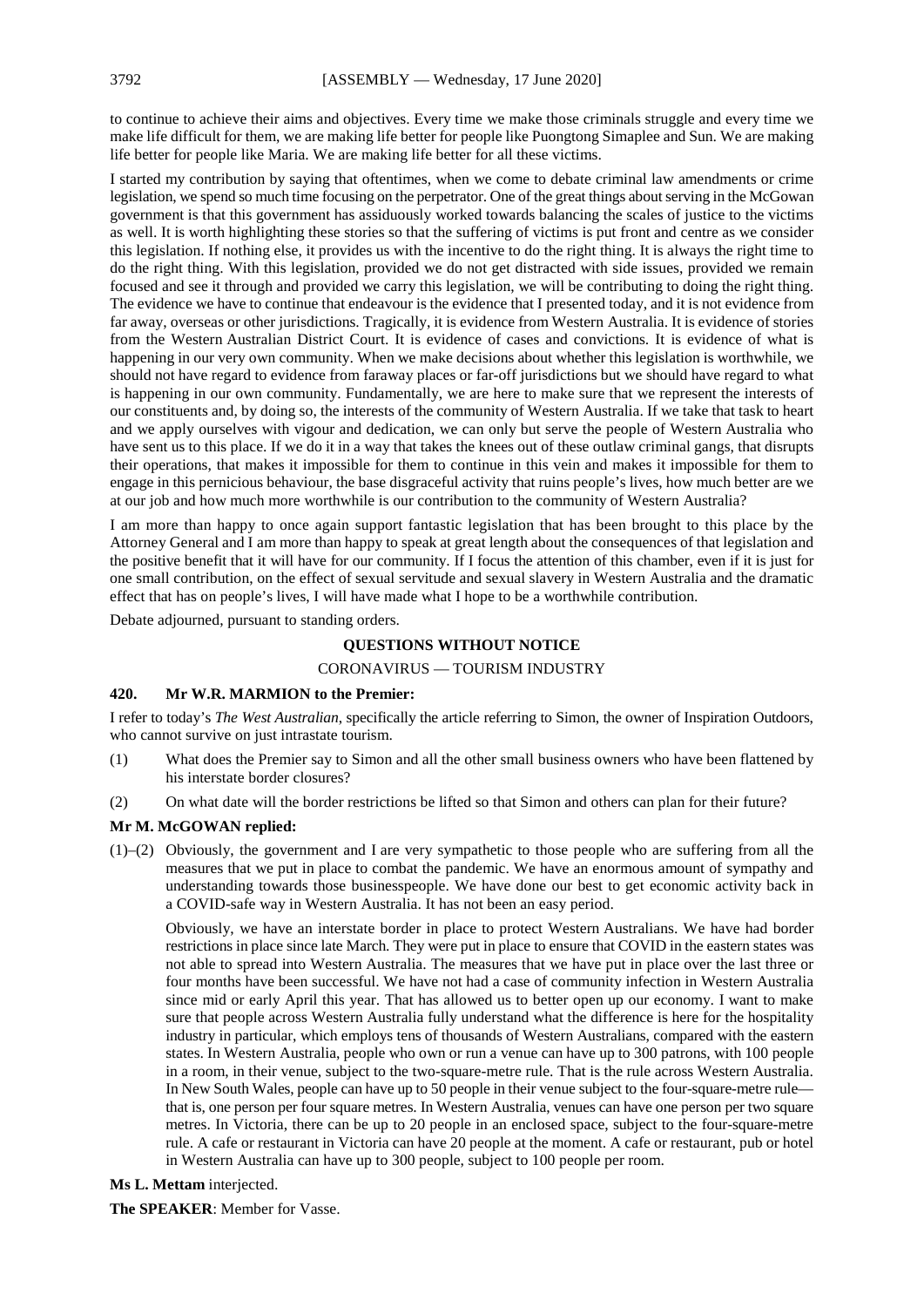Mr M. McGOWAN: That is subject to the two-square-metre rule. In Queensland, restaurants, cafes, pubs and registered clubs can have up to 20 patrons at a time. In Western Australia, it is 300 patrons. Tasmania is allowing up to 80 people to gather indoors—one person per four square metres. In South Australia, up to 80 diners are allowed in restaurants, cafes, wineries, pubs, breweries and bars as long as 20 people can be contained within a room, subject to one person per four square metres. As members can see, the measures that we have put in place have been far more progressive in allowing for economic activity within Western Australia by a huge amount than any other state in Australia.

If the member wants to quote *The West Australian*, today we saw the headline "WA leads in spending", an article by Meilin Chew on page 23 of the West Business section. This basically says that the measures that we have put in place have allowed far more consumer spending in Western Australia than any other state in Australia. Of course, consumer spending creates jobs.

Although I understand that the border arrangements have been difficult for many businesses to deal with, in an overall sense, what we have put in place has created more activity, more vibrancy, more employment and more consumer spending than any other state by a very big margin.

# CORONAVIRUS — TOURISM INDUSTRY

# **421. Mr W.R. MARMION to the Premier:**

I thank the Premier for the answer. I have a supplementary question. Can the Premier confirm that in the same article I referred to, Lucid Economics revealed that there are 42 job losses every single day he keeps the interstate border closed? What is the Premier doing to help these struggling businesses that have been disproportionately impacted by his decision?

# **Mr M. McGOWAN replied:**

We have put in place a whole range of measures—payroll tax cuts, a freeze on fees and charges, and a \$14 million tourism package to be shared amongst businesses, which is more generous than any other state.

#### **Mr W.R. Marmion** interjected.

**Mr M. McGOWAN**: The member asked me the question. We have put in place a range of measures across Western Australia to support industry. The most important thing we are doing is protecting Western Australians from the spread of coronavirus. Every businessperson I have spoken to says that although it is difficult, it would be far more difficult if the virus comes back. If the virus comes back and we have to shut down the economy, imagine what would happen then. It would be absolutely devastating for businesses across Western Australia. The member seems to be advocating for that. We are going to bring down the border arrangement when it is safe to do so. I understand that it is difficult for some businesses, but the border arrangement has allowed us, as I said, to open up the economy far more than any other state in Australia. Imagine if we were in South Australia, which is allowed 20 people in a room, subject to the four-square-metre rule. Very few cafes, bars or restaurants can even open. It is the same in Victoria, New South Wales, Queensland and Tasmania. Here we have relative normality back in the hospitality industry. The hospitality industry understands that. The pubs, clubs and the Australian Hotels Association understands that. Our arrangements in Western Australia have allowed that to occur because we have had the security of a border arrangement.

We will bring down the interstate border in due course. The international border—from the tone of the member's remarks, he seems to be suggesting it should also come down—keeps us safe from the spread of the virus internationally. I support that closure as well. Although we have a very strong export economy and we have very strong international relationships, our international borders help protect us as well. Both the interstate and international border will only come down when it is safe to do so because we are protecting the health of Western Australians and we are protecting Western Australian jobs at the same time.

# CORONAVIRUS — RESOURCES SECTOR

# **422. Mr K.J.J. MICHEL to the Premier:**

- (1) Can the Premier update the house on the likely role that Western Australia has played in supporting the national economy through COVID-19?
- (2) Furthermore, can the Premier outline to the house what work the McGowan Labor government has undertaken to ensure our mining and resources sector continues to operate through COVID-19?

#### **Mr M. McGOWAN replied:**

I thank the member for Pilbara for the question and for his advocacy for the Pilbara over the course of his time in Parliament.

(1)–(2) I was very keen to ensure that when the COVID-19 period hit Australia, we protected our export industries as much as possible. I convened a series of round tables with a range of industry sectors at the very beginning of this, back in, I think, early March. The first one I convened was with the resources sector immediately after the international travel bans were announced, and certainly the travel ban with China.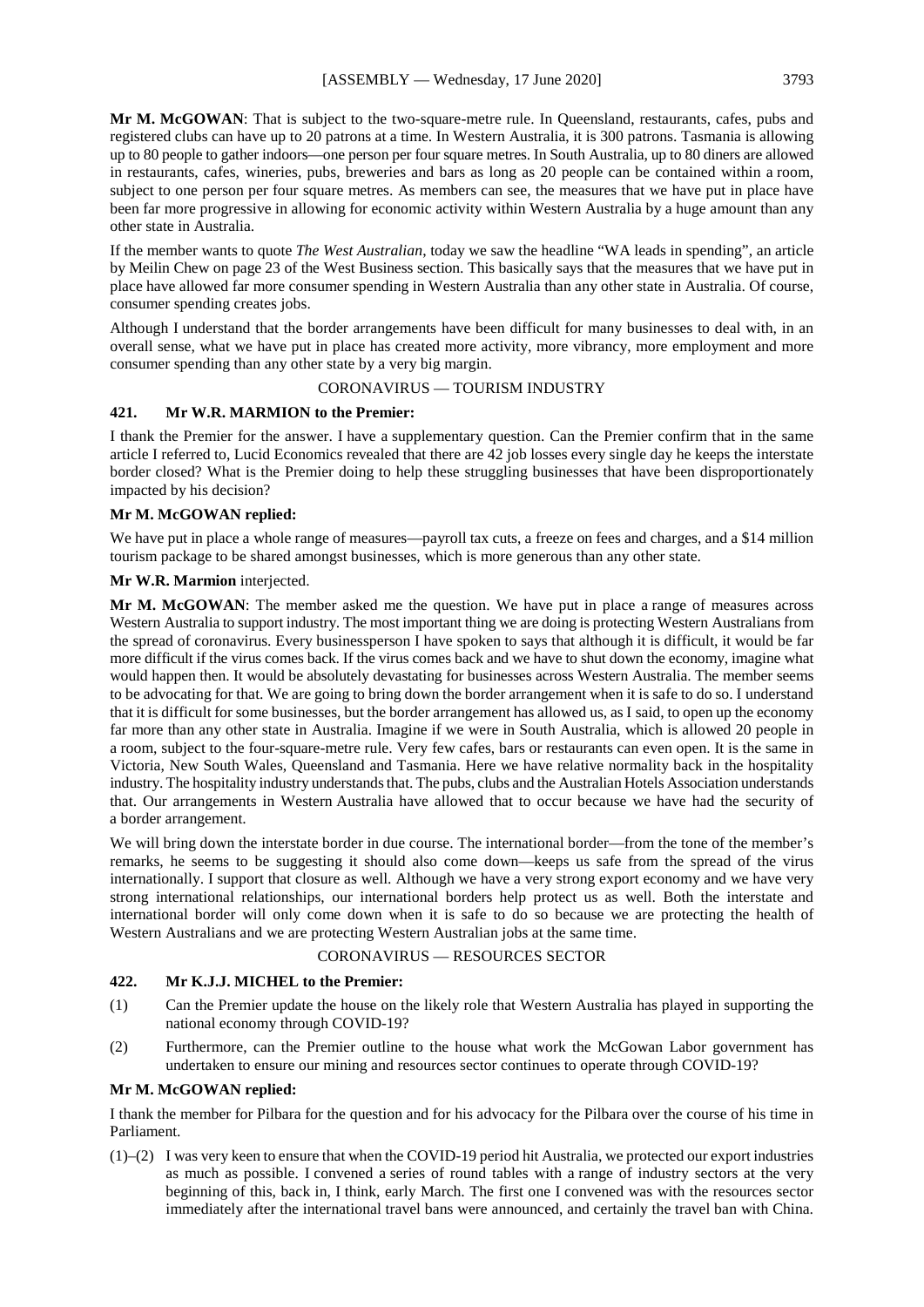At that stage, there was still a lot of uncertainty and it would be fair to say that some of the people from the companies who came along were a bit perplexed about what they were doing there. It would be fair to say that they are not perplexed now about what it was about. We took the view that continuing to work closely with all industry sectors, including our exports sector and the resources sector, was very important right from the beginning. We worked with the industry to ensure that critical staff from the eastern states were moved to Western Australia, and thousands of people who ordinarily would fly in and fly out from Brisbane, Sydney, Melbourne or Hobart came to Western Australia and are now based here. They are now operating in Western Australia and many of them are with their families. According to Paul Everingham from the Chamber of Minerals and Energy, about 5 000 to 6 000 workers from other states are now living in Western Australia. Obviously, we are taking steps to try to make as many of those people stay in Western Australia as possible. We decided to do everything we could to keep our export industries, in particular the resources sector, operating, which supports not only WA, but also the entire country.

The federal Treasury Secretary, Dr Steven Kennedy, whom I speak to basically on a fortnightly basis, said this on 28 April to the Senate committee that is examining these issues —

… Western Australia … deemed mining an essential service in the sense in which they were imposing their restrictions. These were important, carefully calibrated decisions … our capacity … to allow those activities to continue while putting in place the social-distancing arrangements has been very helpful in putting a floor under what would otherwise be a much larger fall.

In other words, our government's decision to support that industry has protected the entire national economy. That is what Dr Steven Kennedy, the head of the federal Treasury, had to say on 28 April.

Maybe some of these things are not particularly well appreciated in some of the capitals over east in this country. In March, Western Australia's exports hit an all-time monthly high; that is, \$17.7 billion worth of goods were exported from Western Australia in March this year. We had our highest 12-month total export on record in March this year. In the 12 months up until March, Western Australia exported \$184.4 billion worth of goods. Currently, Western Australia accounts for about 49 per cent of all the goods exported from Australia, with 11 per cent of the nation's population. By comparison, Victoria's share of goods export is 7.4 per cent, with 30 per cent of the nation's population, and New South Wales' share is 12 per cent, with nearly 40 per cent of the nation's population. I do not think that how Western Australia provides that incredible ballast to the national economy is particularly well appreciated in the eastern states. In annual terms, WA accounts for 65 per cent of all Australian exports to China, 42 per cent of the nation's exports to Japan, 42 per cent of the nation's exports to South Korea and a whopping 82 per cent of the nation's exports to the United Kingdom. It is absolutely clear to me and the government that Western Australia is carrying the rest of the country. Our state does all the heavy lifting. Jobs in Sydney, Melbourne and Canberra are dependent on the workers of Port Hedland, Karratha, Kalgoorlie, Newman, Perth, Busselton, Bunbury and communities all over Western Australia. The entire Western Australian workforce contributes an enormous amount to the eastern states, and I think it is time that they understood and appreciated exactly what Western Australia does for them. The figures do not lie; these figures are very clear. Our state supports the rest of the country, and it is about time the rest of the country appreciated what we do for it.

#### CORONAVIRUS — BUILDING BONUS

# **423. Mr D.C. NALDER to the Premier:**

I refer to the Premier's \$20 000 building bonus. Given that the building bonus is only for new homes, what is he doing for the thousands of tradies who rely on smaller home renovations in established homes or do they completely miss out?

#### **Mr M. McGOWAN replied:**

We are spending \$319 million on upgrades and new builds of public housing. What members have to understand is that the work that goes into public housing is subcontracted out to tradies, subcontractors and workers in firms all over Western Australia. They are the beneficiaries of the biggest spend on public housing across Australia. They are the beneficiaries of the biggest public housing effort certainly in living memory. When we build on the \$200 million or so we announced late last year, it is a massive effort in building and construction in public housing and renovations across Western Australia. As time goes by, public housing, of course, like any housing, starts to have wear and tear. Some of it needs maintenance and some of it needs renovation. My memory is that it will be a \$319 million total spend on public housing new builds and renovations. Of that, there will be 250 new builds and the remainder will be spent on maintenance and renovations, which I think is the larger amount of the spend.

**Mr B.S. Wyatt**: It is \$117 million for refurbishments and \$80 million for maintenance.

**Mr M. McGOWAN**: It is \$117 million for refurbishments and \$80 million for maintenance. All that work will go to tradespeople and subcontractors all over Western Australia. On top of that, our \$20 000 grant, combined with the commonwealth's \$25 000 grant—that is \$45 000, but ours is not means tested or capped on the value of the spend—is creating a huge amount of work for subcontractors and builders all over Western Australia.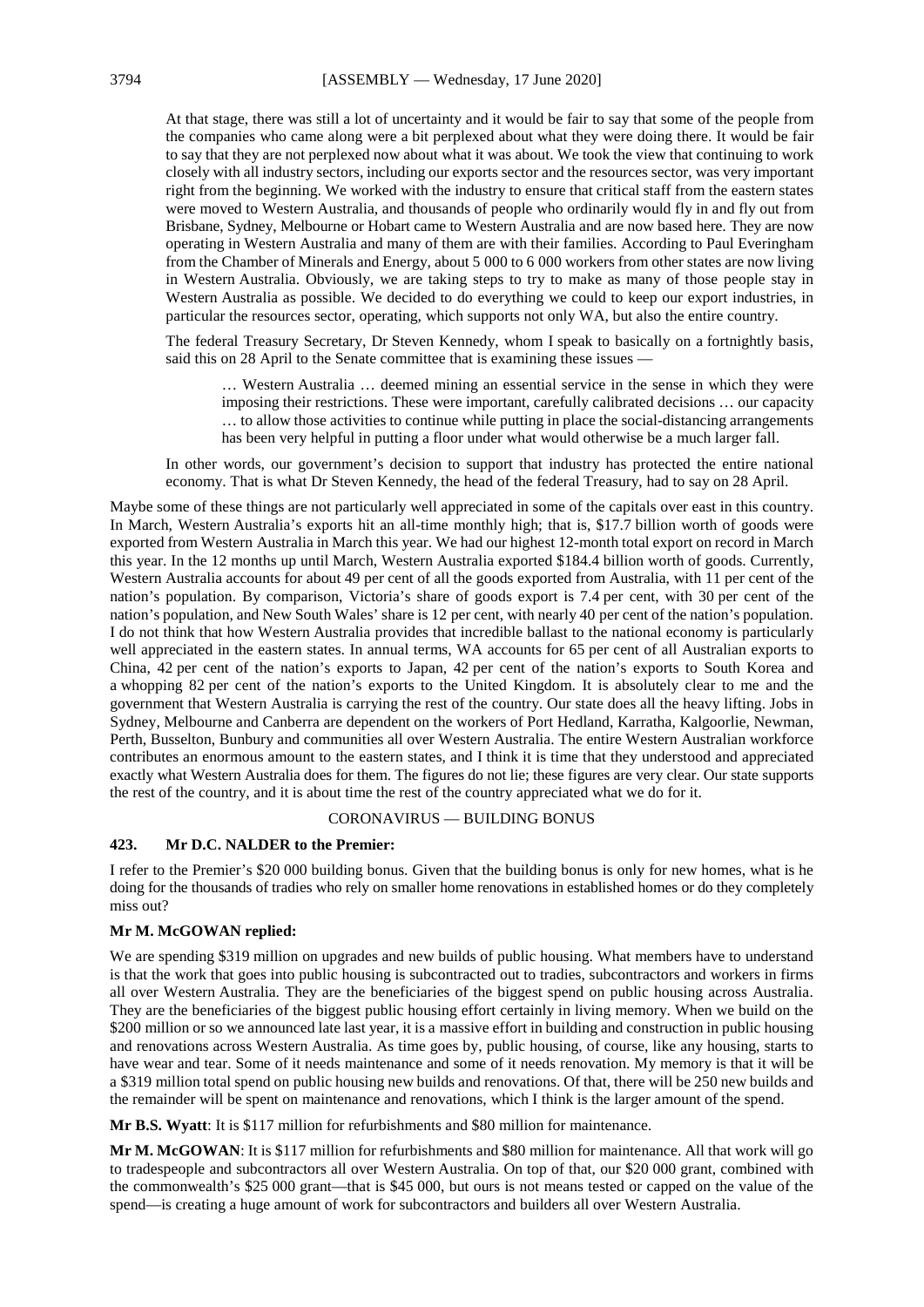A lot of firms that work on renovations or maintenance also work on new builds. A firm that fixes a roof in an existing home is often the same business that puts a roof on a new home. A plumber who works on an existing home often installs plumbing in a new build. I do not think creating an artificial distinction between the two reflects the reality of the building industry in Western Australia. I was advised over the last couple of days by a couple of builders that the measures we have put in place have resulted in a massive increase in interest, a massive increase in land sales and a massive increase in contracts being signed across our state. The measures we have put in place are clearly working to create jobs and opportunities for Western Australians in the building sector and apprenticeships, and we are very pleased with that.

# CORONAVIRUS — BUILDING BONUS

# **424. Mr D.C. NALDER to the Premier:**

As a supplementary question, when will the Premier announce a comprehensive economic recovery plan that assists a broader cross-section of the economy and not just pick winners in individual industries?

# **Mr M. McGOWAN replied:**

In the first question, the member attacked me on the basis that I was not doing enough for one industry and in his second, he said that I am focused on only one industry. I cannot win with the member for Bateman! Clearly, the government has done an enormous amount to create economic opportunity and activity over a very difficult period. In my earlier answer, I outlined to the house that in this state at this time, we have far greater consumer spending and a far greater opening up of businesses than in any other state in Australia—multiples of the other states. Have a look at the numbers of people who are allowed to go to a bar, restaurant or cafe in Victoria, New South Wales, Queensland, South Australia and Tasmania.

**Mr D.C. Nalder** interjected.

**The SPEAKER**: Member for Bateman!

**Mr M. McGOWAN**: What is the member's latest criticism?

**Mr D.C. Nalder** interjected.

**The SPEAKER**: Member for Bateman, you are drifting from one subject to another. That is enough.

**Mr M. McGOWAN**: It is a difficult period and a lot of people have done it very tough, and we understand that. But it always is good if the opposition is constructive. I do talk to the other Premiers and chief ministers. Unfortunately, we have the least constructive opposition in the whole country.

Several members interjected.

#### **The SPEAKER**: Excuse me!

**Mr M. McGOWAN**: Mr Speaker, you might have noted—I think the Minister for Planning should take note of this—that on Monday the Prime Minister called for the upper house of state Parliament to support our planning reforms; an important economic reform. I urge members of the upper house, in particular the opposition in the upper house, to take note of what the Prime Minister said. I will be speaking with him again shortly and I will let him know what the opposition has been up to and how it has conducted itself.

Several members interjected.

**Mr M. McGOWAN**: I have a good relationship with the Prime Minister.

# **The SPEAKER**: Members!

**Mr M. McGOWAN**: I have to say that over the last three years, we have secured a GST deal that had been talked about for 20 years. It was never secured. It was secured by this government because we actually worked with Canberra. That is something members opposite did not understand when they were in government. They did not understand the concept that the state government should work with the federal government when it is in its interest to do so and point out points of difference when it is in the state's interest to do so as well, which is what we are doing with our hard border with the east.

We have an economy that is far more open and far more vibrant and active, with far higher levels of consumer spending and a far less fall in employment than in any other state in Australia over this period of time, as the ABS has confirmed. Members will have seen the housing package that we released recently and they will see that we have launched a further recovery plan. We are currently going through an extraordinarily large set of consultations with industry groups, not-for-profit organisations, businesses and various bodies across the state—regional and in the city—as we speak. On Thursday last week, I was part of a five-hour round table with virtually every peak body in Western Australia, and on Friday I did a two-hour round table with the resources industry. Every minister is doing the same. We are collating that information and ideas, and they will form part of our recovery initiatives, building on what we have already done to date.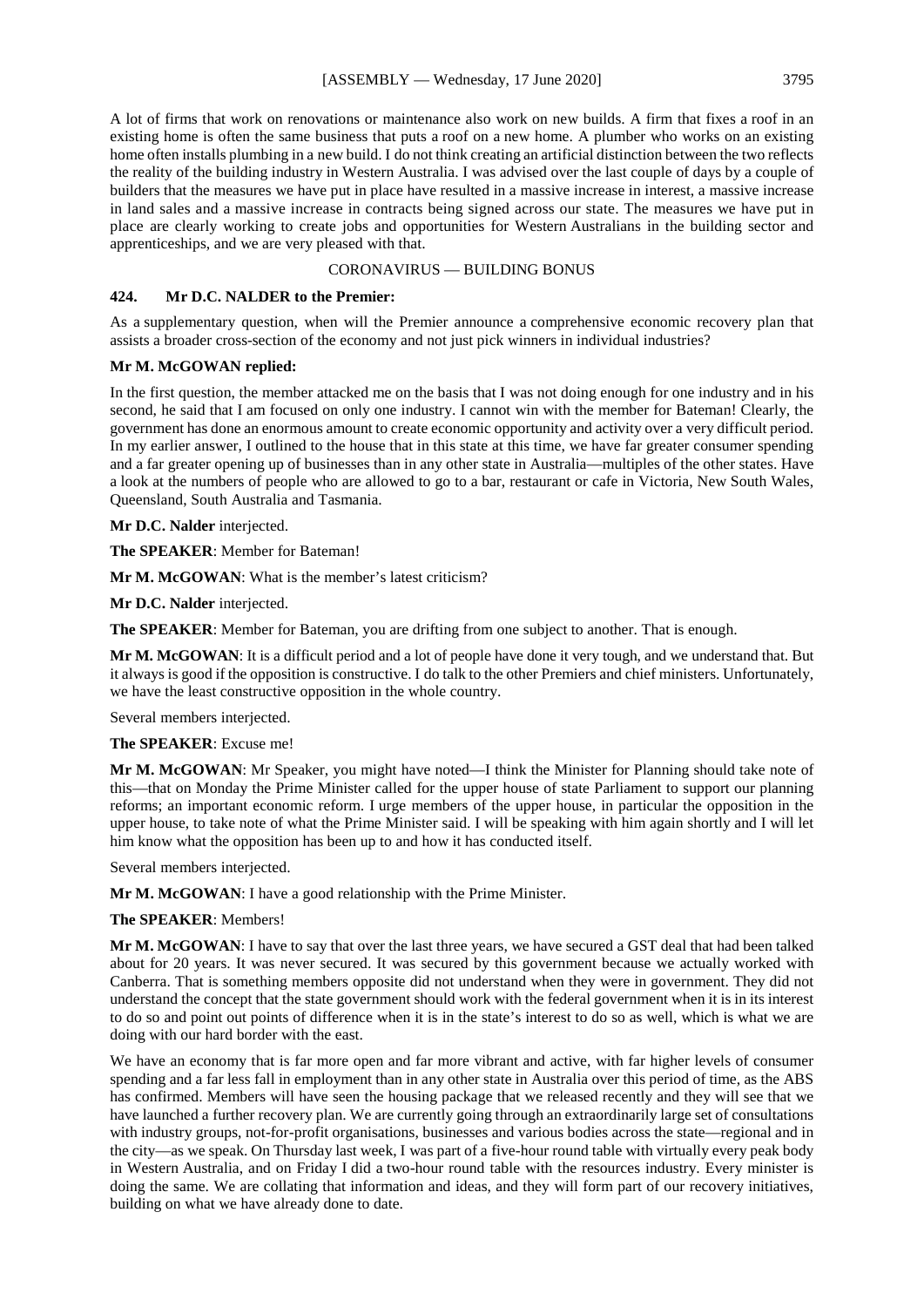**The SPEAKER**: Members, I just advise that we have had only three questions in 20 minutes. There is an MPI today so we have to be finished by five to three.

# CORONAVIRUS — SOCIAL HOUSING RECOVERY PACKAGE

# **425. Mr K.J.J. MICHEL to the Minister for Housing:**

I refer to the severe impact COVID-19 has had on jobs and businesses, particularly those in regional Western Australia. Can the minister outline to the house how the McGowan Labor government's \$444 million social housing recovery package will support regional businesses and workers, particularly those in the Pilbara?

# **Mr P.C. TINLEY replied:**

It is with great pleasure that I answer the question of the member for Pilbara. I was just in the Pilbara with him last week. I really enjoyed my time up there and getting out of Perth for the first time since the lockdown. I will pick up from where the Premier left off just now and with something the Treasurer said yesterday when he was talking with immense pride about something that this government holds; that is, the \$444 million housing stimulation package. This package is a result of consultation right across the industry and is testament to the fact that this government has had its ears open and eyes up and is ready to play what is in front of it. That is what was proposed to us.

I will outline to members the challenges facing the housing industry. Private builders represent about 66 000 jobs in Western Australia; in fact, housing construction activity represents about 120 000 jobs. The agreed arrangements around the residential construction sector in the current market conditions identified that within about three short months the deal book would close—the deal flow of housing construction in Western Australia would fall off a cliff. The Housing Industry Association identified that there would be as much as a 44 per cent drop in employment in that sector. That is something that no government could hear and do nothing about. The McGowan government, through strong leadership, identified the capacity of the budget discipline of three years to bring to bear on the challenges for that industry and came up with \$444 million package, \$319 million of which will be for social housing. As the Premier correctly identified, that will build 250 new homes, but, more importantly, it will renovate 1 500 homes.

The point I make about the renovation as opposed to maintenance, which is another part of the package, is that this is not about painting and papering; this is about deep renovation of properties—walls, roofs, electrical, plumbing, you name it. That will take up multiple trades. The important point here is that a large percentage of those 1 500 homes—I will get the numbers in due course—are actually at the end of their life. The average age of 36 500 social housing dwellings in Western Australia is about 44 years. Some of those dwellings are at the end of their economic life and needed to be disposed of. We now have an opportunity to turn that around. We will turn those houses into new houses, virtually, and turn them back into stock and get 20 or 30 more years out of them. It is a fantastic package that has identified a requirement to maintain support in the industry whilst building jobs. As a Labor man, I am proud to be part of a government that actually takes social housing seriously.

This goes on top of the \$150 million the Premier's announced on 9 December as part of a \$220 million housing and homelessness package, and on top of the \$394 million for the Metronet precinct program, which we announced when we came to government. This government takes housing seriously. It takes social housing seriously. It knows that the interaction between public capital and private capital needs to work in tandem. When private capital is timid, public capital needs to be brave. It has been very brave here. We have seen the uptick and we are thanked by the industry.

My final point is directed to the member for Pilbara, whom I enjoyed travelling with recently. The \$80 million maintenance package is separate; it is for all government housing, including GROH housing. We will be attending to 2 500 dwellings within the Pilbara and will be doing 130 refurbishments. That will equate to over 400 jobs in not just the Pilbara but the wider region. Again, this is a demonstration that the government understands the link between capital and words.

# REGIONAL CONTRACTS — TENDERING

# **426. Ms M.J. DAVIES to the Premier:**

I refer to the recently announced stage 1 works at Geraldton hospital, the contract for firefighting appliances to be manufactured in Collie, the Esperance TAFE rebuild, the design of the Hedland Senior High School and the contract for the Kalgoorlie Renal Hostel, each of which should have provided a massive jobs boost to local communities. Why has the government awarded these to Perth-based or interstate businesses, overlooking local businesses and local jobs?

# **Mr M. McGOWAN replied:**

We have tender processes and the tender processes under the Western Australian Jobs Act ensure that there is a focus on local content. Often we find that the businesses that win those tender processes, in fact under the law, are required to demonstrate how much local content is part of the actual contract. As part of the contracting arrangements, the local content component is written into the contract. What we find with some projects—I am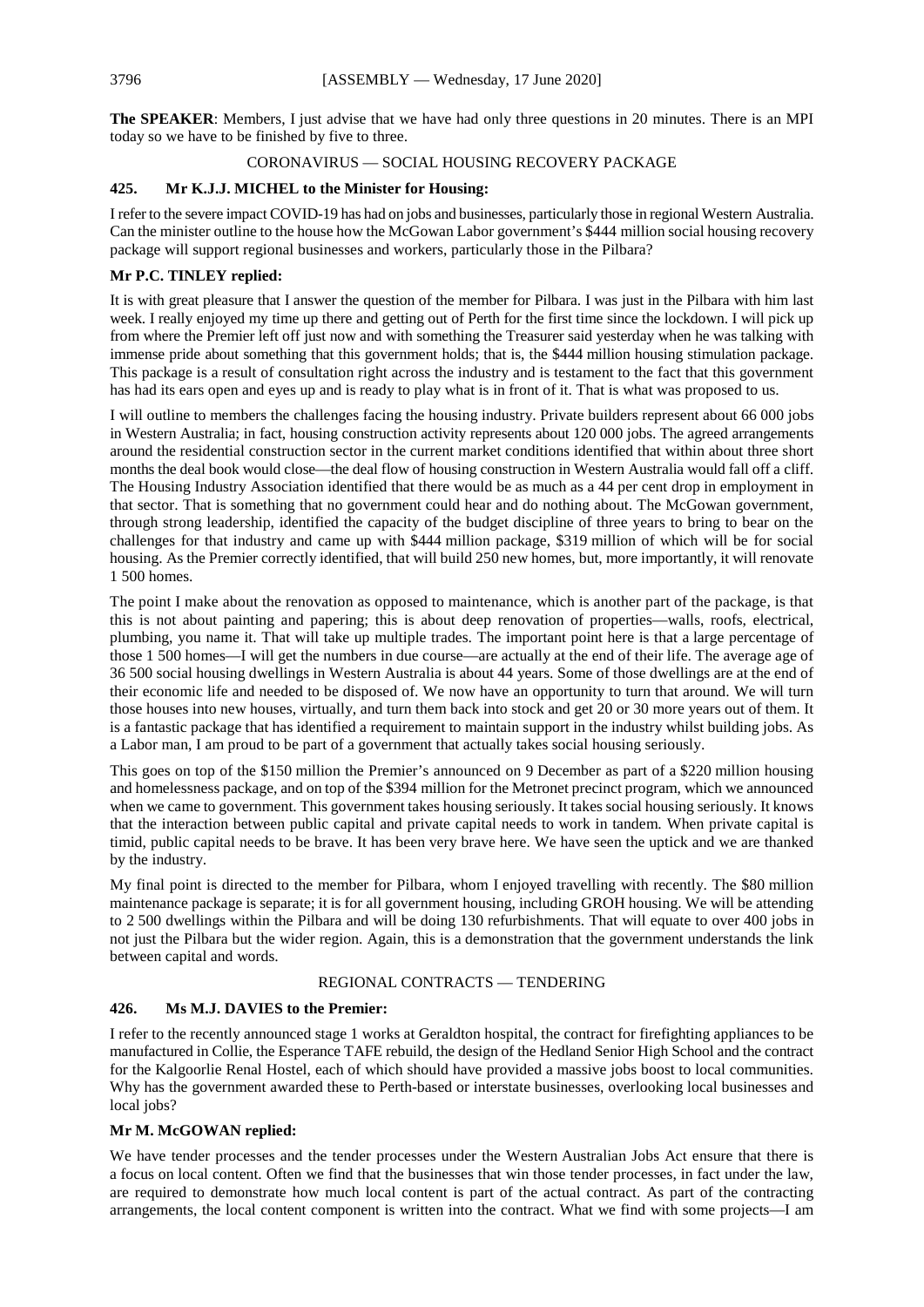pleased that the member was able to outline some of those wonderful projects this government is doing around regional Western Australia—is that local businesses are a large part of the work undertaken. I was in Geraldton recently. We are doing a \$73.5 million upgrade to Geraldton hospital—a wonderful project. The first part of the tender, as I recall, went to an earthmoving company that demonstrated the highest levels of local content. That was about an \$8 million component and it demonstrated the highest levels of local content.

#### **Ms M.J. Davies** interjected.

**Mr M. McGOWAN**: The Leader of the Nationals WA can interject. I am explaining what took place. A Western Australian company actually subcontracted the highest amount of local content and is setting up its office in Geraldton as part of that. Other bidders had lower levels of local content. I cannot win with the Nationals WA. As the Leader of the Nationals WA outlined, we are doing all these marvellous projects all over regional Western Australia—in Esperance, Hedland, Geraldton, Collie and other communities all over the state—ensuring that we have under the jobs act the maximum amount of local content —

**Ms M.J. Davies** interjected.

**The SPEAKER**: Leader of the National Party!

**Mr M. McGOWAN**: What was that one?

**Ms M.J. Davies** interjected.

**The SPEAKER**: Leader of the National Party, I call you to order for the first time.

**Mr M. McGOWAN**: What was that one about Collie?

**Ms M.J. Davies** interjected.

**The SPEAKER**: Leader of the National Party, I call you to order for the second time.

**Mr M. McGOWAN**: We are creating a new industry in Collie with —

**Ms M.J. Davies** interjected.

**The SPEAKER**: Leader of the National Party! I call you to order for the third time.

**Mr M. McGOWAN**: — one of the best firefighting appliance manufacturing firms in the entire country relocating a large part of its operations to Collie, and the member is complaining! That Western Australia company is going to do far more work there than it currently does, and it won an independent tender process. As a result, it is moving its operations to Collie. It is going to become a maintenance centre for the region and because of the scale and ability of this company, the Department of Biodiversity, Conservation and Attractions or other government organisations will be able to do work in Collie that they were not able to do before. That is what we have done in Collie and the member is whingeing about it; it is extraordinary! If I was not seeing it with my own eyes, I would not believe it was happening!

Never has more effort been put into diversifying the Collie economy than now, regardless of whether it involves firefighting appliance manufacturing; components of bushfire training and the like; the trails project; the giant mural on the Wellington Dam wall, which I am looking forward to seeing; or the Department of Mines, Industry Regulation and Safety's call centre being moved to Collie. All these things will diversify the Collie economy and make it stronger for the future. I can guarantee members this: there will be a lot more. I might add that in the case of Collie, I have had questions from the National Party that attack us for moving work to Collie.

**Ms M.J. Davies** interjected.

**Mr M. McGOWAN**: I do not want the member to answer. I can look at her, but maybe I should not. The member for Warren–Blackwood has attacked me before for trying to get jobs into Collie—remember that? He stood in this house and attacked me for it. I note with the current state opposition that it is very difficult to win.

**Dr A.D. Buti**: Who is the National Party candidate for Collie?

**The SPEAKER**: It is certainly not you, member for Armadale. I call you to order for the first time.

**Ms M.J. Davies** interjected.

**The SPEAKER**: I thought I heard a noise coming from outside the chamber, but I will still call you to order. I call the member for Armadale. Leader of the National Party, you are on three.

# REGIONAL CONTRACTS — TENDERING

# **427. Ms M.J. DAVIES to the Premier:**

I have a supplementary question. Does the Premier concede that his government's current approach to analysing and weighting local content provisions in tenders is failing regional Western Australia when at least four of the projects that I have listed went to interstate or Perth-based businesses?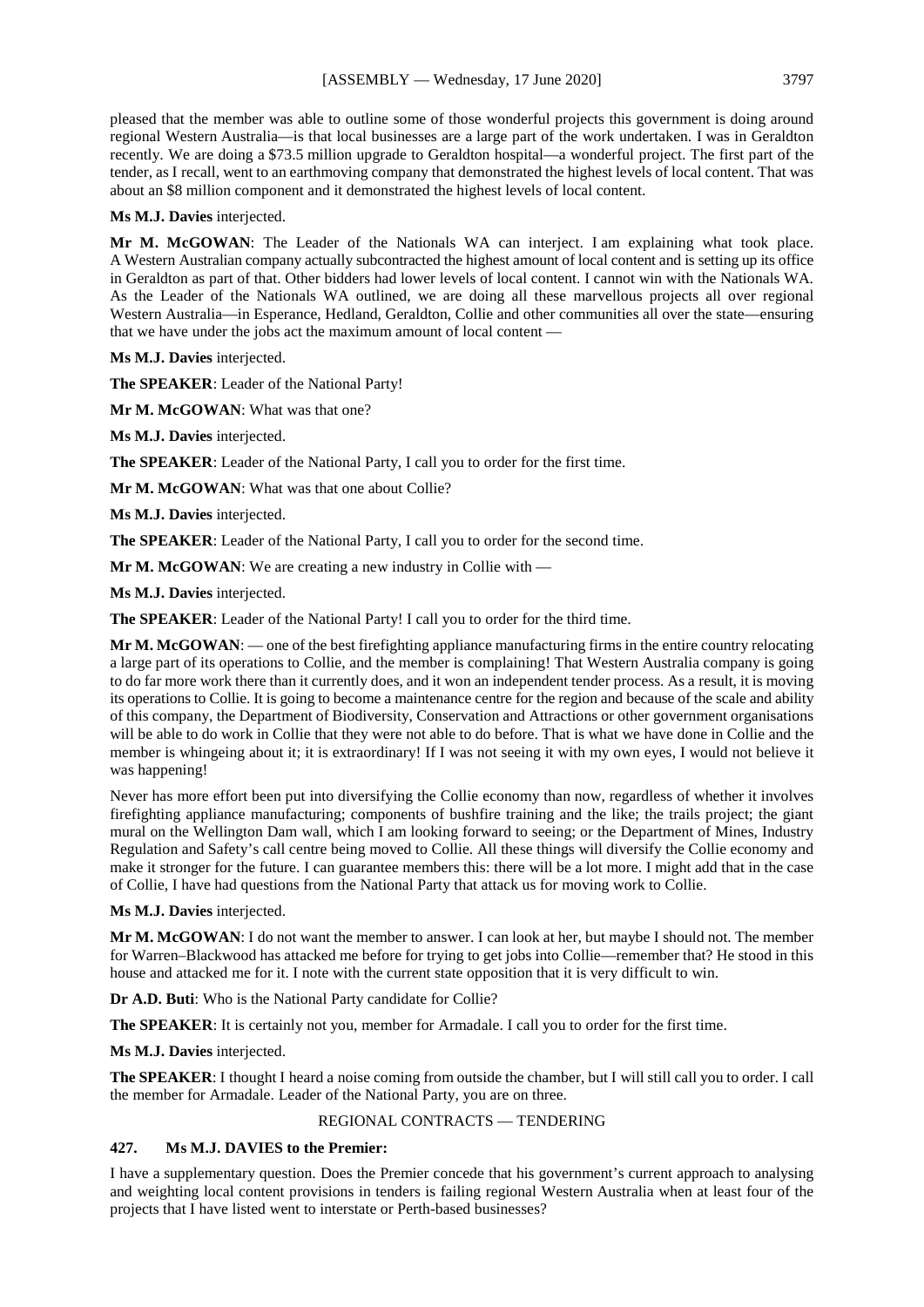# **Mr M. McGOWAN replied:**

No, I do not; and never has more effort been put into getting local content under the Western Australian Jobs Act than now. I just explained all that to the member. I explained what has occurred in Geraldton where we maximised local content. As I recall, the unsuccessful tenderer in Geraldton won contracts all over the state outside of Geraldton, including one to build a school in Baldivis. I want to ensure that regional businesses get those opportunities in the city as well. If the member is suggesting that somehow a regional business should be restricted to winning contracts only in the area in which it is based, that does not allow them to grow or be broadly successful. Under our jobs act, we have ensured that we maximise local content and that it is written into contracts with successful tenderers so that they have to deliver. Wonderful projects are going ahead all over regional Western Australia because of this government's work.

# CORONAVIRUS — TRANSPORT PROJECTS

# **428. Dr A.D. BUTI to the Minister for Transport:**

I refer to the McGowan Labor government's record investment in road projects and the key role they will play in supporting the state's economy as it recovers from the impacts of COVID-19. Can the minister update the house on the work underway to deliver vital upgrades to Thomas Road and can the minister outline to the house what these upgrades will mean for motorists and residents in the south-eastern suburbs?

# **Ms R. SAFFIOTI replied:**

I thank the member for Armadale for his question and also the member for Kwinana for his interest in Thomas Road. Thomas Road is a major east–west connector and the traffic on that road in particular is increasing because of not only freight transport, but also significant residential development. Last week, the Premier and I visited Thomas Road and we stopped off at Oakford where the Premier visited the lunch bar. He had a very good reception there.

**Mrs A.K. Hayden** interjected.

**Ms R. SAFFIOTI**: I am glad the member for Darling Range interjected.

**Mrs A.K. Hayden** interjected.

**The SPEAKER**: Can we just get on with answering the question, please.

**Ms R. SAFFIOTI**: The reception was quite incredible not only at the lunch bar but afterwards at the Roleystone Fresh IGA. I remember visiting the IGA a lot as a kid, but also more recently during the by-election. The reception there at the time was 50–50—geez, hasn't it changed a lot at that IGA in Roleystone!

Several opposition members interjected.

**Mr D.A. Templeman**: What have you got against the IGA in Roleystone?

**The SPEAKER**: Member for Mandurah! It is not even anywhere near your electorate. I call you to order for the first time.

# *Point of Order*

**Mr Z.R.F. KIRKUP**: I believe that the question was about infrastructure projects, Thomas Road and the like. I do not see how this relates to the question.

**The SPEAKER**: That is not a point of order.

# *Questions without Notice Resumed*

**Ms R. SAFFIOTI**: A lot of people who use the IGA actually use Thomas Road too, so there is a direct correlation, member. What a reception at that Roleystone IGA!

**Mr B.S. Wyatt** interjected.

**The SPEAKER**: Order! I said before that we are on a tight schedule because at five minutes to three I am stopping questions. Treasurer, I call you to order for the first time, but it is good to see that everyone is happy today.

**Ms R. SAFFIOTI**: Investment in those south-eastern suburbs has never been greater than it has been under this government. Our priority on Byford and Thomas Road, and as the member for Kwinana —

**Mrs A.K. Hayden** interjected.

**The SPEAKER**: Member for Darling Range, that is enough.

**Ms R. SAFFIOTI**: The member for Kwinana will be able to testify how much was spent on Thomas Road when we were in opposition.

**Mr R.H. Cook**: Nothing.

**Ms R. SAFFIOTI**: Nothing was spent. What has happened so far? We have done some significant works including safety upgrades to about four kilometres of the road east of the Kwinana Freeway. We have secured funding for the Thomas Road–Nicholson Road roundabout and we have also funded the Thomas Road–Kargotich Road intersection through the black spot program and —

**Mr B.S. Wyatt**: There's more.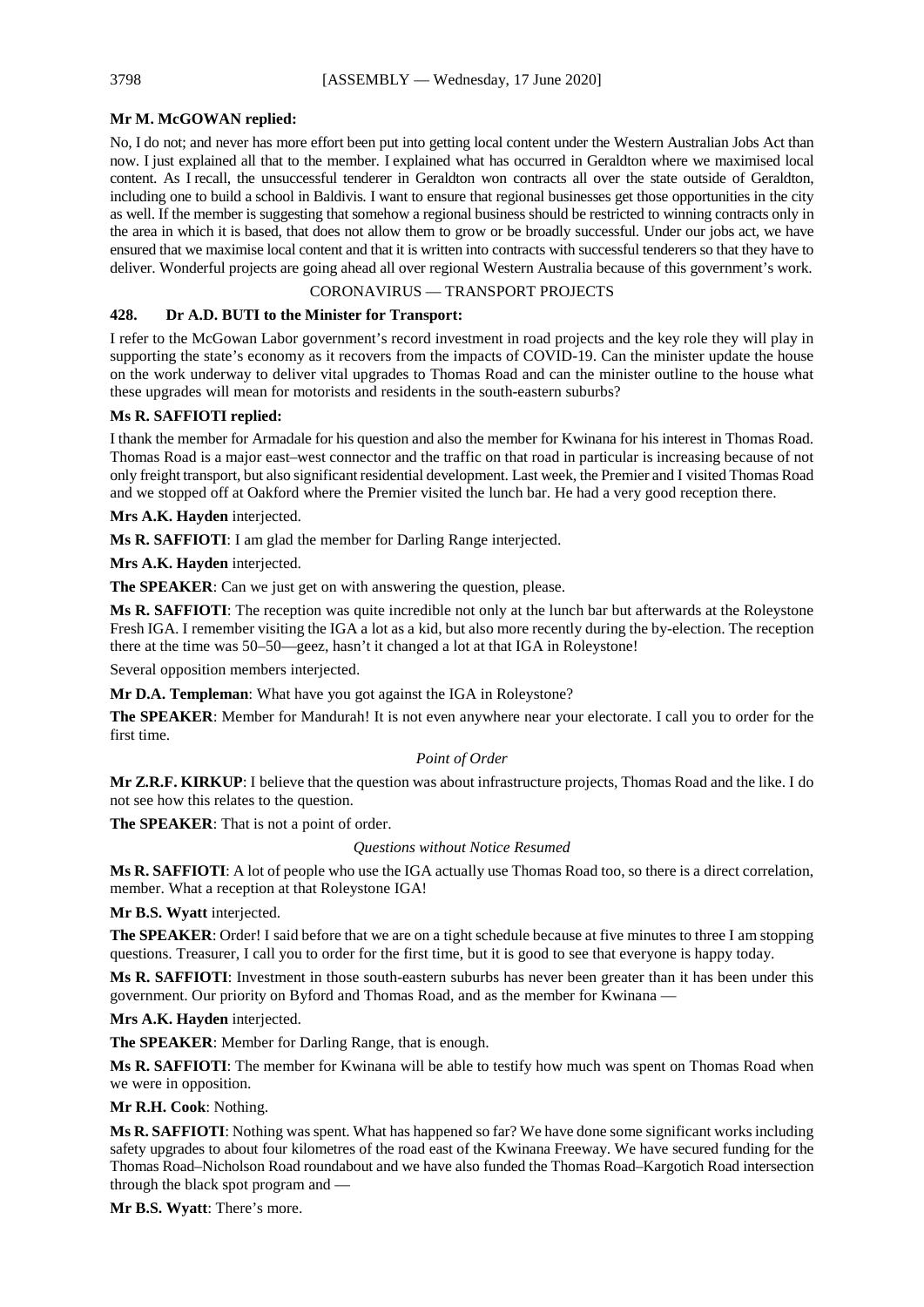**Ms R. SAFFIOTI**: We hope there is more. We are currently in negotiations with the commonwealth government. We hope there is more because we know that the good folk of Darling Range need a Labor government to deliver for them, because under the previous government they got nothing!

# HUAWEI — METRONET

# **429. Ms L. METTAM to the Minister for Transport:**

I refer to the ongoing delays and blowouts on the Metronet project. What is the precise reason the \$200 million Huawei Metronet radio replacement project was abandoned; and, importantly, how much taxpayers' money was lost as a result?

# **Ms R. SAFFIOTI replied:**

Firstly, I do not accept the premise of the member's question because we know that the member for Vasse is not good with detail or telling the truth. Do members remember that picture of the crowded train?

**Ms L. Mettam** interjected.

**The SPEAKER**: Member for Vasse! You have given it, now you have to take it.

**Ms R. SAFFIOTI**: Do members remember that picture of the crowded train that she put out?

Several members interjected.

**Ms R. SAFFIOTI**: She was saying, "Look, everybody —

**The SPEAKER**: Minister, use the member's name, please.

**Ms R. SAFFIOTI**: Sorry. The member for Vasse was saying, "Look, everybody. Look how crowded our trains are! This is very, very bad." That is what she was telling everybody, undermining public transport.

Several members interjected.

**Ms R. SAFFIOTI**: She said that is what we were allowing. It was not happening. I mean, this was just her crazy logic. I know opposition members went to bat for the member for Vasse, and of course today we have the leadership aspirants here, as outlined by *The Sunday Times*.

# *Point of Order*

**Mr I.C. BLAYNEY**: The minister's answer has absolutely no relevance to the question.

Several members interjected.

**The SPEAKER**: Members! There is a point of order.

**Ms R. SAFFIOTI**: Can I provide some advice?

**The SPEAKER**: Can I rule on it? Minister, you will get back to the point of the question, please.

#### *Questions without Notice Resumed*

**Ms R. SAFFIOTI**: The question included a premise. If the member starts to put premises that are completely false, then I will attack the premise of the question.

**Mr D.C. Nalder** interjected.

#### **The SPEAKER**: Member for Bateman!

**Ms R. SAFFIOTI**: In relation to the radio replacement program, as answered in the upper house, we are continuing to negotiate that project in relation to one half of the consortium. We are currently in negotiations, and once those negotiations finish, I will be able to provide full details.

#### HUAWEI — METRONET

# **430. Ms L. METTAM to the Minister for Transport:**

I have a supplementary question.

- (1) Has the radio replacement project gone back to tender yet; when does the minister expect the tender to be awarded; and when does the minister expect the project now to be completed?
- (2) Can the minister give any indication of what the cost to the taxpayer is?

# **Ms R. SAFFIOTI replied:**

(1)–(2) I refer to what I just said, which was when the negotiations finish with part of the consortium, as was outlined in the upper house.

Member, I just do not get it. When we provide answers in the upper house and when we provide media statements, does the member read them? It does not appear that she does. So we are always starting from scratch—every question is starting from scratch.

#### **Ms L. Mettam** interjected.

**The SPEAKER**: Member for Vasse!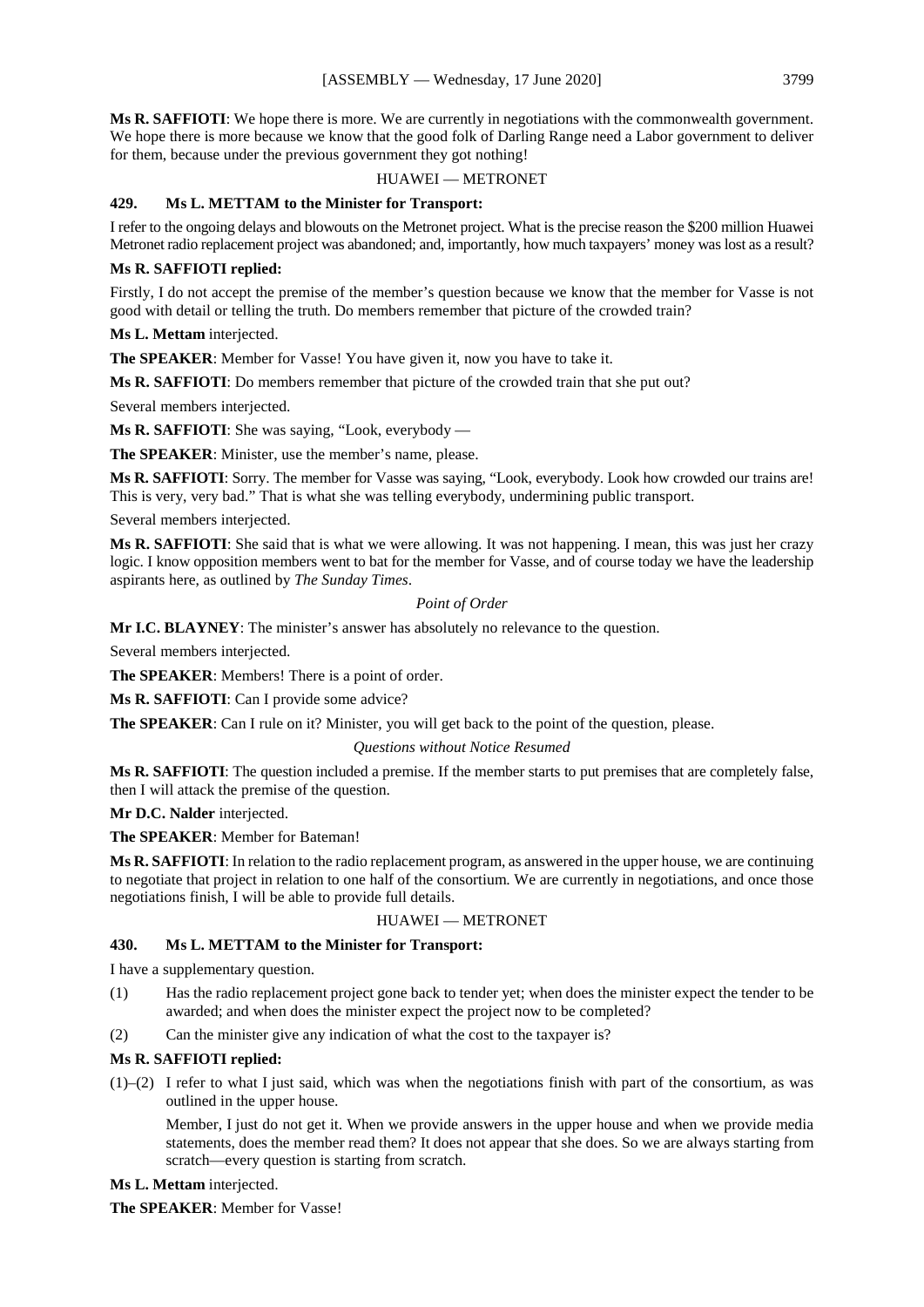**Ms R. SAFFIOTI**: The member should use the information that is out there, and then ask questions, but do not keep starting from scratch, because she will not get anywhere. Again, we have outlined the information in the Parliament. In relation to the premise of the member's question, Metronet is going so well, and we are so proud to be delivering Metronet across the suburbs.

CASUARINA PRISON — EXPANSION

# **431. Mr R.R. WHITBY to the Minister for Corrective Services:**

I refer to the McGowan Labor government's investment in expanding Casuarina Prison, which will include the state's first supermax unit. Can the minister outline to the house how this supermax unit will help corrective services in keeping staff safe and the state's prisons in good order?

# **Mr F.M. LOGAN replied:**

I thank the member for Baldivis for that great question. I remind the house about what the McGowan government inherited back in 2017 in the Department of Justice's corrections arm, which was nothing short of a train wreck. We had not enough beds for prisoners, we had no money and the policies were not working properly. It was an absolute train wreck. Over the last three and a half years we have completely transformed the corrections arm of the Department of Justice to make it one of the leaders in Australia. We have not only put more beds into place, with 212 beds immediately in 2017, but also expanded Bunbury Regional Prison, using 92.5 per cent local content; the 512-bed expansion at Casuarina Prison is now complete; the Wandoo Rehabilitation Prison for women is absolutely world-leading in what it is doing at the moment; and of course we now have the 344-bed expansion for Casuarina Prison. Part of that expansion will be another 128 mainstream beds. Some of it will be for the issues that we have with mental health in prison. Of course, a significant number of prisoners have mental health problems. They have not been looked after well in the past. We will be building a facility to actually help alleviate some of their problems as part of the rehabilitation process. There will also be a facility for the ageing prisoners, who are currently in our infirmary in Casuarina as well. The ageing population in the prison system across Australia is rapidly growing, and we need to have proper facilities to look after those people.

The most important part is that what was left to us as a government was a failure to have enough beds in disciplinary units to deal with violent, out-of-control prisoners, those gangsters and criminals who stand over other prisoners. There were simply not enough beds in the system to allow us to actually separate them off and incarcerate them somewhere else, and change their behaviour. That is the basis of the supermax. The supermax will have 40 beds. Twenty of those beds will be effectively isolation. They will not be allowed to mix with the other prisoners. They will not be allowed to have visits. Those visits will only be via Skype from the front visitor centre. They will not be able to have their recreation. They will effectively have cages at the back of their cells in which they will have their recreation. If they change their behaviour and if they understand the discipline of prison, they can move into the other part of the prison, which is a slightly more relaxed environment—only slightly more relaxed. It will be completely isolated from the rest of the prison. Anybody who goes into the supermax will not want to be there. It will not be a place of any rehabilitation. It will not be a place of programs. It will not be a place of education. It will be a place of, "If you go there, you change your behaviour or you'll remain there until you learn that."

The people who will be incarcerated in there will be those who are an extreme threat to the state's security, with offences such as terrorism-related offences, serial criminality, high-risk escapes, extreme level of threat and violence in prisons, and high-end organised crime that requires management. Those are the types of people, member for Baldivis, who will be incarcerated in this facility. It will be the only one of its kind in the whole of Australia. It has been much needed. It has been called for for many years by prison officers, and we are going to deliver. Once again, it is the McGowan government that actually not only creates jobs, but creates jobs in such a way that it delivers a good outcome for taxpayers, and rehabilitation for prisoners.

# **Dr A.D. Buti** interjected.

**The SPEAKER**: Member for Armadale! I call you to order for the second time. Being on that front bench there has certainly excited you today!

# TOURISM — PUBLIC LIABILITY INSURANCE

#### **432. Mr I.C. BLAYNEY to the Minister for Tourism:**

- (1) Is the minister aware that adventure tourism operators offering experienced-based activities like quad bike tours, fishing, whale watching and abseiling are being refused public liability insurance, or being hit with massively increased and unaffordable premiums?
- (2) Does the minister agree that this will significantly impact the tourism sector's ability to recover from COVID-19, and what is the minister doing to support the sector to address this issue?

#### **Mr P. PAPALIA replied:**

(1)–(2) I thank the member for his question. Yes, I am aware of those matters. With respect to motorcycle adventure tourism, I can tell the member good news, and we have passed this on, by the way, to the sector: motorcycle adventure tour operators can seek insurance through Motorcycling WA. That is a great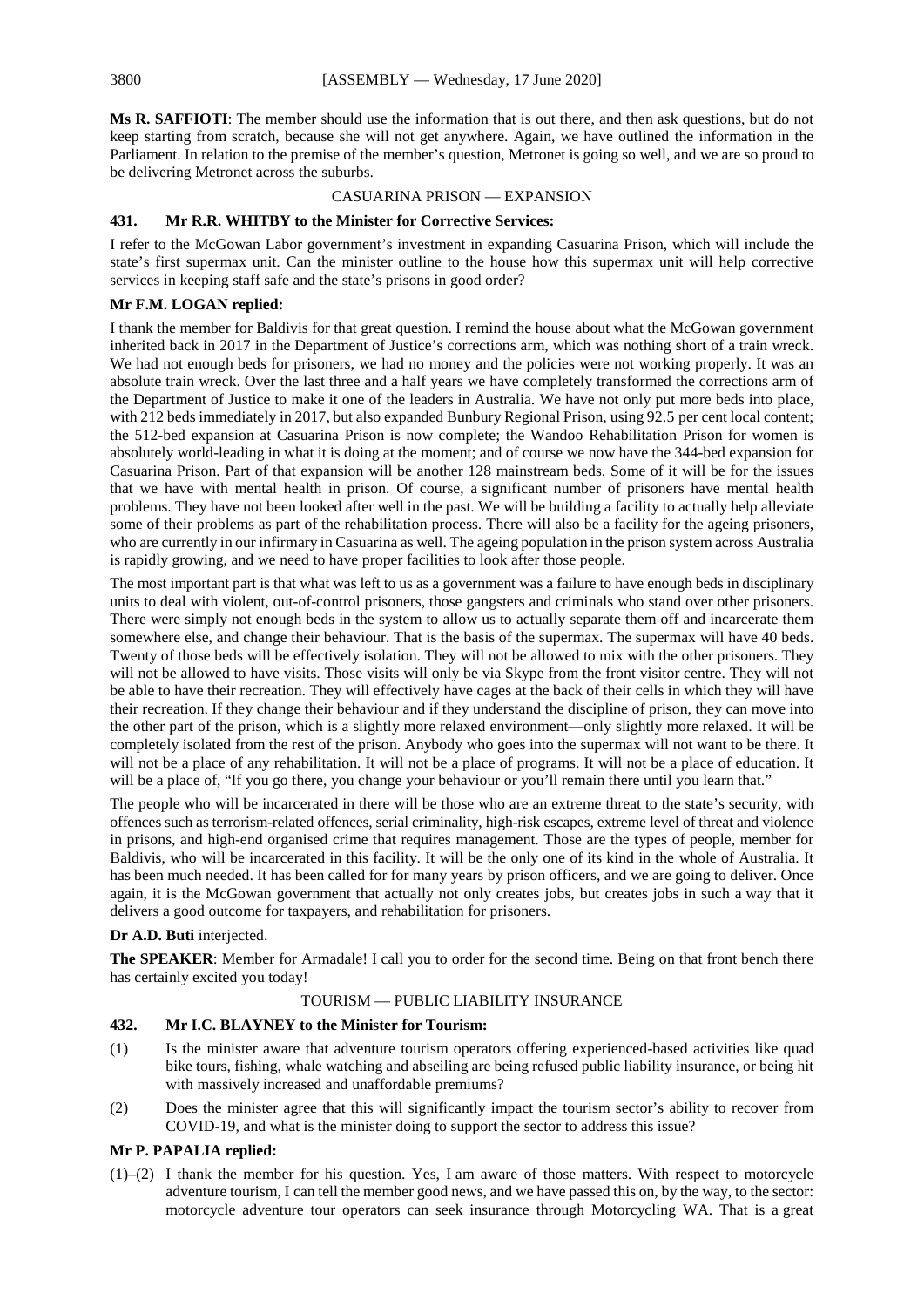organisation. It is not focused on adventure tourism but focused on motorcycling activities in the recreational sector. It has its own insurance capacity, and it offered this. When we made some comments in the media with regard to this matter, it contacted my office and we passed that advice to the adventure tourism operators who contacted us.

With respect to other adventure tourism operators, this is a serious issue. Insurance is being impacted right around the globe by the reluctance of underwriters, primarily Lloyds and institutions of that calibre or scale, to extend insurance in a whole range of areas in the manner they have in the past. That has created issues right down to the adventure tourism sector here. I initially asked the Small Business Commissioner to investigate and provide advice to me as to what might be done, and within government now we are just working on whether or not there is a mechanism for us to assist.

#### TOURISM — PUBLIC LIABILITY INSURANCE

# **433. Mr I.C. BLAYNEY to the Minister for Tourism:**

I have a supplementary question. I am told that, for example, the abseiling company in Kalbarri can no longer get any insurance. Does the minister think this is acceptable, and what is he going to do about it?

#### **Mr P. PAPALIA replied:**

As I just said, I am aware of this matter. We are working within government to see whether there is something we might be able to do to assist, but this is not a government matter. It is not normal government practice to provide insurance to the private sector for this particular activity. We are investigating whether there is some means of assisting. I make the observation that it is a terrible situation. It is appalling that insurance companies in the midst of a pandemic are responding in this fashion to their clients, to people who have been loyal users of their services in many cases for decades. Right around the world, but particularly in Australia, support has been sought from every sector to contribute to trying to ease the pain and assist our economy to get through this challenge, the likes of which none of us alive on the planet have witnessed before. Many sectors have contributed, even banking who would have thought? All tiers of government are asking private landlords and every part of the community to contribute, and to see insurance companies turn their backs on their clients at this time is really disappointing.

#### WA SCREEN FUND

# **434. Ms J. FARRER to the Minister for Culture and the Arts:**

It is good to be back!

I refer to the McGowan Labor government's \$16 million investment in supporting WA's creative industry through the WA Screen Fund. Can the minister outline to the house what this investment will mean for jobs and businesses in WA's creative industry as it begins to recover from the impacts of COVID-19, and in particular those throughout regional WA?

# **Mr D.A. TEMPLEMAN replied:**

I thank the member for Kimberley for her question, and it is great to have her back!

As the member is well aware, the great region of the Kimberley has been a magnificent backdrop for many, many regional films, particularly over the last couple of years. Some of those have included television series such as *Mystery Road*, of which we have seen the second series. The member for Kimberley, the Premier and I visited the set of *Mystery Road* in Broome late last year.

**Mr M. McGowan**: I did some directing!

**Mr D.A. TEMPLEMAN**: The Premier did some directing, and let us just say that he should stick to his day job!

The fact of the matter is that we are very proud that the McGowan government has now committed to the continuation of the film fund for regional Western Australia, with \$16 million over the next four years. This means we will see more films made, more documentaries made and more series made, such as *Mystery Road*. There will be more films filmed in regional WA, such as *Dirt Music*; *H is for Happiness*, filmed in Albany; and *Breath*, filmed in Denmark. Mr Speaker, as I turn to you, I say that this plays a very important part in broadening our economy. One thing we need to understand is that the film and cinema industry in Australia, and Western Australia particularly, is now very, very well placed to maximise the fact that we are the safest place on earth. We now have a lot of interest throughout the world and nationally to see more film activity taking place here in Western Australia. This film fund, this investment by the McGowan government, ensures that that channel of work that we need to see so that our own creatives—those who are raised and trained here, whether it be through the Western Australian Academy of Performing Arts, our education system or our training system—continue to be able to do their work here. That is happening now because of the McGowan government's efforts. I am very proud, and I know that the member for Kimberley is particularly proud, because her wonderful region of Western Australia, like all of the wonderful regions of WA, get to be showcased, and that plays a critical role in the work that the Minister for Tourism is focused on, which is promoting the state of Western Australia to the world. As our new Western Australian Museum is about to open in November, we know some very exciting things are happening in culture and the arts in Western Australia. We are leading.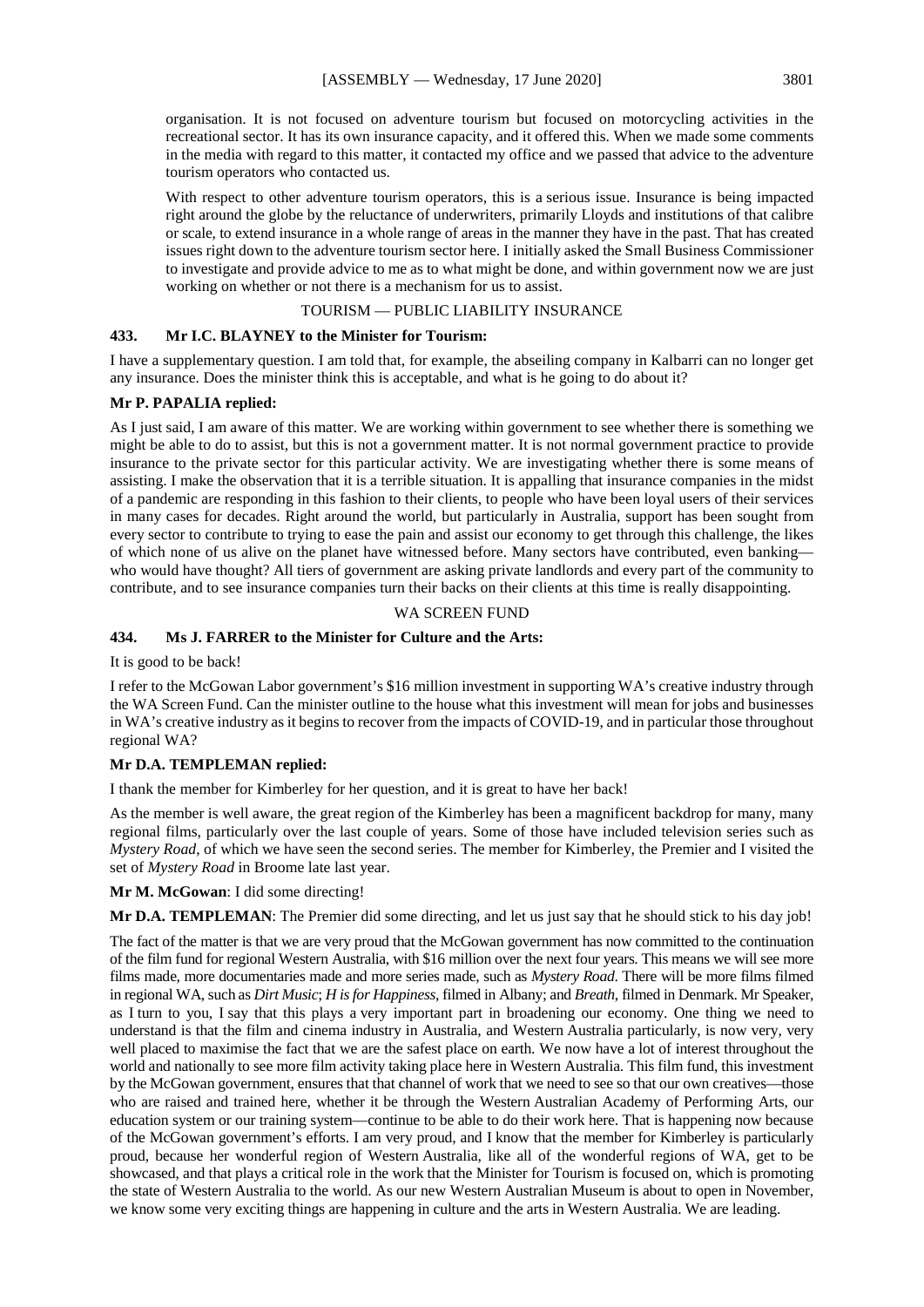# CORONAVIRUS — TOURISM — INTERSTATE TRAVEL RESTRICTIONS

#### **435. Mrs A.K. HAYDEN to the Premier:**

I refer to data from the Tourism Council of Western Australia that 34 per cent of tourism businesses have stated that they do not believe they are viable with interstate travel restrictions. What is the government doing to help these businesses?

# **Mr M. McGOWAN replied:**

As I said earlier, we are obviously very sympathetic to businesses across the state. We have launched the \$14.5 million fund to provide support to tourism-related businesses, with two categories—one for those businesses registered or accredited with a relevant regional tourism organisation, and a bigger funding package for large tourism businesses, which any business can apply for. Clearly, most tourism businesses are hospitality businesses, and we have allowed for more patrons, guests and people to be seated and to visit these businesses than has any other state in Australia, by multiples. That is clearly a benefit to tourism businesses across the state. The other day I was at the IGA in Roleystone. I had a great visit to Roleystone and I intend to go back there many times. The people at the IGA were very appreciative of the fact that this government has worked cooperatively with the Western Australian community to keep the coronavirus out of Western Australia. That is an enormous benefit to industry and small business across Western Australia, and we intend to continue to take measures on health advice to protect the health and welfare of the people of this state.

CORONAVIRUS — TOURISM — INTERSTATE TRAVEL RESTRICTIONS

# **436. Mrs A.K. HAYDEN to the Premier:**

I have a supplementary question. Given that there is a strong economic justification to open the borders to the Northern Territory and South Australia, as their health risk profile is the same as that of WA, when will the government open the borders and stop the 42 job losses we are having every day?

#### **Mr M. McGOWAN replied:**

Mr Speaker —

Several members interjected.

#### **The SPEAKER**: Members!

**Mr M. McGOWAN**: I do not really understand the logic, because South Australia is very restrictive in terms of what people can do in that state, whether it is playing contact sport or anything else. I am advised that people cannot even play a game of pool. There is a rule about 80 people in a venue, with 20 people per room. We allow for 300 people, with 100 people per room. Therefore, the idea that somehow there is some consistency and we should open up the border to South Australia, when that state is very locked down, is not especially logical, particularly considering the fact that it would be unconstitutional to do so. We are not of a mind to do that. I am sure that the people of Darling Range, and certainly the people of Roleystone when I was there the other day, are very pleased that we took the steps to protect the health and welfare of Western Australians with those border arrangements, which has meant that we could open our economy more than any other state in Australia has been able to do. We have taken the steps to protect the health of Western Australians. I just wish that the Liberal Party in Western Australia would stop trying to undermine these efforts.

**The SPEAKER**: That is the end of question time.

# **CORONAVIRUS — SMALL BUSINESS — McGOWAN GOVERNMENT**

#### *Matter of Public Interest*

**THE SPEAKER (Mr P.B. Watson)** informed the Assembly that he was in receipt within the prescribed time of a letter from the member for Bateman seeking to debate a matter of public interest.

[In compliance with standing orders, at least five members rose in their places.]

# **MR D.C. NALDER (Bateman)** [2.59 pm]: I move —

That this house condemns the McGowan Labor government's failure to properly support small businesses during the COVID-19 crisis.

Mr Speaker —

Several members interjected.

**The SPEAKER**: Members, I want to hear this in silence, please.

**Mr D.C. NALDER**: Let me remind members that prior to the COVID-19 outbreak, Western Australian small businesses were already struggling, with many on their knees because of government mismanagement and poor policy. Business investment fell seven per cent in 2018–19, continuing a six-year decline in which each year was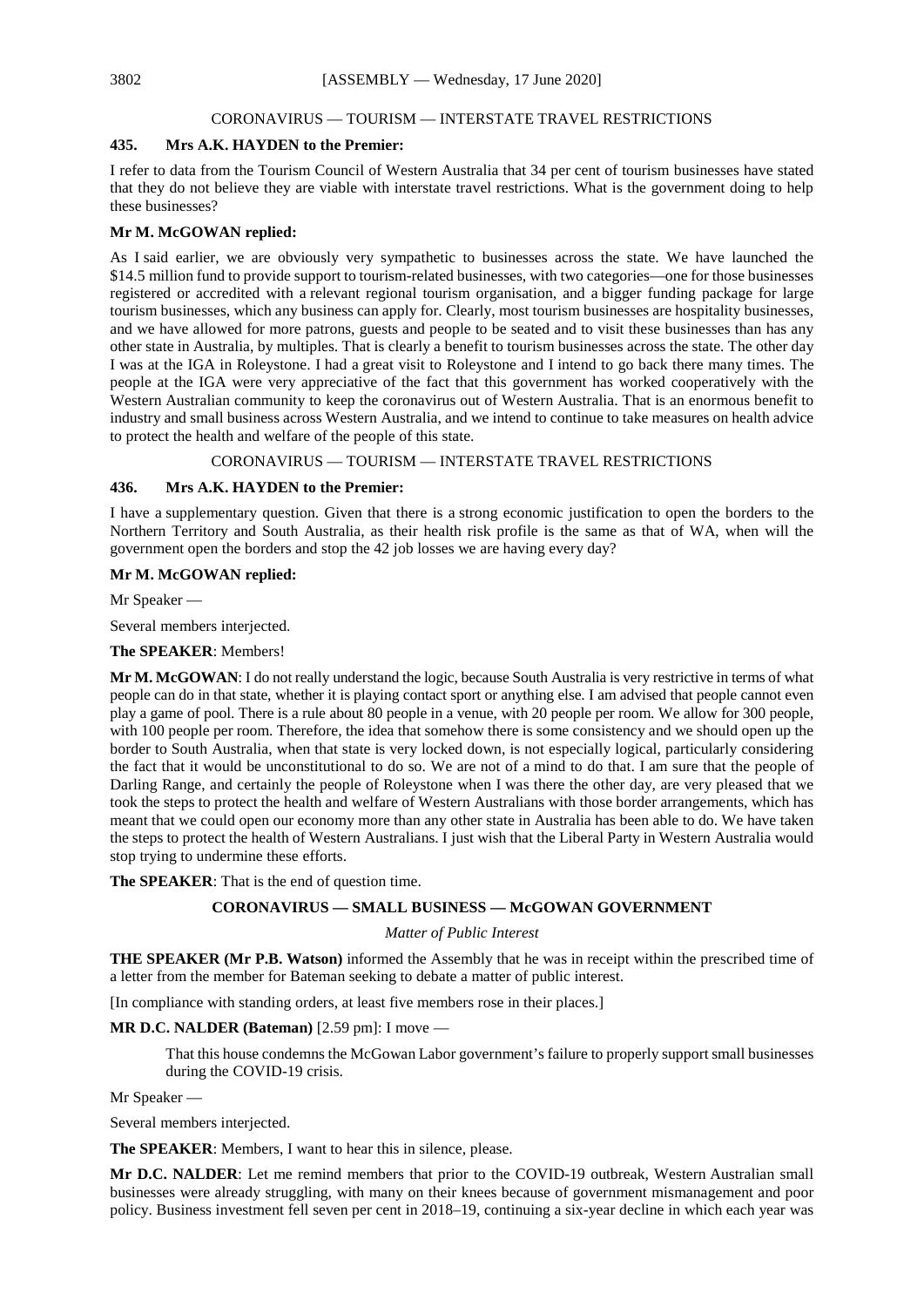worse than the one before. Construction work also continued to decline under the McGowan government. Our retail sector remained stagnant, growing only three per cent in three years. As a direct result, the vacancy rate for buildings in Perth's CBD is the worst in the nation, with almost 20 per cent of stores empty.

The Chamber of Commerce and Industry of Western Australia's chief economist, Aaron Morey, summed up the state of Western Australia's domestic economy in January 2020 by stating that it was trapped in "survival mode", in which businesses were hesitant to invest and take risks. Sadly, in the 12 months from March 2019, 850 Western Australian businesses went bankrupt. Meanwhile, in the six months prior to the pandemic, Western Australia's unemployment rate averaged 5.6 per cent, which was well above the 5.2 per cent national average. This equated to an average of 80 500 unemployed Western Australians every month for the six months from August 2019 to February 2020.

What has the McGowan government done to support small businesses during the COVID-19 pandemic and help their recovery? The health crisis is now a jobs crisis. The latest Australian Bureau of Statistics figures show that in April, 62 000 people lost their jobs and 200 000 people in Western Australia were underemployed. Struggling small businesses have been left confused. There has been no community transmission of the virus, so the government has started to roll out measures to open up the state, but not with a lot of logic. The government said it was safe to have an unlimited number of people on public transport, but no more than 20 people in a restaurant or bar. This is when we witnessed that it was safe for people to have a meal and a drink at a bar, but not a drink on its own. This is when we heard the logic that it was safe to go to a hair salon but not to a beauty salon. Where is the health advice about why all other states can open their borders but Western Australia must remain closed? Small businesses have been left hurting and confused.

I wish to raise what we heard on the weekend regarding school camps. We were advised that it is safe for our children to commingle at school but not to commingle at a school camp. Like every member in this chamber, I go to numerous year 6 graduations and the most prominent memory for the students leaving school is their school camp. It gets more confusing for the school camp industry. It has been told the government is following health advice. It is fascinating that the health advice, according to the Premier, is that we can now have groups of up to 100 people. However, state schools are relying on a national health standard and the number of students who can attend school camps is restricted to 25 per cent capacity. In a school camp with 100 beds, only 25 of them can be filled. That is not economically viable. What makes it worse is that Catholic Education Western Australia applies the rule allowing groups of 100 people. For a school camp business with 100 beds, 100 students are allowed to attend through the Catholic education system, and that is deemed to be safe. However, for the state education system, only 25 students would be allowed for the camp to be deemed safe. I call out the government for creating confusing rules for industry and business. Government members talk about requiring a safe environment and following the best possible health advice. I am saying that this is questionable. Why is it safe for 100 Catholic school children to be at a school camp, but for only 25 children in the state education system? It gets even worse. When the school camp industry rings the COVID hotline, it acknowledges the issue but states that it is a decision for the Minister for Health and tells them to raise it with him. When I speak to the Minister for Health, he says he needs to speak to the Minister for Education and Training. For goodness sake; this industry is trying to survive but the state government is creating a confusing environment that does not allow it to operate effectively. The logic the government is applying does not make sense.

According to the Chamber of Commerce and Industry of Western Australia's business confidence survey, WA business confidence plunged to a three-year low in the March quarter, with almost all Western Australian businesses—91 per cent—currently affected or expecting to be affected by the COVID-19 outbreak. Also, six out of seven WA businesses, or 86 per cent, expect the economy to worsen over the next three months. WA has about 226 000 small businesses, which represents more than 96 per cent of all businesses in our state. More than 28 650 tourism businesses, many of them small businesses, were forced to shut their doors and stand down staff on 22 March. However, the majority of businesses are not eligible for state government support, with many of the government's big stimulus announcements more smoke and mirrors than relief and support for businesses that are hurting.

Regarding rental relief, we have to look only at yesterday's newspaper to see that although the government has trumpeted a \$30 million relief program, only 17 people qualified, for a total payment of \$25 000. Government members are out there spruiking all these programs for business and government stimulus, but if we look at them, it is questionable how much the government is following through.

I will look at some of the state government's announcements. On 16 March, the government announced payroll tax measures to assist businesses impacted by COVID-19. To qualify for assistance, businesses needed a payroll of more than \$1 million per annum. As stated in the media release by the Minister for Small Business, the measure would help only 10 700 small to medium-sized businesses, which equates to 4.7 per cent of Western Australia's small businesses. That is all the government was looking to support with this measure. Sole traders and small businesses with up to a \$1 million payroll were absolutely forgotten. In other states and territories, small businesses and tourism operators that did not benefit from payroll tax relief were supported through other grants. In South Australia, tourism operators received \$10 000 grants if they were highly impacted businesses that turned over at least \$75 000 and had a payroll of less than \$650 000. On 13 May, an announcement was made that in Western Australia, just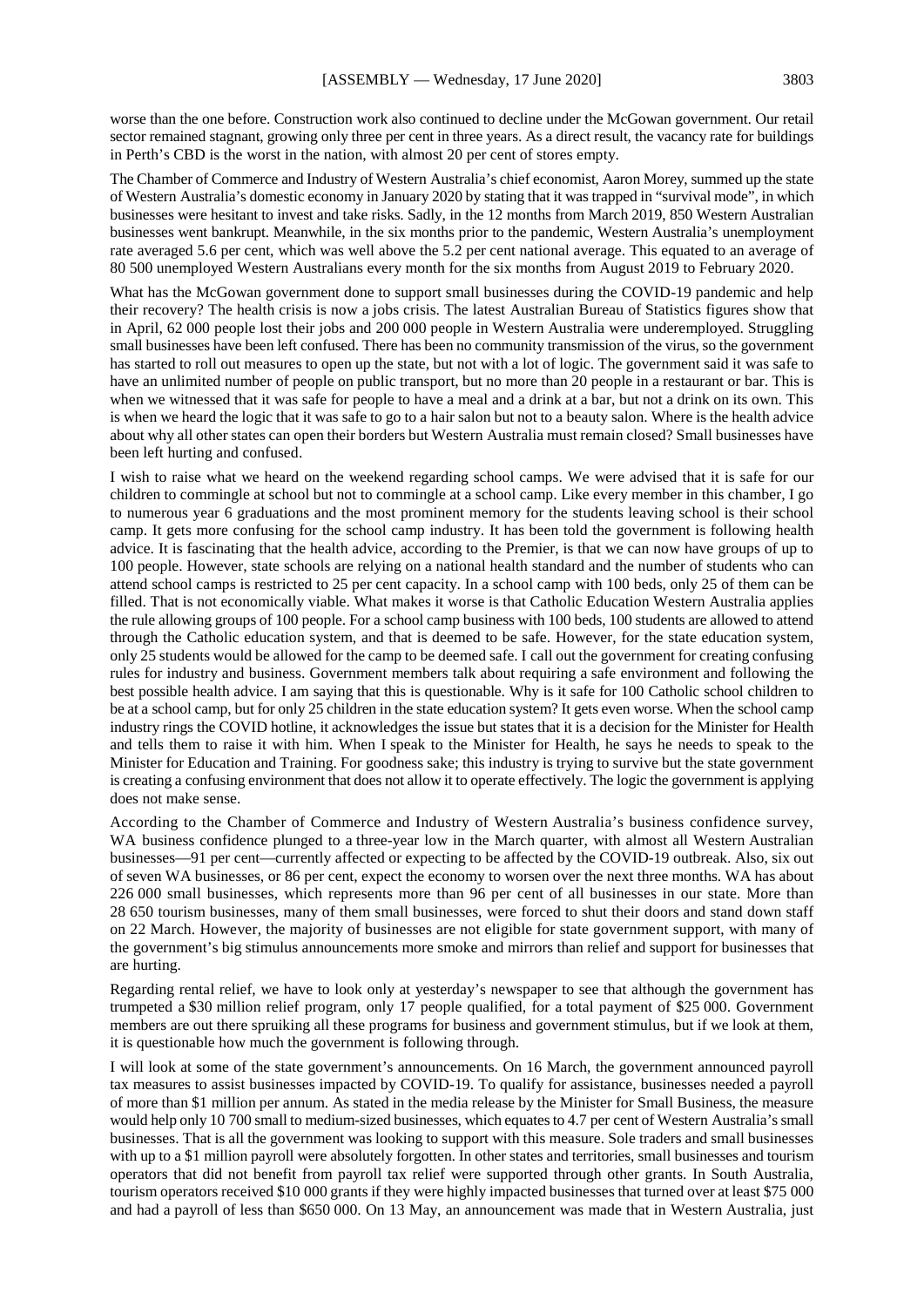1 600 tourism businesses—or seven per cent of small businesses—benefited from a grant of \$6 500. A one-off \$2 500 WA small business tariff offset was paid to businesses that consume less than 50 megawatts hours of power per annum. There is a small bar in my electorate. Because of its fridges, it uses over 50 megawatts. It cannot open and has not been able to have people in it; it has just started now. That business did not qualify for any relief because of the fridges, which consume more than 50 megawatts of power. That might sound like a lot to some people, but a small bar uses more than that amount of power and does not qualify for the offset. No benefit flowed through to that business.

The federal government's announcement last week that it would support an international student pilot program in the eastern states is another missed opportunity by the state government to support our local economy. The international student industry is the fourth-largest industry in Australia. It injects about \$2 billion into Western Australia's economy. Last year, it contributed \$37.5 billion to the national economy. If Western Australia had its population share, it would provide in excess of \$3.5 billion a year to the domestic economy.

There is also the issue of closed borders. While the rest of the states open their borders—South Australia from midnight last night—Western Australia remains closed. It begs the question: where is the state government's road map? The issue is not that the borders have been closed; it is about what is required for the borders to open. We can see that we have more than flattened the curve in Western Australia and around Australia. Our question is not about why the borders were closed. If it is a health and safety issue, following the best possible health advice, what is required for the borders to open in the future? The government is focused on the health and safety of Western Australians and we applaud that; we all want that. But we have to walk and chew gum. We have to protect Western Australia whilst, at the same time, planning to open the economy. What is the plan? What is required for our borders to open? That is not clear and we need more information.

The issue of international students is the same. We are not saying we should open the borders to bring in international students, but other states are trying to keep their citizens safe whilst accommodating international students. They could be kept in quarantine for an extra-long period. Whatever the process, what do we need to do to keep us safe? International students are the fourth-largest industry in Australia. They contribute significantly to our domestic economy and we want the government to think through how we can make it work, whilst keeping Western Australia safe.

That is not happening. The Labor government has failed to properly support small businesses during the COVID-19 crisis and failed to provide a road map or an explanation of when we will open our state borders.

**MS M.J. DAVIES (Central Wheatbelt — Leader of the Nationals WA)** [3.09 pm]: I am very pleased to stand and support the motion that has been moved by the opposition today. The Nationals WA are in full agreement that this government has stopped listening to the small businesses that have been impacted by COVID-19. I think the government has gone from crisis management to election mode in one fell swoop. In the last couple of weeks, we have seen it move from "We're here to help" to rolling out the announcements. We have seen the funds designed to support businesses and individuals through the COVID crisis left by the wayside.

The Minister for Tourism; Small Business responded to a question about tourism grants in an article that was published a couple of days ago. His answer was to focus on the future and not worry about those grants, and that they were for another time. In my experience, people need the most assistance in the months and potentially years after a crisis occurs. There is still far more pain to come. No matter what the government would like to think, business as usual is not going to return in any real sense. I believe the government genuinely offered the supports and grants, but its offer becomes disingenuous if those supports do not actually hit the ground—if we cannot see the money leaving the government coffers. We have asked questions in the Legislative Council over the last week or so to show that there is an undersubscription or underutilisation of those grants that are there to support small businesses through this time.

There is very real pain out there. During question time, I was disturbed to hear a minister tell us to list the businesses that are under pressure. If we were to list all the businesses that are under pressure, we would be here all day, and I do not have that much time. I can tell members that despite the intrastate borders being lifted, there is still a great deal of distress in regional Western Australia, particularly for those people who are running businesses in the north of the state, because there is still a degree of nervousness about people moving around our state. People cannot move freely around the state. Over the last couple of days, I have been trying to get out, as have government ministers, to visit regional parts of the state, and the flight schedules are fairly challenging. It is very difficult for someone who does not have a government jet to get out and visit those places. Flights are not back to full force and will not be for some time, and that restricts not only those businesses that rely on being able to bring people into those communities, but also the communities that are on the ground and want to be able to move around the state.

The government really needs to make sure that we maximise the support that is there. That means making sure that there is some flexibility in the grants that are being issued. The tourism grants were undersubscribed. We had to drag the Minister for Water kicking and screaming to put a halt on the toilet tax. He did so reluctantly; I do not know whether that was because it was a suggestion from somebody on this side, but it was such a relief for so many people when the government finally agreed it was a good idea. Why could it not have done that right at the beginning when people were saying that they needed that relief now? It is disingenuous.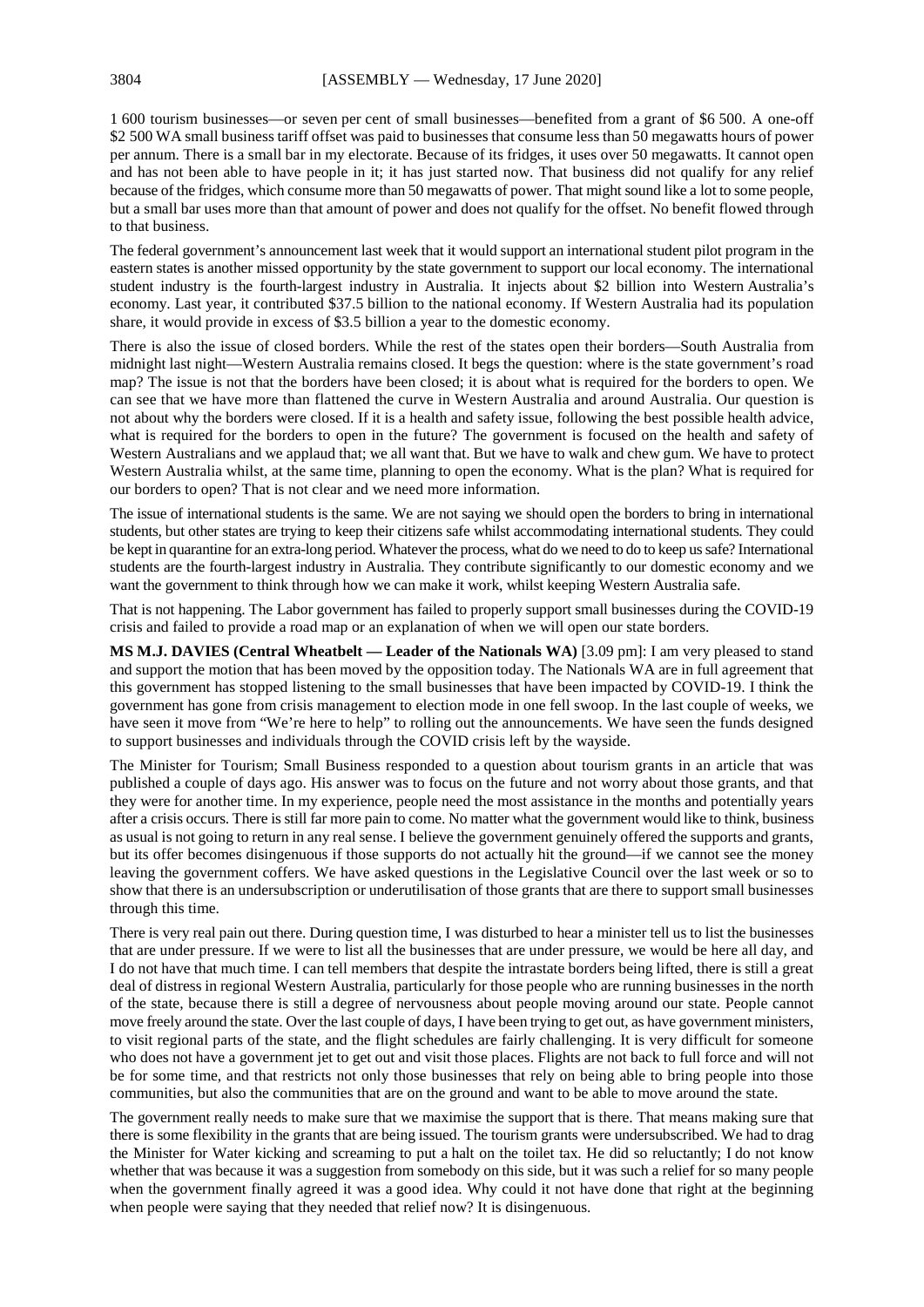The challenge is that many small businesses are now facing the cliff of JobKeeper coming to an end. Although that has been a wonderful support mechanism, for many businesses there may well be further job losses at that time, which will mean that people will have less money in their pockets and will be spending less, and we will see a flow-on impact. That is why any support that comes from the state government needs to be maximised.

Not one single dollar from the \$100 million commercial tenancies assistance package has been used to this point. That was raised in the Legislative Council in question time this week. There was also an undersubscription of the tourism support package because the qualifications were too tight, which meant that many businesses fell through the cracks and could not apply in the first instance. There was some really good coverage in the media on this the other day. I refer to the article in which the Minister for Tourism made his comments about focusing on the future. The minister said —

"I think people need to focus on getting back to business [because] that's what business does well and focus less on whether or not there's some Government handout coming."

Does the minister think that any of those businesses actually want to put their hand out? They do not have a choice. So many of them are falling through the cracks. In regional Western Australia, electricity and water prices are higher and businesses are impacted by an inability to get people moving around the state. That is why there needs to be continued and real support for these businesses.

I want to finish by focusing very briefly on our regional chambers of commerce. The chambers of commerce have done an amazing job in providing support for their members, and they have worked tirelessly, many with very limited resources. I would like the government to consider providing additional support to these chambers as they go about providing this ongoing support and linking in to government and other programs as we move through this recovery phase. They are trusted organisations that understand their local economies. They have been working under enormous pressure and I suspect will continue to do so. As I said at the beginning, from experience, it is the months and years after a crisis that people and businesses need to have access to support, and those local and regional chambers of commerce are doing it pretty tough at the moment. That is the experience that I have heard about when travelling around the regions in the last two weeks. They have been really happy to help—they have stepped up and linked in with government—but they would really appreciate some additional support so that they can focus on the future and get their businesses to think about what a post-COVID world looks like, particularly in regional Western Australia, where some of the restrictions are going to be exacerbated because of the distance from population centres and the rest of the nation.

**MRS A.K. HAYDEN (Darling Range)** [3.16 pm]: I am very proud to stand here and support the motion before us that this house condemns the McGowan Labor government's failure to properly support small business during the COVID crisis. I have to start by referring to the comments that were made during question time. The Leader of the Nationals WA highlighted one or two of them, but it was absolutely bizarre to sit here and listen to the Premier of Western Australia stand up and say that most people in the tourism industry are in hospitality, and that we are looking after them by opening pubs, allowing people in to have dinner and allowing them to have more people than they were before. The Premier is wrong: most tourism operators are not in hospitality. That is a section of our tourism industry; it is not the majority of our tourism industry. Hospitality does not make up the work of every tourism operator around Western Australia. The fact that that comment was made during question time just highlights how little this government understands tourism.

We also heard the Premier say that he is sympathetic and he is doing his best. I am sorry, but sympathy is not enough. He may be doing his best, but obviously his best is not good enough. The small businesses and tourism operators that are allowed to open are working their fingers to the bone for minimal income because they are restricted, but the majority of businesses that are unable to open because of the restrictions that still apply are not in hospitality. They are our events industry, our adventure tourism outback experiences, our people in regional WA who do not have people coming through the doors and our caravan park operators. Those park operators rang me over the weekend to tell me that they would normally have 100 caravans in their parks that night. Do members know how many caravans they had that night? They had two caravans checked in. This is not just one caravan park; this was three separate caravan park operators —

**Mr P. Papalia**: They all rang you, did they?

**Mrs A.K. HAYDEN**: They texted me; they messaged me.

**Mr P. Papalia**: You would never stretch the truth, would you?

**Mrs A.K. HAYDEN**: I can show the minister my phone if he likes. Does the minister think I am stretching the truth? Does he think these tourism operator stories are not true? They do not want me to tell their names. I was not going to bring this up, but because the minister is so rude and arrogant, I am going to highlight these tourism operators. I have received text messages from Twitter—I did not realise that we could text in Twitter, but we can—and messages through Facebook Messenger and emails from people saying, "We are too scared for you to list our names in Parliament because we are being threatened and intimidated." They are being told, "If you keep going to the opposition or the media, when you apply for assistance, we will remember you." These businesses have been told that.

**Mr P. Papalia** interjected.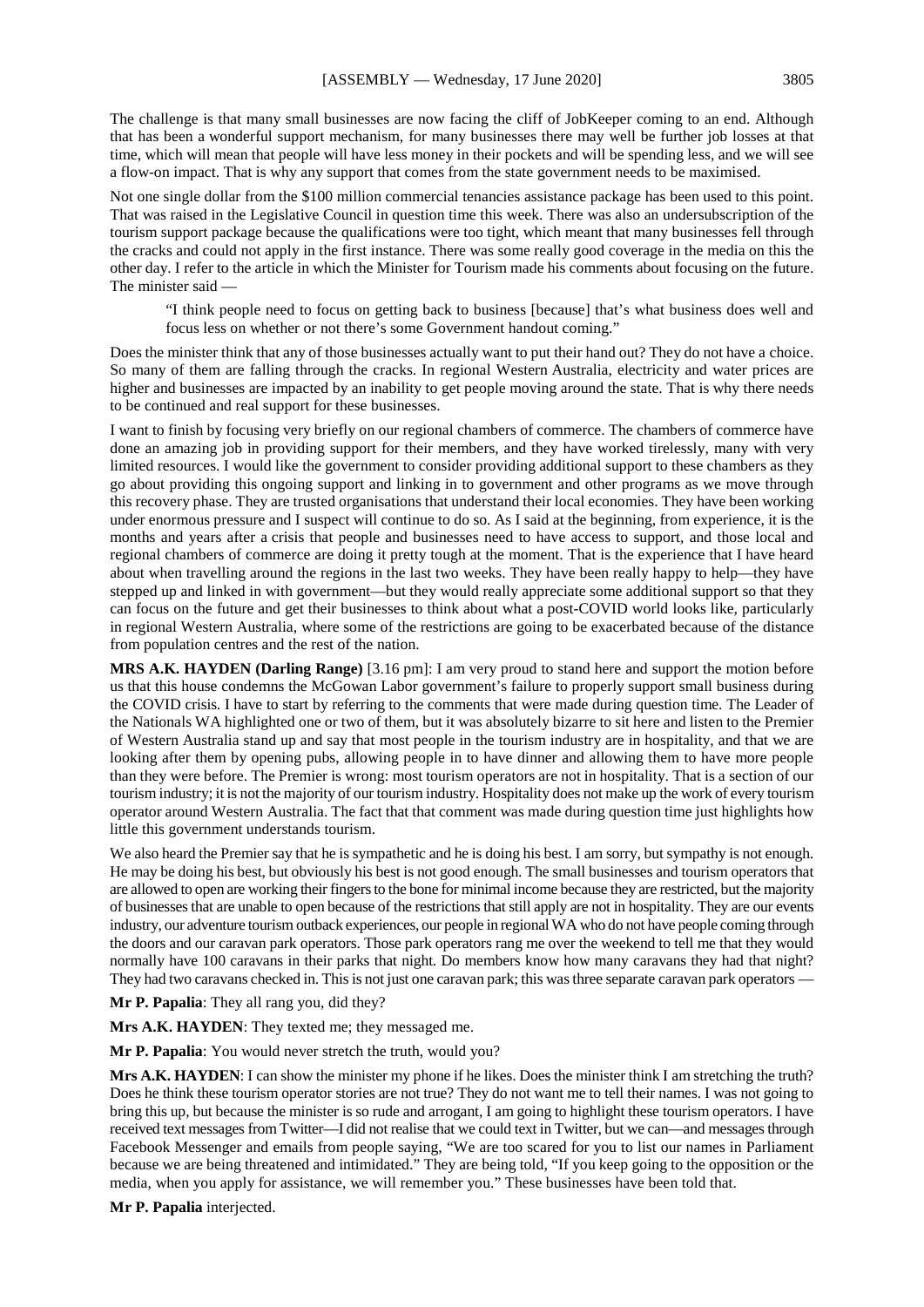**Mrs A.K. HAYDEN**: Excuse me, minister; you need to listen for a change. You are not listening.

**Mr P. Papalia** interjected.

### *Point of Order*

**Mr D.T. REDMAN**: Madam Acting Speaker, the member is desperately trying to get her agenda out in the short time available, under heavy attack from the minister. I seek your support to allow her to make her argument.

#### **The ACTING SPEAKER (Ms J.M. Freeman)**: Minister, you have made your point.

#### **Mr P. Papalia** interjected.

**The ACTING SPEAKER**: Minister, I am on my feet. If you continue, I will call you. The member has the floor. You will have the opportunity to speak.

Several members interjected.

**The ACTING SPEAKER**: I said that if people interrupted again, I would call them. I call the member for Bunbury and the Minister for Tourism.

#### *Debate Resumed*

**Mrs A.K. HAYDEN**: Thank you, Madam Acting Speaker. I will return to the comments I was just making. I was going to talk to the minister off the record about the comments that have been made. I do not believe they are coming from him; I would never dream that a minister would say those things. I wanted to tell him that these comments are being made and the industry is upset. Tourism operators are too scared to come forward and they are too scared to have their names announced. I am more than happy to sit with the minister and show him the proof from all these businesses.

**Mr P. Papalia** interjected.

#### **The ACTING SPEAKER**: Enough, minister!

**Mrs A.K. HAYDEN**: I am more than happy to sit down with the minister and show him the proof. It saddens me that the minister and government members do not understand and are not listening to how desperate these businesses and tourism operators are. The fact that they are saying that we are coming into this place and making up stories shows that they are not listening. The Labor Party promised transparency at the last election. It promised that it would represent the people and stand up for them. The promises it made to the tourism industry when it was flying high and was the poster boy have all been broken and thrown to the side because the government is focused on looking after itself. The Premier is more focused on his popularity contest. He is making decisions based on his popularity instead of the statistics that are killing our small businesses. Let us go back to that. Why does 37 per cent of our business community believe that it is not able to cope without the borders being opened? It is simple. The domestic visitor—the person within Western Australia who travels around and enjoys our wonderful state—spends an average of only \$474 on that visit. Interstate visitors spend \$1 048 and international visitors spend \$2 309 on average. When we take away our international \$2 309 value per visit and the interstate \$1 048 value per visit, we leave these operators with only \$474 from the local community to come and visit. That is why they are telling the minister that they cannot operate with the border closed. They cannot operate because 80 per cent of their business comes from interstate and international visitors.

The WA community cannot support and back up our tourism and small businesses alone. That is what this government is doing—it is leaving it to the WA community to fill in the gaps and support our small businesses and tourism operators. Why can our community not back it up? We do not have the population. Let us remember that pre-COVID-19, the cost of living went up by \$850 a year under this government. That impacted our businesses and tourism pre-COVID-19 because Western Australians could not afford to go out and spend money. Now this government is saying, "Oh, nothing to see here; everything's all fine. WA community, out you get—go and support our businesses, because we are not." Why is the government not doing that? It is because it is too busy looking after the big end of town. It is too busy looking after its bank account so it can go to the election and splash out on seats it wants to retain, because it knows it is going to lose them. It is saving its money for a rainy day—for the Labor Party in the upcoming election—and ignoring small businesses in the tourism sector. That is what it is doing.

We need a plan, like those that every other state has put together—this state is just lagging behind as usual—and we need to show that plan and direction to our businesses. Our tourism sector needs a holiday-maker plan. The Prime Minister, who led this country through this crisis, created a job-seeker plan and a job-creator plan. The WA government's job is to devise a holiday-maker plan. It needs to do something to enable Western Australians to go out and support the businesses that it is not supporting. It has not done that. It has not set up simple plans like those that have been devised in Queensland and the Northern Territory. We have our "roadmap to recovery", but a time line is missing. Why is a time line important to our tourism sector? It is important because tourism operators need people to book in advance. When the Premier lifted the intrastate borders in regional WA and when he lifted the restrictions surrounding the Kimberley border, there was no lead time; there was no campaign to tell the operators, "You will be opening in four or five days." He did not tell the WA community, "You will be able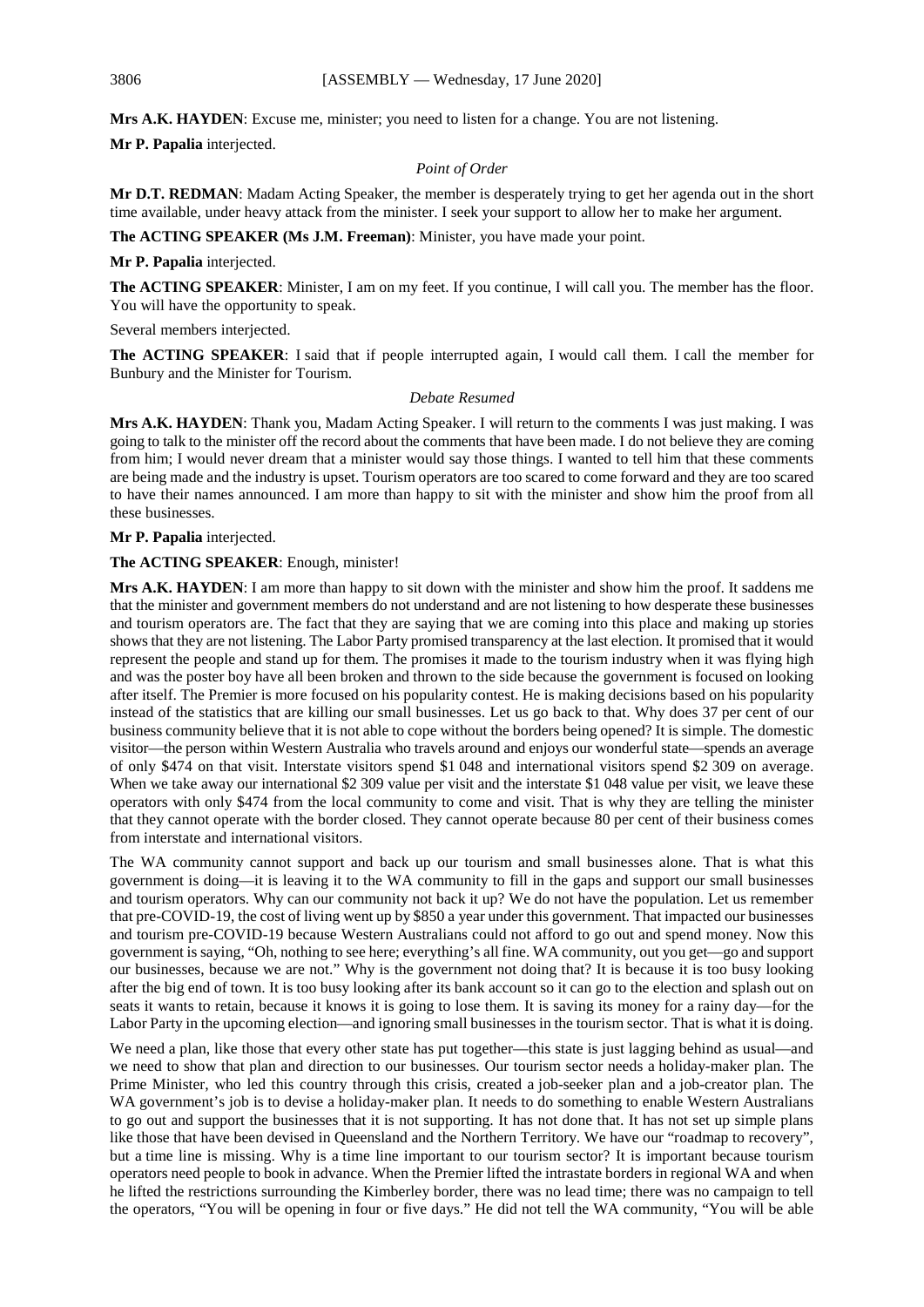to travel up to Broome in four or five days." There was no lead time and no preparation or campaign to enable the operators of businesses to be ready or the WA community to be ready to go out and explore our backyard. The government is asking the WA community to hop to it and support businesses, but it will not give it any time to prepare and it will not give any assistance to do it.

The stage 3 restrictions will come into force in Queensland on 10 July. A date has been given, of course subject to medical advice. That date gives businesses and the community time to prepare. The Northern Territory had a similar road map, and also provided a date and time frame. The WA road map says, "Phase 4: to be determined." It does not give a time frame. If the government really wanted to support small businesses in the tourism sector, it could help them by saying when it will allow them to get back to work so that they could start taking bookings. No-one will hop on a plane to visit Broome two hours after an announcement is made. No-one had the car ready and the kids in the back when the government decided to let people go to Lancelin. It needed to provide a time frame and a plan and it simply did not do it. I am asking the government to not make the same mistake again. It should provide a date for when it will open the border. If that cannot be done for medical purposes, that is fine; it should add a clause saying, "Subject to medical advice, but if everything goes well, we will open our state's hard border on this date." That would provide certainty for our industry and for businesses and allow people to get back on track. They want to go back to work but the minister is not allowing them to do that. The pathetic assistance that it has offered small businesses relates to the size of their payroll. I am sorry, but small businesses that do not pay \$1 million in payroll got zip. So many businesses were unable to get the \$2 500 electricity rebate. The grant for tourism recovery was appalling. An amount of \$6 500 was provided to 1 600 tourism operators. There are over 30 000 tourism operators and the government is going to help only 1 600 of them. A number of tourism operators were devastated by this news. They thought that they had hope. They thought that the government had their back but it did not; the government simply let them down.

As was highlighted by the member for Bateman, we need to understand that 850 businesses went bankrupt in the 12 months up to March. I am scared to see what the figure will be in the next report in 2021. I will be very frightened to see that figure. We are hearing about businesses that are shutting their doors and not opening. When businesses shut their doors, they are unable to employ people. The unemployment rate is already up to six per cent. Over 80 000 people were already unemployed. A total of 200 000 people were already underemployed. What will the figures be? When we get the next report, businesses will be shut, jobs will be lost and the government will still be saying, "It is up to you to support our small businesses because we are not going to do it."

I have one minute left. I received an email from someone who was happy for me to share it. I will show the minister this afterwards as well, because I think it is absolutely devastating. They wrote to the minister and the Premier and then they contacted the Small Business Development Corporation. They were told to apply for the \$1 million payroll grant, but they did not qualify for it, so they did not get it. They were told to apply for the electricity grant, but when they went through it, they were told that it did not apply to them and they could not get it. What about the tourism grant? They went through that, but they could not get that either. Does the minister know what they were told by the SBDC at the end? Finally, the person at the SBDC said that maybe they should get another job, as the owner of an ice-cream shop had come in the other day and he is now a courier driver. This is the advice that the SBDC is giving our tourism operators.

**MRS L.M. O'MALLEY (Bicton)** [3.30 pm]: It is not business as usual for small business. It cannot be, because these are unusual times. If the mechanisms of support are in place, where there is adversity, there will also be hope; and, if access to that support is facilitated by innovative thinking and quick action, challenge can become opportunity. It is this type of thinking and action by the Minister for Small Business and the McGowan Labor government that is helping small businesses in Bicton and beyond to not only survive, but also, in some instances, thrive through accessing new technologies to help them adapt and diversify.

Although we acknowledge that, despite this support, some small businesses may not survive the COVID-19 pandemic, it is tough running a small business at the best of times. I would like to highlight that new small businesses are opening their doors because of the work of this government and every person in this state to do what is needed, despite the difficulties to get WA through the crisis and on the road to recovery. Members will not see small business owners sitting around whinging about how hard things are, unlike some. They just get on with it. They do not want a handout; they just want a hand up. Small business owners want opportunity and access. Businesses like Attadale Travel and business owners like Christine are actively lobbying and trying to access as much support as she and others like her in that particularly hard-hit industry can possibly achieve. Business owners like Christine are speaking up and speaking out, and the Minister for Small Business is listening and is seeking ways to adapt the support that is currently available. As a government, we are actively moving on what is very much a changing feast. As issues arise, we will act and we will adapt to support.

Small business owners are adaptive and creative. I know this because I am married to one of them. Our family business has survived and thrived, and survived and thrived again, for over 15 years, and next month we will open a second retail-based store in the middle of the COVID-19 pandemic. I know it is tough. I know it because I live it. But I will not stand here and listen to members opposite paint a totally dark and gloomy picture for small business, because it is just not true.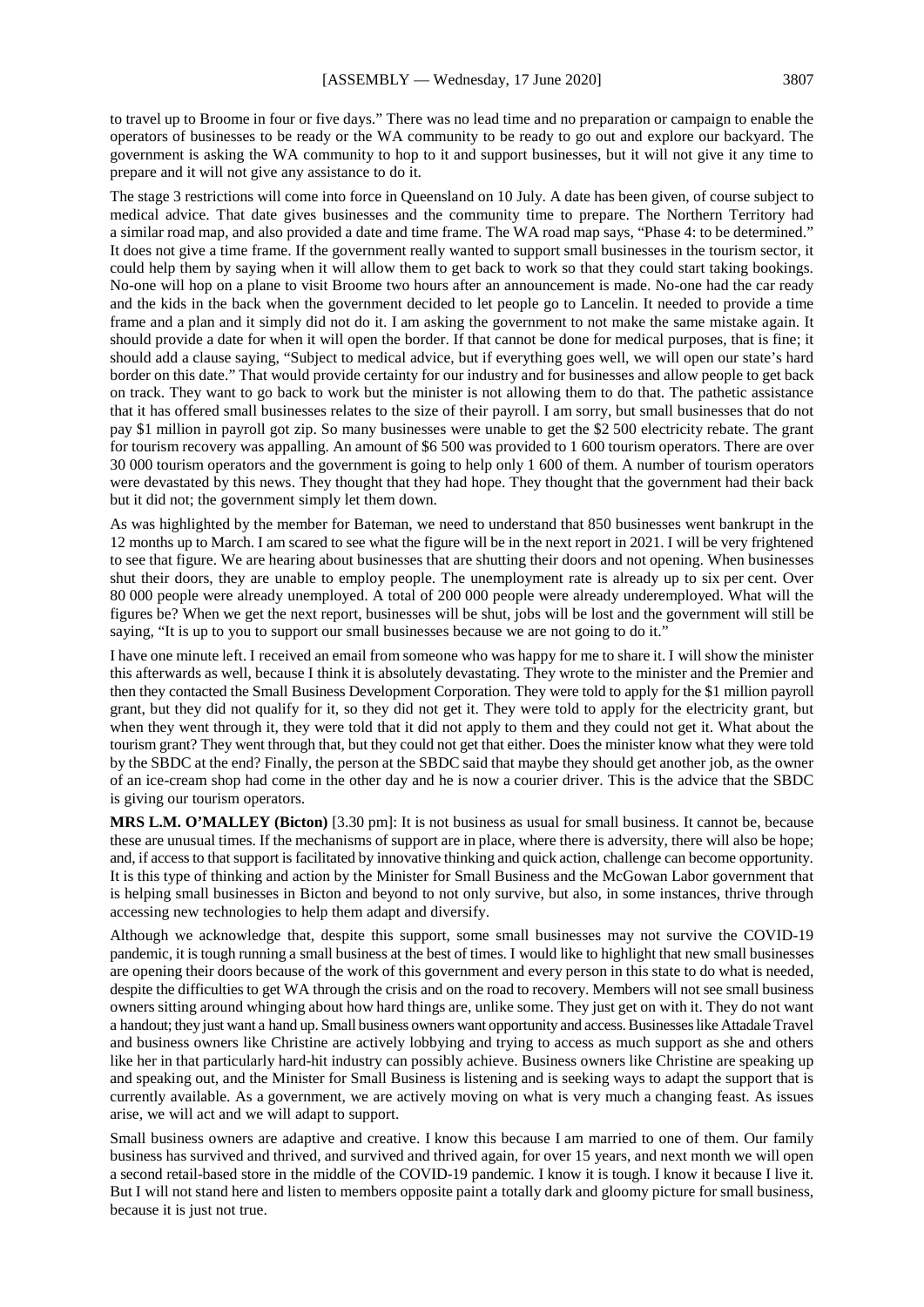I will finish with a quote from another new small business in Bicton. According to my notes, Ashleigh Bourne, who has just opened the Hair Hive in Palmyra, says -

This salon is the result of years of planning and saving and dreaming. I know I have a hell of a bumpy ride in the next 6 months but am so happy to have the opportunity to do it! So my advice is don't throw away your dream business just because it seems out of reach. Keep planning, saving and designing and one day the prime opportunity may just present itself in the most unlikely of times.

**MR D.T. PUNCH (Bunbury)** [3.33 pm]: It is very clear that this opposition has forgotten that we are in a pandemic. It is probably the most serious issue this state has faced, certainly in my memory and probably since the Second World War. A few months ago when the Premier stood and outlined the issues, we thought we were going to lose a lot of people in this state. Our hospitals were struggling to mobilise and cope with the projected influx of people if we got it wrong, and that led to the whole issue of flattening the curve. As many members in this chamber would know, when they stand in the main street of their town and look at a row of empty shops, it is devastating. It is devastating for us, as their representatives, and it is devastating for the shop owners. I have spoken to a lot of retailers in my electorate and all of them, without exception, were right behind the notion that we had to flatten the curve. They were absolutely there for it and absolutely behind what this government needed to do. That is what this government succeeded in doing—we flattened that curve far quicker than we anticipated. Flattening the curve was absolutely the best thing we could have done for our economy, for people in work, for jobs and for small business. We have achieved that in an environment in which, globally, people are still dying. I still have in my mind the images of the mass burials in New York. Is that what we want for Western Australia?

A member interjected.

**The ACTING SPEAKER (Ms J.M. Freeman)**: Member for Dawesville, you need to be in your seat if you say anything, and interjections are unparliamentary. I now have put that on record and I call you for the first time.

**Mr D.T. PUNCH**: When the member for Dawesville first entered this chamber, I really thought he was a man of his word, but all I have found is that he is a man of words. There is nothing else there.

As I was saying, the best strategy that this government has adopted is flattening the curve and creating the environment for businesses and jobs to recover. That is what we have been working on. It may not be the pathway that the opposition would prefer, but certainly the feedback I am getting in my electorate is that people support it. The biggest supporters are the people of Western Australia. We saw that in today's headline "WA leads in spending". Consumer spending in Western Australia is up by 10 per cent year on year. People in Western Australia are getting out and supporting Western Australian businesses. They are doing that because we have been able to move through the restrictions processes so rapidly that we have maximised the opportunities for small businesses at this time, but we have done that based on Western Australian medical advice. We have proceeded cautiously and carefully, because I know that people in my electorate are still frightened of a second wave. A second wave is the worst thing we could have.

I want to talk very briefly about my main street, because I had that fear about where we were heading. I do not think anybody could have predicted where we were heading two or three months ago. It is good to know that opposition members are listening to these words. It is so good that they are interested—chattering in the corner! I want to talk about the people who have stood tall. The Rose Hotel and Motel is one of the great pubs with a great history in Bunbury. It immediately went to online trading. It moved its apps and got it through online trading. It did very well as a consequence. I know that people who had not got into the takeaway scene supported that fully. Florist Gump moved into online trading. It started delivering flowers ordered online. It competed with the big operators in the eastern states and carved out a new niche for itself. I have spoken before about Mojo's restaurant. It was able to mobilise local wineries and brewers and market a Buy Local product; it spearheaded Buy Local. These businesses are backing Bunbury and Western Australia, just like the people of Western Australia are backing Western Australia. Opposition members are not backing Western Australia; all they are interested in is petty pointscoring.

A member interjected.

**The ACTING SPEAKER**: Member, you are not in your seat. I just called another member to order for it, so, for consistency, member for Mount Lawley, you are now on record as being called to order for not being in your seat.

**Mr D.T. PUNCH**: Commercial lease operators are a good sign of what is happening with small business. I do not think Bunbury is very different from many other regional communities. I talked to the commercial leasing agents today and they said to me that what they are seeing is encouraging. Inquiry rates are up and the number of signed leases is up, and they are for small businesses. It is about people having a go, coming back into the market and, as the member for Bicton said, opening up new retail opportunities that can be supported by Western Australians, who are getting behind small businesses. About 150 businesses have worked through the tenancy agreement support process and the WA code of conduct. They have worked collectively, through an active process with landlords, leasing agents and tenants, and arrived at an arrangement so that small businesses will have the best opportunity to succeed.

If we go around regional Western Australia and the metropolitan area, we will find those stories. Equally, we will find businesses that are doing it tough. This is the worst crisis we have been in and we know that businesses have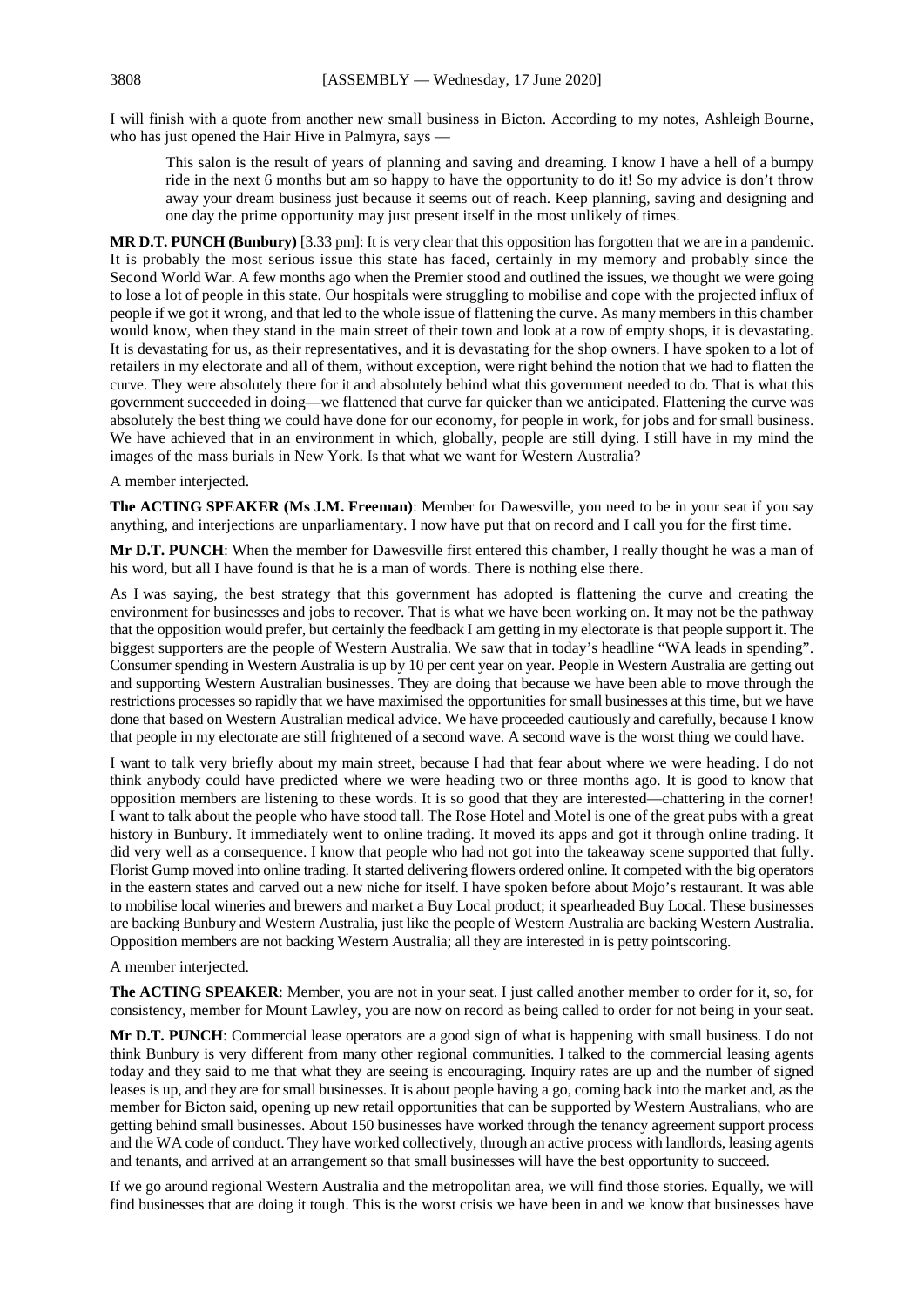been doing it tough. I have seen the long list of supports that this government has put in place to support small businesses generally, but some small businesses have fallen through the cracks. Part of being nimble and able to respond is being able to see things unfold and work out the best way to address those problems. The answer does not lie in only the government. The answer lies in the Western Australian community. They will get behind small business. They will support new businesses that emerge and they will take us forward into the future. I am backing Western Australia. I am backing our community to help see us through this and I am certainly backing small business in Bunbury.

**MR P. PAPALIA (Warnbro — Minister for Small Business)** [3.41 pm]: I thank all members for their contributions. This is a terribly challenging and confronting time for everyone in the nation and Western Australia, particularly those in small business. I have done scores of video conferences with many small businesses across the state. I begin every one of them with a couple of observations. Firstly, I say that in my view Australia has had one of the best responses in the world to COVID-19. There are three reasons for my observation. The first reason is our governance system. Every Australian should be very proud of our governance system. They need only compare Australia with other democratic federations around the world to see far less successful attempts at countering the COVID threat. The second reason lies in the leadership provided by the Prime Minister and his move towards the national cabinet. The Prime Minister and all Premiers and chief ministers have excelled. They have demonstrated exceptional leadership in the face of a threat the likes of which no-one alive on the planet has experienced before. That is the truth. I say that to all the businesspeople I meet virtually and in person. The third and the most significant reason for Western Australia's success is that Western Australia has had the most successful response to COVID in Australia. The greatest reason and contributing factor for our success as a nation, and particularly as a state, has been the willingness of Australians, in our case Western Australians, to sacrifice self-interest on behalf of the community and to seriously make sacrifices on behalf their neighbours and fellow citizens. That willingness has stood us apart and has contributed overwhelmingly to the success of the government's response. Governments cannot respond to such health crises and subsequent economic crises without that. These things can be addressed effectively only through collaboration with the population. Australians and Western Australians have been exceptional, except for perhaps the embarrassing moment around toilet paper. All other community responses have been exceptional.

I also say that small businesses in particular have made the greatest sacrifice within the community. They know that. They have watched the Premier say it many times. They have seen members who are or were small businesspeople confirm that the hardest decisions the government has had to make—or at least equal to some of the life and death–type decisions—are those that intentionally impede or damage small business activity. I am referring to those people who have had the courage to step out on their own to either establish or buy a business that will sustain themselves and their families, and in many cases employ other people. Harming that has been the worst thing that governments have had to do. The Western Australian government, from the Premier down—he grew up in a small business and he absolutely feels the pain that people have gone through—is determined to ensure that it provides the best possible response to COVID for small business.

The first priority is always people's health. Then on the advice of the Chief Health Officer of Western Australia and our health officials our priorities are based on establishing this economy as the most effective, the freest in the nation. We have done that now.

I must address a couple of the claims made by members on the other side. The member for Bateman suggested that every other state's border is open. That is just not true and the member for Bateman knows that that is not true. Only two states are without borders; they are Victoria and New South Wales. All other states' borders have remained closed. It is true that South Australia declared that it will open its interstate borders on 20 July—that is not this month. The Queensland government has mentioned three different dates, but it has most recently suggested that it will open its borders on 10 July, I think. Tasmania has not yet set a date, but I think it may have a date in mind. I believe that the Northern Territory has also mentioned a date. But no state other than New South Wales and Victoria has dropped its interstate borders.

Beyond that, as confirmed in response to the claim that we cannot open and we need to open for small business to thrive, it is undeniably true that a fully open economy is the best possible thing we could do. But, conversely, the worst possible thing we could do is to relinquish all the benefits we have achieved through our hard borders and other measures. That could result in outbreaks of COVID-19 in this state, which would decimate our economy again and throw us back to where we started. That is the worst possible thing we could do and, rightly, the Western Australian people understand that.

There is evidence of community transmission in Victoria in particular, and New South Wales is shutting schools. Both those states have evidence of community transmission. Western Australia does not have evidence of community transmission and has not since early April. That is a good thing. As a consequence, we have been able to move ahead. We have the freest hospitality sector in the country. We have reversed all the changes to and constraints on industry that had been made in the early days of responding to the COVID crisis. We have opened all the small businesses that were specifically shut by the directive of the emergency coordinator. Now, unlike in every other state, we have the two-square-metre rule and that has enabled a significantly larger number of people to congregate in hospitality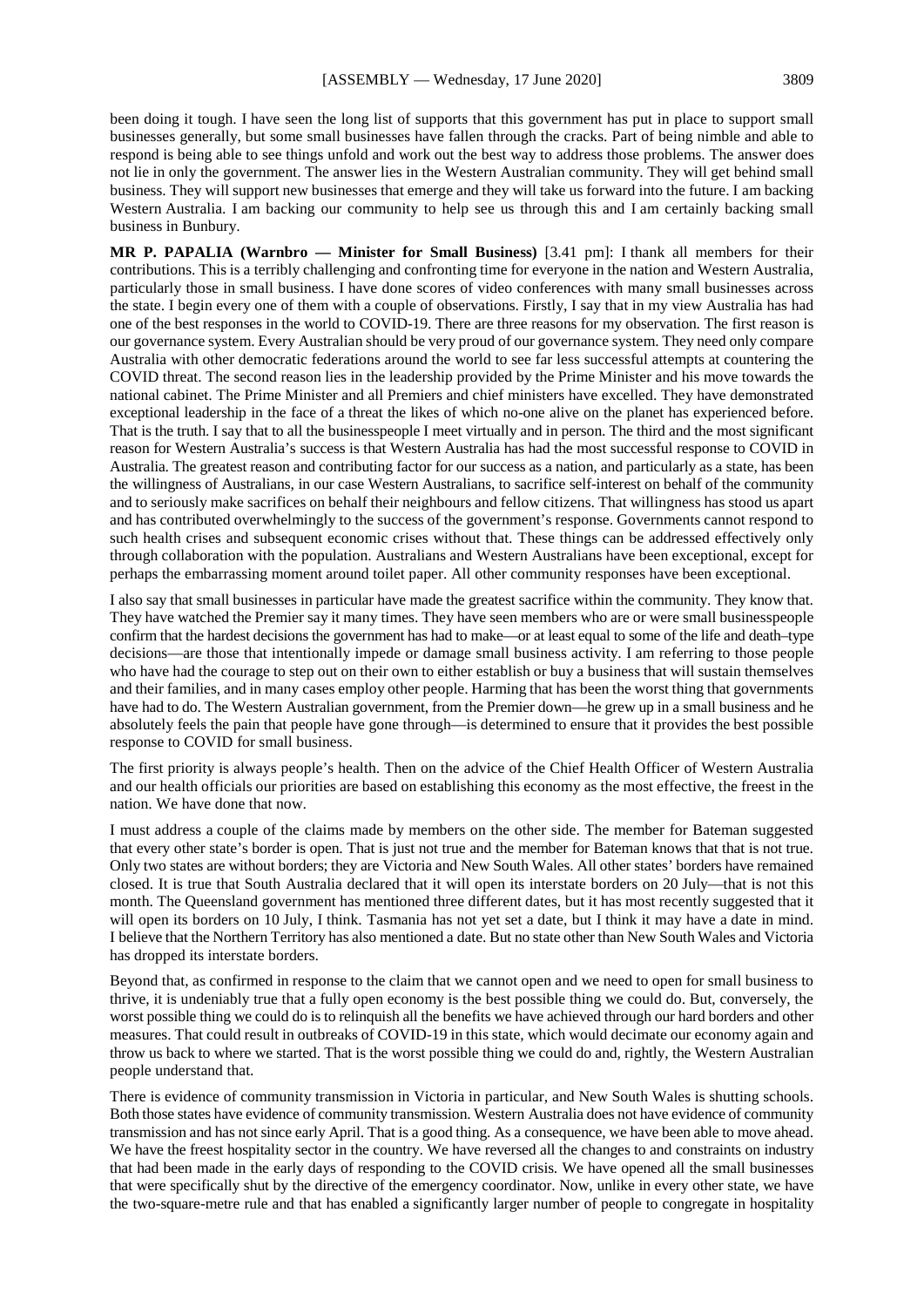outlets. Many tens of thousands more Western Australians are now able to go back to their employment. That is not all. The casino is not yet open as a hospitality outlet, but to my knowledge, most hospitality outlets are back in operation. I understand they are not making what they would prefer to be making, and in some cases their operations may be marginal, but they are far more operational and free to operate in a near-normal or new-normal environment than any other place in Australia. That is a good thing, and that is due to the government's response.

The member for Bateman referred to a small bar in his electorate. He said that it could not open, but then conceded that it has opened. I make one observation: that is the only small bar in the country, other than in the Northern Territory or Western Australia, that is open because of the four-square-metre rule. It is the four-square-metre rule that shut outlets.

#### **Mr D.C. Nalder** interjected.

**Mr P. PAPALIA**: Firstly, it was shut and subsequently —

#### **Mr D.C. Nalder** interjected.

**Mr P. PAPALIA**: Member, firstly, it was shut and, subsequently, the four-square-metre rule prohibited that bar from opening when we first relieved the measures that had been imposed on closing hospitality outlets.

Finally, he has opened his bar because he can under the two-square-metre rule. If it were up to the Western Australian Liberals, we would not have small bars in Western Australia. When the Premier of Western Australia was the Minister for Racing and Gaming, he changed the law to enable small bars to open. Categorically, the conditions would have been worse under the previous government, member, but that aside, I am being a bit cheeky. It is true that the Premier has created a more liberal operating environment than anywhere else in the country other than the Northern Territory.

#### **Mrs A.K. Hayden** interjected.

#### **The ACTING SPEAKER**: Member for Darling Range!

**Mr P. PAPALIA**: I have to move on because I want to address the other contributions. The Leader of the Nationals WA rightly expressed the concern of small businesses about the potential termination of JobKeeper payments, and this is true everywhere we go. The JobKeeper response was brilliant. It was a great contribution by the federal government, and the elevation of JobSeeker payments to a more reasonable level was also a good thing it was appalling before; it was not good at all. That has been necessary at this time and we can only hope that it will never go back to that sort of level when the current level of funding is ceased. The state government has nowhere near the revenue capacity of the federal government. There will never be a possibility, even with all the capacity of the federal government combined with all the capacity of the state government, that the state government will be able to replace lost revenue. That is not going to happen, and I say that to every small business owner I meet. It is impossible. All members know that, and the Leader of the Nationals WA has been a minister in government so she knows that too. What the federal government has done is just incredible. It has dedicated hundreds of billions of dollars towards responses. There is no way that we could match that or go anywhere near it. On behalf of the taxpayers of Western Australia and our citizens, we have had to harmonise what we do and identify the gaps that we can fill. In more recent times, because of our success in responding to COVID-19, we have had to respond more rapidly and move from sustaining survival to recovery and creating jobs, particularly in the second half of this financial year and the last quarter. Until about a week ago, there was a real threat that our housing industry would completely collapse in September. That is not going to happen now; I do not expect that at all.

With respect to JobKeeper payments—I think the member for Darling Range might have touched on this as well members would no doubt have seen the angst and pain that travel agents are experiencing. On Monday, I met with about six travel agents from across electorates in the metropolitan area, including a representative from the member for Kalamunda's electorate, Christine from the member for Bicton's electorate and a representative from the member for Hillarys' electorate. I met with six people from across the industry and we had a really good meeting. I wanted to meet with them, as representatives of the industry, because there is no peak association for that industry. They have a really good network and they communicate very well on social media. I am hopeful that we have established a communication means by which we can distribute information rapidly. But that aside, we all met and they expressed their disappointment that they are not eligible for the WA tourism recovery program, which was the first grant. And I conceded that. The member for Darling Range talked about how many tens of thousands of tourism businesses there are. Tourism Research Australia claims that there are 30 000 businesses. As the Premier indicated, I think that figure incorporates all the hospitality businesses in WA, including every corner cafe. If we include the tourism operators involved in the day-to-day, nitty-gritty tourism activities, there would be some hospitality and accommodation providers, but it would include the sort of tourism providers with the content or product that the member talked about. In the end, we could not fund all the operators and give something to everyone. The impression around the country is that every small business in other states is getting a \$10 000 grant. That is not true at all because it is impossible.

This state has provided some responses, and other jurisdictions have provided different responses. We do not have a \$10 000 grant scheme for every small business in the state, but we have done a lot of other things. We have provided a \$2.5 billion response mostly focused on small business. South Australia has provided the largest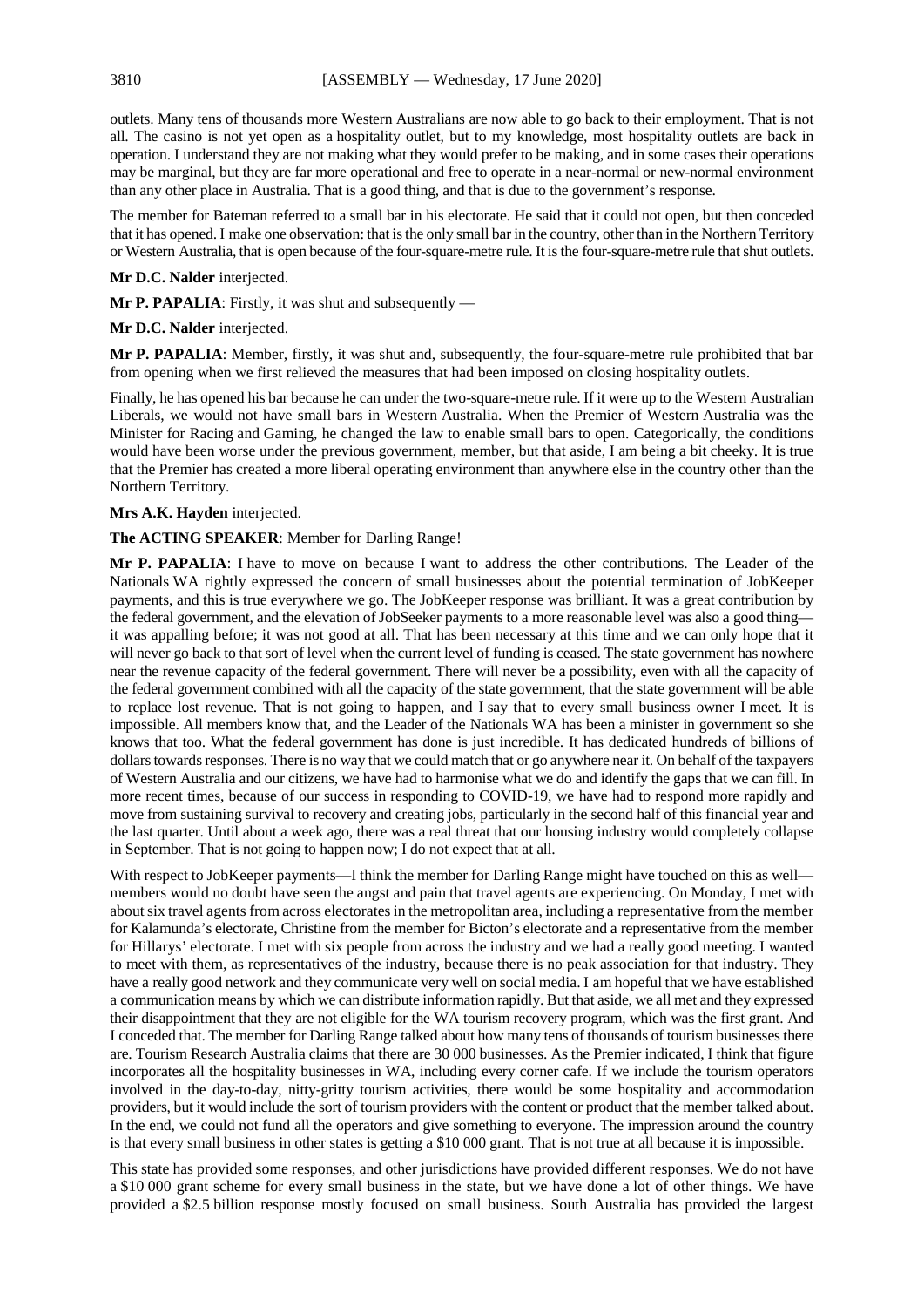response in terms of the number of small businesses receiving a \$10 000 grant; however, only 20 per cent of small businesses in that state received a grant. It is a lot, but, conversely, that state would not have provided the same things that we have provided in other fields.

# **Ms M.J. Davies** interjected.

**Mr P. PAPALIA**: I am running out of time. I will take an interjection in a minute. The response varies across different jurisdictions. In Queensland, only 2.2 per cent of small businesses received a grant. I am very frank with the small business owners I meet. I tell them that there is no capacity to do that. Other states might announce a grants scheme in the same way that we have announced a tourism recovery grant, and those who are eligible can apply for it, but they will not all get it. When the member says that it is undersubscribed, some of the businesses that subscribed will be refused because they do not comply with the criteria or are unable to meet the obligations of that use of taxpayers' money, which is just a handout or a grant. The money is not coming back to government; it is not a loan. I would like the member to convey this to all the visitor centres that are not currently supported by their local government—I am not sure whether Denmark is one of them, but certainly Albany would not be eligible. Some of those that are not supported by local governments are eligible for the business recovery grant program, as are travel agents, even though, in the course of the meeting, I confirmed with them that 90 per cent of their business is taking Western Australians out of the state. Before COVID-19, I would never have been focused on trying to get Western Australians to leave the state. Rightly, as the Minister for Tourism for this state, I am focused entirely on getting people to come here. We have worked hard to get new direct flights to this state, so in our conversations with airlines to convince them to fly to Perth from places such as Japan, there is an element of benefit around the return flights.

I need to cover one other point on behalf of the Minister for Education and Training—I had forgotten about this; sorry. The member for Bateman made an observation about Catholic Education WA school camps. I am informed that camps are starting in July, but no schools have gone ahead with bookings. Catholic Education has instructed schools to ensure that the camp provider abides by WA Health COVID-19 guidelines. That means that the guidelines are the same as those that apply to boarding facilities.

**Mr D.C. Nalder** interjected.

**Mr P. PAPALIA**: This is the national cabinet advice from the Australian Health Protection Principal Committee. This is not made up by the WA government—that one, about 25, is directly from the national cabinet.

**Mr D.C. Nalder**: That is the state one.

**Mr P. PAPALIA**: It is from Catholic Education. It has said, on behalf of the Minister for Education and Training, that schools should comply with the national directives. There is no additional opportunity for change. Catholic Education is hopeful that advice on school camps from the AHPPC will be amended in the near term, so it might change soon, but right now no-one should be striking out on their own.

**Mr D.C. Nalder**: Hang on! Western Australia is striking out on its own with borders.

**Mr P. PAPALIA**: I am talking about school health advice. I am talking directly to the member.

**Mr D.C. Nalder** interjected.

**Mr P. PAPALIA**: I am not accepting an interjection. I have only three minutes left, Madam Acting Speaker, so I am not accepting anymore interjections.

**The ACTING SPEAKER**: The minister has the floor. Members, shush!

**Mr P. PAPALIA**: As of now, school camp operators must comply with the national cabinet advice from the AHPPC. The advice might change and become more liberal. There are inconsistencies, and I have said this many times. I think I have done this four times in the last month or two in response to pretty much the same motion each time. At the start it was "hurry up and shut everything" from the Nationals, and now it is "hurry up and open everything" from the entire opposition. The truth is there are inconsistencies across jurisdictions. There are inconsistencies in the health advice. Obviously, if a Chief Health Officer cares about the Western Australian environment, that Chief Health Officer will be advising that government about specific matters related to threats or benefits to the Western Australian community.

**Mr D.C. Nalder** interjected.

**The ACTING SPEAKER**: Member for Bateman!

**Mr P. PAPALIA**: The Chief Medical Officer of Australia is looking at the threat from outside and at how Australia as a totality is operating. If I asked the Chief Medical Officer of Australia right now whether there is community transmission in Victoria, he would say yes. If I asked him whether there is evidence of community transmission and whether they are shutting schools in New South Wales, he would say yes. If I asked him whether there is evidence of community transmission in Western Australia, I know what his answer would be—it would be no. Therefore, the Western Australian people understand that that border is protecting us from the greatest threat right now, which is community transmission from the east. I conclude by saying that until they fix their problem, it is a measure of benefit. The benefit resides with Western Australia not having to worry about community transmission.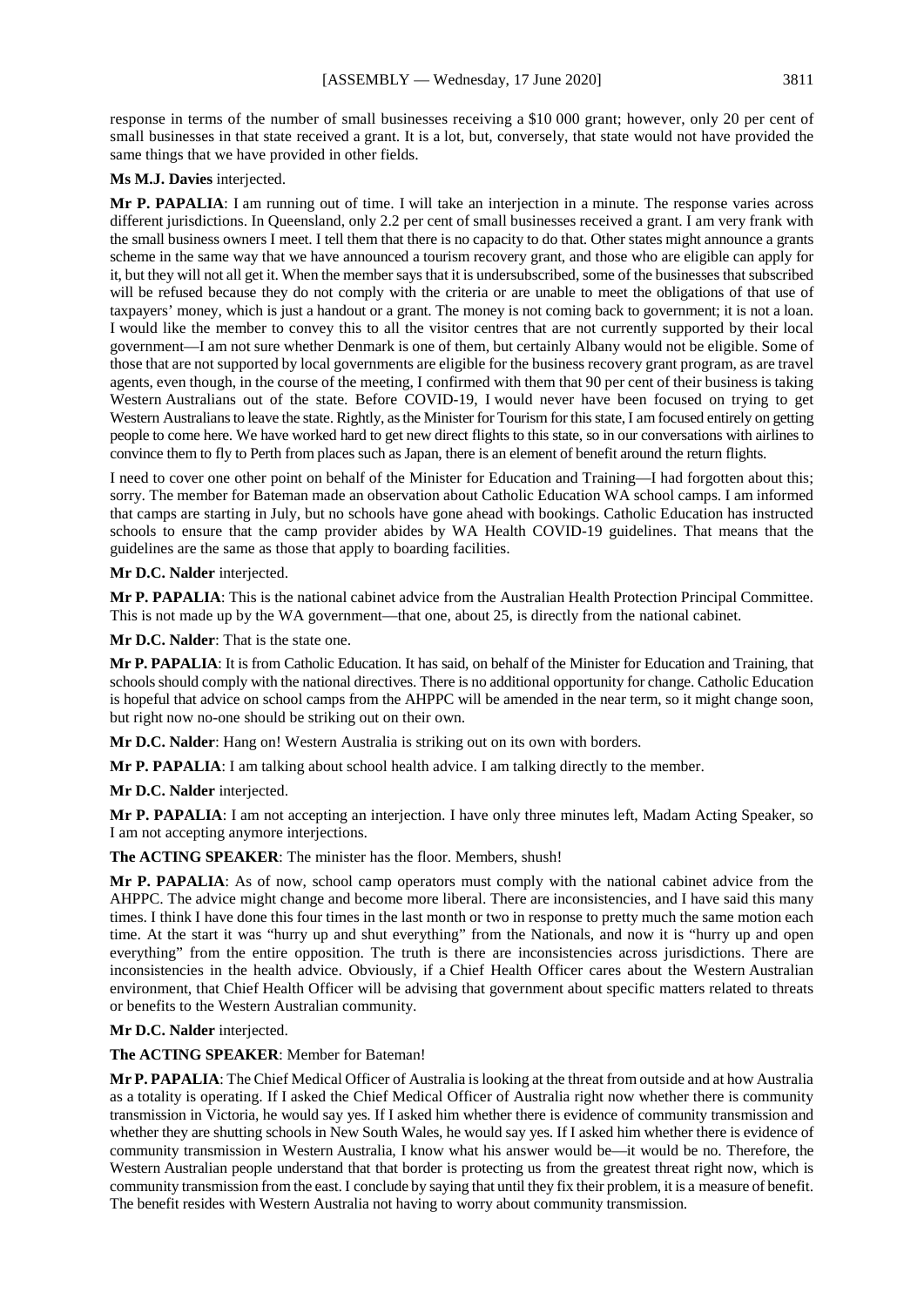#### *Division*

Question put and a division taken, the Acting Speaker (Ms J.M. Freeman) casting her vote with the noes, with the following result —  $\lambda$  (17)

| Mr I.C. Blayney   | Mr P.A. Katsambanis | Ms L. Mettam      | Mr P.J. Rundle            |
|-------------------|---------------------|-------------------|---------------------------|
| Mr V.A. Catania   | Mr Z.R.F. Kirkup    | Dr M.D. Nahan     | Mr A. Krsticevic (Teller) |
| Ms M.J. Davies    | Mr S.K. L'Estrange  | Mr D.C. Nalder    |                           |
| Mrs A.K. Hayden   | Mr R.S. Love        | Mr K.M. O'Donnell |                           |
| Dr D.J. Honey     | Mr W.R. Marmion     | Mr D.T. Redman    |                           |
|                   |                     | Noes $(32)$       |                           |
| Ms L.L. Baker     | Mr W.J. Johnston    | Mr P. Papalia     | Ms J.J. Shaw              |
| Dr A.D. Buti      | Mr F.M. Logan       | Mr S.J. Price     | Mrs J.M.C. Stojkovski     |
| Mrs R.M.J. Clarke | Mr M. McGowan       | Mr D.T. Punch     | Mr C.J. Tallentire        |
| Mr R.H. Cook      | Ms S.F. McGurk      | Mr J.R. Quigley   | Mr D.A. Templeman         |
| Ms J. Farrer      | Mr K.J.J. Michel    | Ms M.M. Quirk     | Mr P.C. Tinley            |
| Mr M.J. Folkard   | Mr S.A. Millman     | Mrs M.H. Roberts  | Mr R.R. Whitby            |
| Ms J.M. Freeman   | Mr M.P. Murray      | Ms C.M. Rowe      | Mr B.S. Wyatt             |
| Mr T.J. Healy     | Mrs L.M. O'Malley   | Ms A. Sanderson   | Mr D.R. Michael (Teller)  |

Pairs

Mrs L.M. Harvey Mr D.J. Kelly<br>Mr J.E. McGrath Ms R. Saffioti Mr J.E. McGrath

Question thus negatived.

# **LOCAL GOVERNMENT**

#### *Motion*

#### **MR W.R. MARMION (Nedlands — Deputy Leader of the Opposition)** [4.05 pm]: I move —

That this house notes a range of concerning issues in the local government sector mostly perpetuated from mismanagement by the McGowan Labor government.

I will begin by thanking the Minister for Local Government for answering my question on notice 6115. In that question, I asked the minister to list the number of local government inquiries and reviews undertaken by the Department of Local Government, Sport and Cultural Industries since March 2017, including the starting and completion dates, and the estimated cost. I also got some information on the number of employees, which I will go through in a minute. The answer is interesting. It states that quite a number of authorised inquiries have been undertaken by the department. Some of those have concluded, some have been withdrawn, and some are ongoing. Twelve inquiries have been started. I note that although the inquiry into the Shire of Wiluna has started and finished, another one has started. The minister might like to explain that, because I am in the dark about that one. I read the first report, and I will mention that later. That report was fairly damaging, as the minister would probably agree.

The other interesting thing is that of the total of 462 staff in the Department of Local Government, 42 are dedicated to local government, and only nine—I do not want to use the word "only" incorrectly—are allocated to inquiries and reviews. I will give the data in a minute, but given that some of those reviews are taking a long time, and some have not been concluded, we have to wonder whether having only nine staff in such a high priority area may impact on the credibility of a council. A councillor who was subject to an ongoing review would hope that it was completed fairly quickly. That is my opening gambit, minister. I understand that the minister has been a councillor. Is that correct?

#### **Mr D.A. Templeman**: Yes.

**Mr W.R. MARMION**: Therefore, the minister would know, and we all agree, that the role of local government is a key part of our democratic process. When the minister talks to local governments, they will say that they are the number one. It is a bit hard to argue against that. They will say that they do all the work at the bottom end, at the grassroots. When we mention to local governments that they are subject to state acts, they get a bit grumpy, as the minister would know. That is true. That is the fact. Local governments come under the Local Government Act, which the minister quite rightly looks after. That act sets out the roles and responsibilities of councils, the chief executive officers and the administration. I do not believe that is ambiguous. The act sets out those boundaries. I am not saying whether that is correct or not. A review of the Local Government Act is currently underway. The other place is looking at submissions and making inquiries into the whole local government sector. That will be of benefit. If we can improve the current local government system, there will be benefit to WA.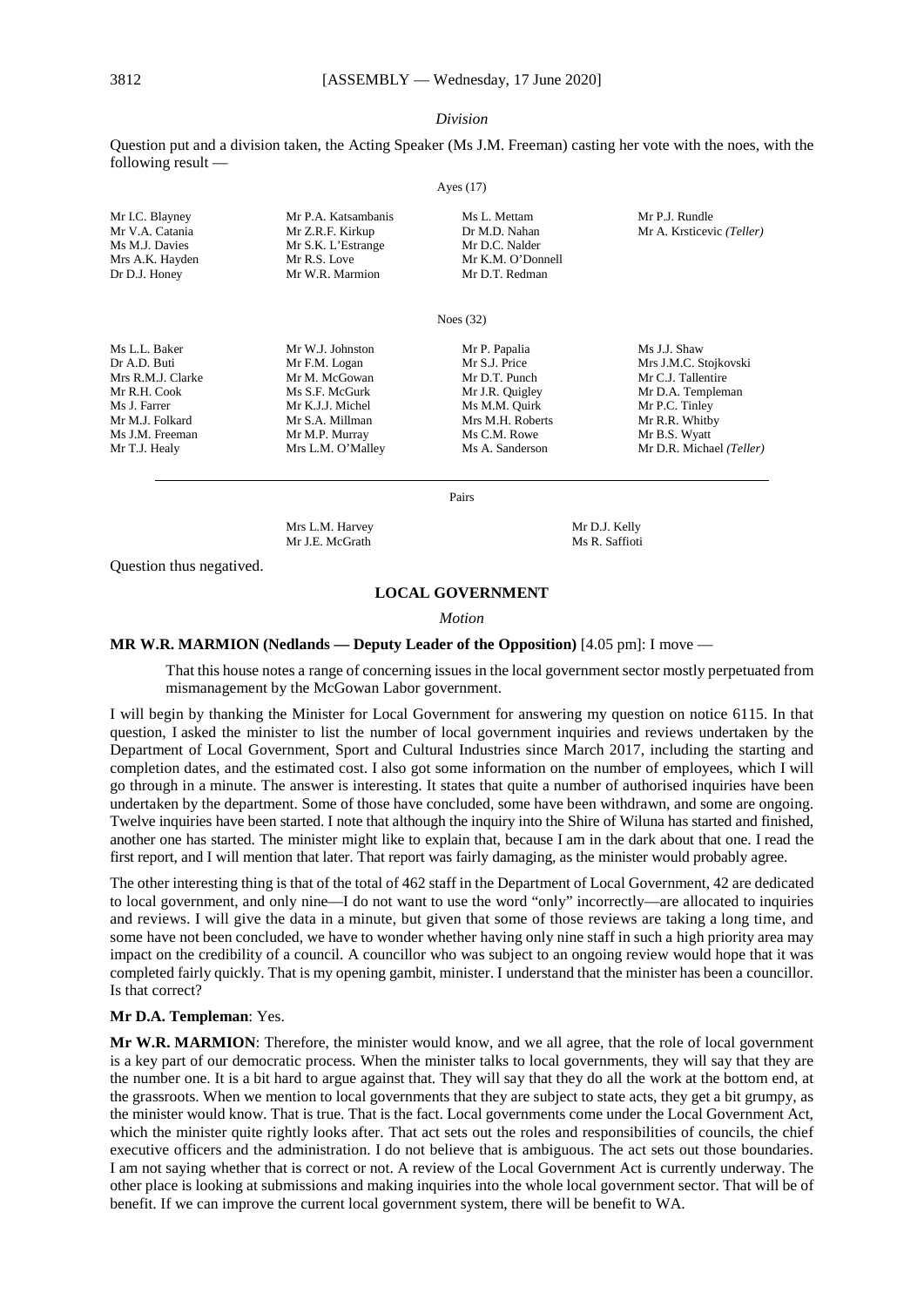I want to make the point that we value members of the community who put themselves up for election to councils. As members of Parliament, we know that it can be a thankless task. One could argue that it could even be more thankless in local government. Quite often the issues of concern in local government are usually to do with planning. The issues may not be considered substantial or of monumental value; however, they become very personal to individual members of the community. One individual or a group of half a dozen people can make life very uncomfortable for someone who has a counterview to those people in the council. We know as ministers and members of Parliament that 1 000 people in an electorate could be upset over an issue. The other 25 000 might be quite happy, but those 1 000 people will give us a pretty hard time. As the shadow Minister for Local Government, I acknowledge the people who put themselves up as candidates and become councillors.

Obviously, we and the minister want all councils to run smoothly. The objective under the act is that the council works as a team and makes decisions that are of benefit to its community. Council members cannot always agree on issues, but provided they make their own decisions about what they believe is in the best interests of the community, they are doing their job. Everyone on the council handles the decision-making in a professional way, and understands that people on councils are doing it for the betterment of the community. They make decisions, and they must respect the position of councillors with a counterview. If they do that, councils will operate smoothly, but, as we all know, that does not always work out. Just personalities could get in the way. There could be some legitimate issue that someone feels so strongly about that they believe it is absolutely not in the best interests of the community, whereas someone else might think it is in the best interests of the community. That could be the start of a conflict of personalities. Unfortunately, sometimes councils can end up not running with the best interests of the local community in mind. I presume that is the reason that we have inquiries.

The department has the power under the act to look at a council and review any issues. The issue is what the catalyst is to starting a review. In the reviews I have read, quite often it can be the number of complaints a council gets from the community. It has to put a value on those complaints. Before there is a recommendation to the minister, one assumes that there is a review. The minister could probably explain this to me, because I have only been the shadow minister in this area for 12 months, so it is an area of great interest but I do not have the background or knowledge that the minister has as minister and as a former member of a council. One would assume that the aim is not to have too many inquiries, so if there is anything that the department or the minister can do to solve any problems before they gravitate to needing an inquiry, it is important to consider. Let us assume that there are some complaints about a particular council. I assume that before an inquiry is authorised, there are mechanisms within the department to see whether they can be resolved amicably. If there is a legitimate issue and the council is not following the act or does not have the right procedures, it is quickly recommended and dealt with by administration and the issues are sorted out.

The minister has quite strong powers under the act to dismiss the council and put in a commissioner or commissioners. That is quite a strong power, but, as we all know with phase 1—I suppose this is still in vogue—once a commissioner is put in, they then move on and there are elections, and the same councillors can get back to the same spots. That is democracy; that is how it is. The community can still vote for who it wants, and that is how it works. I must say that the minister has a very long record of inquiries, but he also has a record of bringing in amendments. We have to give the minister a bit of a pat on the back for having a crack at making some amendments.

I have press releases about phase 1. The minister is good at putting out press releases. There was a press release on Wednesday, 1 August 2018, about going ahead with the election commitment for training for councillors. One issue is that councillors cannot read what the act explicitly tells them to do.

**Mr D.A. Templeman**: Or understand their role.

**Mr W.R. MARMION**: Or they cannot understand their role.

There is now a training mechanism for candidates online, so it is not inconvenient. There is now a mechanism through phase 1 of the government's reforms.

One of the other issues highlighted in the City of Perth was the gifts that the Lord Mayor got, and that is what the public and the community think of in relation to the City of Perth. I do not think that was the main issue, but it became what everyone sees as the main issue. There needs to be greater transparency on gifts. Ministers get lots of gifts, especially when they go overseas.

#### **Mr D.A. Templeman**: I do not get many!

**Mr W.R. MARMION**: They are not the sorts of gifts that we would really want to hang on to, but we cannot say that at the time of receipt! They are not anywhere near the value of \$300. If a minister gets a gift worth over \$300 and they want to keep it, they have to pay the difference above \$300. It is all transparent and all the money goes into the consolidated account. There are probably very few gifts that a minister would get that fit that category. The benefit of being a minister is that people in their office look after anything like that. They do all the paperwork for the minister and they value the gift. If someone drops a gift on the table after a meeting, they can value it, so there is a process in place. That is what one would have thought the City of Perth had in place, by the way.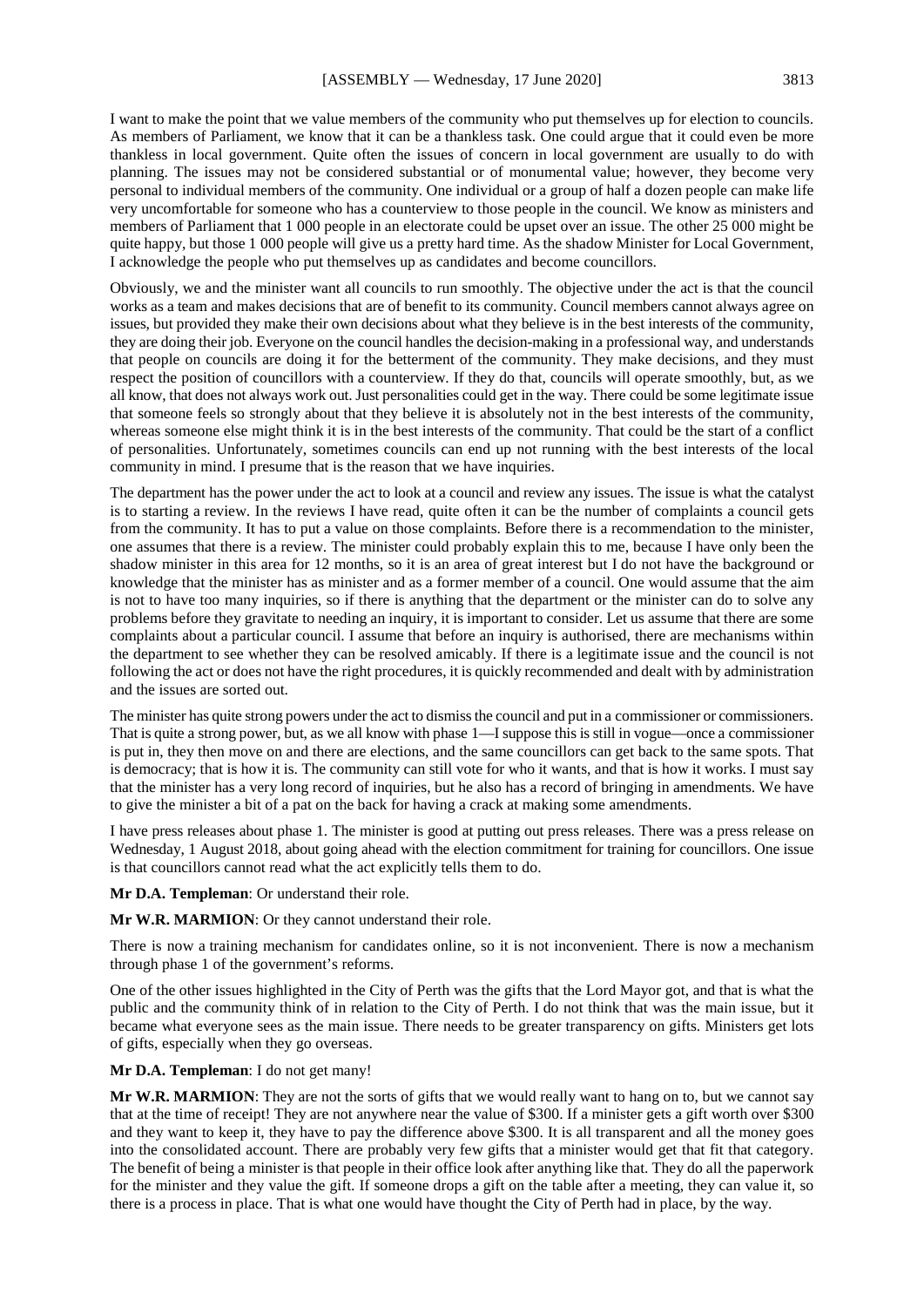The other problem in trying to make some reform in local government is that we have to recognise that not all local governments are the same. They are not all like the City of Perth, Stirling, Wanneroo, Joondalup or Rockingham. There is the Shire of Wiluna, and the Shire of Yalgoo might even be smaller than that.

**Mr D.A. Templeman**: In terms of ratepayers.

# **Mr W.R. MARMION**: Yes.

**Mr D.A. Templeman**: The Gascoyne is small.

**Mr W.R. MARMION**: The Shire of Upper Gascoyne is small.

In those communities it is sometimes hard to get enough councillors on the council, let alone have a CEO and all the procedures in place to make sure they comply with proper procurement and tendering processes, but they still have to. When I go through some of the reports, I will highlight some of the issues that have come out. The reports will probably influence and guide any changes to the Local Government Act. Looking at the inquiries, even the phase 1 reforms were guided by some of the negative outcomes of past inquiries.

Another issue in play at the moment is a review of phase 2. Presumably, that will mean a substantive change to the current Local Government Act. The minister might like to highlight where that is and whether it may be a green bill, or whether the government is waiting for the upper house inquiry—I do not know. I think the house would like to know where the review is. If it is not going to be a green bill, will the minister read in a bill later this year, and what does he anticipate its progress to be? I would imagine it will be fairly chunky. If so, the bill will probably require a lot of input from councils and the Western Australian Local Government Association.

The Department of Local Government, Sport and Cultural Industries has basically two roles. My understanding of local government is that a small council could ring up for a bit of direction on the right way to go—some advice but it also has a regulatory role in conforming to the act. Indeed, the department has the ability to come in to do a review. When I have spoken to people in councils and in the community, some people question whether those two roles are too close and should be separated, or whether they should be under the same chief executive officer. I do not know, but the minister might like to touch on it from his experienced position. Another interesting aspect that comes up from talking to people in the community is the role of the Western Australian Local Government Association. WALGA is basically the council association. I think it includes all but two councils, but the minister might be able to update me on that, although I realise he is not responsible for WALGA. Historically, the City of Nedlands council was the only one that was not in WALGA.

**Mr D.A. Templeman** interjected.

**Mr W.R. MARMION**: Yes. I heard a rumour that Cambridge may have, but I do not know. There may be two. In my electorate of Nedlands, I have the City of Nedlands, the City of Subiaco, a little bit of the City of Perth and a little bit of the Town of Cambridge.

**Mr D.A. Templeman**: It is the southern section of the Town of Cambridge.

**Mr W.R. MARMION**: It is the Crawley section, yes. I have the south-east corner of the Town of Cambridge. At the moment, three of those four councils are under inquiry. There is one for Subiaco and the City of Perth and the inquiry into the Town of Cambridge has been going for some time. The member for Churchlands will talk in more detail on the Town of Cambridge.

The department has an ability to provide advice, do inquiries and police the regulations. Some people also argue that when inquiries are initiated through the department, they may not be independent. Some people have said, "If you're going to do an inquiry, we don't believe it's independent." That is a criticism of the councils being reviewed. I asked a question and I thank the minister for answering. I asked of the 12 inquiries that have been done, how many were done by staff within the council and how many were outsourced? I thought that with that many reviews, quite a few would have been outsourced, but it was only one. I got the cost of that review. In answer to my question on notice 6115, the minister said, I quote —

(3) A Forensic Audit was conducted in 2017 as part of an Authorised Inquiry into the Shire of Wiluna. The cost of that audit was \$25,693.07.

Having read the report, I think that cost is reasonable. All the other inquiries were done by the nine staff. We cannot get a cost on them because it comes under the consolidated revenue amount.

I have mentioned WALGA. What is its role? Last time I saw a member of WALGA, I asked how many staff it had. From memory, it was quite surprising—I may be wrong, but I think it was up near 700 staff. I just about fell over because I did a bit of work for the precursor to WALGA when I was unemployed for a bit in 2001. I got a little job and there was nowhere near that number of staff. It has certainly grown. If it is true, WALGA has more staff than the department and way more staff than the local government sector's 42 staff.

**Mr D.A. Templeman**: That doesn't sound right.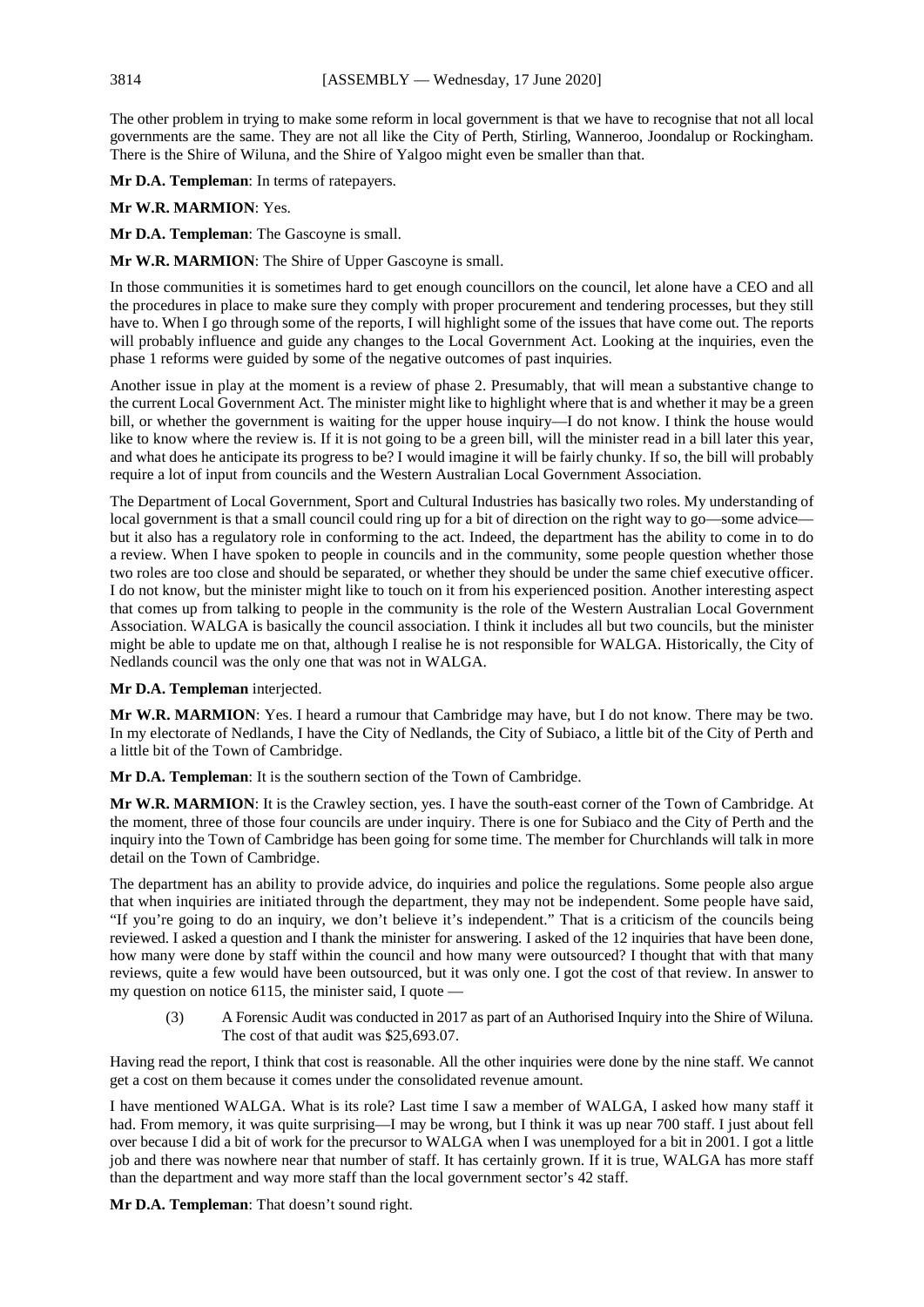**Mr W.R. MARMION**: It does not sound right, does it? Maybe it is 70 staff, not 700!

**Mr D.A. Templeman** interjected.

#### **Mr W.R. MARMION**: Yes.

#### **Mr R.S. Love** interjected.

**Mr W.R. MARMION**: No, WALGA. It has taken on a lot of jobs, so I do not know. It raises an issue. I am pretty sure the local government department has fewer staff than WALGA. If that is the case, it means it is geared up to provide better advice to councils than the department.

Before I get to some of the reviews, I will make a couple of points. There are always complaints about the cost of councils, including how much they cost to run, why the rates are going up and the quality of services they provide. Those issues are ongoing. Councillors and mayors have to get across these issues, with good advice provided by the administration of each particular council. There is no real mechanism to deal with rate increases, except for people getting upset. A council may have a legitimate reason for increasing rates, such as fixing all the roads, so it increases the rates by 10 per cent. I do not believe the Local Government Act has a regulation that stipulates any constraint. I would be interested if the minister could give some insight into whether there is any mechanism to deal with severe rate increases. Might the minister be able to initiate an inquiry? Obviously, if rate increases are not appreciated by ratepayers, all the councillors may get voted out at the next election. That could be the mechanism; we have that mechanism in state Parliament. If we make a bad decision, we can get voted out.

Just to shoot the breeze on some random points, another important thing is the conundrum of the quality of councillors. On the one hand, it is great to have councillors who are knowledgeable on everything and make great decisions; on the other hand, we want a council that actually represents the community. We have a bit of a conundrum. We have the same issue in Parliament. We like to think that we in Parliament represent the community of Western Australia, but, as it turns out, we do not. That is the way it is. Not many people want to become a member of Parliament. It requires different skills to be a member of Parliament. When I first came to this place, John Bowler, the former member for Kalgoorlie, did a bit of a survey of the previous occupations of members of Parliament. I think he had an interest in journalism. There were quite a few journalists, but I think he found that lawyers, trade unionists and teachers made up the main occupation categories. The nature of the job seems to pick the professions of the people who come in here, or the majority of them. In councils, it is probably not as severe. But, as I said, we want councillors who have knowledge. I know that phase 1 of the review of the act includes getting councillors up to speed on the provisions of the act, but a councillor may not have the skills to do some of those tasks. They might have a disability that means that they cannot get up to speed on some areas as much as some other people, but we want those people to be on council. It is a bit of a conundrum.

I refer to another issue that we have running at the moment. We are all receiving letters from constituents who have suddenly done inquiries off their own bat, found out from their next door neighbour or have an interest in rates and have been following with interest the gross rental values over some years. I have a letter in front of me. I will not disclose the name of the writer; I have made sure that I will not because I have cut their name off the bottom. This person has been following the valuation reviews and knows that their GRV value is going to go down. They have an expectation that because their gross rental value is going down, their rates will also go down. They were sitting at home waiting for this. They have since written emails to probably a number of members of Parliament. This person is from the City of Wanneroo. It is a big city, so we will not disclose who the person is. This person wrote -

Given the Mayor's promise of a 0% increase, on the  $7<sup>th</sup>$  of April 2020, I was shocked to find out that the City of Wanneroo are proposing NOT to support us, and are in fact proposing a 16% increase to the 20/21 Differential Rates to 7.6953 cents in the \$, during such a trying time with many households struggling to cope financially.

That is a specific issue; they have looked at the rate. I understand that most councils are going to endeavour to collect the same amount of rates that they collected the previous year. The problem with that is that some people will win and some people will lose. Generally, if more people's rates go down, it might be that there are lots of small winners, but there might be a few big losers. Even if there are only a few, that may equate to a lot of ratepayers, if members understand what I mean. If it is 15 per cent of ratepayers, that is a lot of people. That is a dilemma, but I think the minister, in his response, will say that it is a dilemma that the councils can deal with. There are mechanisms that I can think of and they can think of, too. It may not be as easy as maintaining the previous year's GRVs, but we discussed that in the debate on the COVID-19 powers, so we are right across that. But it is an issue. I think there was a newspaper article written by Paul Murray that explained the issues and that people will not understand that, and we are already getting letters on that.

**Mr D.A. Templeman**: For some people, it is a difficult concept to understand because it talks about rates in dollars —

**Mr W.R. MARMION**: Correct. One has to multiply it by two different things, so even though it is only the multiplication of two figures, it is still complicated. If someone focuses on either one, they cannot work it all out. Anyway, that is an issue that is going to be thrown back on the minister, and I am sure that he will enjoy it.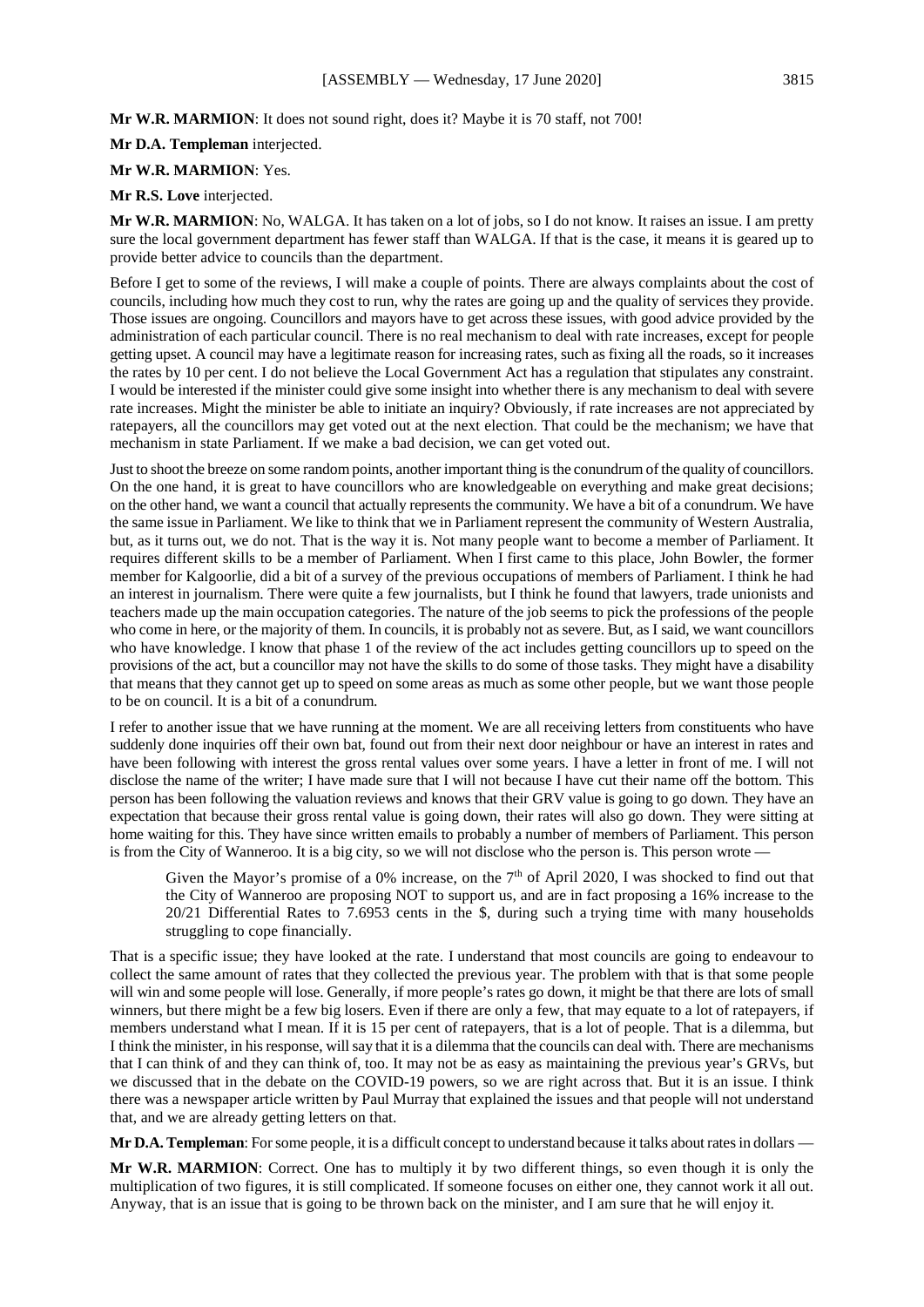**Mr D.A. Templeman**: In fact, the Minister for Lands, of course, has the procedure. We had a debate in the house, as you have already said, and there was a push. There was certainly hope that there could be a deferral of the assessment, and I think there was furious agreement from the Minister for Lands and the member for Bateman. If you go back to *Hansard* and look at what was said, that was not an appropriate measure or way to go.

**Mr W.R. MARMION**: Yes. I was in the house when that debate occurred. The minister has extraordinary powers at the moment. I asked the minister the question, and he said that, yes, he did have this power. The question was whether the minister, with these extraordinary powers, could actually make a ruling to override that, and I think the advice at the time during the consideration in detail stage was that the answer was yes. But the minister may want to check *Hansard* on that.

I have been asked to speak for the full time, minister, so I am going to just go through some very —

**Mr D.A. Templeman**: You're doing very well. I'm feeling very uncomfortable.

**Mr W.R. MARMION**: Wait until we get to some of these inquiries! I will be nice to the minister. I will start with the Shire of Perenjori. There was a report on an inquiry into the Shire of Perenjori, which has only 294 electors and nine elected members. The inquiry started in January 2018 and finished one year and seven months later. That is quite a long time. The inquiry examined potential breaches of the act, and operations and practices relating to tendering, procurement and financial management. When I read the reports on a lot of these inquiries, especially with the smaller councils, I notice that a lot of them come unstuck in either not keeping appropriate records or, indeed, some horror stories in tendering, procurement and financial management. I think Perenjori is one such case. We have to be mindful that Perenjori is a small council, so we have to give it some leeway for that. Nevertheless, these are the findings. In record keeping, the CEO breached section 78(1) of the State Records Act by not ensuring that government records were kept in accordance with the shire's record keeping plan. In the disclosure of interests, six councillors may have breached section 5.65 of the Local Government Act by not disclosing proximity interests, and there were nine instances of the council breaching regulation  $11(f)$  by not ensuring that the minutes of meetings included the information for specific agenda items. How can someone make a decision if they do not have the specific information? The findings related specifically to a building contract for a business incubator for toilets. I will turn to this page because it is just mind-boggling. I will read this out. It caught my attention because of the numbers and how they changed. This was not a specific finding, but on 8 October 2014, the CEO—I will not mention the name—requested a quote from GBSC for the construction of business incubator toilets, and a quote was received for the amount of \$60 202.15. The contract was awarded to that particular company shortly thereafter, but \$2 000 was added, so the figure came to \$62 202.15. The inquiry had no idea why there was a \$2 000 difference. One can only speculate. Finally, when the job was finished, an invoice for \$66 222.37 was sent. The sixes and twos seem to be floating around all over the place. There was no reason for the increase in price. Three quotes were not obtained. The finding in this report was fairly negative towards the CEO. During the inquiry, I believe that the CEO resigned. This is a good example of what can occur, except for the time it took. I will not go into any more detail, but that was the highlight. The problem is that people do not have any faith in a council if there is a suggestion of favouritism or fraud in the procurement process and management of the contract; they wonder where the money has gone. It is terrible. How can we stop this? It will come up in some of the other inquiries that I will refer to.

The Auditor General carries out audits of councils, but I think they are done on a sampling basis. I think the budget might be constrained. The Auditor General will randomly pick councils and do external audits of councils. The minister might be able to fill me in on that.

**Mr D.A. Templeman**: They are the key supporters of financial audits of councils. That is through the legislation that we passed.

**Mr W.R. MARMION**: Do they use external auditors?

**Mr D.A. Templeman**: There is a pool of auditors that they use.

**Mr W.R. MARMION**: Does every single council get audited by the Auditor General every year?

**Mr D.A. Templeman**: By a certain period, all councils will have been audited. I think she has almost finished. At my last meeting with her, I think 120 of the 138 had been done.

**Mr W.R. MARMION**: Over what period has that been?

**Mr D.A. Templeman**: Since the legislation was passed. The legislation was passed in 2018, so over the last two years.

**Mr W.R. MARMION**: Most of them will be covered in a fairly short space of time.

**Mr D.A. Templeman**: The Auditor General is also responsible for performance audits. She will pick specific areas. Those tend to be more on a separate basis.

**Mr W.R. MARMION**: They are probably the ones I am thinking of. Those audits would be similar to these inquiries. Having done them myself when I worked for the Auditor General—they were called value-for-money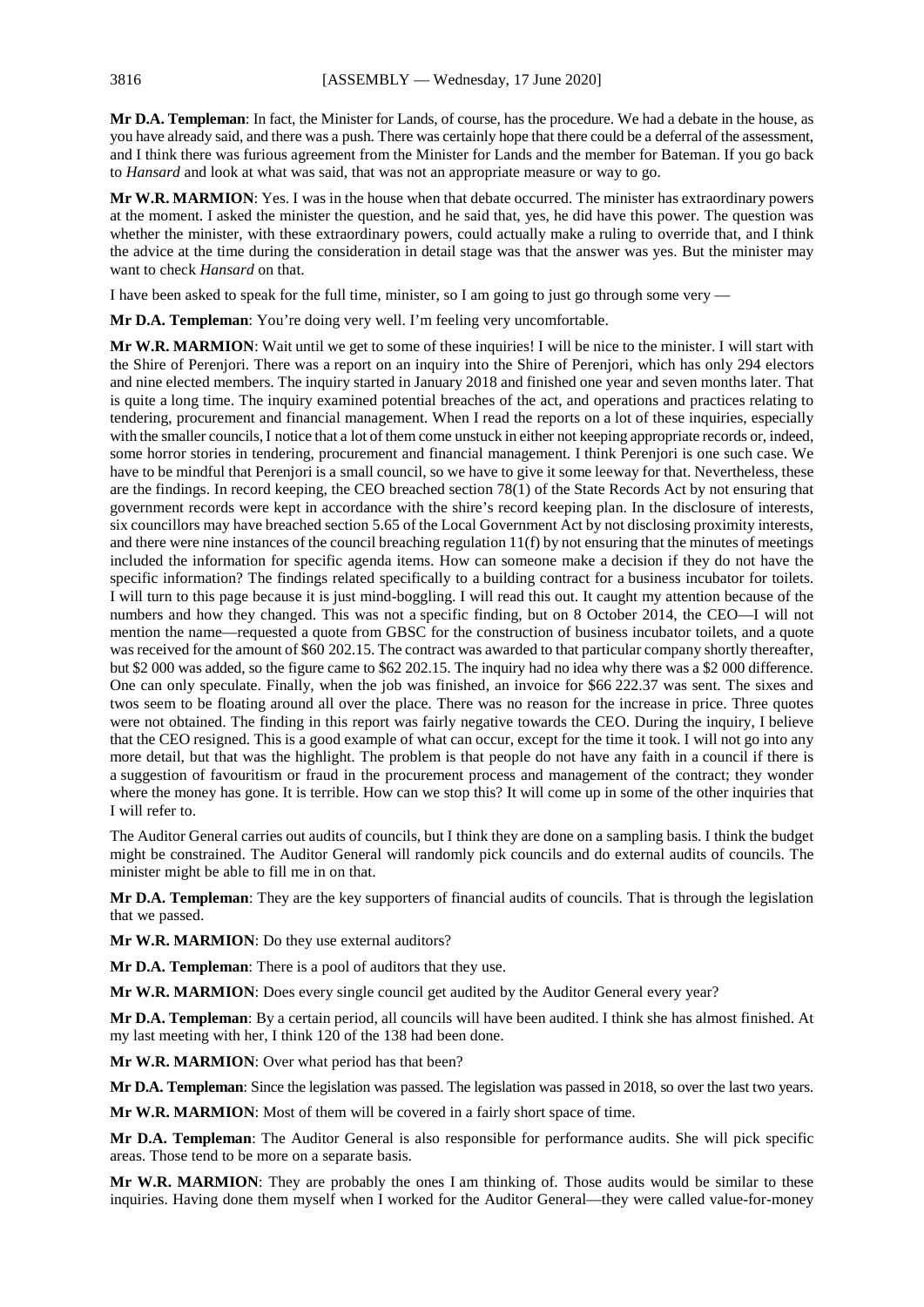audits in my day—we would set the brief. If it was to look at procurement, for instance, or recordkeeping, we could pick and choose half a dozen councils and look at procurement in those half a dozen councils. I think that is a good thing. Just from the ones that I have read, we could almost guess in which areas we would get some good runs on the board. All procurement processes could be improved. I could go into any government department and make a recommendation to improve a procurement process, let alone going to Wiluna.

Then we have to say, "Hang on; what's reasonable? What can we put in place to deal with corruption?" That is one of the things that I cannot believe when I read these reports. If there is a policy in place to get three quotes, they ring up two people. If it is a bit more, they should get three in writing. They do not do that. Some of the figures are astronomical. They are so incompetent. That is Perenjori. Apart from the fact that it took one year and seven months, if I was the private sector consultant doing the value-for-money inquiry, and it took me one year and seven months, I would be expecting a lot of money. I assume that with all these inquiries, the poor old inquirers, the department people, were probably running them all at the same time. If that is the case, it is very hard for people to keep their mind on different inquiries from different councils. I recommend that when doing an inquiry, the team of people, or one or two people, work on it full-time until they have a final draft. Then it might take a little while to come out. We hope that the first draft will be completed fairly quickly.

**Mr D.A. Templeman**: I understand the issue around timeliness. Ideally, we would want an inquiry to be as swift, as effective and as fair as possible. The challenges are all different because they are inquiring into a range of matters that may require some more time than an individual inquiry. You can't necessarily compare with an inquiry that should take four months.

**Mr W.R. MARMION**: I agree with that. When I was in the private sector and I wanted to find out about a future LandCorp project, I would go on the website. It had a bigger budget of course. When I rang up, there was someone there and I could get an answer straightaway about a project that would not happen for five years. Inquiries are being undertaken already. If one person can be dedicated to that inquiry, that is their job. Some managers might be overseeing it, but that one person could be involved in three inquiries relating to Subiaco, Cambridge and the City of Perth—it would not be the City of Perth. I know that people who went to Subiaco and Cambridge are involved; they are the same people. Those people are involved. Whether they are all personally involved in writing each report and to what level, I do not know. It is just a suggestion.

I will quickly deal with the Shire of Carnarvon. That particular project was a basket case. The Shire of Carnarvon has 3 163 electors. Again, the inquiry related to a seawall. It went for one year and 10 months. That is a long time for an inquiry. This was just on the seawall. It was a disaster as well. Being knowledgeable about retaining walls, I was flabbergasted when I read the report last year. I re-read it. The fact that the main structural element of a \$19 million project could be changed—the retaining wall steel was changed to a thinner wall and also the mechanism of the tieback was changed—is beyond belief. That is another inquiry that came up in Parliament. The report states that royalties for regions paid \$19 million towards that project. The state government invested money; royalties for regions money went into this project. In my view, when the engineering design was changed to what I would say was a lower quality retaining wall, an engineer did not check it. It is in the report. That is diabolical. The report states that the moment capacity—people might not know what a moment is—of the new retaining wall is half that of the one that was designed. It had half the strength. A \$19 million project was designed with half the strength because the right procedures were not put in place and there was no supervising engineer.

**Mr D.A. Templeman**: You might note that the history of that goes back to 2012, if you look at the history of the issues that were being raised.

**Mr W.R. MARMION**: Is that right? The design came from that. A good design was done by an engineering firm, Coffey, but somehow it got changed without the firm knowing. The steel was ordered by the director of infrastructure services at Carnarvon and it was some millions of dollars.

There is another one that I want to run through quickly. The member for Riverton might mention this. The City of Melville is a big council, with 70 000 ratepayers. The minister and I have probably received lots of emails from the same people. I certainly did when I became the shadow Minister for Local Government. The report mentions how many people sent in information on this. This inquiry lasted for one year and seven months. I think there should be a target of completing an inquiry within at least 12 months. Some people might say that that is being generous. This inquiry went for one year and seven months. I know it is a big council, but when I go through the issues, it makes me wonder why the inquiry was done. The inquiry looked at the management of public question time, because people were worried that they were not getting their questions at question time; getting access to information; the complaints-handling process, because it is a big council; land acquisition; and the relationship between the council and the administration. A particular property was demolished, and that went down into minute issues. The findings generally were not bad. Everyone got upset that the findings were not bad. In fairness, the report was quite complimentary about the relationship with administration. The inquiry found that a good relationship existed, with a clear division between the two and each was aware of their separate roles. That is not a bad finding. I wish all councils had that. I know some that do not at the moment.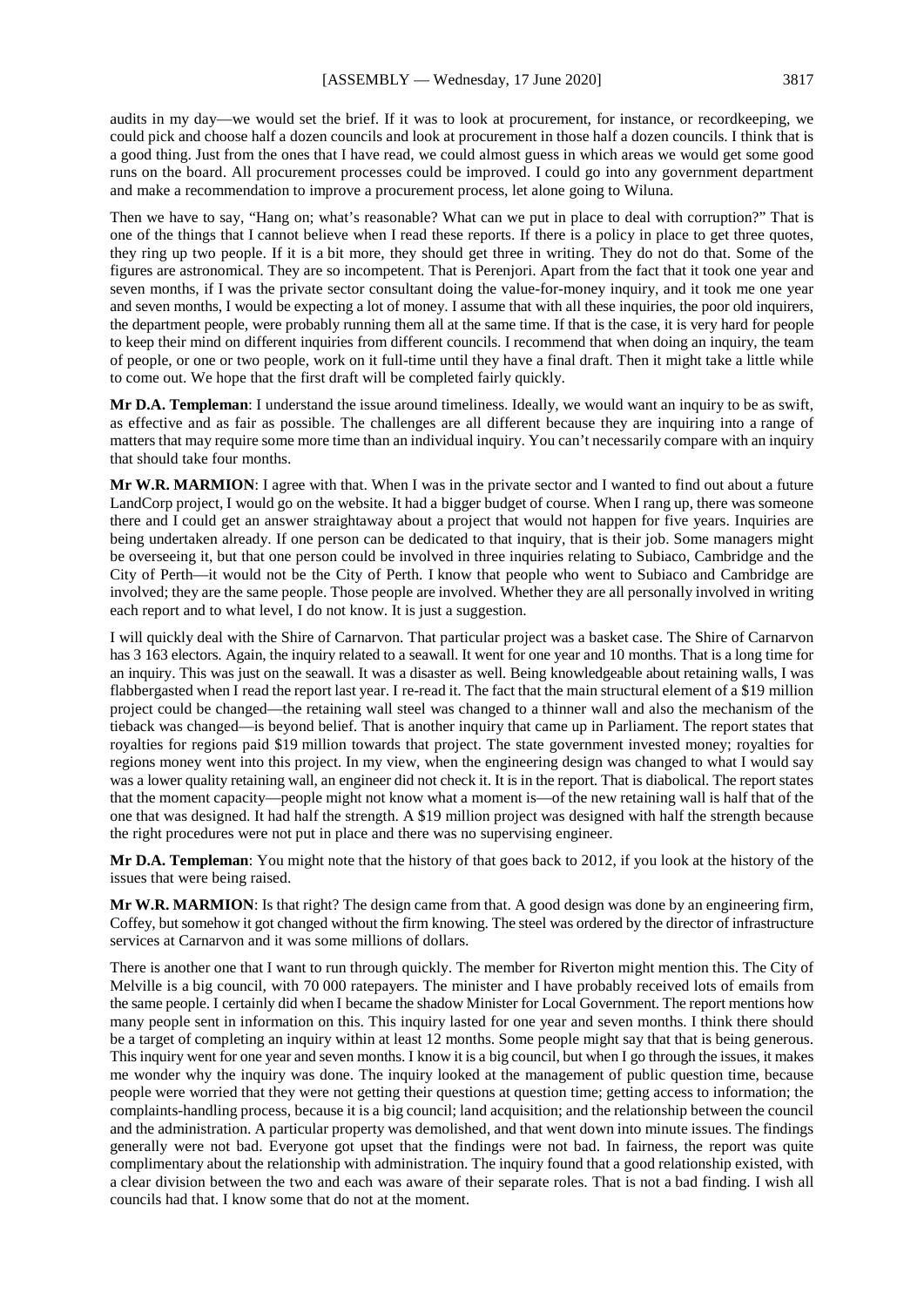I made the point that there were some good recommendations to improve the complaints-management process, including staff training and a government review by an independent body. Within six months of this inquiry concluding, which would have been in December last year, the CEO was to provide to the minister a report on the implementation of the inquiry, so the minister might like to give an update on that report. The member for Riverton might have better insight than I do; I have only the insight from reading the City of Melville report and I was quite surprised by the recommendations. Maybe something was missed that I did not see. The inquiry looked at three properties. In one case, a purchase was made but there was no approval. That was a mistake by an officer, and that is explained in the report.

# **Dr M.D. Nahan** interjected.

**Mr W.R. MARMION**: So I have read it right. Having read this report and all the other reports, I wonder why this inquiry was done. The comment was made that there were a number of inquiries by a small number of people.

# **Dr M.D. Nahan** interjected.

**Mr W.R. MARMION**: I do not know. It is very simple, member; it is because it says "Melville" on the report!

I want to touch briefly on two other inquiries, because both councils are in my electorate. I know that the member for Churchlands will elaborate further on the Town of Cambridge inquiry. I am really looking forward to the City of Perth report. When the City of Perth report comes down, I hope it does not read like the City of Melville report. I do not believe it will. I have met with people, as members who are shadow ministers do, but it was some time ago. I thought that the report would have been out by now for the betterment of Western Australia. The City of Perth is the ultimate council in Western Australia. It sets the flavour and, indeed, helps to set a culture for the state. It has in the past and I think it is trying to at the moment, but it needs a Lord Mayor and some councillors as soon as possible. This inquiry has been going on for more than two years. As the minister knows, people are looking at running for Lord Mayor; they are lining up.

# **Mr D.A. Templeman**: I thought you were going to!

**Mr W.R. MARMION**: I have been lobbied—not! The CEO has been appointed. I happen to know the new CEO; she has not started yet, but she has done a good job at Rottnest Island. I have known her for a long time. There is a question about that as well. If the new Lord Mayor and councillors come in at the next election, which I hope will be held this year, they will not have the option of appointing their CEO. There has been quite a lot of criticism about that. Although I know that the new CEO is a good operator, the mayor and the councillors will not have a choice. Whether that is good or bad, that will be what the councillors will have. That call was made by the commissioners. I wonder whether the government had any involvement in appointing the CEO.

**Mr D.A. Templeman**: No, we can't.

**Mr W.R. MARMION**: No, it cannot.

**Mr D.A. Templeman**: We didn't have a role in the appointment of the CEO of Perenjori; that was made by the commissioner, Hon Paul Omodei, just as we did not have a role in the appointment in Port Hedland.

**Mr W.R. MARMION**: I also know the current acting CEO. I do not know—I have not spoken to him—but perhaps he could have carried on just a little bit longer.

# **Mr D.A. Templeman**: Mr Jorgensen?

**Mr W.R. MARMION**: Yes, but I do not know that. It has been of great concern to the state and there have been a number of articles in the paper. The minister has probably received lots of letters as well. The people who are thinking of running for Lord Major—we want a good Lord Mayor—are significant people and they have lives and they need to have some certainty. Is the report not due on 30 June?

# **Mr D.A. Templeman**: Yes.

**Mr W.R. MARMION**: One hopes that there is no further extension and that the minister moves very quickly to deal with it and make sure that there are elections for the City of Perth.

**Mr D.A. Templeman**: There will be elections.

**Mr W.R. MARMION**: Will there be elections for the City of Perth?

**Mr D.A. Templeman**: In October? Yes.

**Mr W.R. MARMION**: Good; we have that on the record. There will be elections for the City of Perth. A number of people will be very pleased with that.

**Mr D.A. Templeman**: The date has been set.

**Mr W.R. MARMION**: For the City of Perth?

**Mr D.A. Templeman**: Yes.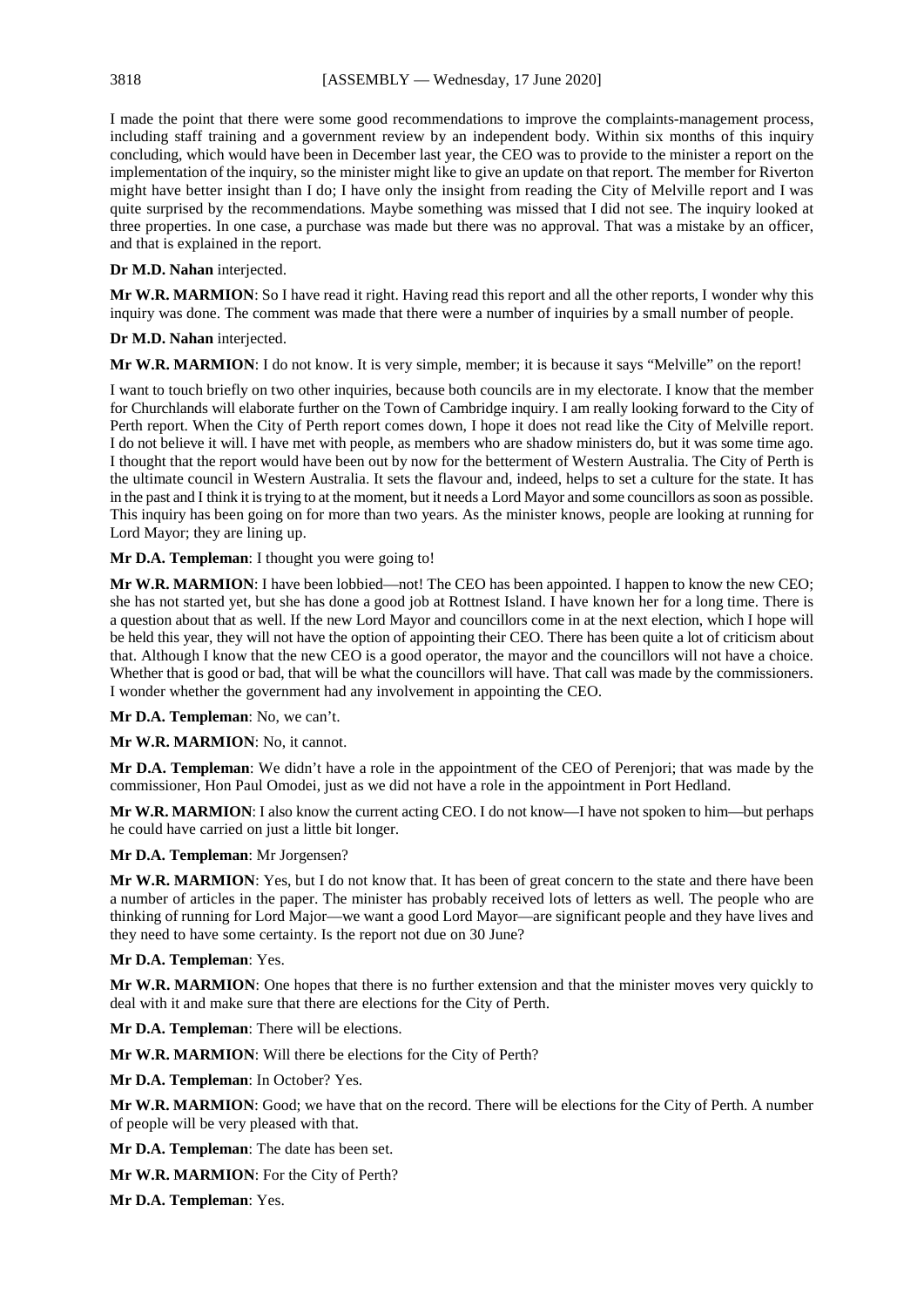# **Mr W.R. MARMION**: Good.

**Mr D.A. Templeman**: In October.

**Mr W.R. MARMION**: Okay, but is that regardless of whether the inquiry is finished?

**Mr D.A. Templeman**: The report will be finished before then.

**Mr W.R. MARMION**: Good; it is on the record.

The member for Churchlands will talk about the Town of Cambridge. I have had a number of meetings with various councillors and ratepayers in the Town of Cambridge, and I wonder whether the minister has as well. They are puzzled and perplexed that an inquiry has been going on for some two years and, all of a sudden, there is a show-cause notice. The minister might like to explain how that works. The length of inquiries is a bit of a theme that I am running through. This has been one of the longer ones and it has not finished. It has been going on for more than two years and it is still going. Just when we thought it was all over, a show-cause notice has been given. Who would be a councillor in a council that has had an inquiry hanging over their head for two years or more? Some people are different. Some professional people might take that personally: "Aren't you a councillor in Cambridge? Aren't they doing an inquiry?" If the only report they ever read was about the inquiry into Perenjori or Wiluna, they might say, "You're a councillor at a council that has one of these inquiries. What have you done wrong?" My constant theme has been to get these things started and finished as quickly as possible. I see some nodding heads. The member for Churchlands is not happy that there are nodding heads because he wants to get up and speak. The minister might like to explain, but I am sure the member for Churchlands will put more detailed questions to him about the Town of Cambridge.

I now turn to the show-cause notice. I recently went to a hockey game at Perry Lakes, which is in my electorate but adjoins the member for Churchlands' electorate, and saw a not very complimentary sign about the current minister. A group of people in the Town of Cambridge are not happy. The sign does not mention the minister by name— Templeman—but it certainly mentions the word "minister".

**Mr D.A. Templeman**: I have seen them.

**Mr W.R. MARMION**: The minister probably went to the same hockey ground.

**Mr D.R. Michael**: Was it on the astroturf?

**Mr W.R. MARMION**: No. I am not that good!

I will close by referring to the City of Subiaco. A notice appeared out of the blue on the City of Subiaco's website on Wednesday, 13 May. It states —

#### **Authorised Inquiry**

…

The City has been notified by the Department of Local Government, Sport and Cultural Industries of an Authorised Inquiry into the operations and affairs of the City of Subiaco.

The department is specifically looking at —

- the employment and management of staff
- inappropriate workplace behaviour and the systems for dealing with said behaviour
- systems for the reporting of misconduct to the appropriate authorities
- the adequacy of and adherence to Council's policies and procedures by both elected members and administration staff —

That comes up with the Town of Cambridge as well —

- declarations of interests by elected members and administration staff
- the workplace culture at the City.

It will be pretty hard to measure workplace culture at the city. It is easy for people to talk about culture and not fitting in. That is a hard thing to measure. It will be a fairly broad inquiry. I know that the city will cooperate fully with the inquiry and I will not make any further statement on it. I know that the minister will not have any role in that, but it is yet another job for those nine individuals, those nine poor souls, whose job it is to do those inquiries. It is okay when there are not many inquiries, but when there are 12 inquiries, we should ensure that those people are not overworked; and, if they are, perhaps more staff should be appointed.

In conclusion, until now we have not had an opportunity to raise local government issues in this forum. I know that when the minister saw the motion yesterday, he was very excited and was looking forward to coming in here today, on a Wednesday when the opposition enjoys private member's business. Today has been the Minister for Local Government's day. On that note, I will sit down.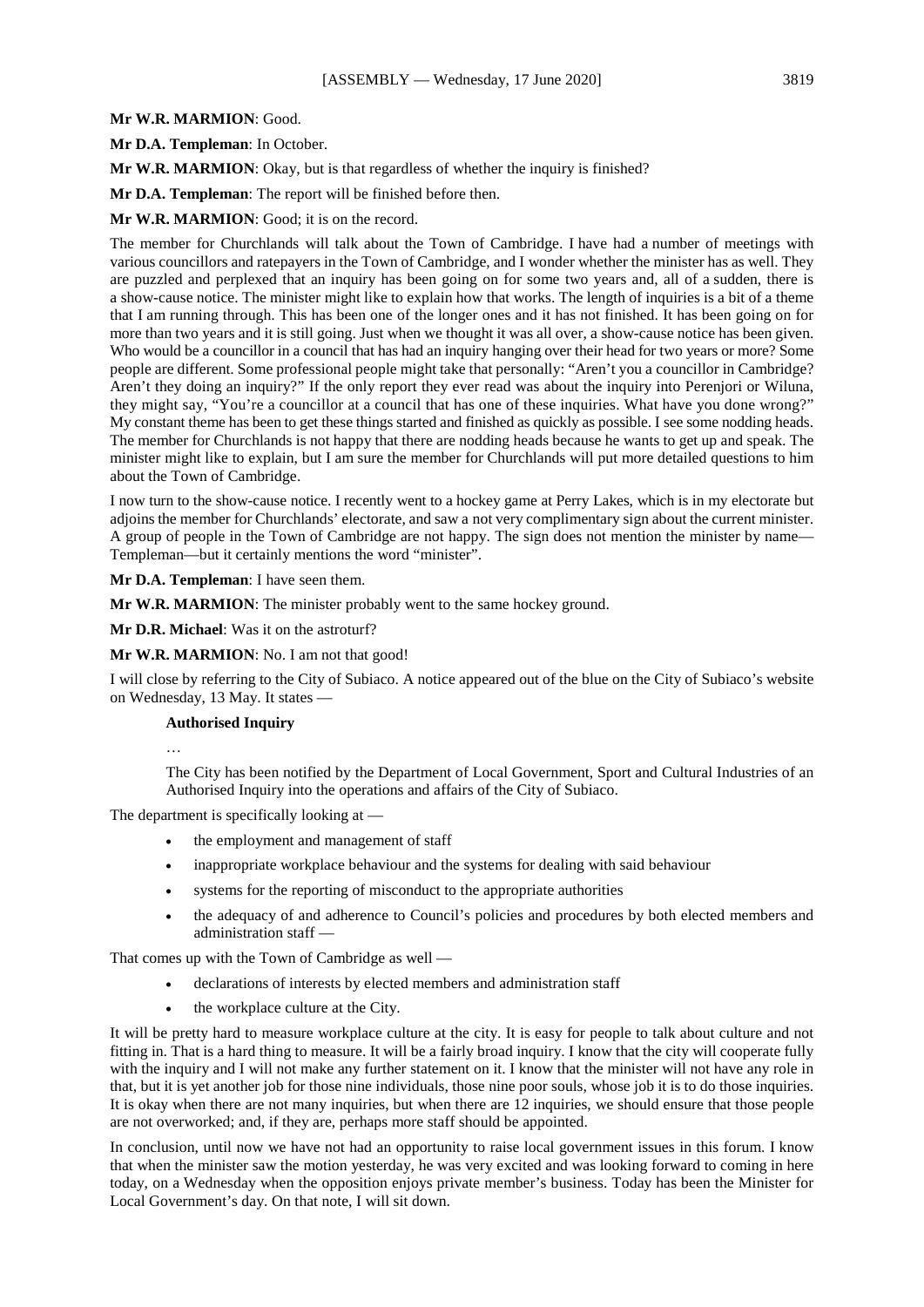**MR S.K. L'ESTRANGE (Churchlands)** [5.03 pm]: It gives me no pleasure to say that we on this side of the house are very disappointed with the Minister for Local Government's lack of leadership and his handling of the local government portfolio. I can find no worse example of his mishandling of the local government portfolio than in the Town of Cambridge. He has been incredibly heavy-handed in embarking on a course of action to suspend the mayor and councillors of the Town of Cambridge. He has not properly considered all the facts and has not afforded procedural fairness to the Town of Cambridge. He has not identified an opportunity to improve his department and to get across his brief with regard to what is going on in the Town of Cambridge. It is clear that the minister has not read what he has received from the Town of Cambridge, so I will give him an overview.

In October 2015, Mayor Keri Shannon was elected off the back of concerns and public backlash over the previous council's mishandling of proposed changes to local planning. Mayor Shannon then set about making the Town of Cambridge more open and transparent, particularly in management and decision-making, and council administration and procedures. She had a really tough time doing that. It was not until October 2017, when a number of councillors changed at the council election, that she had the numbers to conduct her own independent inquiry, or investigation, into the Town of Cambridge. The mayor and councillors brought in lawyers from outside and set about conducting an independent inquiry to investigate their own council. That occurred in February 2018.

In April 2018, the state Labor government, under the minister's leadership of the Department of Local Government, Sport and Cultural Industries, authorised an inquiry into the Town of Cambridge. That inquiry has been ongoing for two years and two months and occurred at the same time as the minister's decision to try to suspend that council.I remind the minister that, on 16 April, the Town of Cambridge made a complaint to the Ombudsman about the minister's handling of that authorised inquiry. Lo and behold, on 26 May, the minister issued a show-cause notice. That appears to me to have been a reactive and aggressive handling of this council, and it was unnecessary and unsatisfactory. The minister did all this while the authorised inquiry was ongoing and against a mayor and council who were elected unopposed at the last election in 2019. I ask whether the minister can find another council in which the mayor and all councillors were elected unopposed by their local constituency. I think the minister would be hard-pressed to find one. The minister now has had a Supreme Court injunction put on his attempts to suspend the Town of Cambridge.

The ratepayers want the minister to support the mayor and council's attempt to improve the governance and transparency of their council. The ratepayers have been very happy with the efforts of the council in this regard. The ratepayers have been very happy that their council has frozen rates for the last four years during tough economic times. The ratepayers appreciate the fact that underground power has progressed extremely well under the leadership of the council. Innovative efforts to redirect water at Perry Lakes is underway. Efforts to help rejuvenate local sporting clubs and groups and facilities has been ongoing. There have been many improvements to local amenities and the council has been working hard to properly plan for the complex task of urban infill, whilst remaining on track to achieve all state government targets. Given all this success, I would have thought that the minister would have leaned in and supported the Town of Cambridge and its councillors and mayor. But no, he has not.

Let us look at the detail of what the minister did. I refer the minister to the February 2018 independent review the Town of Cambridge initiated to identify problems it needed to fix. The council employed a group of lawyers, Hall and Wilcox, to carry out the internal inquiry. This is what it found. It found a failure to comply with the town planning scheme, such that at least 800 houses were built contrary to the scheme; a failure to have a number of delegations in place, including under the Dog Act and the Bushfires Act; and a failure to have statutory delegations in place, including a delegation to allow payment from the municipal fund under the Local Government (Financial Management) Regulations 1996. This had never been in place and was one significant finding of the Office of the Auditor General that resulted in the Town of Cambridge receiving a qualified audit for the period ending June 2018. In 2018, it was found that the town had retained 1 600 bonds, totalling \$2.1 million, and also earned interest on 5 000 bond moneys deposited on trust. This had been the subject of a previous internal audit report of bonds and deposits in 2009, which noted a breach of section 6.9(3) of the Local Government Act. With all that occurring, the senior staff at the time ignored the audit report and did not implement the recommendation to repay the bonds and interest to ratepayers. That is what the town's own internal inquiry found out about its own administration.

The Town of Cambridge then asked the acting CEO to look into its own governance failures. This was done not by the minister or the department, but by the council itself. It found a failure to enforce the scheme requirements, resulting in hundreds of homes being approved invalidly with incorrect setbacks. It found application of invalid policy in issuing said approvals in direct conflict with the scheme requirements. It found that staff exceeded delegated authority so that approvals were invalid. The council found a failure to maintain a proper and current register of delegations as required under the legislation. It found a failure to conduct an annual review of delegations in 2017 as required under legislation, a failure to have appropriate financial delegations in place for procurement to require that employees with financial delegations submit annual returns in accordance with the Local Government Act and it found a lack of suitable delegations under all relevant acts and/or incorrect application of delegations. It found that officers were taking action using delegated powers that they did not have. It found multiple breaches of section 5.38 of the Local Government Act as the Town of Cambridge had not carried out the required employee annual performance reviews for its relevant employees. For example, the director of infrastructure had three reviews in 20 years; the director of community had three reviews in 18 years; the director of corporate strategy had two reviews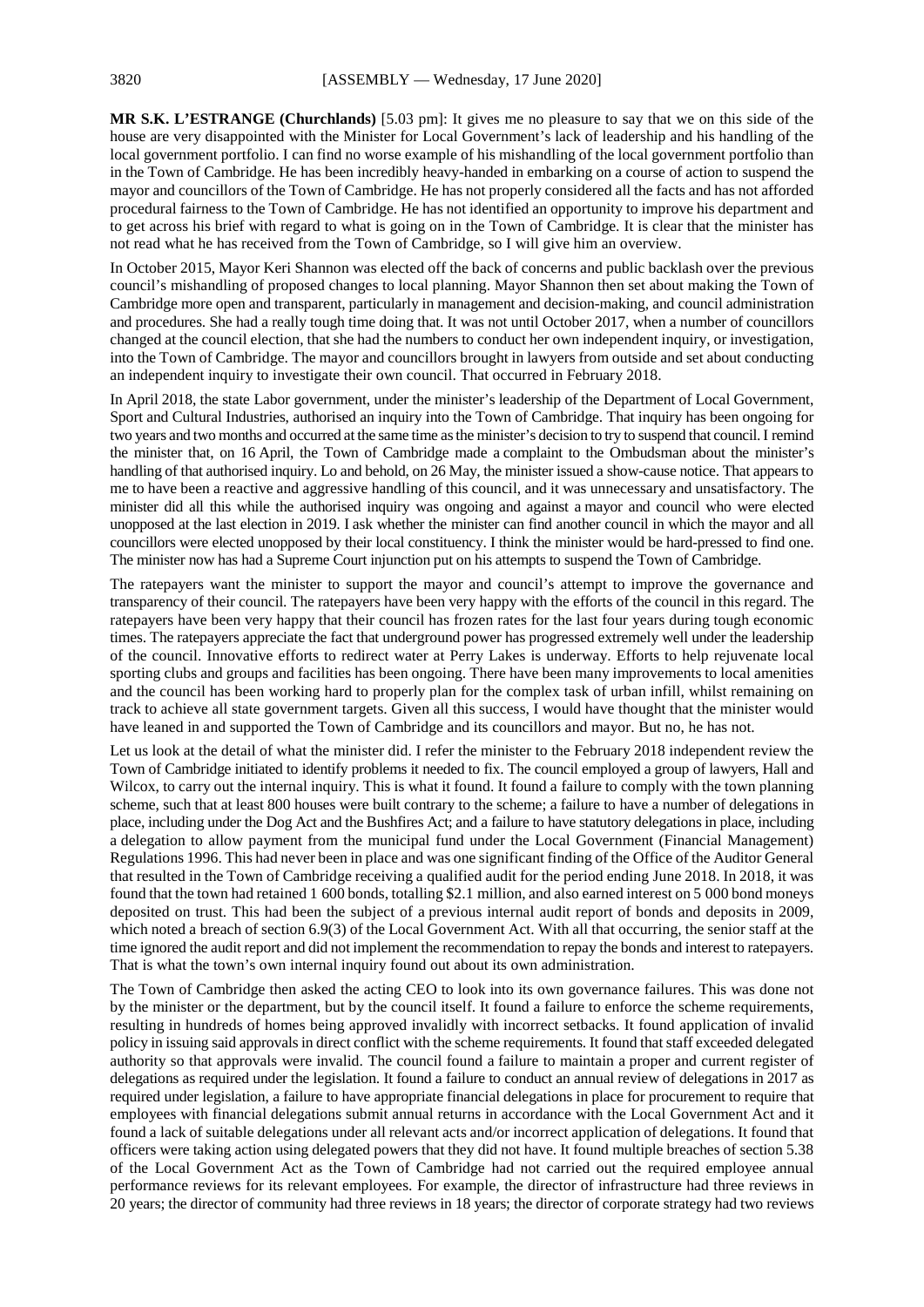in 11 years; and the director of projects had three reviews in seven years. The council also found breaches of section 3.16 of the Local Government Act for failure to review local laws—that being the Town of Cambridge standing orders and by-law 43. It also found failure to comply with section 45 of the Heritage of Western Australia Act 1990 by failing to update the municipal heritage inventory every four years, with no review having occurred in 21 years since adoption in 1997. The council found a failure to review local planning policies to ensure consistency with legislative changes, a failure to conduct a full town planning scheme review for 20 years, and a failure to consolidate the scheme and amend the delegations following gazettal of town planning regulations in October 2015.

The town advised the Department of Local Government, Sport and Cultural Industries that the acting CEO was now progressing with a range of governance improvements. That would have been given to the minister because he oversees that department. The town has conducted an inquiry into itself and has found all these failings, which, may I add, is why the mayor was voted in in the first place—to tidy things up. The town then reported to the minister that it had conducted a range of governance improvements, including updating the local laws, undertaking performance appraisals of all employees, undertaking an independent audit of the delegations and reissuing new delegations and authorisations, where appropriate, and annual returns for those employees with financial delegations as part of a procurement function, and that it is progressing with a review of the heritage inventory and the local planning scheme. One would think with all of that going on that the minister would phone the mayor and council and say, "Thank you for doing my job. Thank you for actually looking into the governance of your town and for identifying all these problems and doing something about it. Thank you." Was there a thankyou, minister? He knows that there was not. He knows that he ignored them. In fact, I think that the minister received information from someone—who knows who from?—who was unhappy that this council was looking into itself to improve, and the minister decided to do something different. Instead of congratulating the council, he chose to condemn it by conducting this authorised review. The minister not only set about conducting this authorised review, but he did it in such a manner that the process is proving to be unfair and demonstrating a lack of procedural fairness. Let us remember, minister, that the mayor and council identified—from what I can see—over 20 areas of concern or failure in its own council that they set about to fix. Instead of supporting the Town of Cambridge, the minister has started this authorised inquiry.

Let us look at the conduct of this inquiry, which has been going for two years and, tomorrow, two months, and is ongoing. Let us look at some of the specifics. Firstly, there is a lack of specifics in what the minister is inquiring into. The case that the minister put to the council for this authorised inquiry lacks procedural fairness; it has procedural force. For example, on 18 April, the minister had the deputy director general approve the authorised inquiry into the Town of Cambridge, but the notice of inquiry did not provide specific reasons for the inquiry or outline what complaint, if any, was the basis of the inquiry. It did not offer specific concerns or allegations to be investigated. Some time down the track, almost two years later, the director general of the department—again, the minister would have or should have been well across this—advised that an additional five officers from the department had been authorised to take action to inquire into and report on the Town of Cambridge. It then became confusing for the town. It was told that five new officers were working on the matter, so the town asked whether it was a separate inquiry or whether five more people were inquiring into the existing inquiry. The town did not get a response, so it wrote to the minister or his department asking for a response and never got one. Procedurally, it is unclear whether there are two authorised inquiries afoot, whether the authorised inquiry of 18 April 2018 has been withdrawn and a new inquiry called on 3 December 2019 or whether new authorised officers have been appointed to the original inquiry. As I said, no clarification has been provided to the town by the minister's department.

The lack of specific concern in either notice of inquiry is contrary to procedural fairness, which requires that the minister advise of the case to be met and any negative or prejudicial information related to a person that is to be used. It does not state "has been used" but, rather, "is to be used" in the decision-making process. To this day, the council does not know why it is being inquired into; it has been asking ever since the inquiry was called. The inquiry is very open-ended and broad. The council has conducted its own internal investigation and found all those failures that it is trying to fix. The minister could have leant in and said, "We're not going to do an authorised inquiry into you. Why don't you give us what you found and then we'll help you fix that up?" The minister could have then sent in people to help the town to fix things, and while that was being done, those people could have fed back information to the minister and said, "We have uncovered all this as well that needs to be fixed, so let's help this mayor and the Town of Cambridge and support the ratepayers who elected them unopposed to make sure that their council operates effectively." That is what the council wants to do. Unfortunately, the minister did not do that and we are very keen to find out why.

Another concern is prejudgement and bias. The handling of this inquiry with regard to prejudgement and bias is interesting. I am advised that the council is very concerned about the lack of specifics on the case to be met; the procedural flaws, prejudgement and bias; the unequal hearing; the selective use of the hearing rule; procedural fairness in relation to the town's own 2018 local government review; the damaging effects of the nature and length of the authorised inquiry; the conduct of inquiry officers; and a failure of the inquiry to comply with the department's published customer service standards. Those are the council's concerns, and the minister knows that because it has communicated those concerns to him, yet the council is not getting any support. The minister has threatened to suspend the council. It is quite simply unsatisfactory.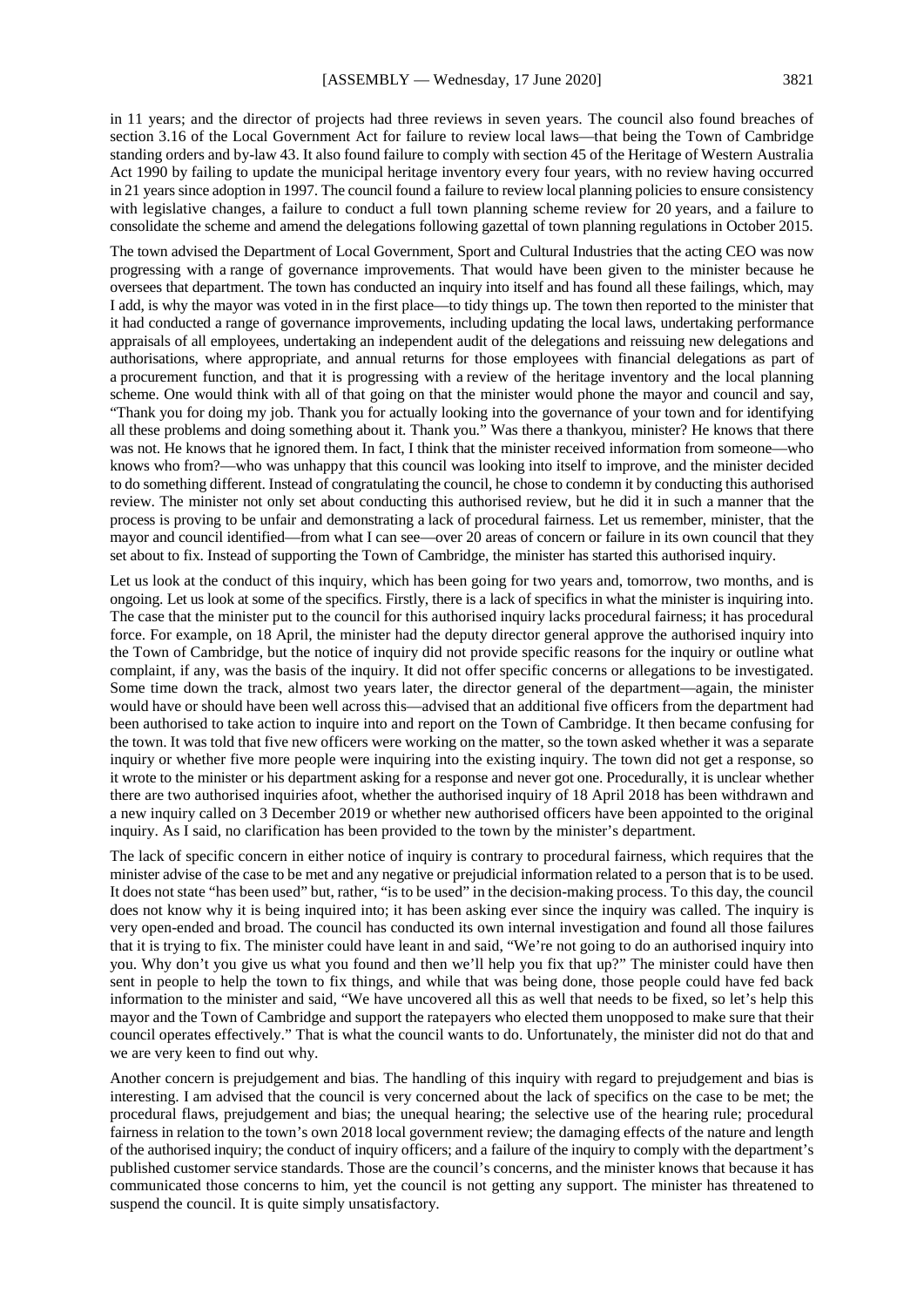If we look just at prejudgement and bias, the inquiry officers have displayed an attitude of prejudgement and, at times, disdain for council members, resulting in the conclusion of bias against current elected members. This is the information that I have heard about; people are genuinely concerned. This was raised in writing with the person or people responsible for the inquiry officers, but on a number of instances the letters sent to the minister's department were ignored or not responded to. On the notion of unequal hearing, I have been advised that complaints against the council have been publicly cited. Apparently these complainants have regular contact with inquiry officers and allegedly their intent is to have the council sacked. Why would the minister listen to only the complainants? Why would the minister not offer some procedural fairness to the town and say, "These are the complaints that we're hearing about; what is your answer to that?" This is particularly concerning when I hear that some of these complainants are former councillors who were defeated in the previous local government election by the incumbent elected members. It appears that they are concerned that some of these councillors who were not elected have a direct line to the inquiry team that no elected member of the council currently has. I am hearing that information out there. That should be of concern to the minister. Surely if the minister is getting complaints from some former councillors, he would want to balance the ledger and hear from the existing councillors as well. Concerns have been raised about an unequal hearing, and perceived bias. Those concerns have been raised with the Department of Local Government, Sport and Cultural Industries, under this minister's watch. However, I am advised that no response has been received from the department to that correspondence. Again, all is quiet on the minister's front.

# [Member's time extended.]

**Mr S.K. L'ESTRANGE**: The elected members asked for interviews with the inquiry officers. They were eventually advised, after they had received no response to multiple requests, that an authorised officer would respond when an assessment had been made about whether an interview of some councillors would be necessary. They have heard about all those complaints that have been made. They have put up their hand and said they would like to be interviewed, but they have been denied procedural fairness in that regard. Minister, why would an inquiry officer not want to take evidence from a councillor? Is the minister able to respond to that?

#### **Mr D.A. Templeman**: Yes, I will.

**Mr S.K. L'ESTRANGE**: These councillors have received no response to date about that matter.

Another concern is the selective use of the hearing rule. The minister knows that without equality of hearing, an inquiry will be one-sided and incomplete. To ignore, refuse or dismiss evidence is to flout every norm of legal and quasi-legal processes and procedures. I urge the minister to grip up his department and make sure that it follows procedural fairness. I am hearing, and I am advised, that inquiry officers did not respond to letters and emails and actively rebuffed information and evidence about the Town of Cambridge's own governance review into statutory compliance. Why on earth would the minister's department not listen to an independently acquired group of professionals who are inquiring into that council? Why would it ignore that? It does not make sense. It is a waste of taxpayer money, and it is certainly a waste of ratepayer money, if the department is not willing to look at an inquiry that has already been conducted by the town. The minister's own inquiry members did not give equal weight and time to the complainants and to the people subject to those complaints. The minister's inquiry officers also did not provide written advice of the nature of the complaints made by the complainants about specific current councillors and staff. This is contrary to the requirement that any negative information the inquiry officer has about a person must be disclosed to that person and to those subject to the complaints. These allegations have not been made in writing by the inquiry officers. That is all happening while the mayor and the council are sitting there and saying, "We're trying to fix things up, but you're making it pretty hard for us."

I turn now to procedural fairness in relation to the Town of Cambridge's own 2018 governance review, which I went through earlier. It is a matter of significance that the people who are making complaints are the very people who were associated with obstructing or hindering the town's own pre-departmental inquiry governance review. Surely if the minister finds out or is advised, or even if a rumour lands on the minister's desk, that the complainants are the very same people whom the inquirers are looking into, and the minister takes their side without listening to the other side, that is either incompetence or laziness. It is one of the two. That is simply not acceptable. The town's governance review resulted in the identification of serious statutory breaches. As I mentioned earlier, we know that over 800 properties have exposed the council to legal liability and risk. That was the council's own findings. The department's dismissive approach to the town's own 2018 governance review and findings and to its actions to address illegitimate procedures and policies across 48 areas to date is very unsettling. The irony is that the minister is conducting an inquiry against the very council that itself identified and initiated actions to address serious governance issues, and which consulted with the Department of Local Government, Sport and Cultural Industries at every step of the way prior to the minister and his department deciding to set about conducting an authorised inquiry into that town. That approach that the minister has taken has not been lost on the ratepayers of the Town of Cambridge. Offers to provide information and documents on the many governance issues addressed by the 2018 council governance review, as identified by Hall and Wilcox, which was appointed to do that, were similarly rebuffed by the minister's department. That simply does not make sense.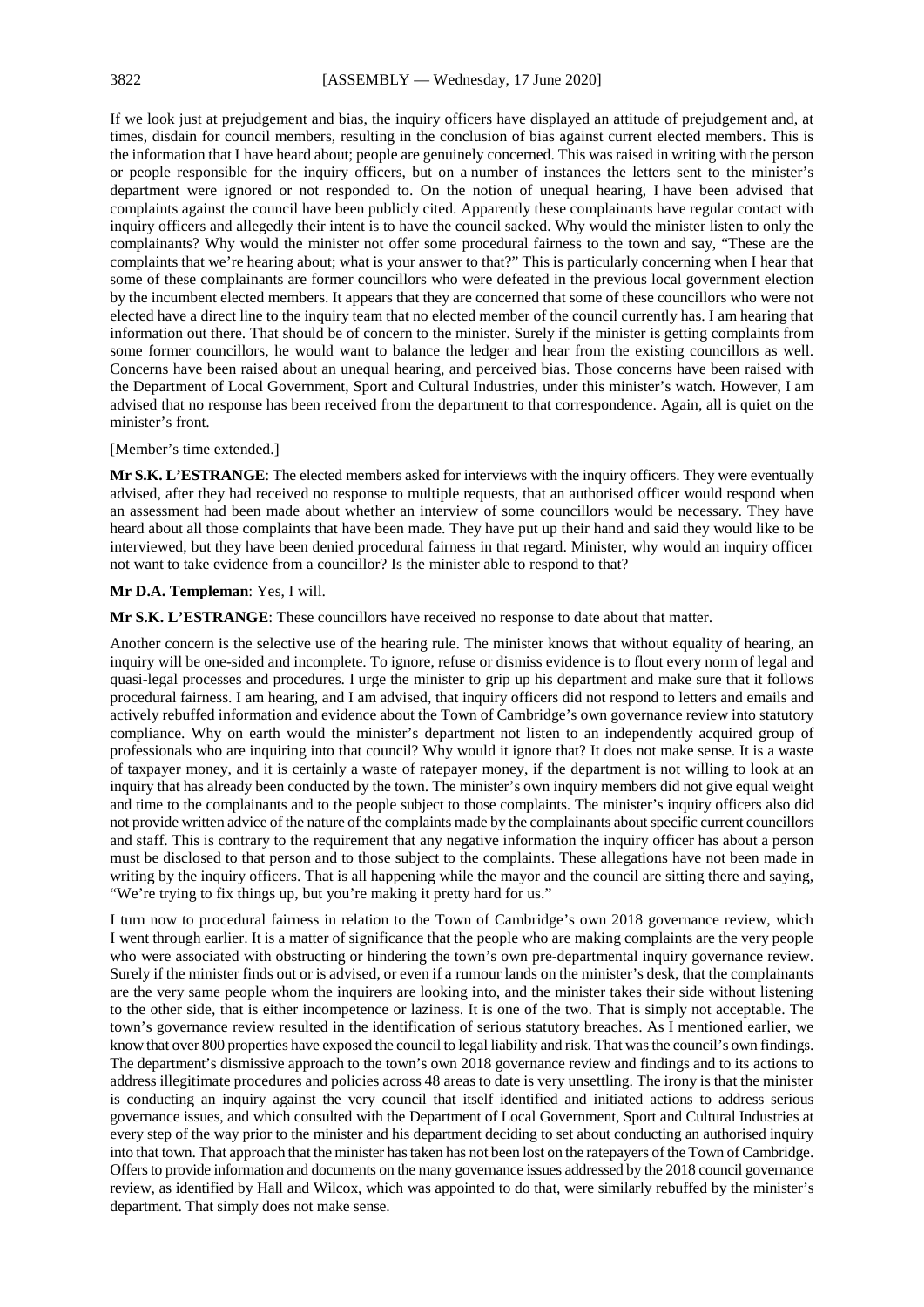The lack of attention to detail that the minister has taken on this matter is very disappointing. Had the minister read all the information that the Town of Cambridge had provided to him through his department, that would have shown the minister what the town was doing to rectify the mess it had uncovered. Let us not forget that. This was done by a mayor who was elected in 2015, and was followed up by councillors who were elected in 2017, to conduct an own investigation into their council in early 2018. Instead of the minister supporting the council in that process, the minister set about to bully the council with an authorised inquiry. The conduct of that authorised inquiry was done in such a manner that it was unfair to the people who were trying to fix that town. Instead, the minister could have allocated resources and provided support. The minister could have even visited the town and said, "Let's have a look at what you're doing, Town of Cambridge, because you might actually be an exemplar in how we should expect elected officials to look at their own town and fix up the administration." It could be an exemplar in how to support ratepayers and the people in that town so that they will have good and effective governance and their rate money will not be wasted, and so that when approvals are made for buildings and projects, they are done properly and there are not mistakes or cover-ups or errors of judgement et cetera.

These councillors needed the minister's support. The minister's hard-line approach of threatening to suspend the council has been completely unnecessary. I can tell the minister right now that these councillors are not Labor or Liberal partisan political operatives. Some call themselves accidental councillors. They are simply good citizens in the Town of Cambridge who had listened to a litany of problems and concerns by the community and said, "I've got a particular skill set. I will put up my hand and run for election to help fix up the Town of Cambridge." That is what the minister is dealing with. He is dealing with men and women lawyers, town planners, councillors and professionals, who put up their hands and said, "We'll give the mayor a hand to clean this up so that the problems that she and the council have identified can be rectified." That is what they set about to do. They were not ambitious to become politicians. They were not about supporting the Labor Party or the Liberal Party or any other party. They were simply being good citizens, good volunteers, to support their community. I can tell the minister now the toll that his efforts have taken on their state of health would not be positive. The minister is not supporting them to fix a problem. The minister is adding to the problem in volumes. The minister should be condemning the actions of his department on this authorised inquiry. If I am wrong, I will be the first to come into this place and apologise. The minister has not stood in this place, or anywhere else, to explain the actions of his authorised inquiry. Instead of condemning the volunteers who put up their hands to be on council, the minister should be congratulating them.

I urge the minister to stop this nonsense. It is nonsense. The minister knows perfectly well the type of people he is dealing with here. They are good citizens, trying to do the right thing by their community. These citizens are now saying to the minister that he has put on the table a threat to suspend them, which is very heavy-handed, and has taken out a Supreme Court injunction on that. This nonsense has to stop. Instead, the minister needs to lean in and say to the department, "Enough is enough. Let's get hold of the town's own internal inquiry and look at what it has done to try to clean up the situation. Let's look at some of the complaints that we have heard about, and let's hear the other side of the story." Sure, if any of the councillors or the mayor, or anybody else for that matter, have overstepped the mark in any way, that is no reason for the minister to whack them with a threat of suspension. That is when the minister should say to the council, "You're trying to fix the problem. You're trying to clean up the mess that you discovered with your own internal inquiry. I'm going to help you with that. But, by the way, just be careful not to do this and instead do it this way." That would be leadership, because leadership, as the minister should know, is about inspiring, motivating and caring for the people the leader is there to lead. I am not seeing any inspiration, caring or motivation on the part of the minister to assist the Town of Cambridge in its efforts to sort its town out and look after its ratepayers. I ask that the minister stop this show-cause notice and that he roll up his sleeves and get in there to try to help the Town of Cambridge.

**DR M.D. NAHAN (Riverton)** [5.30 pm]: I would like to talk about the City of Melville. It is a city that has increasingly come into my electorate in recent times and that I have had a great deal to do with. It is also the best financially managed city in the state by the measurements of the government website.

**Mr D.R. Michael**: Is that by investment of contracts for difference in America?

**Dr M.D. NAHAN**: Yes, the city made money off those in the end.

Nonetheless, right now the data provided by the state government website states that the city has the highest level of financial sustainability of all cities—fact—and has had it for four years. It is doing the hard yards of trying to diversify its income sources, as the government wants it to do. It is trying to encourage densification. It is trying to invest in things such as wave parks. This government has played politics and undermined the good governance of that city for political reasons. I will go through them.

One of the first things the Minister for Local Government did in this government was call an inquiry into the City of Melville. There is one thing that the government did not do. I was member for Riverton when it undertook a number of inquiries into the City of Canning. Both inquiries followed a certain set process. There was a request by the CEO and the mayor at the time to inquire into the City of Canning; it was called by the city. The first thing the Department of Local Government, Sport and Cultural Industries did was ask whether there was a reasonable need for the inquiry. It looked at the data from both the then mayor and the CEO to find out whether there was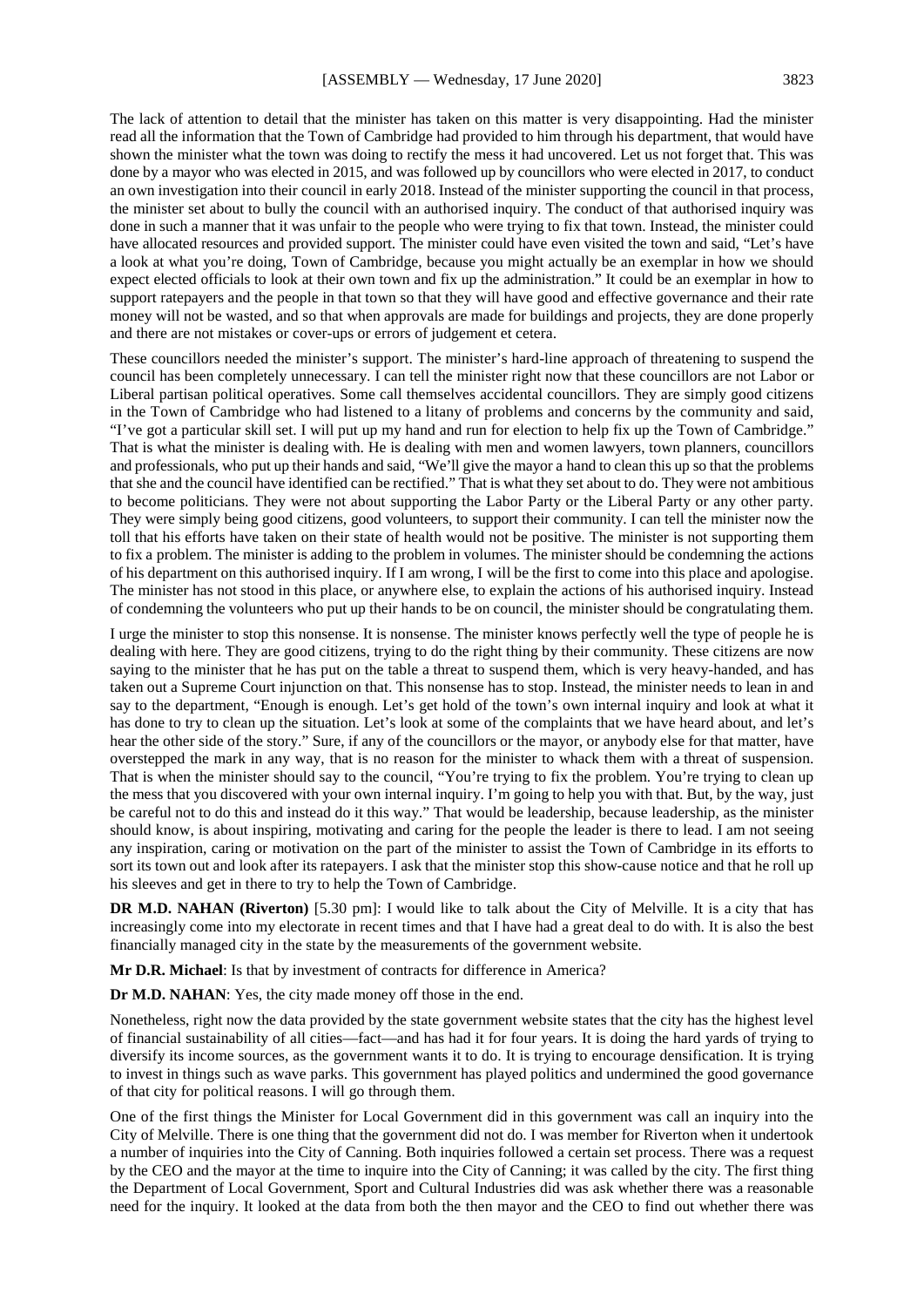justification for any inquiries. That was not done here. There was no reasonable assessment carried on the veracity of the complaints made upon which the subsequent inquiry was called. The major reason for the inquiries was that there were a large number of complaints; in fact, the City of Melville had been complaining about excessive complaints for four years before the inquiry was called. Indeed, I will go into the nature of the complaints.

Anybody who has had any dealings with local government knows that one of the greatest impediments to good management of local government is people who have a bugbear, complain and gum up the good management of cities in that process, and that is what happened here. The government should have helped the city, not hindered it, but it did the latter. The Corruption and Crime Commission had previously examined and dismissed these complaints, but that was ignored. I might add that the minister has form in politicising this council. I put to members that the sole reason for the inquiry was to assist the Labor Party to raise its profile in the City of Melville; it has achieved that aim. There is now a new mayor, George Gear, who is a former Labor federal member of Parliament. Russell Aubrey lost. Of course, that helped the member for Bicton. That was the aim, that was the objective and that is what was achieved, but, again, that undermined the best managed city amongst local governments.

Let us go through some of this. In 2012, the city was named winner of the IAP2 Australasian Organisation of the Year, Community Engagement Core Values Award. The city received the Australian Organisational Excellence Foundation Excellence Prize Award in October 2017, the month before the inquiry was called. The award was given by the then Governor at the Governor's house. No-one from the state government attended that award giving. In 2016, the city was awarded the Customer Service Institute of Australia Service Excellence Award for best performing government body in Australia. Also in 2016, the city was just one of two local governments to have been recognised for high-level planning performance by the Property Council of Australia. In other words, the city received awards not only for financial performance, but for planning, management and services, and yet, the government called an inquiry into it.

Let me go through a couple of things. The government's MyCouncil website, which members can look at for themselves, has data presented by councils but vetted by the state government, published for all to see. Since 2014–15, Melville has rated 98 or 99 out of 100 for financial sustainability, the highest by far of any city. Compare this with the City of Mandurah. In 2014–15, Mandurah scored 43 out of 100, in 2015–16 it scored 60, in 2016–17 it scored 58 and last financial year it scored 58. Freo, over the border, and that is a strange border, had a sustainability score in 2017–18 of 44 out of 100. I will go back to Fremantle. If there was a case for an inquiry, it would be into the City of Fremantle, not Melville. Why choose Melville? The City of Melville has had one of the lowest increases in rates of all cities over the last five or six years. It has over \$100 million in cash balances, and that has proved great for the ratepayers of the City of Melville now during COVID-19. I will come back to that. Fremantle has maxed out its credit card and is going to the state—I am sure the Treasurer is over there—asking for more borrowings.

Why did the state officially undertake an inquiry into Melville? Luckily, we have a journalist in the state who is interested in these types of issues. The minister announced early after coming to government, in June or July 2017, that he had received a large number of complaints by various people, some maybe not even residents or ratepayers, about the City of Melville and its performance in responding to questions. He then called an inquiry into the city in October or November 2017. He basically said it was because of the city's relationship to its administration, the adequacy of its policies, procedures for acquisition of land and any other matters that the investigative team discovers to inquire into. In other words, go fish. It took almost two years during difficult times. It undermined and put a shadow over the performance of the council. It undermined the ability of the council to perform. It encouraged the continued flow of unnecessary complaints and basically undermined the governance of the best managed city in the state. What did the inquiry find? It found nothing. That is not true. It found the real source, and that is that a small group of people were using their free time, of which obviously there was a lot, to flood the city with questions and inquiries. Indeed, in 2014, there were a total of 131 questions in ordinary meetings, special meetings, agendas and of annual electors—all the various meetings and committees of the City of Melville. In 2017, there were 737 questions. That is an increase of over 500 in the number of queries. In other words, the inquiry found that the reason for the problems that the minister identified was that there was a small group of people flooding the city with vexatious queries, and then complaining to various bodies that the city was not responding in an appropriate manner. The report states that the authorised persons—the investigators—were unaware of any other local government in Western Australia that has received a similar volume and complexity of questions from members of the public. In other words, it found that this is an unprecedented number of vexatious inquiries. A review of the questions found that most of them were asked repeatedly by a small group of people and that they were unreasonable questions. The review by the authorised persons found the volume, frequency and complexity of questions submitted to the council by some organisations or individuals was extreme and that it would be unreasonable to expect all the questions would be answered within the time permitted by the regulations. In other words, it should have been obvious to the minister right from the start that a small group of people were trying to undermine the performance of the best managed city in the state. Instead of assisting the city, it was subject to a two-year inquiry. The inquiry found nothing, except that the source of the problem was what it should have tried to address. The minister has done nothing, nor has the inquiry, to address the real issue of vexatious claims that the City of Melville and others face. The problem was identified, very expensively and at the cost of undermined good governance in the City of Melville, but it has not been addressed.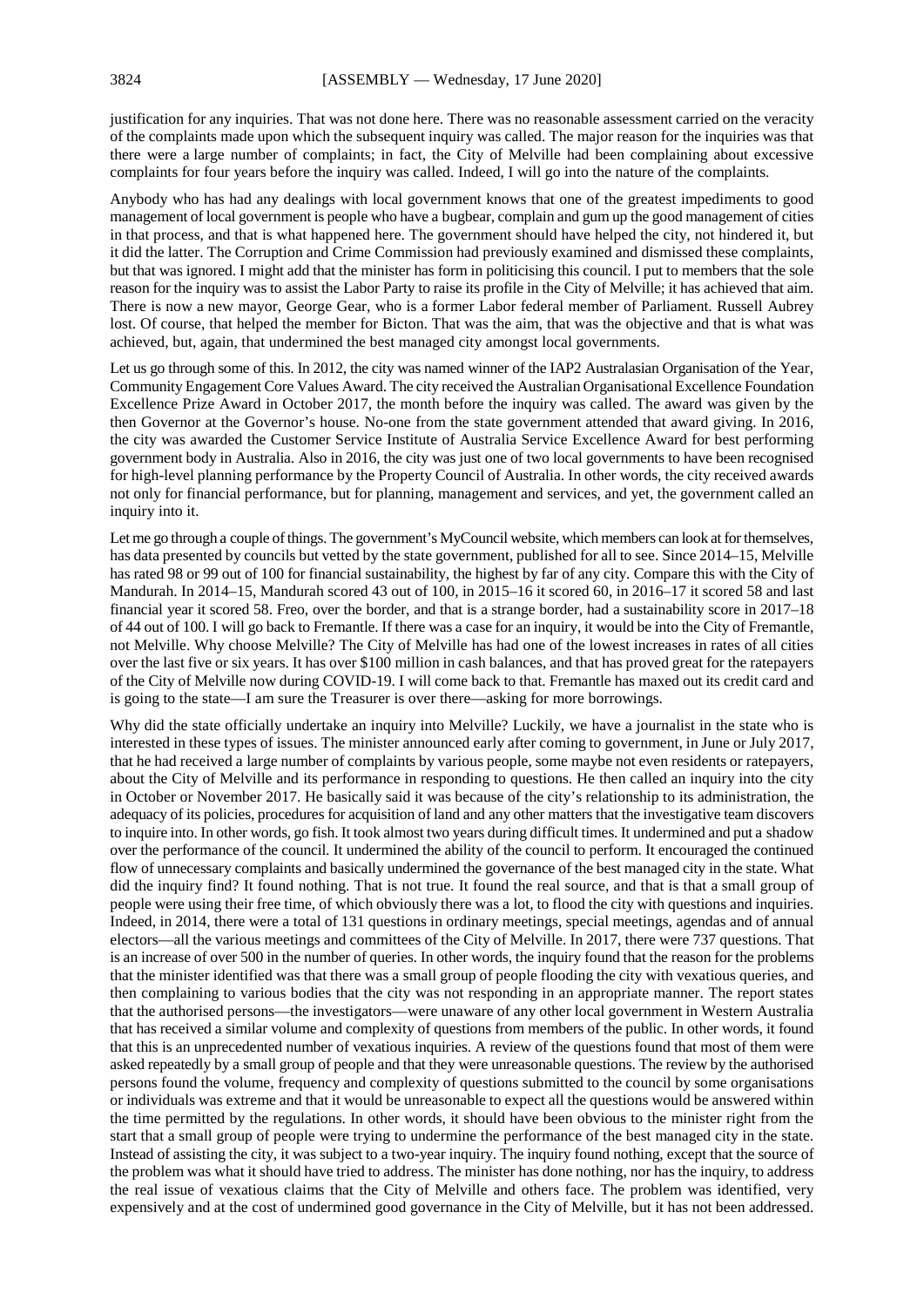What is the government going to do, not just for the City of Melville but also for other cities where city councillors and staff are hit with huge volumes of vexatious claims? It should be of concern to the state government but it asks local cities to do all sorts of things that are open to complaints. The City of Melville was asked to significantly densify Canning Bridge. It was asked to diversify its sources of income so it could rely less on rates. The City of Melville tried that. Given this action, the lesson for all the cities, particularly if they are Liberal-oriented, is do not do it—

I will compare the City of Melville with a city that shares its border—the City of Fremantle. I query why an inquiry has not been undertaken into the City of Fremantle, because one is needed. Again, I go to the financial health of the city from the MyCouncil website. It states that in 2017–18, the City of Melville had a financial rating of 98 out of 100; the City of Fremantle had a financial rating of 44 out of 100. The City of Melville had increased its rates on average by about 1.5 per cent per annum less than the City of Fremantle; in other words, it has been more friendly to its ratepayers. One reason for that is it has invested well in non-rate-paying income. Also, the City of Melville had over \$100 million in its cash balance. This was very important when COVID-19 hit because the City of Melville came up with the policy of firstly freezing rates for ordinary ratepayers, then giving all ratepayers a \$200 coupon a discount—on all rates. Rates were frozen to that of the previous year and a \$200 coupon was given to help low-income households. Dispensation was also given for rent payments to businesses renting properties from the city. It was also able to bring forward an increase in expenditure and capital works projects to help job creation during the COVID-19 outbreak. In other words, because of its good management, the City of Melville was able to assist the state and the state government in its response to COVID-19. We can compare that with the City of Fremantle. It announced it would increase rates by 10 per cent during the COVID-19 outbreak. Why? It is because the city is broke. In addition to a rate increase of 10 per cent, it announced it would reduce or stop mowing lawns on verges, stop the CAT bus system, and implement other expenditure reduction mechanisms because it does not have any money.

#### **Mr W.R. Marmion** interjected.

**Dr M.D. NAHAN**: Yes, I will go through a lot of other motions that are ridiculous.

resist—because the government will undermine them in the end.

The City of Fremantle has put itself in a position of not only responding negatively to COVID-19, but it is also inhibiting our collective response to the outbreak. Another issue is that the city ran out of money. It had a \$20 million borrowing limit from the Western Australian Treasury Corporation, which it maxed out. During the COVID-19 outbreak, the state came in with an increase of, I think, \$100 million in borrowing capability for all local governments. According to the *Fremantle Herald*, that was driven by desperation from the City of Fremantle, which needs to borrow to meet its current deficit. It claims the government's supposed response to COVID-19 was actually an attempt to bail out the City of Fremantle.

The City of Melville is not just a good financial manager. It is one of the only councils to completely recycle all its waste. In Mandurah, 70 per cent of waste goes to landfill. No waste from Melville goes to landfill. That is at a high cost. It has a recycling centre, which I have had some troubles with in the past. It is operating pretty well right now. It recycles either in the composting plant or otherwise 100 per cent of its waste. Fremantle used to be a member of the recycling centre, but I think it has pulled out. It sends about 10 or 15 per cent of its waste to landfill. The City of Melville outperforms in finance, waste reduction and support for its community. Fremantle does not do any of that.

The City of Fremantle spends a lot of time doing things like trying to ban people from parking at Wilson Parking.

[Member's time extended.]

**Dr M.D. NAHAN**: The City of Fremantle passed a number of motions of community support for Julian Assange, which is not very relevant to the management of the city. It has passed a motion to have zero carbon emissions. I do not know what it does with all the electrons coming from the Collie region, but it is interesting. It also claims to be nuclear free, although nuclear medicine at least used to be practised at Fremantle Hospital; it might still be. When it comes to managing the city for its ratepayers, it is a basket case. In fact, an article in WAtoday calls it a "Slow motion train wreck". Where is the inquiry into the City of Fremantle? It is needed. It is a basket case. It is undermining our response to COVID-19. It is undertaking activities that are not acceptable. When I was Treasurer, the Mayor of the City of Fremantle, Brad Pettitt, came to demand we assist with the King Street development. They wanted us to move the Department of Housing to Fremantle and to otherwise assist them in developing that facility. It was going to be a real commercial change agent for the City of Fremantle, which we all know needs it. It is a mess. When I first came to Western Australia 40 years ago, Fremantle was a source of vibrancy in the metro area. It is not any more. They also said it would change the finances of the City of Fremantle. It was going to earn income and thereby take pressure off rate rises. Even before COVID-19, that turned out not to be the case. The City of Fremantle had very few applicants for the ground floor restaurant facility, which was a little bit less than 900 square metres, and could not get anybody willing to pay money, so it offered the facility rent-free for three years—this is before COVID-19—plus a \$500 000 fit-out. In other words, instead of helping the finances of the City of Fremantle, it undermined them. Unfortunately, perhaps because of COVID-19, that firm walked away, and the city now has no tenant for that facility. The state spent a large amount of money facilitating that development. Unfortunately, it went to a basket-case city that has seriously mismanaged it, as it has the whole city. Why does the government not do an inquiry into that?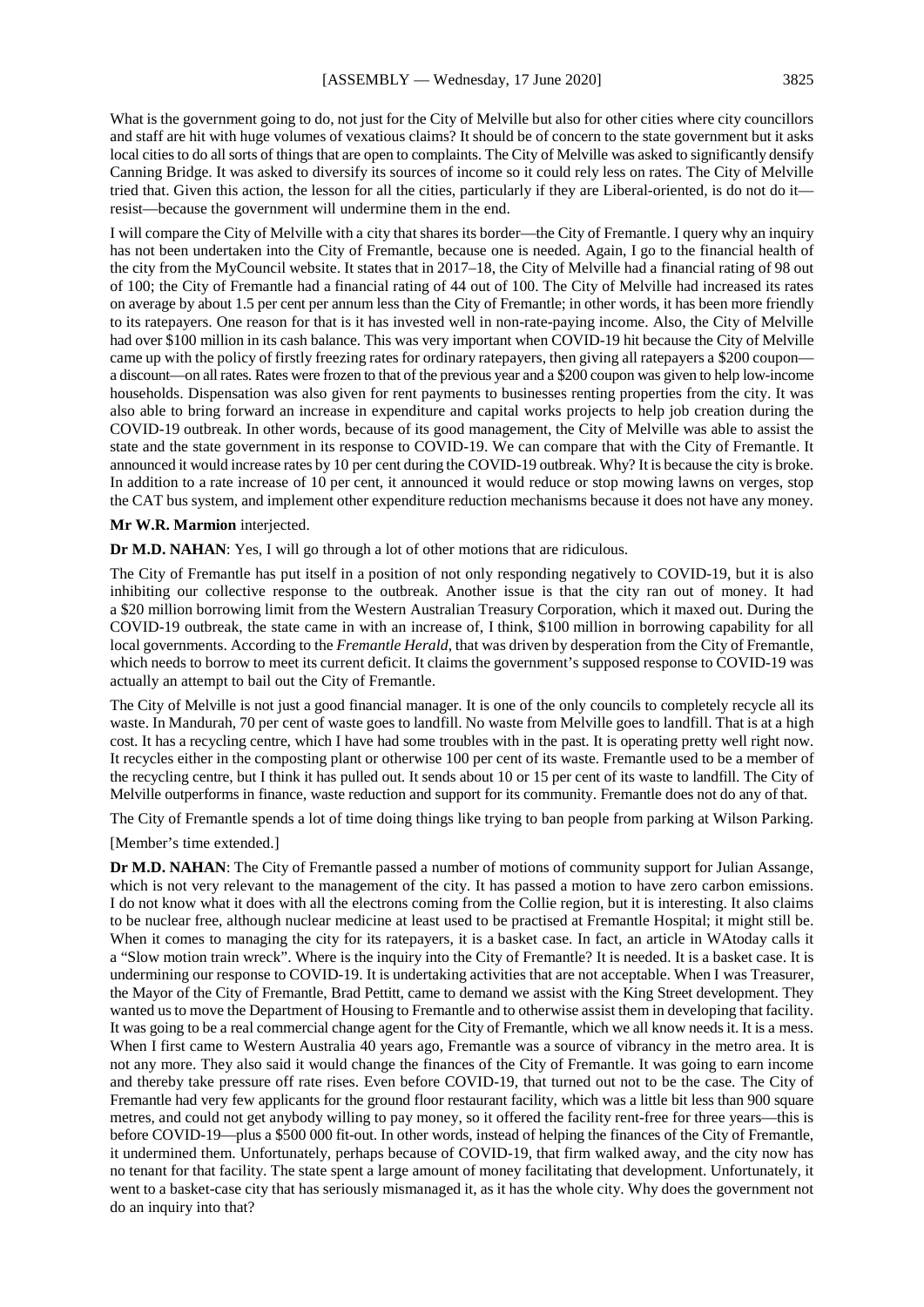Let us go back to the principles. The Minister for Local Government came to government in 2017. He had been an active member of a group that was trying to facilitate more infiltration of local government by the Labor Party.

**Mr D.A. Templeman**: There he is! That conspiracy theorist—there he is! I didn't realise how powerful I was.

**Dr M.D. NAHAN**: No, you are.

**Mr D.A. Templeman**: I can't believe it!

**Dr M.D. NAHAN**: There is a very interesting article written by Paul Murray on 27 January.

Several members interjected.

**Dr M.D. NAHAN**: I bet the government is worried about that one. It is an article from 27 January 2019. I will read it for *Hansard*. It states —

Labor has made no secret of using local government for self-interested political outreach through its Council Connect program, which began in 2014.

…

In effect, it was enabling the party politicisation of local government.

The article states that two councillors met first on 23 October 2014 at a function hosted at Parliament House. That was the now Minister for Local Government, David Templeman, who later became an MP. I guess he was the Mayor of Mandurah at the time.

**Mr D.A. Templeman**: When was this?

**Dr M.D. NAHAN**: No, you were in government.

**Mr D.A. Templeman**: I've been here for a fair while.

**Dr M.D. NAHAN**: Yes, a long time. Anyway, it also included Barry Urban —

A member: Look at him!

**Dr M.D. NAHAN**: Yes, and Labor's now member for Bicton. The whole objective of that Labor connect program was to get more active Labor members in the cities. According to Paul Murray, a very respected journalist, Labor has never denied that. There is no conspiracy here.

**Mrs L.M. O'Malley**: What month was that, member?

**Dr M.D. NAHAN**: The inaugural meeting was on 23 October 2014. I think, from what I have read, the member joined the City of Melville in 2015; is that right?

**Mrs L.M. O'Malley**: Yes. I never attended that, though. Mr Murray got it wrong.

**Dr M.D. NAHAN**: If the minister denies what Mr Murray said about Labor's council connect program and the meeting with the objective to get more Labor people into councils, please say so. Otherwise, on the record, I think it is pretty accurate. That is what the government set out to do in the City of Melville and that is what it achieved. As the Minister for Local Government, the minister has undermined and inhibited the management of one of our most important cities for pure political advantage for his own party.

**Mr D.A. Templeman**: You're wrong.

**Dr M.D. NAHAN**: You have.

**Mr D.A. Templeman**: No, you're wrong.

**Dr M.D. NAHAN:** You have. The minister undertook an inquiry with no adequate justification except that there was a large number of complaints. He did not follow due process. The accepted due process is that before there is an inquiry, the minister goes to see if there needs to be one. The minister did not do that. He set the department with limited resources to do a fishing expedition to undermine the governance and political support for the then mayor and CEO. That was the objective. The minister achieved his objective. George Gear has been elected. He supported the member for Bicton's campaign earlier on. As part of that objective, he stopped the wave park and greatly inhibited the future development of Canning Bridge. That has sent a signal to all cities: do not do what Melville did. Do not manage finances well; go to Fremantle. Do not take the hard yards in urban development. Do not look for other sources of income, because if a city happens to get the Minister for Local Government offside, he will undermine that city for political purposes. Sometimes, a minister has to stand above their political objectives and manage for the state, and the Minister for Local Government has failed to do that.

**Mr D.A. Templeman**: I disagree with you.

**Dr M.D. NAHAN**: The minister can disagree with me, but that is what the minister has done in the City of Melville, and it has undermined local government in this state.

**Mr D.A. Templeman**: That's your opinion.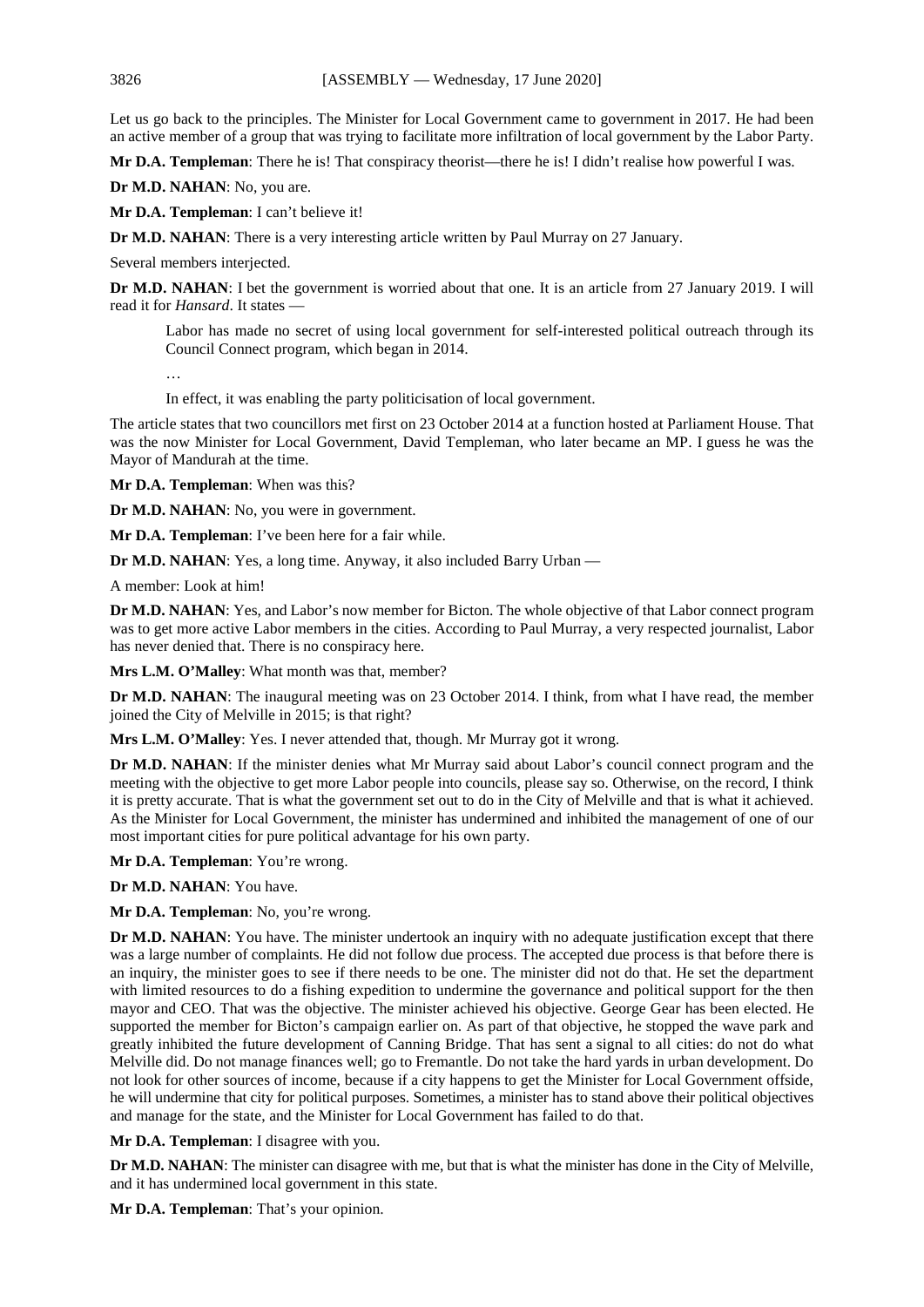is justify —

**Mr D.A. Templeman**: You have every entitlement to your opinion. You're a very opinionated man.

**Dr M.D. NAHAN:** Yes, I am. What the minister really should do is explain the basis for that inquiry and how he is going to fix the real problems that were identified in that inquiry. That did not lie with the then council or the management of the city, but the process by which local governments are gummed up and undermined by excessive complaints, and it is happening all around local government in this state. It is going to undermine the desire of good people to enter into local government and, more importantly, it is going to undermine the ability of local governments to undertake the things that this government wants them to do. The minister found clear evidence of that in the Melville inquiry and, so far, nothing has come of it. It leads me—and I am an opinionated person—to think that the minister achieved his objective to get George Gear elected and undermined the former mayor, Russell Aubrey. The City of Melville is no longer supporting the Roe Highway; that was another objective. But in this process, the minister has done great damage to the management of local government in this state.

I also ask the minister, given his actions with so many inquiries, why he has not undertaken an inquiry into the mismanagement of the City of Fremantle. The evidence is there for all to see. It is justifiable and, good God, they need it.

**The ACTING SPEAKER (Ms J.M. Freeman)**: Thank you, member for Moore, sorry.

**MR R.S. LOVE (Moore — Deputy Leader of the Nationals WA)** [5.57 pm]: There is nothing sorry about Moore, Acting Speaker; it is a wonderful place.

I would like to make a brief contribution to the motion put forward by the member for Nedlands on behalf of the Liberal Party that this house notes a range of concerning issues in the local government sector, mostly perpetrated by the mismanagement by the McGowan Labor government, and, of course, the Minister for Local Government is in charge of that process. I would like to thank the Liberal Party for the opportunity to speak on this matter. I would note that the Nationals WA and the Liberal Party do not always see eye to eye on local government, and certainly in the last term of government there was some disagreement between the two parties about the way forward with the amalgamations of local governments. The Nationals have a very strong view that local government is very important and that local decision-making is the way to go. In fact, it is one of the principles of the National Party that the evolution of decision-making from state to local government is enshrined in our constitution, so it is something that I hold very dear.

This motion is not a destructive motion; it simply notes the concerns of the sector and the mismanagement that has led to that. What a pity, because in 2017 we know that the minister got off to a very good start with local government. He formulated the state and local government partnership agreement, which is a wonderful document. I remember going to many local government meetings at which the praise for the minister was so great that I would have to say it was nauseating. Of course, as an opposition person, that was a bit galling. The minister was very popular with local government with the signing of the State and Local Government Partnership Agreement in August 2017. I have a copy of it from the WALGA website, and it states —

The State Government should consult with Local Government when developing, amending or reviewing State legislation and regulations, policies or programs that will significantly impact Local Government operations or resources.

Of course, we know that this agreement has been largely set aside. Local governments had a great number of concerns with the COVID-19 bill that went through the house and its implication for rates in the coming year. They were concerned about how they would be able to maintain the undertaking they had given to hold rates at last year's level, given that new valuations were coming in. They had discussed that with the state government and thought they had an agreement, but it did not happen. The Planning and Development Amendment Bill, which is in the Legislative Council at the moment, has also caused a great deal of concern for local governments because of the lack of consultation with them on that bill. We have agreed to support the government on that matter, but we have made it very clear that we want a return to a consultative situation between the Minister for Planning and local government as the government works through the regulations for that bill and the second tranche of legislation. It is very important that local government is involved in those decisions.

There is a considerable amount of concern in the wider community of Western Australia about the functions of local government. That is evident from the websites and Facebook pages et cetera that have sprung up to highlight the issues that people have, at a range of levels, with the operation of local governments within the state. In the time that I have been involved in public life generally, either in local government or state government, there has been a complete breakdown in the way in which local government members deal with each other and the community. Those relationships have become very fraught and difficult. It seems to me that no matter how hard we try, through prescription, standards panels and training et cetera, to get people to get along and work towards a common purpose, it seems to get worse and worse. I wonder whether the whole structure of the Local Government Act is at the heart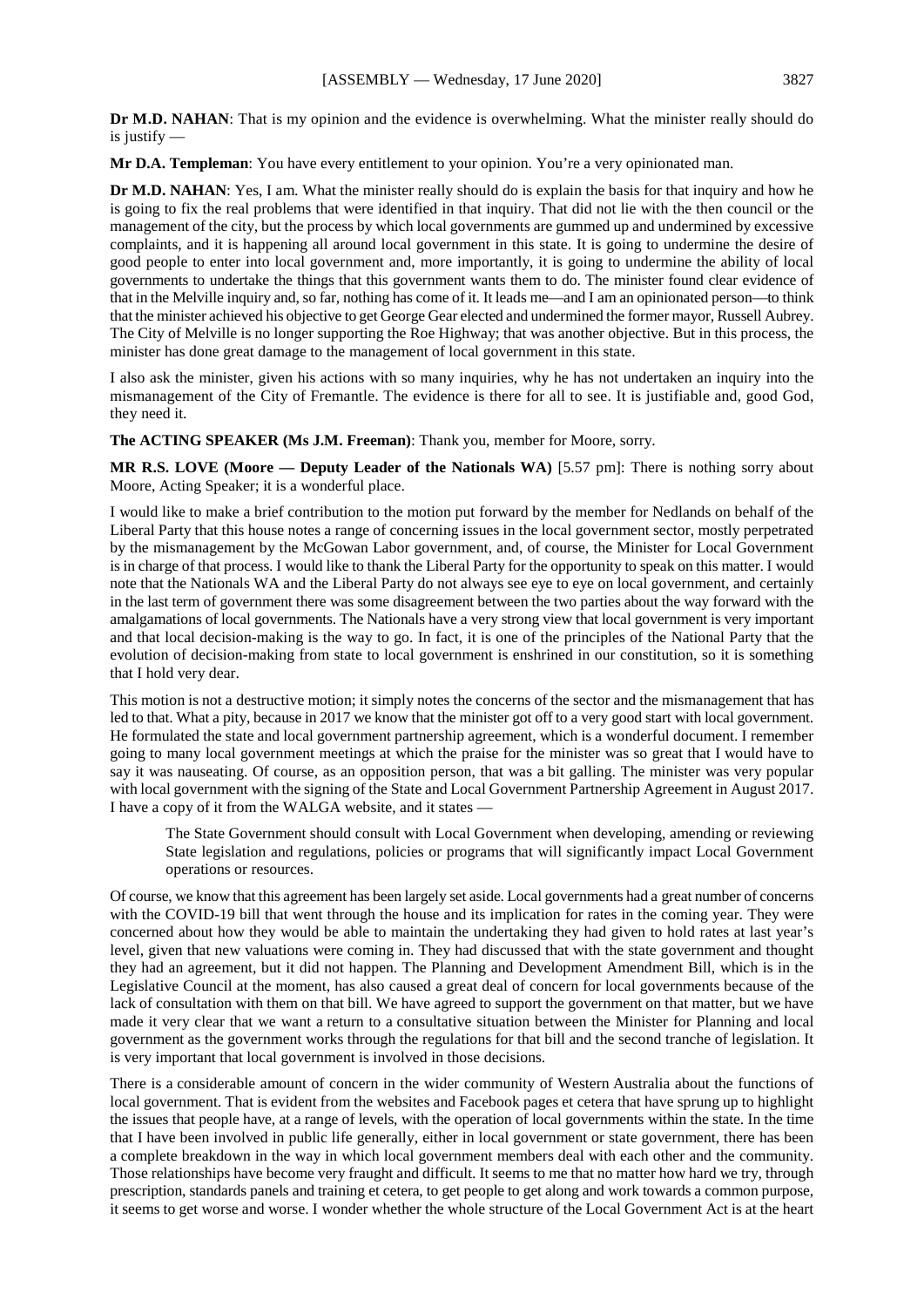of that. Local government went from being a management situation in the 1960s, with community members very much involved in the operations, to a more corporate version under the 1995 act. This modernising act looked at the roles and responsibilities, and local governments were separated between the executive and elected members. Clearly, that might work in some circumstances, but for many small local governments, the community demand on the councillors is that they must know what is going on. A level of dysfunction in councils in my electorate and other regional electorates comes from that very basic tension between the community expectation and how the Local Government Act is written.

I think there needs to be an understanding that local government is not a business. We might try to run it as a business, in a businesslike way, but at its heart it is not a business—it is about politics, community representation and people wanting to make a difference or a change when they get into local government. I think the way that local government is becoming increasingly structured is leading to frustration for local councillors. I believe that is at the heart of the relationship issues, breakdowns and poor performances we have seen, and we have seen plenty of them in my electorate as much as anywhere else. I know the minister came to this role with a review of the Local Government Act very much to the fore. There has been a relatively minor review, with a green paper now being done on a much wider root-and-branch approach to changes in local government. I really think that we need to step back from that whole corporate model and try to understand that this is community government. It is not about running a business; it is about running a community-based government. It is also about trying to give councillors due recognition for the time they give. I do not mean monetarily; I mean in having a real influence and being able to change the direction of their local government. We might then begin to see some changes.

Since the member for Mandurah became the minister, a large number of reviews and inquiries have been undertaken, which is indicative of a system that is not working. The minister was asked quite recently by the member for Nedlands about the inquiries and reviews that have occurred since this government came to office. I believe that 12 have been done, of which five are still going. These include inquiries into the Shires of Wiluna, Perenjori in my electorate, Carnarvon, Ngaanyatjarraku and Toodyay; the Cities of Melville, Perth, Joondalup, Mandurah, Cockburn and Subiaco; and the Town of Cambridge. We know that a number of those inquiries are still going. In fact, the good people of Toodyay are still waiting to hear the results of the inquiry that has been done there. I believe that the information has gone back to the State Solicitor's Office.

**Mr D.A. Templeman**: Is Toodyay in your electorate?

**Mr R.S. LOVE**: Yes; I will talk about Toodyay a little more at the end.

The Shire of Perenjori is also in my electorate, and has been without a local government for a considerable length of time. We are seeing a denial of democracy for some of these areas. It has been a long time since the Shire of Perenjori collapsed and local representation was lost. There has been a considerable number of inquiries, including into the Town of Port Hedland, which has spent time under a commissioner. It really is time to get over that. I know there were announcements around election dates et cetera, but perhaps COVID-19 has interfered with those. I would be interested to hear the minister's reading of that. My understanding was that democracy would be restored to Perenjori and Port Hedland in short order, and I am anxious that that happens as quickly as possible. Although commissioners might do a good job, they are not from the local community and do not necessarily understand the full implications of the decisions that have been made, the full history and the full expectations that communities have. I know there is supposed to be documentation of decisions, community plans and everything else, but in smaller local governments, quite often it comes down to corporate knowledge and an understanding of the community and what is required.

Mention has been made of the situation with the Town of Cambridge. I attended a meeting at the Town of Cambridge some time ago at the invitation of people concerned about local government. A number of MPs were at that forum, which addressed what was being considered by the town. Other members and former members of local governments talked about their experience in local government, with some expressing the feeling that they had not been listened to and had no idea of how the operations of their council were being undertaken. Again, getting back to the role of councillors, they have to understand enough about the operations of the council to be able to have meaningful input into and an understanding of budgetary processes. They are also responsible for monitoring the CEO's performance. It is very hard to know exactly where the lines are between the operational and governance aspects. In my view, councillors cannot actually carry out their role unless they understand the operations of the organisation. I think there has to be more cooperation between the two. I have seen councils in which the door has been locked on councillors and they cannot talk to staff unless it is through the CEO. Maybe it got to that point because someone tried to place undue influence on the staff, but it is a great pity. As long as they are respectful of each other, having a good working relationship is important. It is also important to know that there are lines that cannot be crossed—I understand that. I think the concerns expressed at forums such as the one I attended at the Town of Cambridge led to the move by the Legislative Council to form the Select Committee into Local Government. I know that some upper house members were at that forum and talked to members.

**Mr D.A. Templeman**: There was that one and there was also the one at UWA.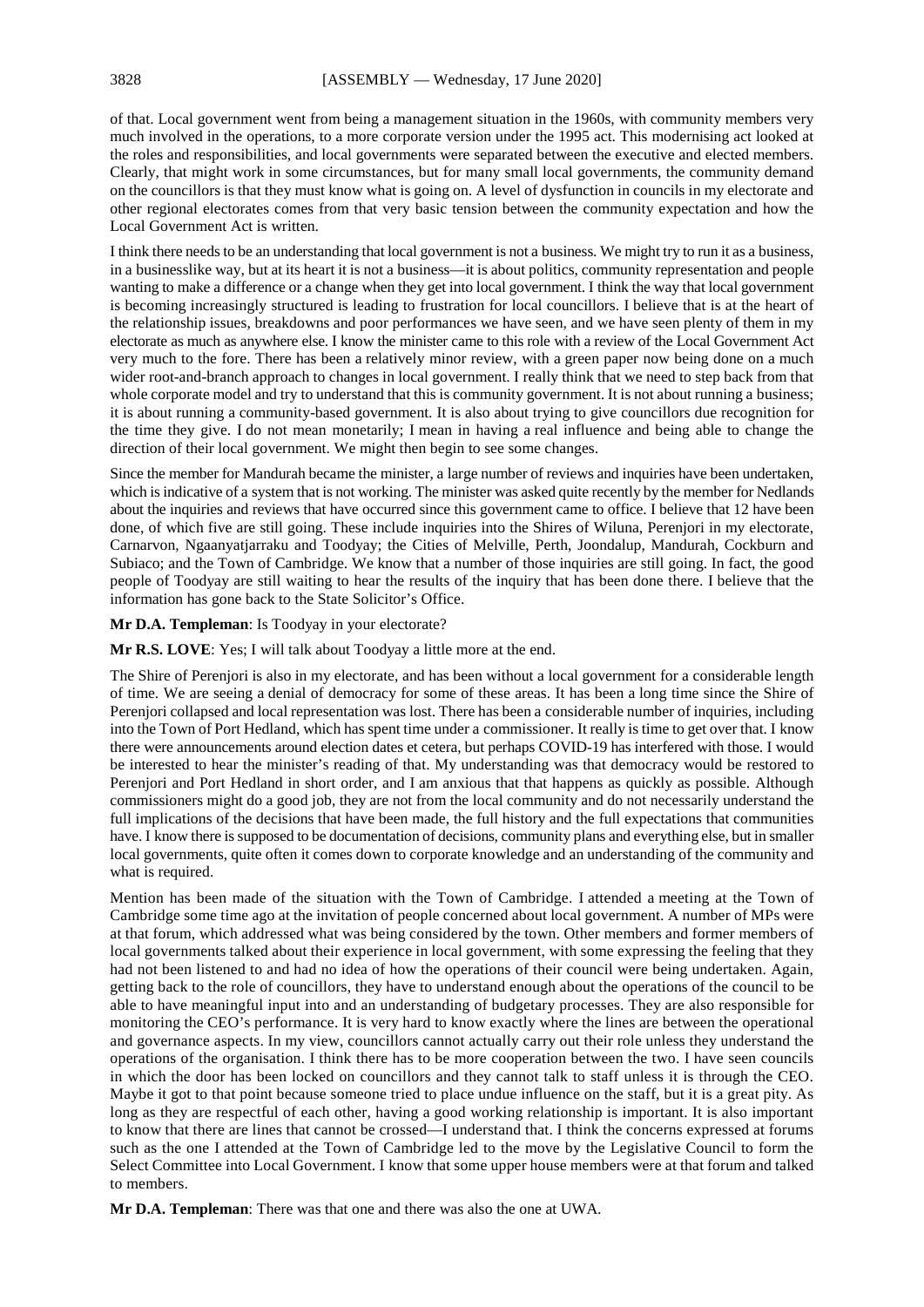**Mr R.S. LOVE**: Yes, and I was there as well. I think it was at that one that certain members of the Legislative Council formed the deep understanding of how aggrieved some members of local government were. They heard stories about how they felt they had been locked out of the process and not given enough information to perform their roles properly. I do not think that is acceptable either.

As we know, a Select Committee into Local Government was established. It is confusing to the community. People know that a process is running in which the member for Balcatta and the director general and others are developing a green paper, but people are confused between that process and this inquiry being undertaken by a select committee of the Legislative Council. I would hope at some stage the findings of that inquiry can be used to inform the group that is working on the green paper. It would be a great pity if all of that information were lost. The committee has now extended the time for its inquiry because there has been so much information and so much interest from the community that it has to do justice to those people who have taken the time to submit to it. I am not going to read into *Hansard* what the inquiry is about. We all know what it is about, including the minister, and it is not necessary.

**Mr D.A. Templeman** interjected.

**Mr R.S. LOVE**: I am glad to hear that from the minister. It is very important to give due reference to the number of people who have been involved in that inquiry.

As I said before, my concern is around those communities, especially regional communities but also the City of Perth and other local governments, that have had a breakdown in their democratic processes. We need democracy to return to them as quickly as possible. I believe that democracy is important to all of us. That is why we take our position in this chamber and that is why the 1 800 or thereabouts elected representatives throughout the state -

#### **Mr D.A. Templeman**: It is 1 300.

**Mr R.S. LOVE**: Okay; 1 300 or so elected representatives throughout the state put their hand forward to be involved as well. The community has an expectation that it will be able to have an influence.

I will return to Toodyay for a brief moment and how important these matters are. I received an email from Mick McKeown from the Friends of the Toodyay Catholic Precinct, whom I have spoken to the minister about before –

**Mr D.A. Templeman**: I know Toodyay well.

**Mr R.S. LOVE**: Yes. The minister would know there are very important historic precincts in the town of Toodyay, which is important to the town economically. The whole idea of bulldozing stuff to make way for other things does not work in a town that reflects well on its history and builds on that very effectively and makes that a product not only for tourists, but also for people wanting to retire in that community. The very vibrant arts community in Toodyay attracts people from the city. In the real estate section in the newspaper today, or yesterday, there was a report highlighting how cheap land was in Toodyay and how good it would be to live there. I agree with that. As I have spoken to the minister about, the Toodyay Catholic precinct has been the subject of a great deal of concern because the blocks that it is based on are being sold off by the archdiocese for subdivision, and work has now started. Trees that are perhaps hundreds of years old are being bulldozed. Admittedly, this was done at a time when there was an elected council, but it was done under delegated authority by planners within the shire. There was no reference to the council at the time. The people of that town, justifiably, feel very aggrieved about what is going on in that precinct and never want that to happen again.

I will read from an article in the excellent publication *The Toodyay Herald*. The last paragraphs state —

The Toodyay Shire Council voted last month in favour of Cr Paula Greenway's motion that the shire staff must notify council regularly of any changes that affect the Catholic group of buildings.

A widespread community response in this case will also send a signal that this good beginning must be followed by increasing the protection of the precinct by removing the delegated authority and guaranteeing that the elected Council of Toodyay is the appropriate body to determine its future.

It is not just in the Catholic precinct in Toodyay; I think it is very important that elected members of local governments throughout the state determine the future of their communities and that we do not see long periods of time under commissioners. I understand there were reasons they were brought in, but I think a rapid return to responsible local government is necessary. With that, we need to ensure that incoming councillors are well resourced and well understand how to make an effective difference on behalf of their councils and their communities.

**MR D.A. TEMPLEMAN (Mandurah — Minister for Local Government)** [6.15 pm]: First of all, I thank the contributors to today's debate. I am very pleased we are having a debate in this chamber on local government in Western Australia. It is very important because we all know that local government remains a very important part of our democracy. I take note of the previous speaker's comments about the importance of ensuring that democracy is as robust as possible. No matter where one goes in Western Australia, all Western Australians are ultimately governed by three levels of government, but local government is probably the level of government they have most contact with on a daily basis. I particularly take note of the member for Moore's contribution. I thank the member for Moore. I appreciated the member for Moore's contribution because his argument effectively talked about how to find a balance between an act that can deliver a framework for communities to maintain their identity and also maintain their democratic right to determine what sort of future they want for their community. There is no doubt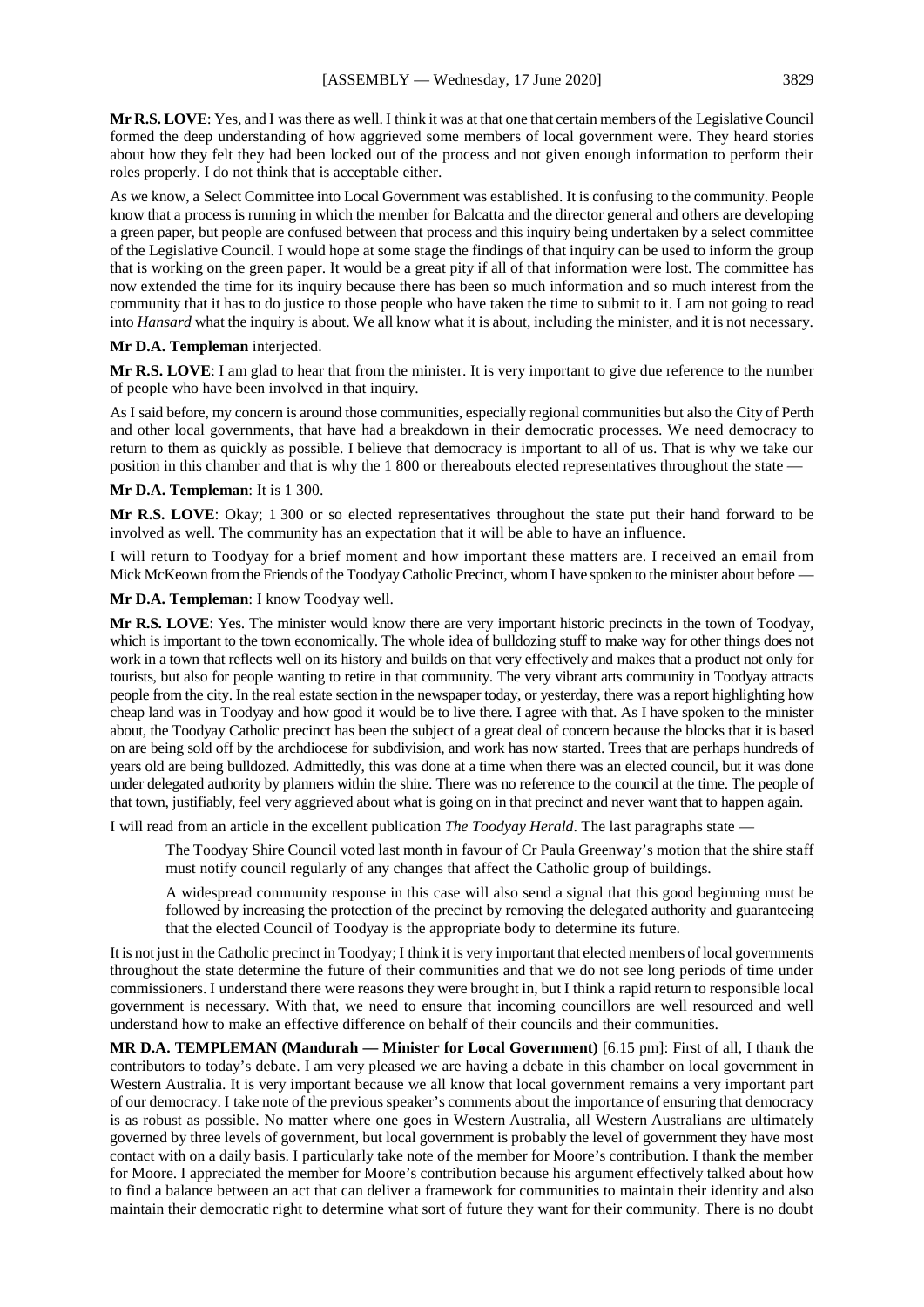that over a period of time local governments in Western Australia have been constantly tested. They have been tested like state governments and federal governments have only recently with the COVID-19 pandemic. I have said this at numerous Western Australian Local Government Association webinars: most local governments have responded very well during COVID-19. They responded, and understand the critical role they will play in the recovery. This is a different recovery. I have said on numerous occasions publicly that we all need to be reminded that when emergencies happen, be it bushfires, floods, cyclones or other major events that threaten communities, invariably when all the departments have responded, local government is charged with really delivering the recovery aspects of that.

I will go through a range of issues with regard to a number of members' contributions this evening. I want to tell members this from the start: I do not think there is anyone in here who does not want to see effective local government. I have to remind members of the contrast between our three and a little bit years of government since coming to power in March 2017 and the previous government. It is very stark in terms of the now opposition's view of local government, and indeed its lack of understanding that there was, firstly, a need for reform and, secondly, that there is an ongoing need to ensure that we prepare and assist local governments to do their very best. A one-size-fits-all approach does not work because, as has been highlighted by some members in this place, some local governments have a couple of hundred ratepayers whereas the City of Swan and the City of Stirling have a couple of hundred thousand. In Western Australia, we have local governments with populations of 200 000 upwards that are represented by elected members, and then we have smaller populations in rural and remote areas and, of course, in our one square mile Shire of Peppermint Grove. We have a very interesting and diverse statistical analysis. All those community members, rightfully, expect services to be provided by their local governments. There is no doubt that the scope of services differs widely. The services that are provided in the Shire of Woodanilling are different from those that are provided in the City of Rockingham, the City of Stirling or the City of Cambridge. One of the problems with the current act and the current approach in how local government is treated is that this framework effectively says, "You all have to fit the same; you are all the same in terms of the framework."

Prior to the 2017 election, when I became shadow minister, one of our initial priorities was to review the act. We had an act back then that was just over 20 years old. It is now 25 years old. It was no longer fit for purpose. When it was conceived, developed and passed through both chambers of this house back in 1995, it was a different time. We recognised that in a range of ways, even with the COVID-19 experience, because we have had to amend or adjust very quickly to that challenge in order to ensure that we can continue to function as a community and a society through legislation that we pass through this place, for example, in quite extreme circumstances. The reality is that the Local Government Act 1995 is no longer fit for purpose, but it is still the act that I as minister am required to oversee. Indeed, as minister, it is the statutory law under which I am required to operate. It is also the piece of legislation under which the department is required to operate.

Do members think that I enjoy seeing inquiries called by a director general? Let me be very clear: do I call the inquiry? No, I do not. Do I sit down with a pin and say, "Where am I going to do an inquiry today?" No, I do not. That is not my role. A number of opposition members who have spoken tonight have inferred that that is my role that I sit there and say, "Right, who can I look into now?" They are absolutely wrong. The department, and ultimately the director general, determine if and when an authorised inquiry is initiated. These inquiries can be wide-ranging or they can be very specific, and they can look into a range of matters. We have seen a number of them. When I came to this position, from memory, four authorised inquiries were initiated by the previous government. I did not say to the ministers of the day in the previous government, "Are you picking on so and so and why and what is the story?" That is the role for the department to determine, and ultimately for an investigation to take place and a report to be produced. But I sniffed a bit of hypocrisy during the contributions by those opposite—not by the member for Moore—about this issue and the reference to the old chestnut of the politicisation of local government. The Liberal Party hates it; it does not like it. It will always accuse the Labor Party of politicising local government. It will always do that when it does not like what is happening. It says that it has members who might just happen to be members of the Liberal Party in local government. Goodness gracious me! They love to point the finger when they think that the Labor Party is influencing local government. I am telling the member for Churchlands openly and honestly that I do not sit back and say, "Right, let's go and see what council has all Liberal Party members and we will go and target them." The member is wrong.

#### **Mr S.K. L'Estrange** interjected.

**Mr D.A. TEMPLEMAN**: It is my turn, member for Churchlands. He comes in here like a sergeant-major but it is my turn.

**Mr S.K. L'Estrange** interjected.

**Mr D.A. TEMPLEMAN**: I sat and listened to the member.

#### *Point of Order*

**Ms M.M. QUIRK**: I am having trouble hearing the minister because of the parade ground decibels of the member for Churchlands. I would appreciate it if those interjections could be at a more tolerable level.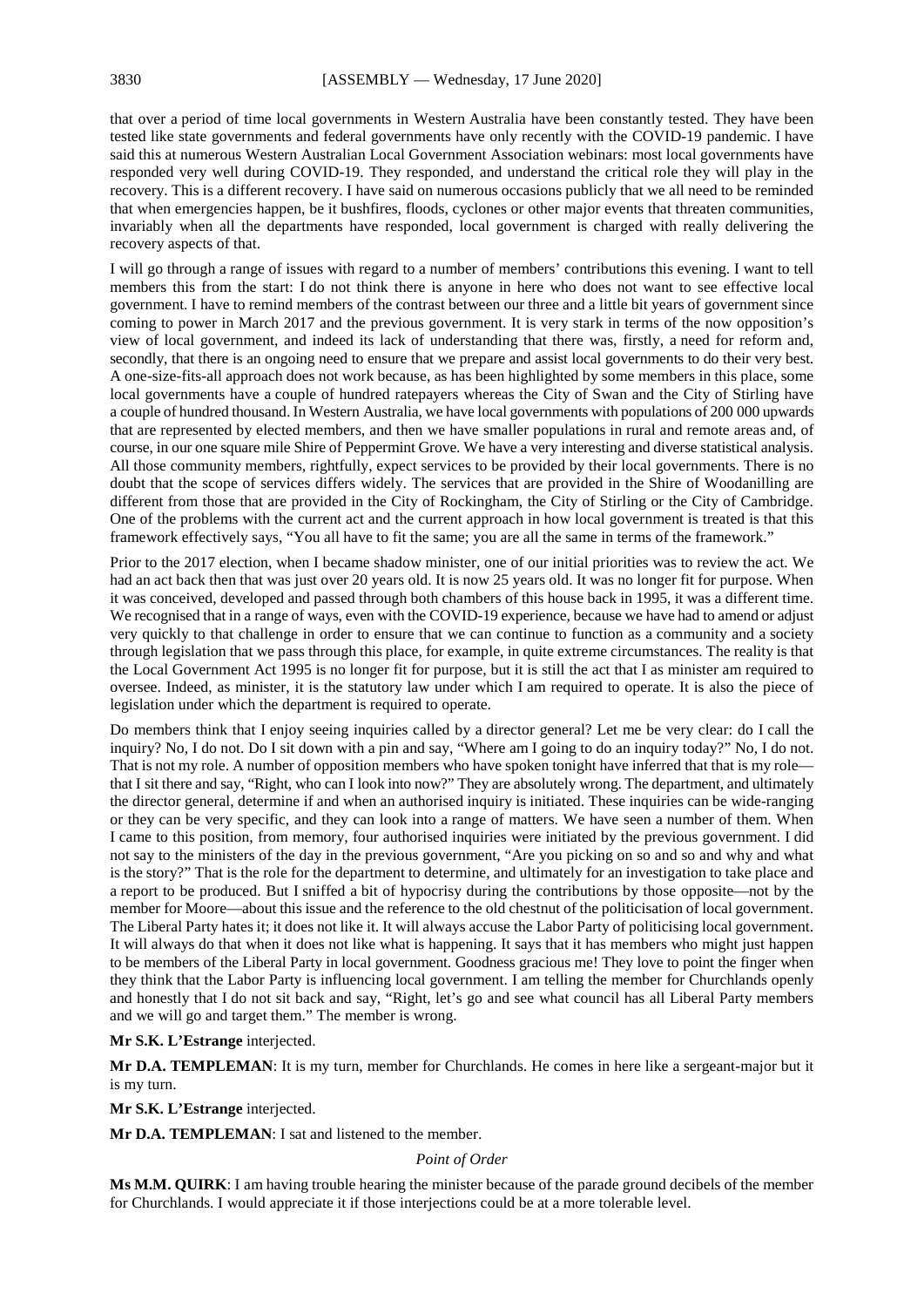#### **The ACTING SPEAKER (Mr T.J. Healy)**: Minister, could you please talk through the Chair.

# *Debate Resumed*

**Mr D.A. TEMPLEMAN**: I am telling the member straight. That is what he accused me of.

**Mr S.K. L'Estrange** interjected.

**Mr D.A. TEMPLEMAN**: The member is sensitive about this now.

**Mr S.K. L'Estrange** interjected.

**The ACTING SPEAKER**: Minister, do you seek to take interjections?

**Mr D.A. TEMPLEMAN**: No.

**The ACTING SPEAKER**: Members, the minister has declined to take interjections.

**Mr D.A. TEMPLEMAN**: I have a lot to say.

**Mr D.T. Punch**: I want to hear it.

**Mr D.A. TEMPLEMAN**: Thank you, member.

When an authorised inquiry is initiated, an important process is followed. It can be triggered by a range of things, not just how many complaints have been received by the department or the minister's office. A whole range of issues can determine why an authorised inquiry is initiated. There is a frustration. A number of members talk about the time an inquiry can take. I do not deny that that is frustrating. When we look at a situation in which an authorised inquiry might take months, if not a couple of years, the first question we ask is: why does it take so long? If we look at some of the authorised inquiries that take place, there are a range of reasons they can take so long. Quite often, once an inquiry starts, more information comes forward. Yes, member for Riverton, we do find in authorised inquiries that a range of other people come in with more information. The very nature of democracy is that we have to look at that stuff and not only the stuff we want to look at. Most of the people who work for the department and carry out the inquiries have investigative backgrounds or have served in highly investigative arenas. They are not dummies; they are backyard investigators. They are people who have skills and experience, which is important when carrying out their duties. The member for Kalgoorlie would know this. They have to make sure that the inquiry is done properly. That is an important part of their role. As they carry out that role, a range of matters need to be addressed, interviews need to be conducted and all these sorts of things. It was inferred that I must have known about this meeting and that meeting. Sorry, but that is not the case. Departmental investigations are carried out by authorised officers. When we call them authorised inquirers, that allows them to have certain powers to access information.

**Mr S.K. L'Estrange**: You don't have oversight.

**The ACTING SPEAKER**: Member!

**Mr D.A. TEMPLEMAN**: So the member is saying that he thinks I should be able to dig in, as he said, and interfere.

**Mr S.K. L'Estrange**: I said "oversight"; don't verbal me again!

**Mr D.A. TEMPLEMAN**: The member is asking me to interfere.

**The ACTING SPEAKER:** Member for Churchlands! Minister! I am on my feet. Minister, please talk to the Chair, and if you are not seeking to take interjections, please do not direct your comments too far away from the Chair.

**Mr D.A. TEMPLEMAN**: I am very happy to do that.

We have a transparent parliamentary process for authorised inquiries, because the reports are tabled in Parliament. That is part of the transparency aspect of an authorised inquiry. All the inferences of members opposite are wrong.

I want to talk about the contrast, because it is stark. Let us look at and remember the eight and a half years of the Barnett government. What was its number one achievement in local government? Members cannot answer that. I cannot think of it. What I do remember is a process that involved—it was alluded to by the member for Moore forced amalgamations in the metropolitan area. Of course, it decided that it would abandon any attempt to force amalgamations in regional Western Australia, because our friends in the National Party probably were totally opposed to it and it could have broken the coalition that they had. The Barnett government sought to reform local government simply by saying, "We're going to amalgamate. All we're going to do is change the numbers and reduce the number of councils, and that's the answer to the reform of local government." What happened? We saw what happened. We saw total distrust in and disrespect for the sector by members of the Liberal Party. What did the local government sector do? It got organised. Yes, it used aspects of the act to articulate its argument, but it got organised.

What happened then? We then saw a series of Ministers for Local Government fall. How many Ministers for Local Government did the Barnett government have in its two terms? It had four. The first was John Castrilli. He was a great bloke and a nice person. From memory, he was the longest serving Minister for Local Government. Then,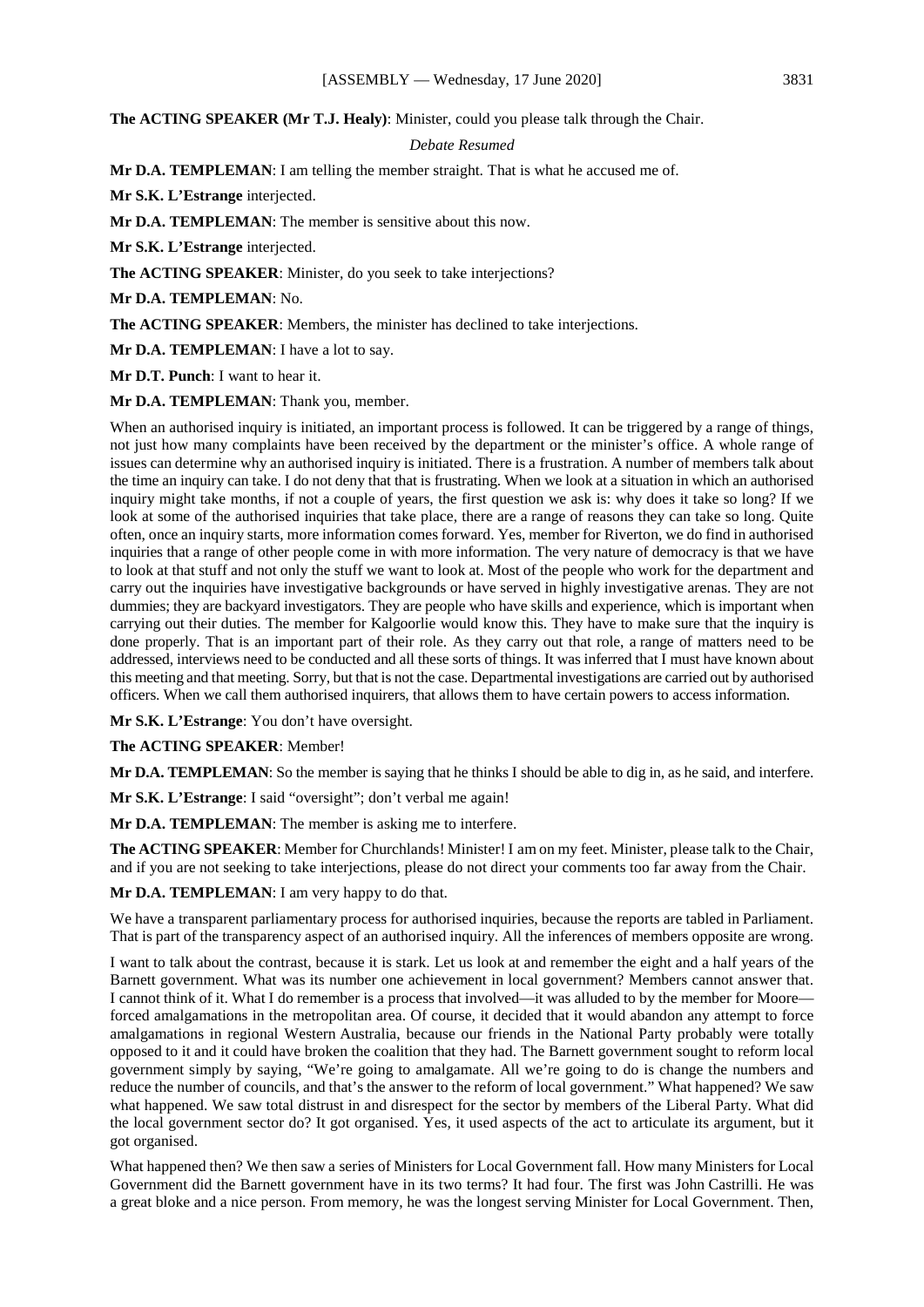of course, we hit a problem after that—the slow slide. Tony Simpson came to power as the Minister for Local Government, but we all know what happened with Tony Simpson. I like Tony. I used to talk to him regularly. I even shared a few car rides with him from Mandurah and the Peel Development Commission. He became minister not long after that. What was Hon Tony Simpson's ultimate decision because of what you guys did in local government in the second term of the Barnett government? He resigned in disgust. I think there were two reasons for that. One was the absolute botched effort on the amalgamation process, and the other was the total undermining of him as minister, because the Premier would basically walk out and go, "I think we'll do this today. I'll go and announce this." He did not talk to the mayors or any of the elected members and he disregarded the Western Australian Local Government Association and Local Government Professionals. That is how the then government treated the sector. Tony Simpson did the honourable thing: he resigned in disgust. I remember the day he did it. From memory, we had a debate in this place that included some local government matters and he sat over here on the back bench because he was no longer the Minister for Local Government. We then had Paul Miles, who served for about six months. What did that do to the sector?

**Dr M.D. Nahan**: That's three.

**Mr M. McGowan**: That is three.

**Dr M.D. Nahan**: You said four.

**Mr M. McGowan**: Who's the fourth?

**Mr D.A. TEMPLEMAN:** Who is the fourth? Did I say four? My apologies; there were three.

What damage did that do? It did a couple of things. When I was shadow minister, I would talk to people in lots of local governments and it was all about how they felt they were being treated by the Barnett government. There was a lack of trust. That was one of the reasons we decided, upon coming to power in 2017, that we should resurrect the partnership agreement, which was first initiated under the Gallop government. The partnership agreement is basically an agreement about how we will relate to each other and how we will operate courteously. Yes, it includes the capacity to negotiate on or discuss a range of things, whether it is legislation or policy determinations, but always on the understanding that we are not necessarily going to agree with each other, and we do not. I do not agree with everything that WALGA says or does or proposes and WALGA certainly does not agree, and has not agreed, with everything we have proposed or put through this place. But our relationship is based upon mutual respect, which is important. I think that is important in any relationship. That was disregarded by you guys on the other side when you were in government.

The motion before us tonight refers to a number of emerging problems and issues under the governance of the McGowan government. How long has the member for Nedlands been the shadow minister? I think it has been a year now. How many questions has the member asked me? One. He has asked one question in a year. That is fine. I would have thought that if there was widespread concern about me, the government, how we have approached the reform process and whether or not we have included people, I would have had hundreds of questions. The guy before the member was a bit different and a little bit erratic. The member for Nedlands has put forward a motion that highlights a whole range of emerging concerns about local government, yet he has asked only one question, and that was about authorised inquiries. I have to tell the member that authorised inquiries are important aspects of the work of the department; it is core business. If there are some concerns about councils, that is one of the roles of the department. Authorised inquiries are important work.

I want to go through some of the local government legislation that we have brought in and that has been passed in this place and the other place and is now law. As I said, we recognise that the Local Government Act has a number of flaws and is no longer fit for purpose. That is why we are in a process, and I will talk about the great work that is being done by the member for Balcatta a bit later. Let me go through it. In 2017, we passed through this place legislation that ensured the transparency of financial audits and performance audits. The member for Nedlands mentioned that in his contribution. The Local Government Amendment (Auditing) Act 2017 now ensures that the Auditor General has the key role in the financial auditing of local government.

#### **Mr A. Krsticevic**: That was our legislation.

**Mr D.A. TEMPLEMAN**: Why did the former government not bring it in? The former government did not do anything. It was recycling or going through local government ministers.

#### **Mr A. Krsticevic** interjected.

**Mr D.A. TEMPLEMAN**: That is the member for Carine's argument all the time: "We thought of that. Oh, yes, we thought of that." You did not bring it in, son. The former government stuffed around with amalgamations and did not do anything.

# **The ACTING SPEAKER**: Minister!

Several members interjected.

**The ACTING SPEAKER**: Members!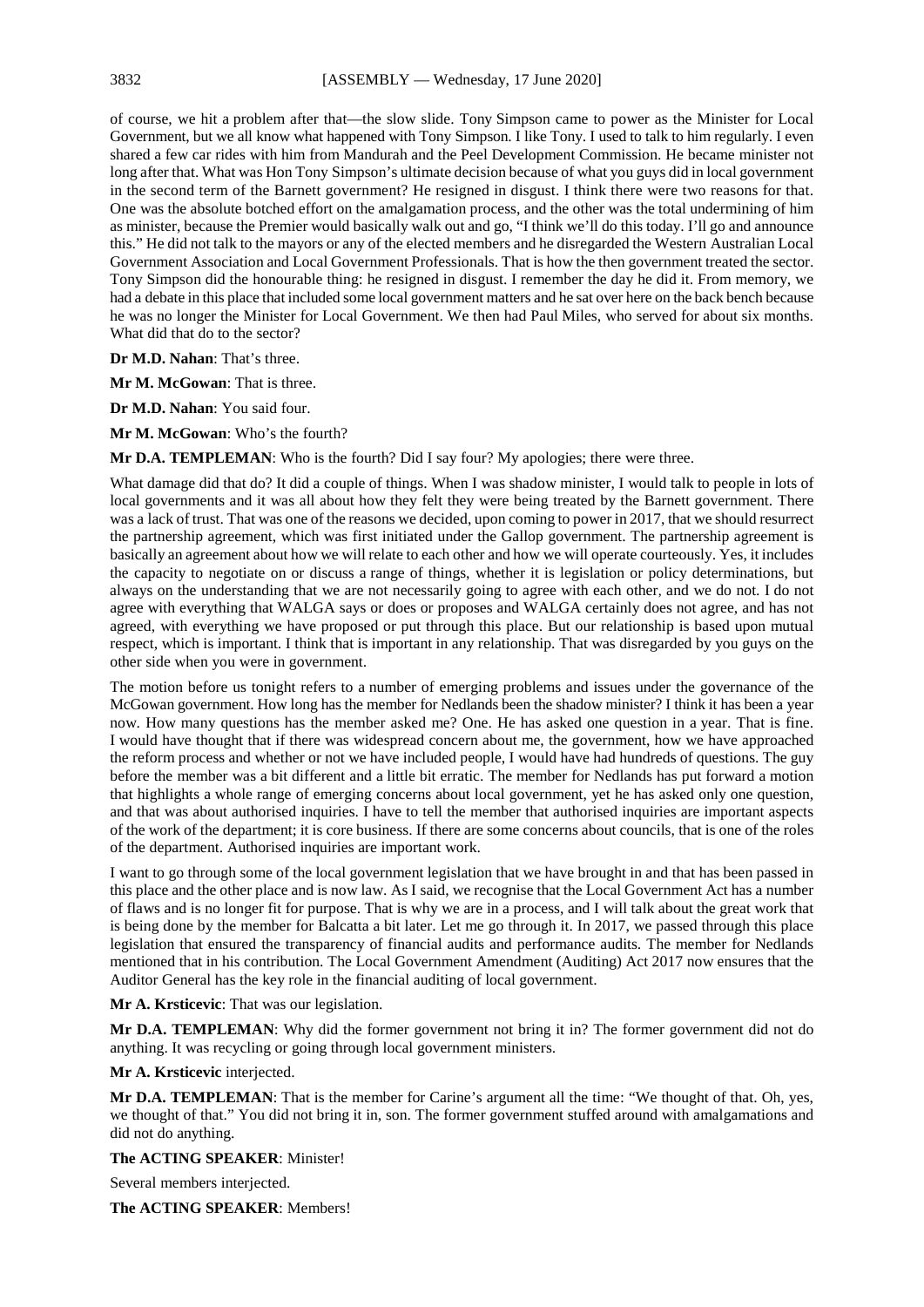# *Point of Order*

**Mr W.R. MARMION**: The minister called the member "son". I would like him to be called by his correct name, please.

**The ACTING SPEAKER (Mr T.J. Healy)**: Minister, I am not going to uphold the point of order. I do not want to slow you down, but have you changed your position about taking interjections? If you have not, I ask you to talk through the Chair.

#### *Debate Resumed*

**Mr D.A. TEMPLEMAN**: The member for Carine says, "We thought of it first" but the former government did not do anything about it. The former government talked about all the things that it was going to do but it did nothing. Let us turn to the next one. I bet the member for Carine will say that this is another thing that the former government did.

**Mr A. Krsticevic** interjected.

**Mr D.A. TEMPLEMAN**: He is starting to sound like big Joh Bjelke-Petersen. I know who that is.

#### *Point of Order*

**Mr S.K. L'ESTRANGE**: The minister used an unparliamentary name for the member.

**Mr D.A. Templeman**: What was that?

**Mr S.K. L'ESTRANGE**: The minister called him an idiot.

**Mr D.A. Templeman**: No, I did not.

**Mr S.K. L'ESTRANGE**: I think you did. The minister was in quite a fury, but he did.

Several members interjected.

**The ACTING SPEAKER (Mr T.J. Healy)**: Minister, stop for a second. Member for Moore and a number of other members, I am on my feet. I did not hear the minister use that term.

**Mr A. Krsticevic** interjected.

**The ACTING SPEAKER**: Member for Carine, I call you to order. You are talking and I am on my feet. Minister, please continue your remarks through the Chair.

#### *Debate Resumed*

**Mr D.A. TEMPLEMAN**: The Local Government (Audit) Regulations and the Local Government (Financial Management) Regulations 1996 were introduced in 2017. Amendments were made to the Local Government Act in relation to regional subsidiaries. The previous government talked about that for a long time, but it did nothing at all. In 2018, we were responsible for the Local Government (Administration) Regulations and the Local Government (Rules of Conduct) Regulations, which referred to the issue of gifts, declarations, contributions et cetera. We also introduced the Local Government Amendment (Suspension and Dismissal) Bill 2018, which was passed by Parliament in November 2018. We also introduced the local government regulations and the Local Government Legislation Amendment Bill 2019, which related to dogs and cats. In 2019, we passed the Local Government Legislation Amendment Act 2019, which was assented to on 5 July, and we made some regulations for induction and training, which brings me to a point that was made earlier. This is something that members on the other side of the house could not do. A number of sector representatives kept referring to the need for training. They said that one of the things that the government could do to enhance the status of local government elected members was to ensure that there was universal training. That issue was absolutely sat upon by the previous government—it did nothing at all. We said, "No, actually that's a good idea." The role of an elected member is very, very important. We expect that they have at least some basic understanding of financials, because many of them make million-dollar decisions. They need at least some basic understanding of financial operations. That does not mean that they need to be an accountant, but they must understand that part of their role is to help shape the budget and help shape future budgets that, of course, underpin prior priorities for their community going forward. We also said that they probably need to know a bit about the Local Government Act, which, of course, is the framework in which they are supposed to operate. It is pretty basic. That is the root of a lot of the problems that have occurred in local government.

The member for Moore highlighted the tension between operational and elected members. There is tension. Of course, there are arguments on both sides that the other side has too much power. The member would hear that; all of us do. But we said that they had to understand their role and responsibility. Under the act, there are some things that they need to do and, in fact, are empowered to do and there are some things they are not. That includes issues around staff and the operational matters of local government. There are good reasons that elected members do not have direct input into issues that relate to staff or operations that are not part of their responsibility. That is the root of some very important considerations; indeed, that tension, that problem and that challenge between elected members and staff, particularly chief executive officers quite often, is one of the challenges and issues that leads to an authorised inquiry. That is what we want to address in the review. I will talk about that shortly.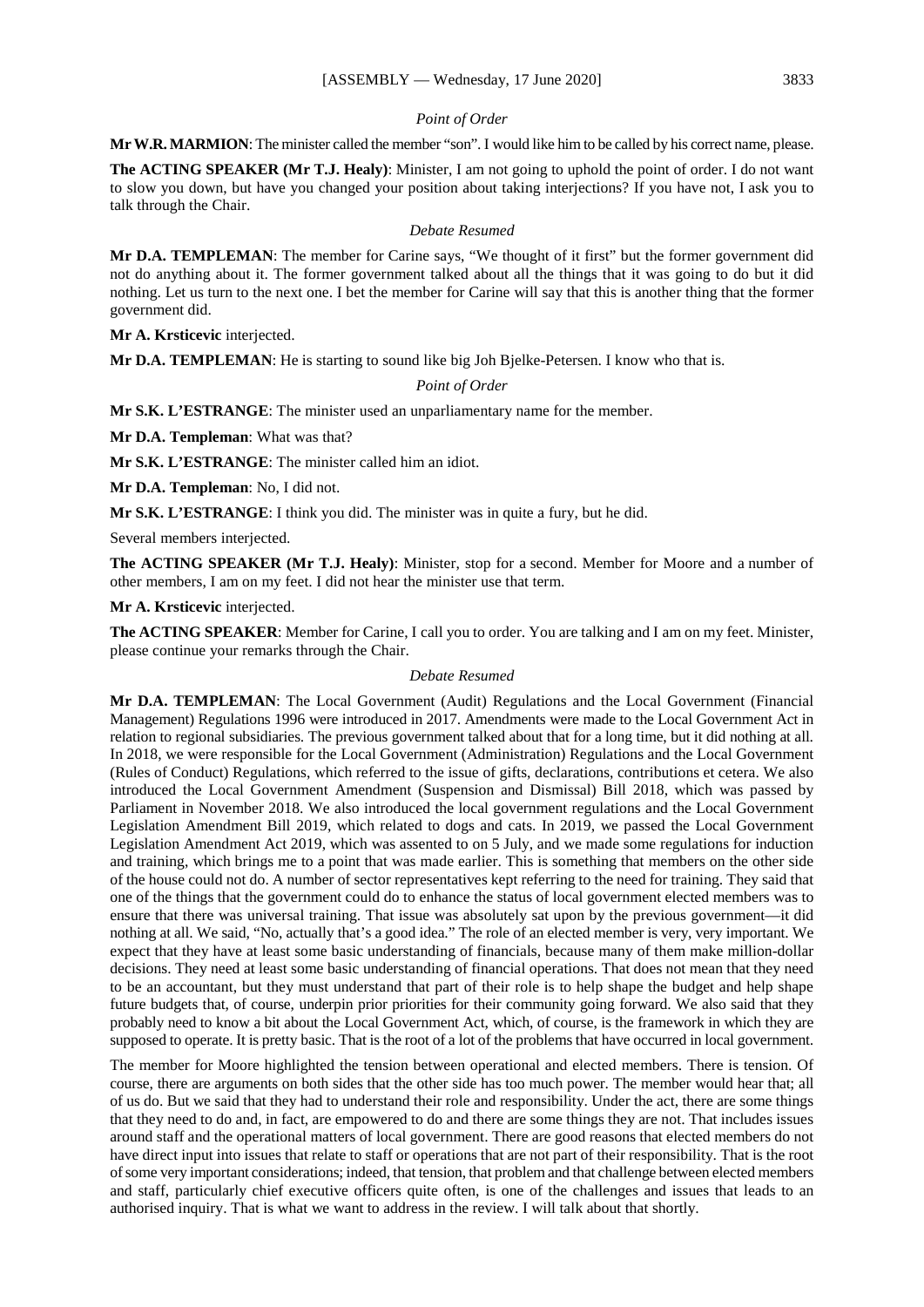This year we dealt with a number of COVID-19-related matters. I thank the opposition for its support of the measures as they passed through the house. Yes, they were introduced under the COVID-19 standing orders and during that intensive period in which we were having to make decisions quickly to assist local governments to respond to the COVID-19 challenge. We introduced a range of measures, including amendments to allow meetings to be held electronically and those sorts of things. Like all of us, local government is providing feedback on its experiences of COVID-19, and they are important considerations. For example, many of them have referred to the experience of remote meetings. There is some justification for what that might look like in the future under a new act and new regulations, particularly for councillors in a large rural or regional community because a number of them go to different towns for council meetings. I know that some councils have a number of towns in their shire, so one month they meet in this town and the next month they meet in another town. The metropolitan members here, unlike us regional members, need to realise that some elected members in some of those rural and remote areas face the reality of travelling between 200 and 300 kilometres at night after a meeting.

**Mr R.S. Love**: Are you a regional member?

**Mr D.A. TEMPLEMAN**: Absolutely.

Several members interjected.

**Mr D.A. TEMPLEMAN**: We will have that debate another day.

**Mr M. McGowan**: We all know what sort of member he is!

**Mr D.A. TEMPLEMAN**: Yes, yes! I have lost my train of thought.

It is a health and safety issue when people travel long distances to and from meetings. There is an argument post-COVID-19—learnings from COVID-19—about that capacity to operate. For example, I know that a lot of councils are seriously looking at streaming their council meetings so that people can log in as a ratepayer or resident —

**Mr A. Krsticevic**: Have you watched some of those streamings?

**Mr D.A. TEMPLEMAN**: I have seen some of those streamings.

**Mr A. Krsticevic**: They're not high-intensity watching, that's for sure.

**Mr D.A. TEMPLEMAN**: No, but I am sure that people say that when they tune into this place, too. People in glass houses should not chuck rocks, as a person told me a long time ago.

In this term of government, I have taken some serious actions ultimately as Minister for Local Government. I refer, for example, to the panel inquiry into the City of Perth. People must understand that a panel inquiry is a very serious measure and ultimately I have to be convinced that a threshold has been well and truly breached before I make that decision. The panel inquiry effectively has the powers of a royal commission and it is a very independent process. Yes, in terms of the City of Perth, the process has taken a long time. However, I am very confident that we will get the report soon within the extended time and, as I have said to the member for Nedlands, there will be elections for the City of Perth, the Shire of Perenjori and the Shire of Port Hedland in October.

I absolutely agree that democracy should be restored as soon as possible. That is important for a number of reasons. People must have confidence and trust in the people they have elected to make decisions on their behalf in the City of Perth, Perenjori or wherever it may be. However, I underpin that by saying that the minister's decisions for the appointment of commissioners et cetera must reach a high threshold. Member for Churchlands, I do not sit back and think, "Right, I am going to pick on the Town of Cambridge." All I can say at this point—he knows this is that the matter he raised is before the court and I will not comment on it because it would not be appropriate. Ultimately, all these decisions, whether it is a show-cause notice, a panel inquiry or a move under the new legislation to address issues that affect individual councillors, come under the new powers. Under the old regime, people could deal with only the full council—that is all. If one person had caused problems and was undermining or, indeed, impacting on the capacity of a council to operate effectively, we could deal with only the whole council. Now, thankfully, further mechanisms in the act allow us to deal with individuals, but there is a high threshold before getting to that point.

#### **Mr S.K. L'Estrange** interjected.

**Mr D.A. TEMPLEMAN**: No. Can I just finish? There is still a report to come forward and I will not comment on those things.

A threshold needs to be reached. In the case of the Town of Cambridge—my press release highlights this clearly— I must ultimately be suspicious that the capacity of that council to operate is being impinged. That is where it is at.

**Mr S.K. L'Estrange** interjected.

**Mr D.A. TEMPLEMAN**: I am not going to respond because the member is well aware that this matter is before the court and I will not prejudice that.

**Mr S.K. L'Estrange**: I am not suggesting that you do.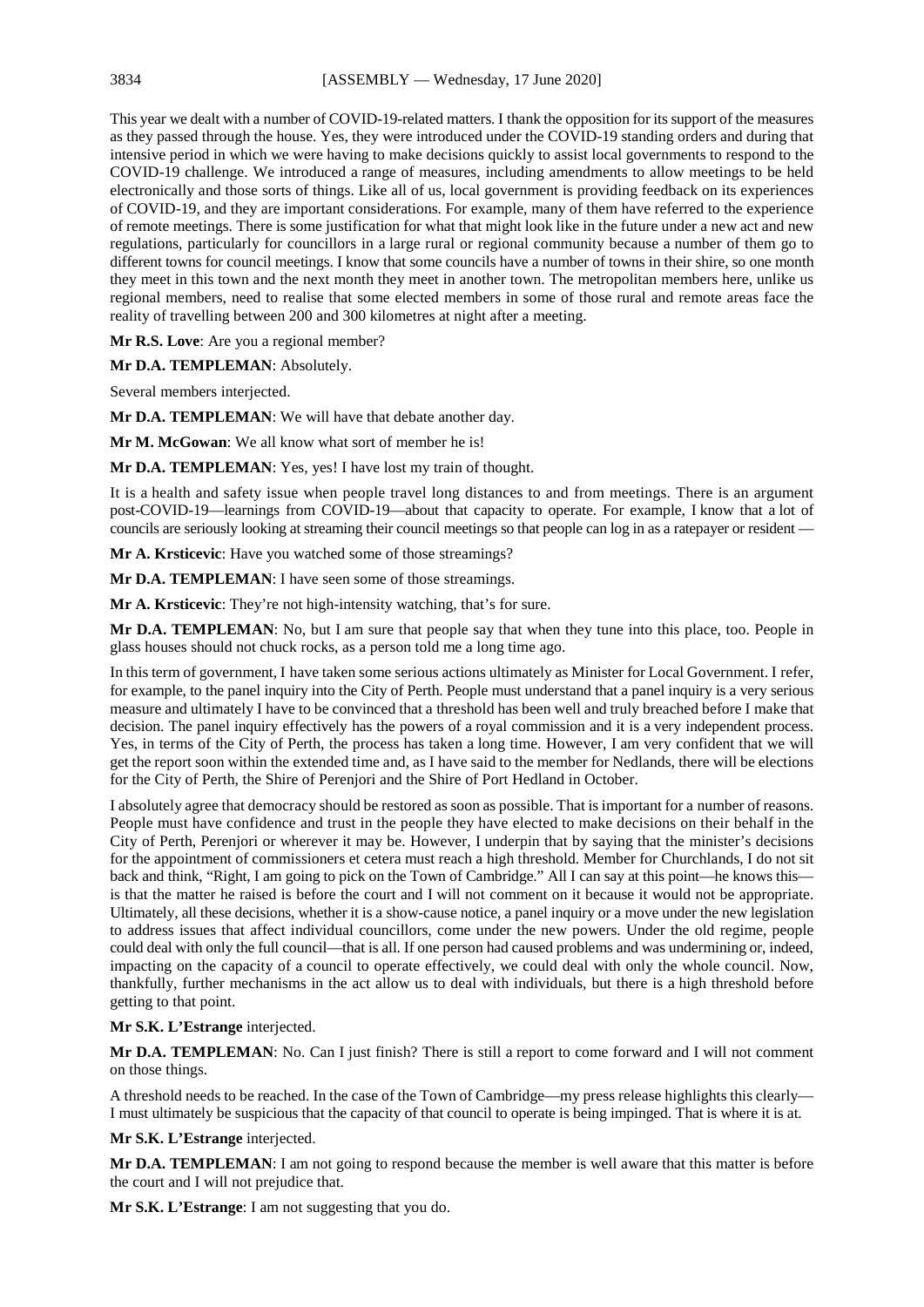#### **Mr S.K. L'Estrange** interjected.

**Mr D.A. TEMPLEMAN**: I am not going to comment on that because it is not appropriate for me to do so.

I want to go through a couple of other matters. One problem is that quite often it depends upon the circumstances. The member for Riverton highlighted this in his contribution. I have learnt over my time as Minister for Local Government that everyone has an opinion on local government and everyone's opinion is influenced by a range of things. For some, it is influenced, as the member for Riverton highlighted, by someone who has a bugbear or a real beef with their local government. I have a couple of those people in my area; I am sure other members have many in their electorates—people who feel that they have been wronged by the council of the day and, effectively, for some of them, and this is where it becomes quite serious, it becomes all engrossing.

An opposition member: Vexatious.

**Mr D.A. TEMPLEMAN**: It is more than vexatious; it becomes their motivation when they wake up that they will get them!

#### **Mr A. Krsticevic** interjected.

**Mr D.A. TEMPLEMAN**: There have been a number of these people throughout the history of local government and sometimes they have resulted in tragedy. That is another issue, but it is always on my mind. The member for Kalgoorlie knows one tragic example of that that occurred some years ago. I have spoken to the former Mayor of Kalgoorlie–Boulder about something that happened over 25 years ago. The reality is there is a range of people like that.

There is an act. There is a process. That can be through an investigation by the department or the State Administrative Tribunal. Appeals can be lodged and then, of course, there is the judicial process, which is essentially the last resort for really serious matters, as we saw happen with the City of Perth. All this operates under a democracy, as it should, and all this involves relationships, personalities and a range of other matters. That is the situation in Western Australia, like it is in other places.

The member for Moore said that in local governments there is politics with a small "p"—it is not always "party". Members know people who have historical gripes or grievances about people that sometimes go back decades. Those can sometimes show their face in local government. It does not matter what we say and whether there are inquiries or investigations or the police or the CCC become involved, some people will never believe a proper investigation has been carried out or, indeed, that their grievance has been heard appropriately. We have seen that happen historically.

I want to tell members this: I have highlighted the intervention tools that we currently have. The act has only three main tools. One is the Local Government Standards Panel, which was an initiative introduced by the former government, and I think that there has been just criticism of that element. Again, before I became Minister for Local Government, timeliness was a matter that was often raised with me. There are procedural fairness issues, and proper investigation needs to take place. That can take time, but I assure members that the matter the member for Balcatta raised will work with the review panel.

I want to set members straight on where we are at with the review. I will consider the panel report. Ultimately, the aim is to introduce new legislation for Western Australia—a new act, or a new way of doing things in local government through an act of Parliament. The new act will be responsive to modern needs and to the modern context. It will not treat all local governments the same. It will now say that if they do not comply with certain things, they must be bad or whatever. There will be minimum requirements, and that can be done through regulation. That is the sort of thinking we have arrived at with some of the matters that have come out. But we want an act that is responsive to modern needs and recognises that local governments and local communities throughout the state are not all the same. We want principles of good governance firmly in mind and we want to make sure that local government is given the respect it needs to operate and function effectively.

We will look at drafting a green bill. There will be more consultation. We will not have legislation before the end of the year because there will be no time, but we will set in motion a process for a review to go into the next term, if we are fortunate to be re-elected. It will involve further feedback and discussion when we have landed on what it will look like. However, I assure members that we will be absolutely focused on reforming the local government sector so that it is agile, responsive and effective and that it is also responsive, of course, to the very people local government seeks to represent—that is, of course, the electorate and businesses. I must say that this review process has highlighted the fact that local government functions have changed over time. I know the cliché that local government is roads, rubbish and rates, but the reality is that rates are still one of the predominant sources of income for many local governments. But their role has changed. Many local governments do terrific things that have nothing to do with roads.

**Mr W.R. Marmion**: On the website there were nine questions.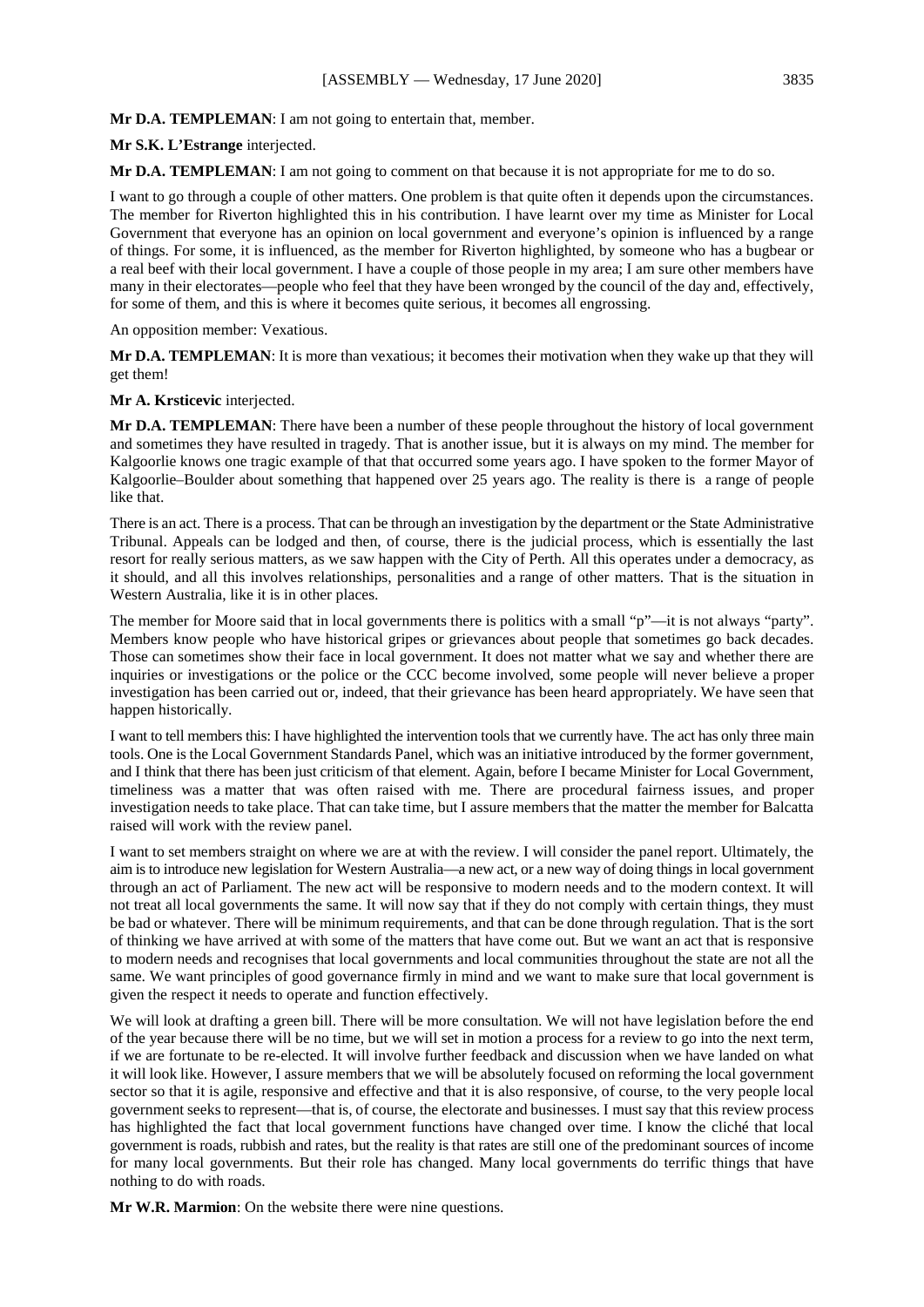**Mr D.A. TEMPLEMAN**: Nine! They were not asked in here. That is a bombshell! Not in here.

Several members interjected.

**Mr D.A. TEMPLEMAN**: The member asked only one in here.

Several members interjected.

**The ACTING SPEAKER**: Members! Minister, please continue.

**Mr D.A. TEMPLEMAN**: Sorry. I was wiped out by a bombshell for a second there.

I am committed to working hard to get a new act and to reform local government. I acknowledge that there will be criticism. I have read some of the things that have been said about me on Facebook. At the end of the day, I want to assure people that all I want to do is to get this right. I will keep consulting. Even during the COVID-19 pandemic, we have 13 consultations every week. They have been good. I want to keep that up.

In my view, debate on this motion has not demonstrated that we have done anything wrong. In fact, we have done far more than the Liberal Party did during eight and a half years in government. I am proud of the way we are working. We are trying hard and getting things done. We are trying to involve people in that consultation. We will keep doing it. I will keep talking to councils of all persuasions, colours and creeds, because all of them are important. They represent great communities in our state, be they metropolitan or regional. They are fantastic communities. I will keep working with them so that they can keep doing the very best they can for the people they represent. I will keep doing it. I will be keen to continue to report those consultations to the Parliament as required.

Debated adjourned, pursuant to standing orders.

*House adjourned at 7.00 pm \_\_\_\_\_\_\_\_\_\_*